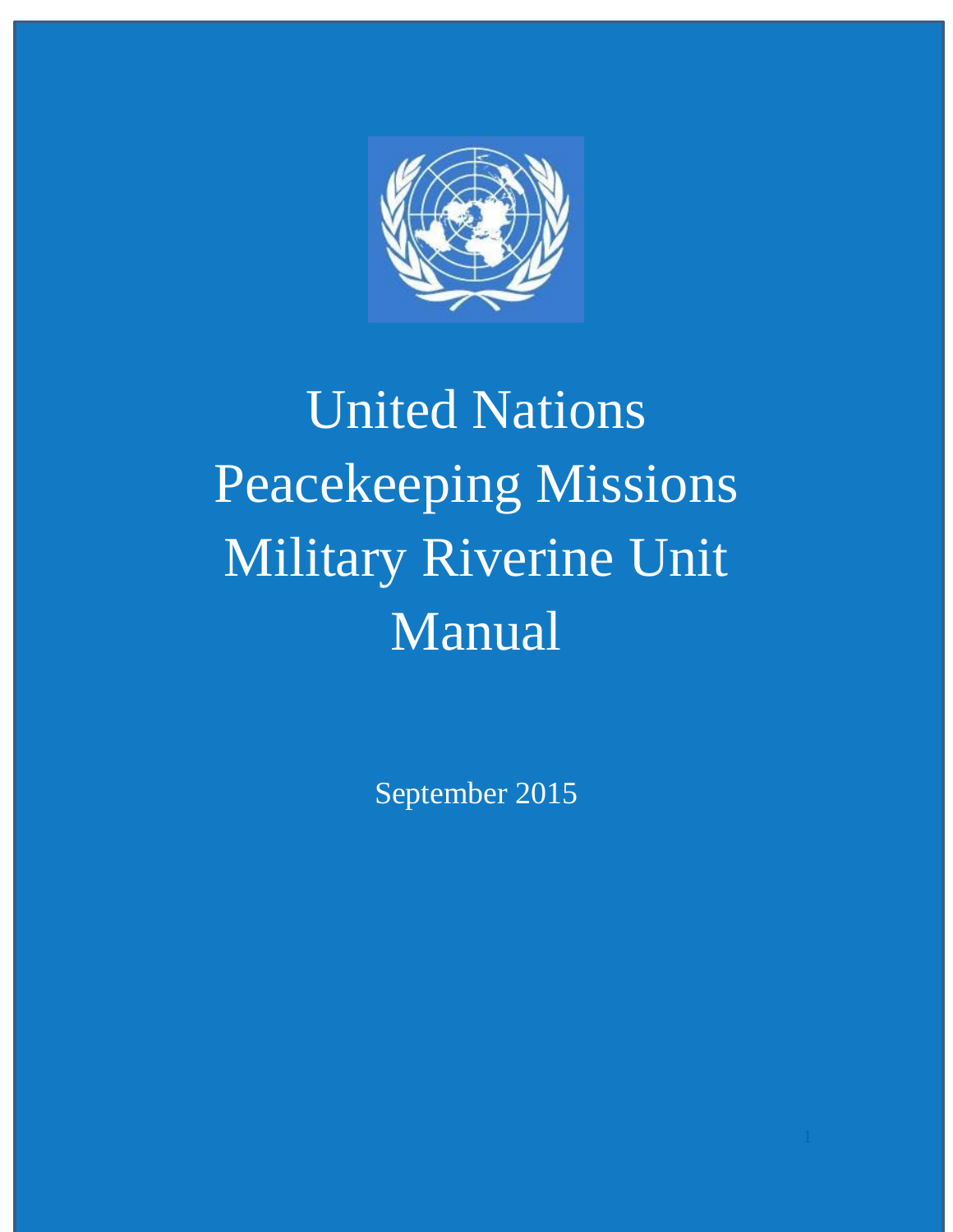# **Preface**

We are delighted to introduce the United Nations Peacekeeping Missions Military Unit Manual on the Riverine Unit—an essential guide for commanders and staff deployed in peacekeeping operations, and an important reference for Member States and the staff at United Nations Headquarters.

For several decades, United Nations peacekeeping has evolved significantly in its complexity. The spectrum of multi-dimensional UN peacekeeping includes challenging tasks such as helping to restore state authority, protecting civilians and disarming, demobilizing and reintegrating ex-combatants. In today's context, peacekeeping Missions are deploying into environments where they can expect to confront asymmetric threats from armed groups over large swaths of territory on land, and frequently in the riverine areas in which populations, commerce and communications concentrate. Consequently, the capabilities required for successful peacekeeping Missions may demand the application of a UN Military Riverine Unit.

UN peacekeeping operations are rarely limited to one type of activity. While deployed in the context of a political framework supporting a peace agreement, or in the context of creating the conditions for a return to stability, peacekeeping Missions may require riverine elements to perform challenging tasks involving the judicious use of force, particularly in situations where the host state is unable to provide security and maintain public order. To meet these complex peacekeeping challenges, military components often play a pivotal role in providing and maintaining a secure environment. Under these circumstances, the deployment of a UN Military Riverine Unit can contribute decisively towards successful achievement of the Mission's goals by monitoring cease-fires and conducting surveillance along inland waterways, enforcing UN sanctions and arms embargoes, and protecting the shipment of humanitarian supplies in transit.

As the UN continues its efforts to broaden the base of Troop Contributing Countries, and in order to ensure the effective interoperability of UN Military Riverine Units with the Mission's entire military component, there is a need to formalize capability standards. Together with the seminal work of military experts from numerous Member States, the Department of Peacekeeping Operations and the Department of Field Support have produced this Manual as a means of enhancing the preparation, operational readiness and performance of UN Military Riverine Units. In recognition of the work already done, and in anticipation of future improvements, we would like to express our sincere gratitude to the Member States who volunteered and devoted so much of their time, energy and expertise in the creation of this Manual. The result is a document that captures and consolidates the relevant dimensions of UN Military Riverine Units into a single, convenient reference.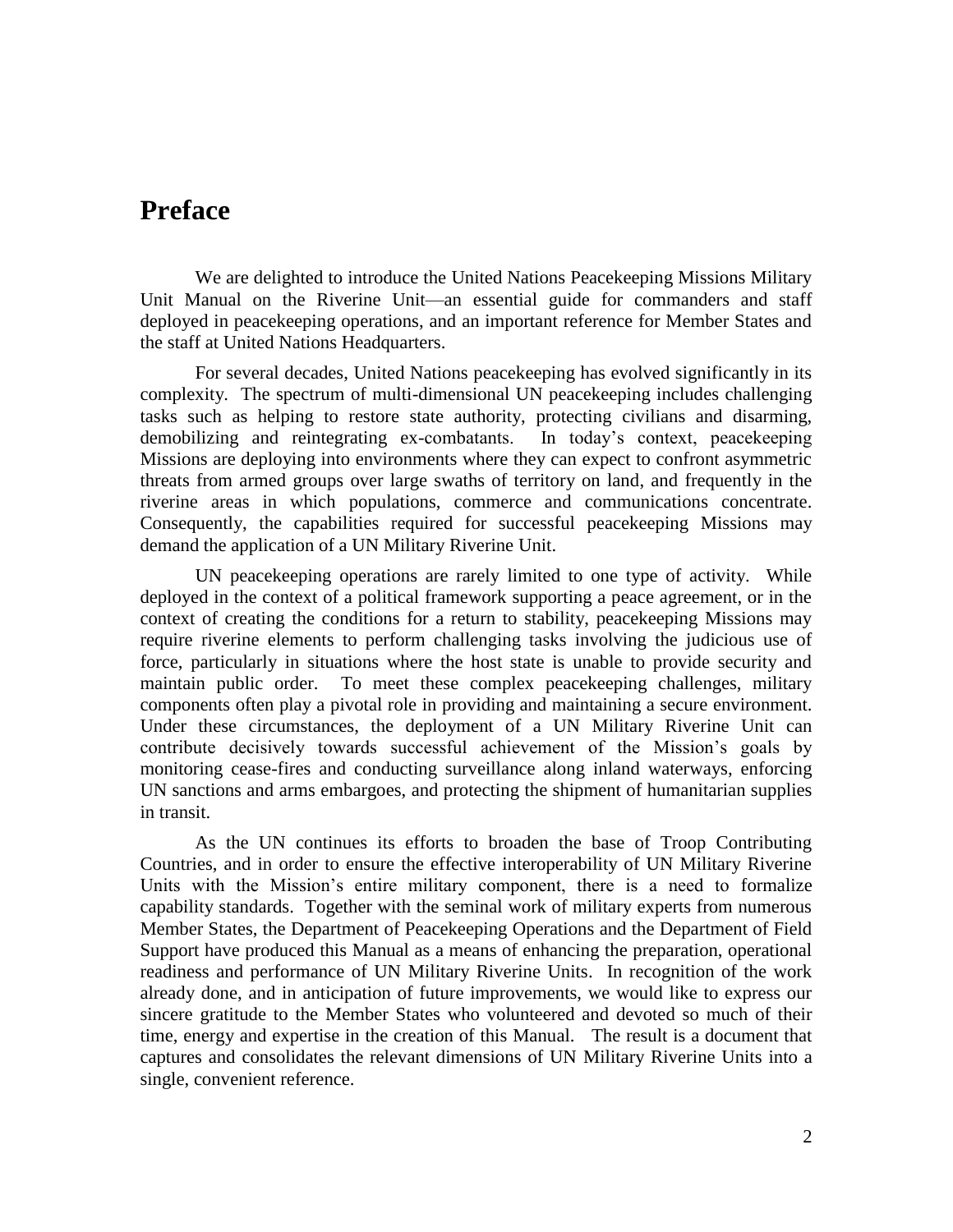The Department of Peacekeeping Operations and the Department of Field Support will continue to refine and update this Manual ensuring its relevance in the ever-changing operational environment. In the meantime we have every expectation that this document, especially with the concerted efforts of its intended readers, will contribute immensely to improving and enhancing our collective performance in the pursuit of peace.

Hervé Ladsous

Upder-Secretary-General Department of Peacekeeping Operations

Atul Khare Under-Secretary-General Department of Field Support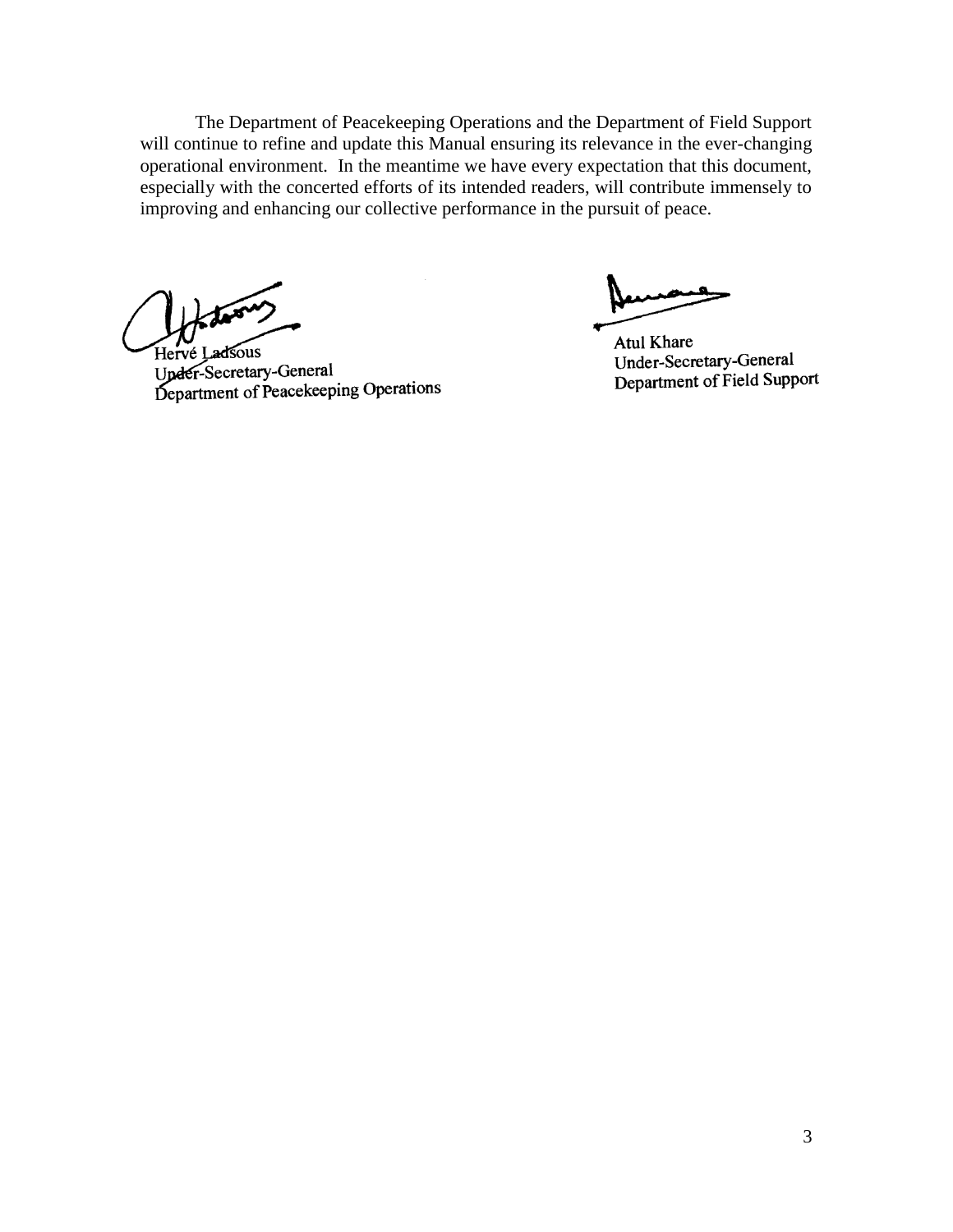# **Purpose and Scope**

#### **General Description**

This Manual describes the United Nations (UN) Military Riverine Unit, focusing on military riverine support to the military component of a UN Mission.<sup>1</sup> Always scalable in size, modular in function and Mission-tailored, the UN Military Riverine Unit's size and composition depend on the size, composition and requirements of the UN Mission it supports and the physical characteristics of the Force's area of operations. In UN Military Riverine Unit operations, a common understanding of terms, standards and procedures is crucial to Mission success. TCCs may already be familiar with national military riverine operations, but may not be familiar with the more specific standards and requirements when operating as an integral part of a UN military component. This manual is designed to meet that need.

#### **Benefit to Troop Contributing Countries**

TCCs and their deploying contingents will benefit from this document (as will their national military staffs, schools and riverine elements) as they become better able to support the reorientation of their riverine elements from national tasks to UN operations. TCCs experienced in peacekeeping operations can use this Manual to supplement and complement their national manuals. TCCs that are new to UN peacekeeping or UN Military Riverine Units can use this Manual as a guide to build and field their own riverine elements. Nonetheless, it is not the intent of this Manual to override the national military doctrine of individual Member States or Troop Contributing Countries, nor is it the intent to impose requirements on national training, operations or structures. This Manual does *not* address national military tactics, techniques and procedures that remain the prerogative of individual Member States. Nor is it the intent of this Manual to serve as an instrument for UN Military Riverine Unit selection. Indeed, UN Military Riverine Unit structures will be adapted, ultimately, in accordance with any Memorandum of Understanding (MOU) negotiated between the UN and TCC. Instead, this Manual serves as a complement to existing or emerging TCC thinking on military capabilities and provides a guide for the specialized performance necessary for TCCs participating in peacekeeping operations.

#### **Benefit to Commanders**

l

UN Military Riverine Unit Commanders and their subordinate leaders will find in this document the guidance they need for planning, preparing and executing their assigned tasks. Chapter 1 explains the concept of employing UN Military Riverine Units within the Mission's military component. Chapters 2 and 3 provide greater detail on the capabilities, tasks and organization of the UN Military Riverine Unit. UN Military

<sup>&</sup>lt;sup>1</sup> Throughout this document, a capital M in the word "Mission," as in, "the UN Mission," is used to distinguish the word as a UN peacekeeping *organization*; as opposed to a small "m," as in, "a military mission" indicating a *task or operation*.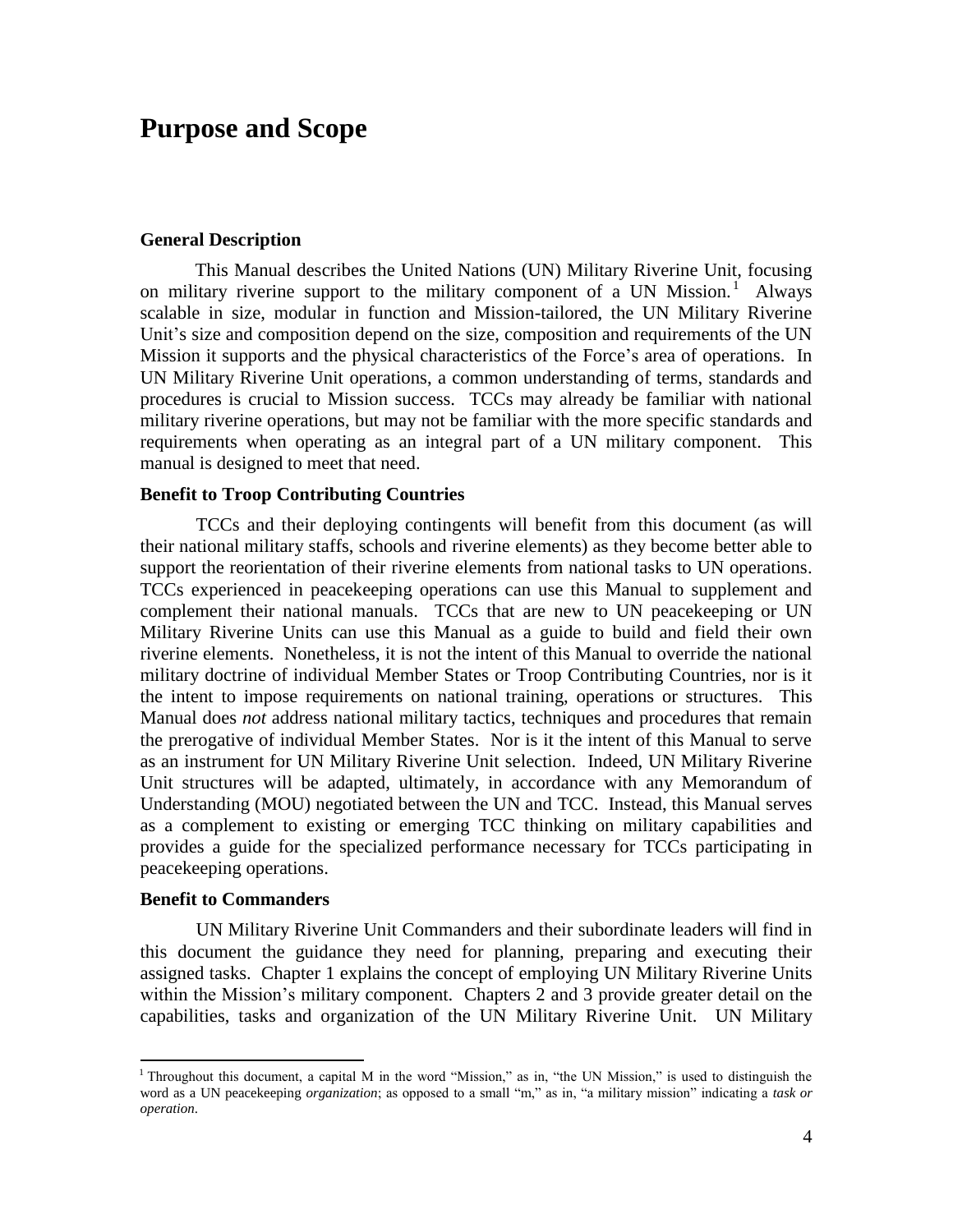Riverine Unit Commanders and staff can plan and manage their support requirements based on the information provided in Chapter 4, while Chapters 5 and 6 provide the training and evaluation guidance by which the UN Military Riverine Unit can achieve and maintain top operational performance.

#### **Benefit to UN Planners**

In addition to being a guide for TCCs and their contingents, this Manual provides standardized guidance and information to UN Headquarters and field Mission planners on the employment of UN Military Riverine Unit capabilities and functions. This Manual is designed for use as a reference and initial starting point for UN planners developing the Force Requirement or Statement of Unit Requirement (SUR) that, together with the UN-TCC MOU, will form the basis for UN Military Riverine Unit deployment. The SURs at Annex A are illustrative samples of previously-issued requirements, and do not necessarily represent standards for all Missions. Nonetheless, UN planners may find helpful therein the descriptions of capabilities, tasks and organization of a UN Military Riverine Unit as they tailor the unit according to Mission requirements and the standards described elsewhere in this manual.

#### **Benefit to All**

The broad range of tasks assigned to UN peacekeeping operations has expanded significantly in response to shifting patterns of conflict and emerging threats. As the nature and domain of armed conflict expands, so too must riverine operations be added to the full range of UN military options. As key centres of population and economic activity, the riverine environment is strategically important for monitoring arms embargoes and protecting borders. Riverine operations can significantly strengthen the security of the peace process, provide safety for shipping in transit, and help secure the efforts of humanitarian and development partners. The presence of a sustained riverine capability provides senior UN leaders operational flexibility and effective options for addressing peacekeeping challenges.

This Manual is primarily written at the operational and tactical levels. It is based on UN guidance reflecting lessons learned, feedback from field Missions and input from peacekeeping practitioners experienced in UN Military Riverine Unit peacekeeping operations. Workshops conducted by interested Member States and TCCs produced the original draft that was finalized after extensive coordination within DPKO and DFS. The result is a most comprehensive body of thought on the UN Military Riverine Unit designed to assist contingents in re-orienting their riverine forces towards interoperability in UN peacekeeping.

This Manual should be read in conjunction with relevant UN policies and other Military Unit Manuals, especially the UN Infantry Battalion Manual and UN Peacekeeping Missions Military Maritime Task Force Manual, in order to gain a more comprehensive understanding of UN standards, policies and procedures related to peacekeeping operations. Moreover, all aspects of the Mission concept can be more thoroughly studied in the UN Capstone Doctrine which, along with other important UN policy documents, is available at the following links: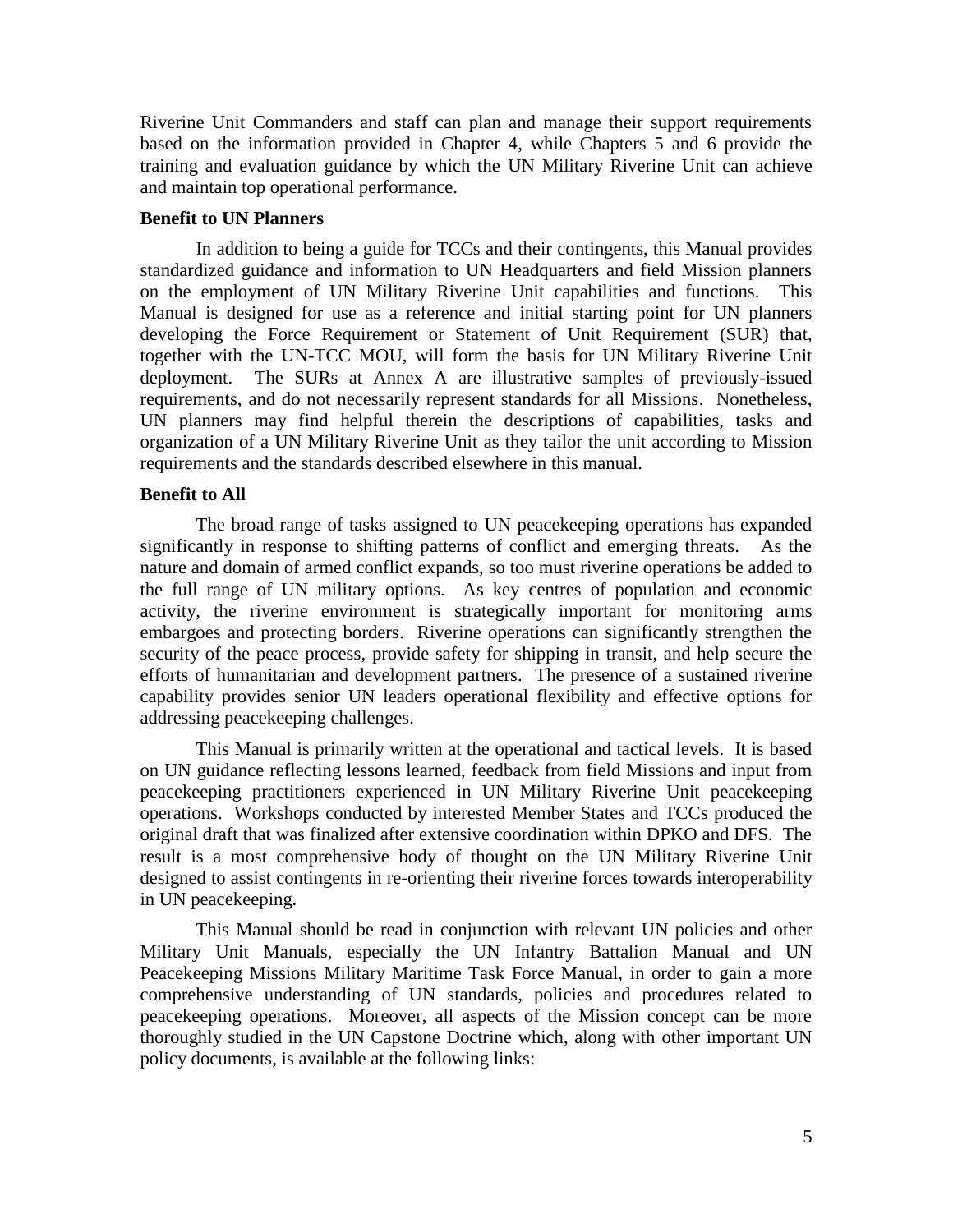"Policy and Practice Database," accessible only to UN staff (including field Missions) on the UN network at: [http://ppdb.un.org/Nav%20Pages/PolicyFramework\\_Default.aspx](http://ppdb.un.org/Nav%20Pages/PolicyFramework_Default.aspx)

and,

"Resource Hub," recently developed for Member States to access UN documents, including the Military Unit Manuals (such as this one) at:

[http://research.un.org/en/peacekeeping-community.](http://research.un.org/en/peacekeeping-community)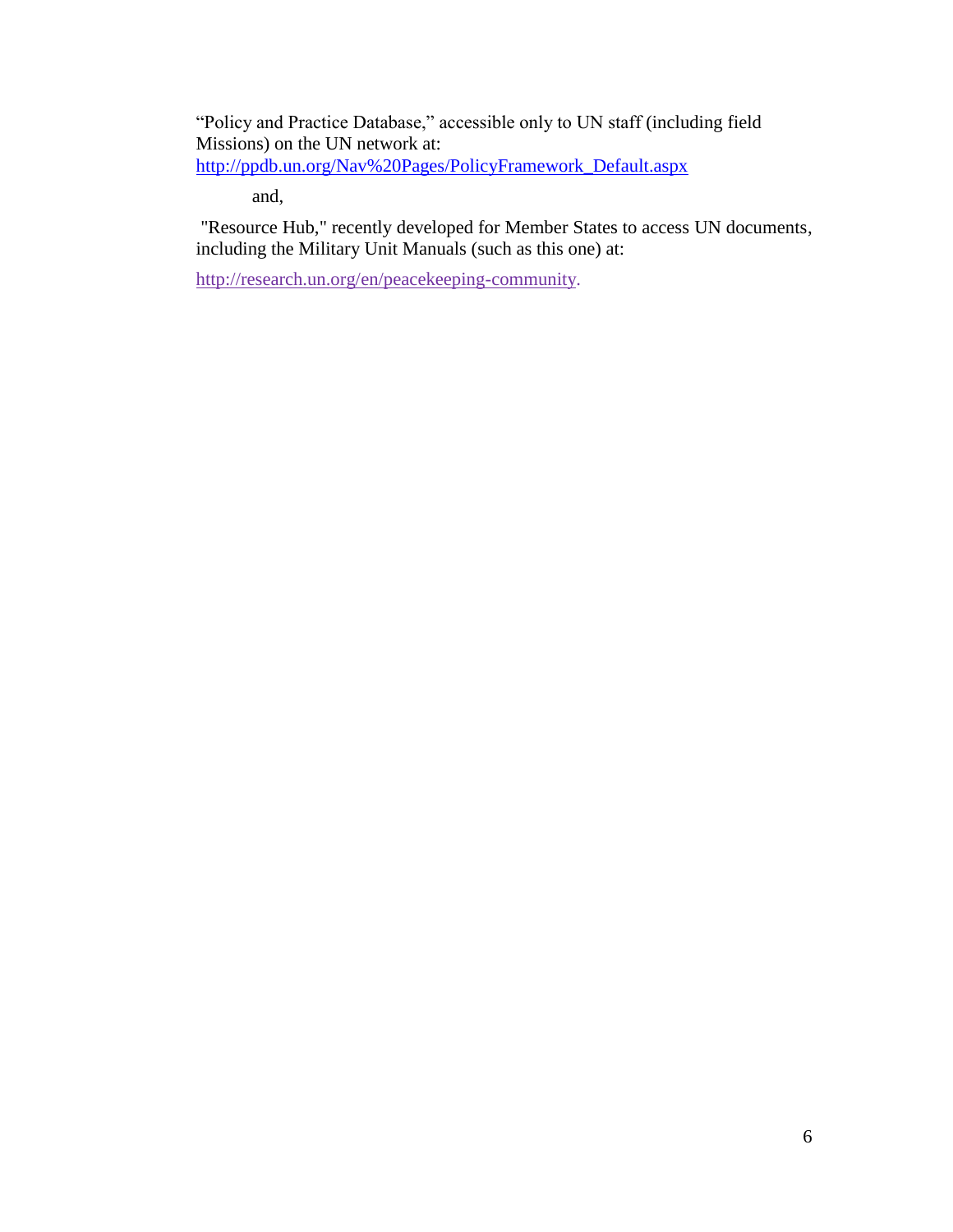# **Contents**

Preface

Purpose and Scope

# **Chapter**

- 1. Employment Concept for the UN Military Riverine Unit
	- 1.1 The Riverine Environment
	- 1.2 Primary Role
	- 1.3 Command and Control
	- 1.4 Riverine Operations
	- 1.5 Security Operations
	- 1.6 Reconnaissance and Surveillance Operations
	- 1.7 Supporting Operations
- 2. Capabilities and Tasks of the UN Military Riverine Unit
	- 2.1 Overall Capabilities
	- 2.2 Light Infantry/Marine Capabilities
	- 2.3 Boat Crew Capabilities
	- 2.4 Equipment Capabilities
	- 2.5 Explosive Ordnance/Improvised Explosive Device Disposal Capabilities
	- 2.6 Tasks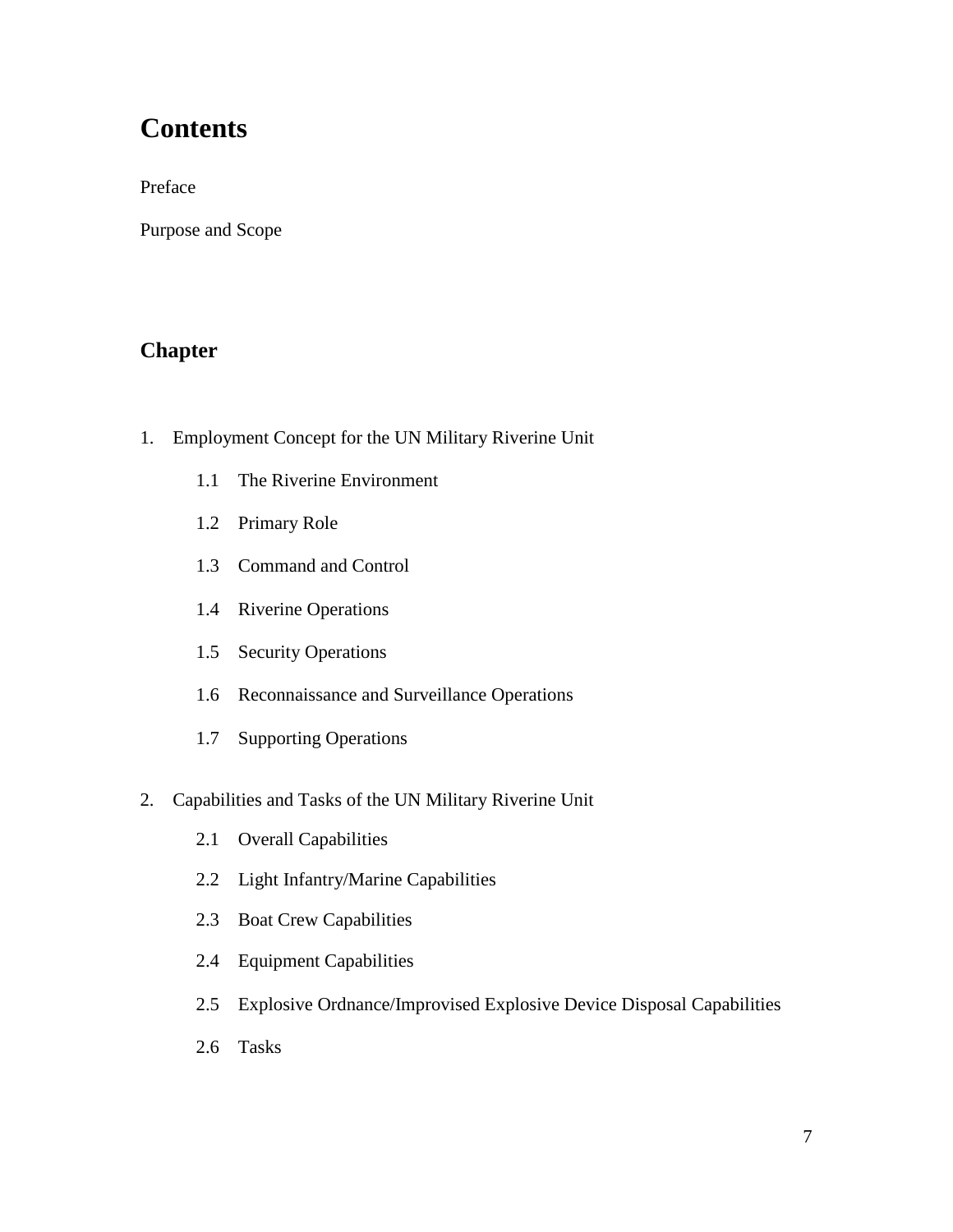- 3. Organization of the UN Military Riverine Unit
	- 3.1 Intent
	- 3.2 Size and Composition
	- 3.3 Subordinate Element Descriptions
- 4. Support for the UN Military Riverine Unit
	- 4.1 Support Expectations
	- 4.2 The UN Military Riverine Unit Commander´s Role
	- 4.3 Major Engineering Support
	- 4.4 Self-Sustainment of the UN Military Riverine Unit
	- 4.5Force and Mission-level Sustainment Support for the UN Military Riverine Unit
	- 4.6Medical and CASEVAC/MEDEVAC Support
	- 4.7UN Unit Headquarters Staff Support to the UN Military Riverine Unit
	- 4.8 Wet and Dry Leases
	- 4.9 Memorandum of Understanding
	- 4.10 Letter of Assist
	- 4.11 Pre-Deployment Visits
	- 4.12 Status of Forces Agreement
	- 4.13 National Support Elements
- 5. Training of the UN Military Riverine Unit
	- 5.1Intent
	- 5.2 Training Responsibilities and Expectations
	- 5.3Training Requirements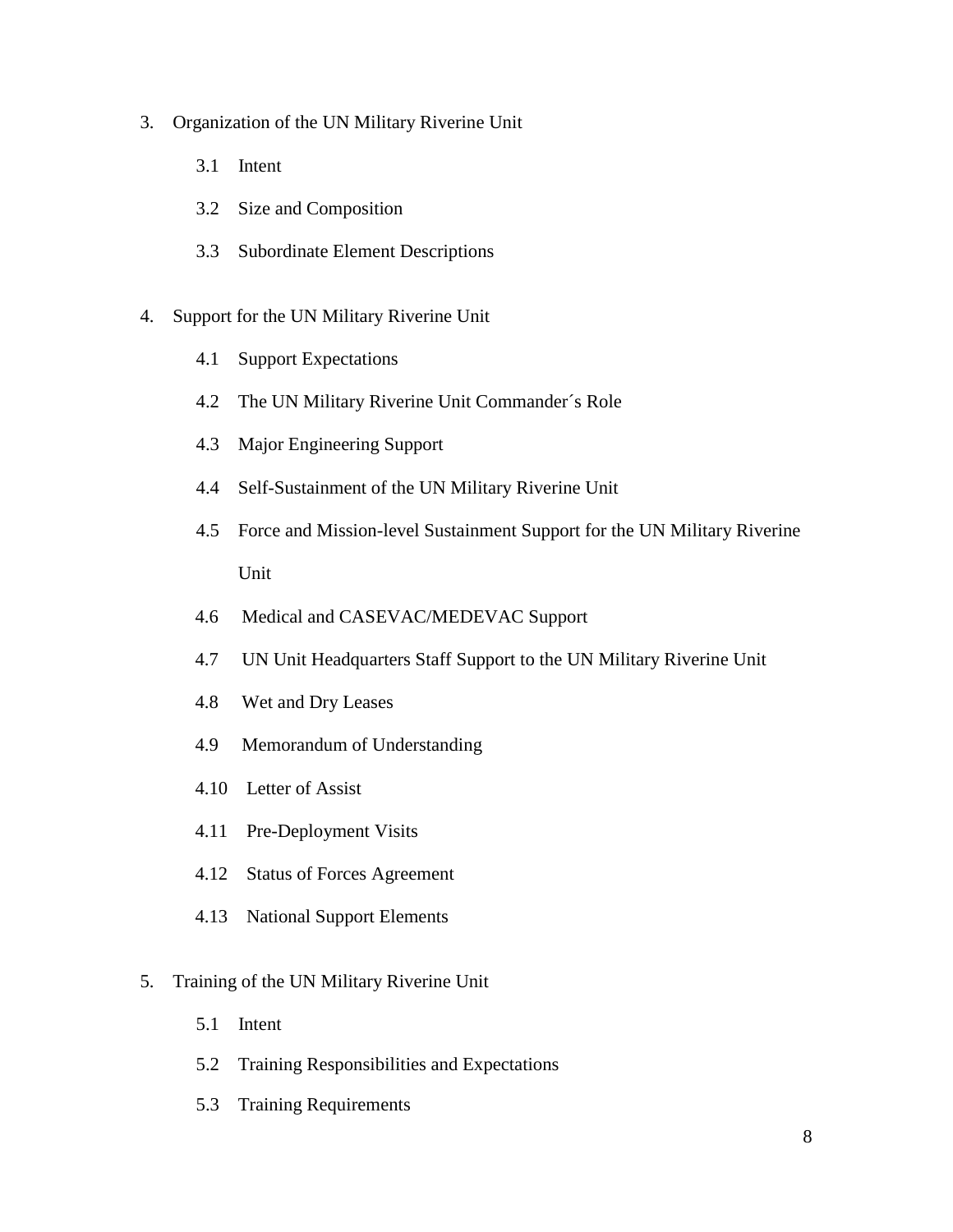#### 5.4 Professional Military Training Recommended for Emphasis

- 6. Evaluation of the UN Military Riverine Unit
	- 6.1 Evaluation Criteria
	- 6.2 Independent Evaluation Support
	- 6.3 Conducting Evaluations
	- 6.4 Pre-Deployment Evaluations
	- 6.5In-Mission Evaluations
	- 6.6 UN Assistance
	- 6.7 Collective Responsibilities

#### Annexes:

- A: Statements of Unit Requirement
- B: Riverine Environmental Factors
- C: Generic UN Military Riverine Unit Equipment Requirements
- D: Evaluation Checklists
- E: References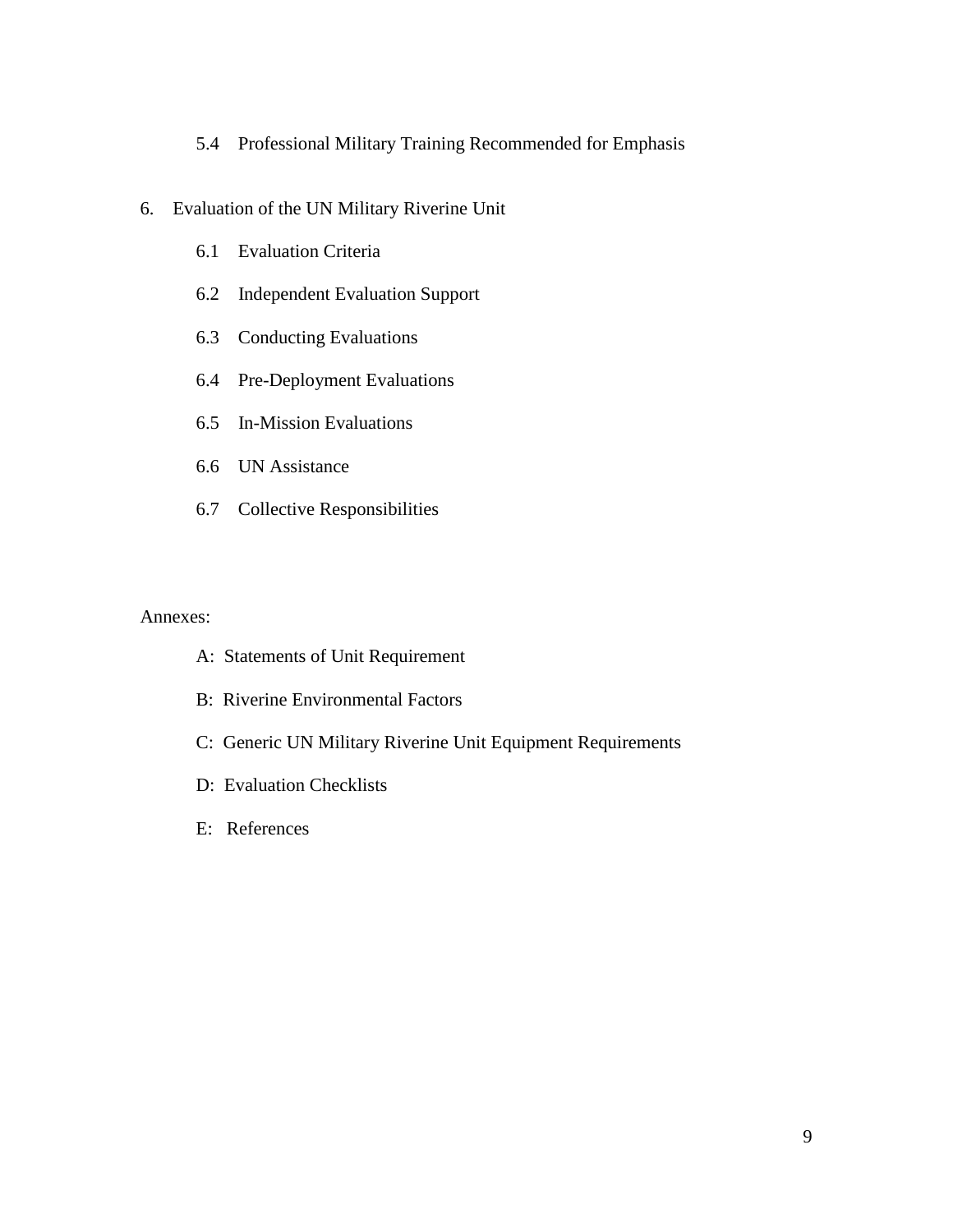# **Chapter 1**

# **Employment Concept for the UN Military Riverine Unit**

# 1.1 **The Riverine Environment**

The riverine environment is an inland or delta area comprising both water and land where waterways are the primary lines of communication. These riverine areas, defined as waterways and rivers inland of the immediate coastline, facilitate the exchange of goods and people across the region, and are often the location of agriculture, livestock production and national or international development programs. Riverine areas are likely to have extensive water surface and inland waterways (including lakes) that provide natural routes for transportation and communication. See Annex B for additional information on the riverine environment.

# 1.2 **Primary Role**

1.2.1 UN riverine operations assist in the stabilization of riverine corridors, frequently home to a majority of the population and the main artery for local commerce. They can significantly contribute to Missions<sup>2</sup> whose main focus is the protection of civilians and human rights by creating an environment conducive to the cessation of hostilities, and assisting in securing international monitoring and verification activities, particularly with regard to arms embargoes. UN Military Riverine Units use navigable inland waters for rapid movement to populated areas, assisting in creating the security conditions that can prevent the return of negative elements and promote the delivery of humanitarian assistance.

1.2.2 UN Military Riverine Units achieve surface mobility by means of special river craft that can control water lines of communication, provide transport to UN Military Observers and ground forces and generally reinforce the UN presence in otherwise inaccessible locations.

# 1.3 **Command and Control**

As illustrated in the following diagram, UN Military Riverine Units are typically deployed as Force-level assets operating under the Force Commander's direct operational control. Normally, the UN Military Riverine Unit has an Operations/Planning Coordination Cell at Force Headquarters U3/U5 (represented by the dashed blue line in the diagram below). Depending on Mission-specific needs and geographic dispersion,

 $\overline{a}$ 

<sup>&</sup>lt;sup>2</sup>See the SURs at Annex A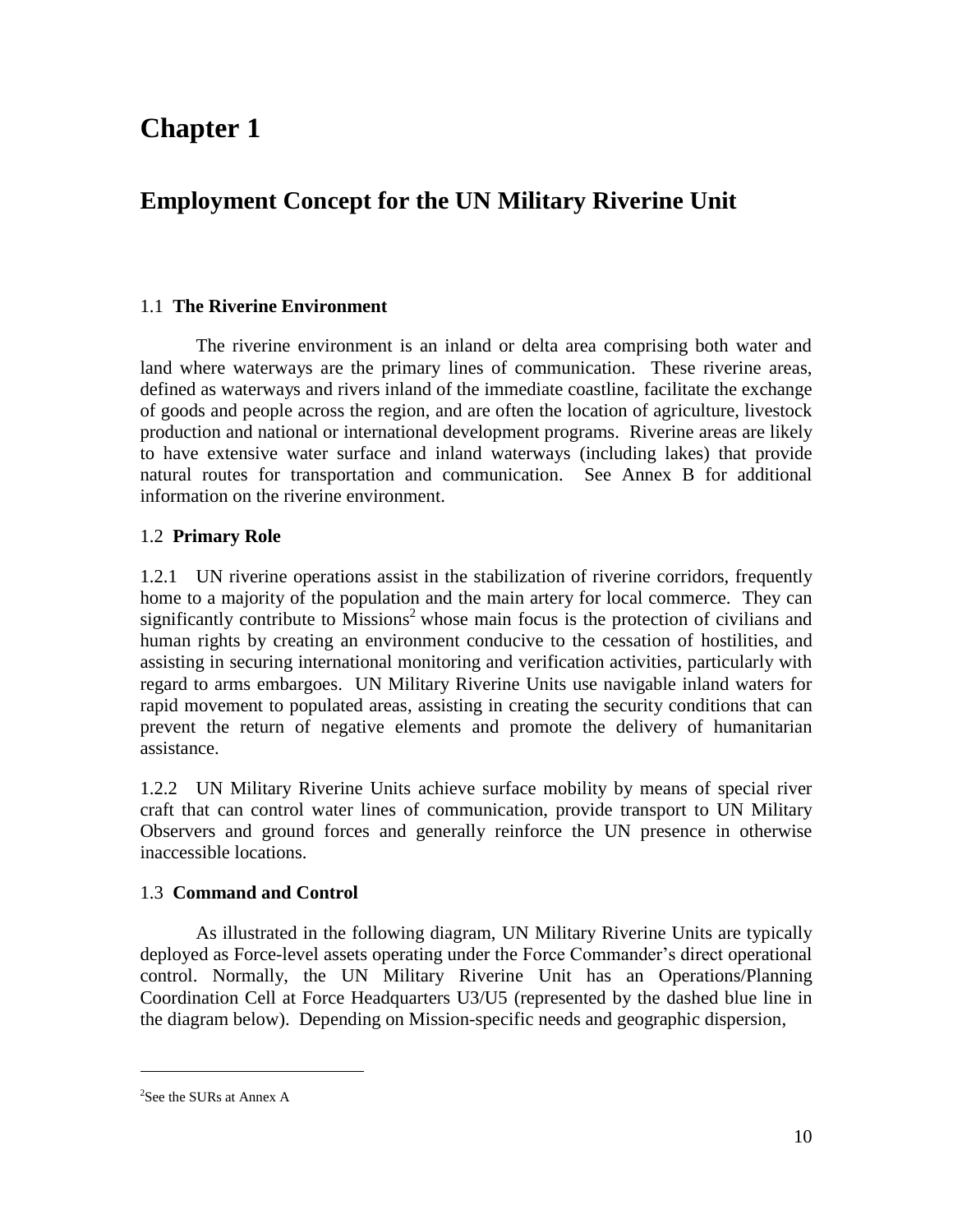the Force Commander may also assign UN Military Riverine Units to Sector Commander control. The light infantry/marine element within the UN Military Riverine Unit has its own chain of command and control that is fully integrated into the overall UN Military Riverine Unit command and control structure.



# **Generic UN Force Headquarters**

# 1.4 **Riverine Operations**

1.4.1 Riverine operations provide the Mission's military component additional options and flexibility for carrying out its UN mandate. Riverine operations are conducted by specially-trained personnel and units with unique capabilities (see Chapter 2). The primary advantage of riverine operations is the ability to integrate and employ various types of vessels, watercraft, weapons, waterborne and ground military forces for rapid deployment to centres of population and commerce threatened by negative elements.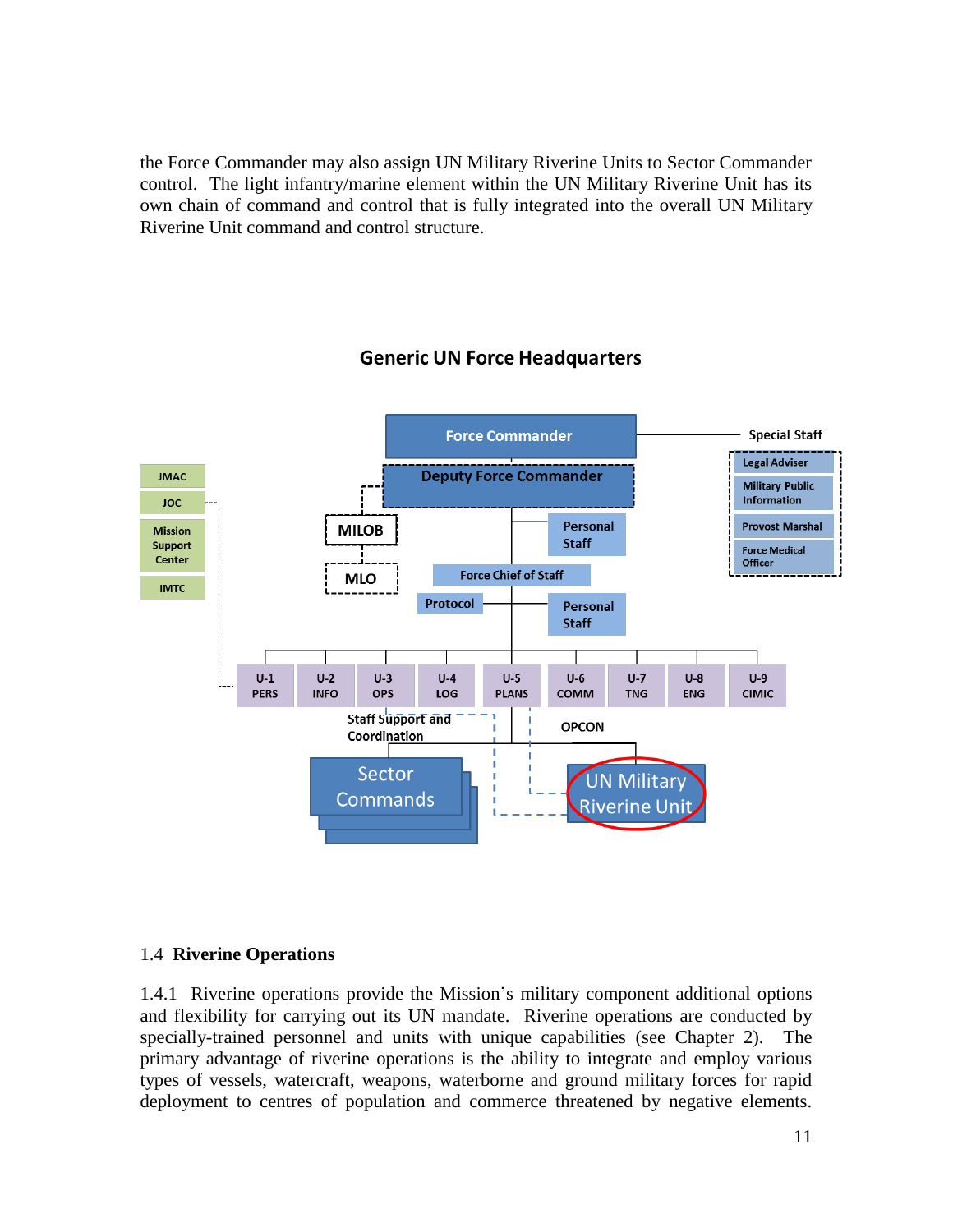Joint riverine operations may combine land, maritime and air operations adjusted to the nature of the local riverine area.

1.4.2 UN Military Riverine Units typically do not operate with movement restrictions within their designated area of responsibility, which usually includes all navigable waters and major tributaries within the area of operations.<sup>3</sup> Thus, riverine operations allow UN Missions to maintain operational depth, flexibility and agility, especially when used in conjunction with Force reserves. The combination of UN Military Riverine Unit vessels and UN ground contingent personnel provides a balance of tactical mobility and quick reaction force protection. Riverine operations integrate and employ various types of floating units that may include UN ground contingent personnel and Member State Military Observers organized as riverine forces to demonstrate UN presence and protection. The combination of UN Military Riverine Unit vessels (including organic light infantry ground troops<sup>4</sup> and Military Observers afloat provides a responsive base of operations and long-range surface mobility. This combination maintains situational awareness and rapid reaction by concentrating UN Forces in areas of potential or ongoing insecurity.

1.4.3 Broadly speaking, there are three types of riverine operations: Security, Reconnaissance and Surveillance, and Supporting. These operations are briefly described below. The UN Military Riverine Unit's capabilities and tasks associated with these broad operational categories are described in Chapter 2.

#### 1.5 **Security Operations**

Security Operations employ UN Military Riverine Units to ensure the safety and security of designated vessels and infrastructure as well as assigned personnel, objects and installations. Security operations may range from the provision of physical protection for shipping in transit (including protection of civilians if mandated), to the interdiction of suspicious vessels along the riverine area of operations. As such, UN Military Riverine Units must be able to employ credible deterrent and enforcement options to address the prevailing security challenges.

#### 1.6 **Reconnaissance and Surveillance Operations**

Information gathering and analysis regarding waterway conditions and security are prerequisites to using these waterways for riverine operations. Important population and commercial centres, frequently adjacent to major rivers/lakes, are often targets of negative element hostility. UN Military Riverine Unit waterway reconnaissance and surveillance contributes to the Force's gathering of situational awareness and force protection information, thus enhancing the protection of civilians and the Force's own projection and protection.

l <sup>3</sup> See both SURs at Annex A. The UN Military Riverine Unit may integrate surveyors when there are no surveyed navigational charts for rivers and tributaries in a particular area of operation.

<sup>&</sup>lt;sup>4</sup> In some cases, these ground troops are also called, "marines."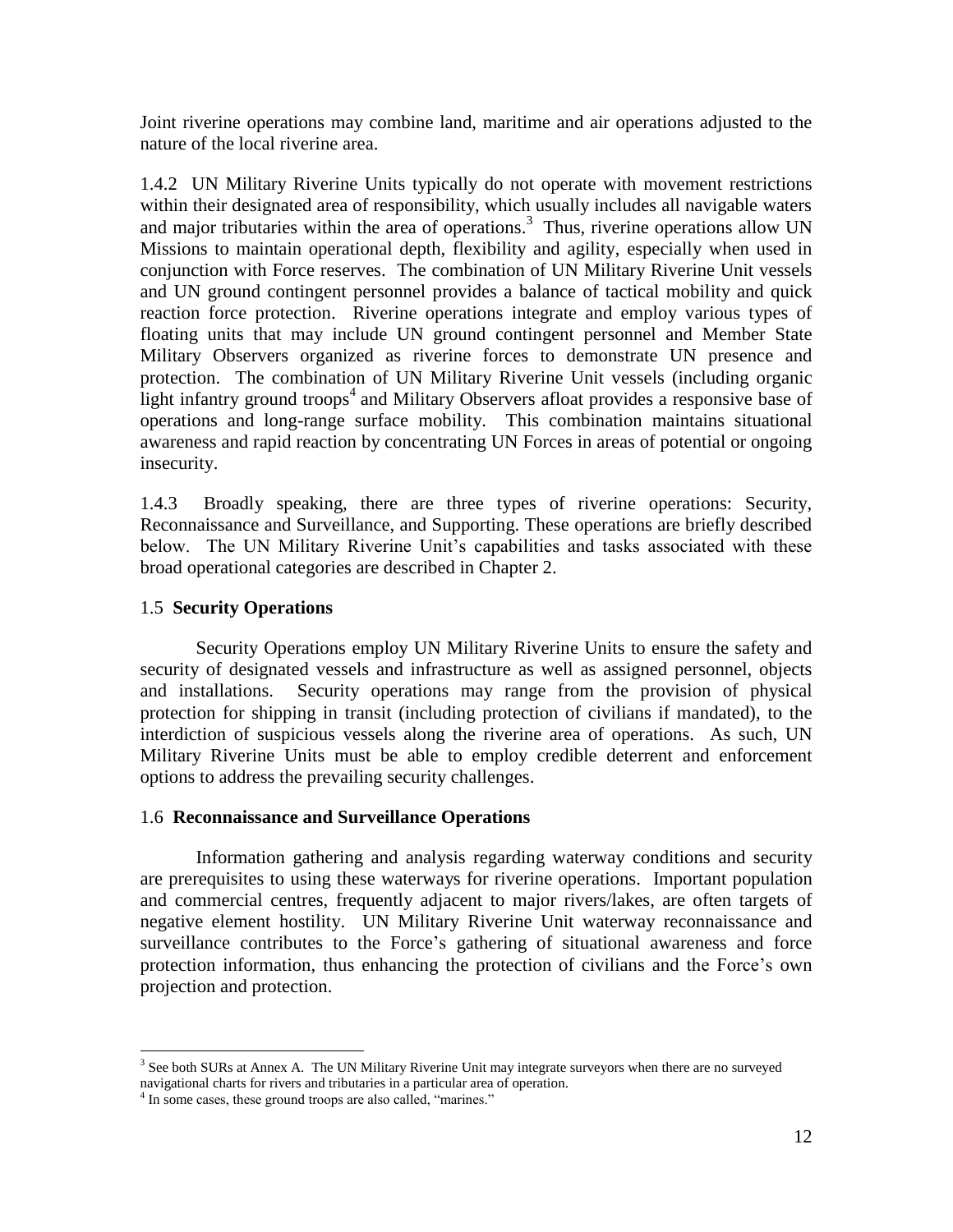#### 1.7 **Supporting Operations**

UN Military Riverine Units may play significant supporting roles to land operations. Supporting roles enable land operations when waterway movements are more effective or the only option if ground or air mobility is restricted. Supporting Operations include military operations to protect and secure the riverine transportation of UN military and civilian personnel and supplies, tactical deployment of troops for ground operations, fire support to ground operations, support to explosive ordnance disposal operations, search and rescue, evacuation/humanitarian assistance and disaster response.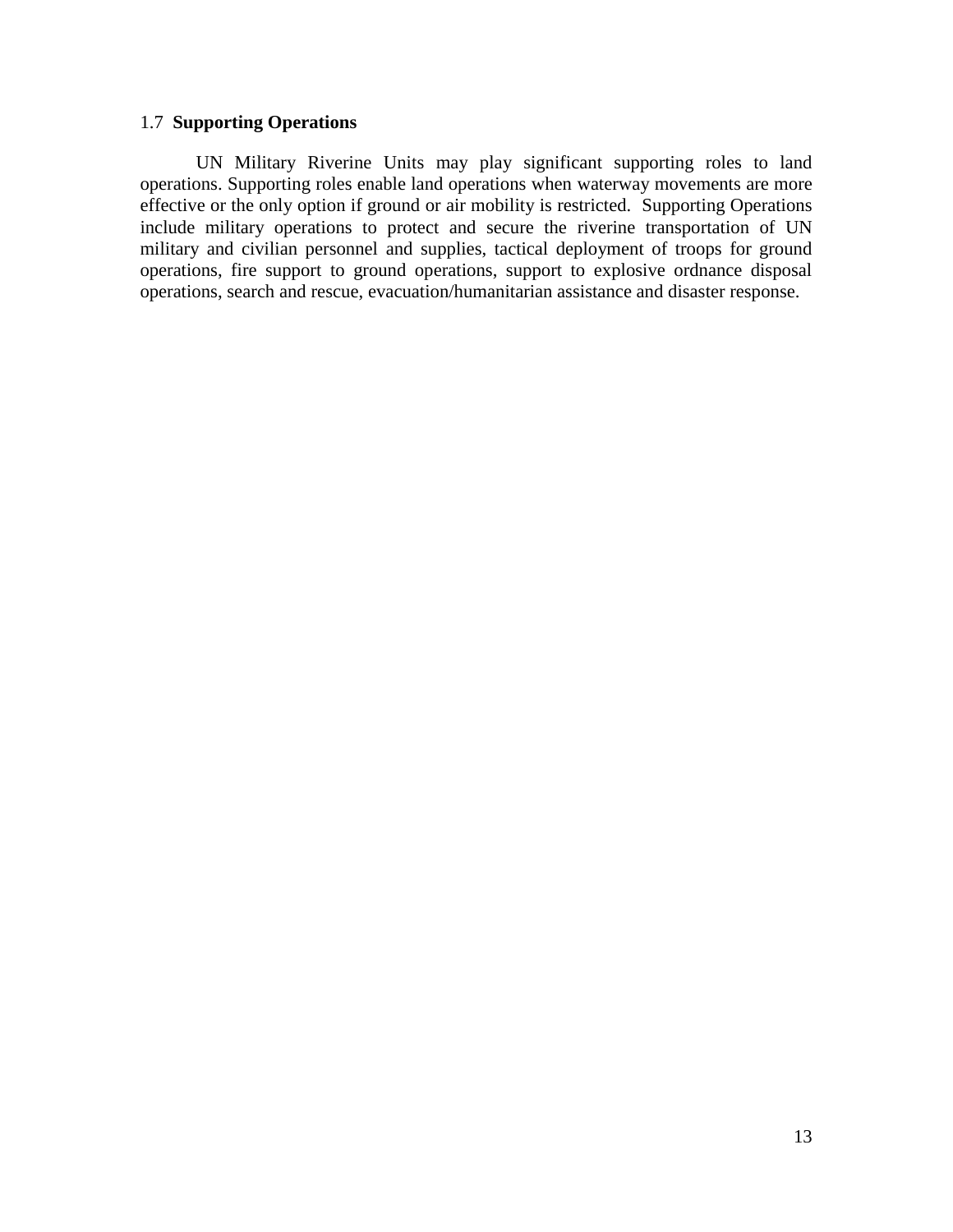# **Chapter 2**

# **Capabilities and Tasks of the UN Military Riverine Unit**

# 2.1 **Overall Capabilities**

2.1.1 Capitalizing on the mobility of its small boats in navigating shallow waterways, the UN Military Riverine Unit contributes to a more secure environment by providing a military presence throughout the Mission's riverine area of operations. It operates independently in potentially high threat level environments, and can deter and deny negative elements from using the Mission area's waterways and adjacent land. It can operate from a base of operations on land and/or afloat; and is capable of command, control and communications as well as long range surface mobility within the limitations of its communications equipment and logistical supply lines. During its operations, it collects and reports information that supports its own and the Force's current operations.

2.1.2 The UN Military Riverine Unit has unique personnel and watercraft enabling it to increase Force flexibility and operational reach. It provides a balance of tactical mobility, quick reaction and force protection for itself and supported units. It typically deploys as a company-size organization of approximately 140-200 personnel, depending on Force and Mission requirements. It may be equipped with a single type of water craft, or use a combination of different riverine-capable vessels such as Fast Patrol Boats and/or Rigid-Hull Inflatable Boats (further described below) from multiple floating bases of operation or land-based headquarters. Organized into floating units, UN Riverine Units may carry light infantry/marines in addition to their boat crews. When deployed with sufficient personnel (especially its integral light infantry/marines), boats and equipment, it can perform multiple operations simultaneously in different locations on a 24/7 basis. Equipped with sufficient boats and onboard capacity to accommodate all embarked personnel, it can self-sustain for the length of a particular operation for up to 30 days without resupply.

# 2.2 **Light Infantry/Marine Capabilities**

2.2.1 The UN Military Riverine Unit's organic light infantry/marines provide amphibious operations capability. They are capable of operating from riverine craft in potentially hostile and arduous environments and must meet the same capability standards established for UN infantry in accordance with the UN Infantry Battalion Manual.<sup>5</sup> Integrated into the overall command structure of the UN Military Riverine Unit as a subordinate element, their baseline individual skills, knowledge and capabilities include, but are not limited to, basic field first aid, radio communications procedures, safe handling and use of personal side arms, rifles and crew-served weapons, limited

 $\overline{\phantom{a}}$ <sup>5</sup> Available at: [http://ppdb.un.org/Nav%20Pages/PolicyFramework\\_Default.aspx](http://ppdb.un.org/Nav%20Pages/PolicyFramework_Default.aspx) and, [http://research.un.org/en/peacekeeping-community.](http://research.un.org/en/peacekeeping-community)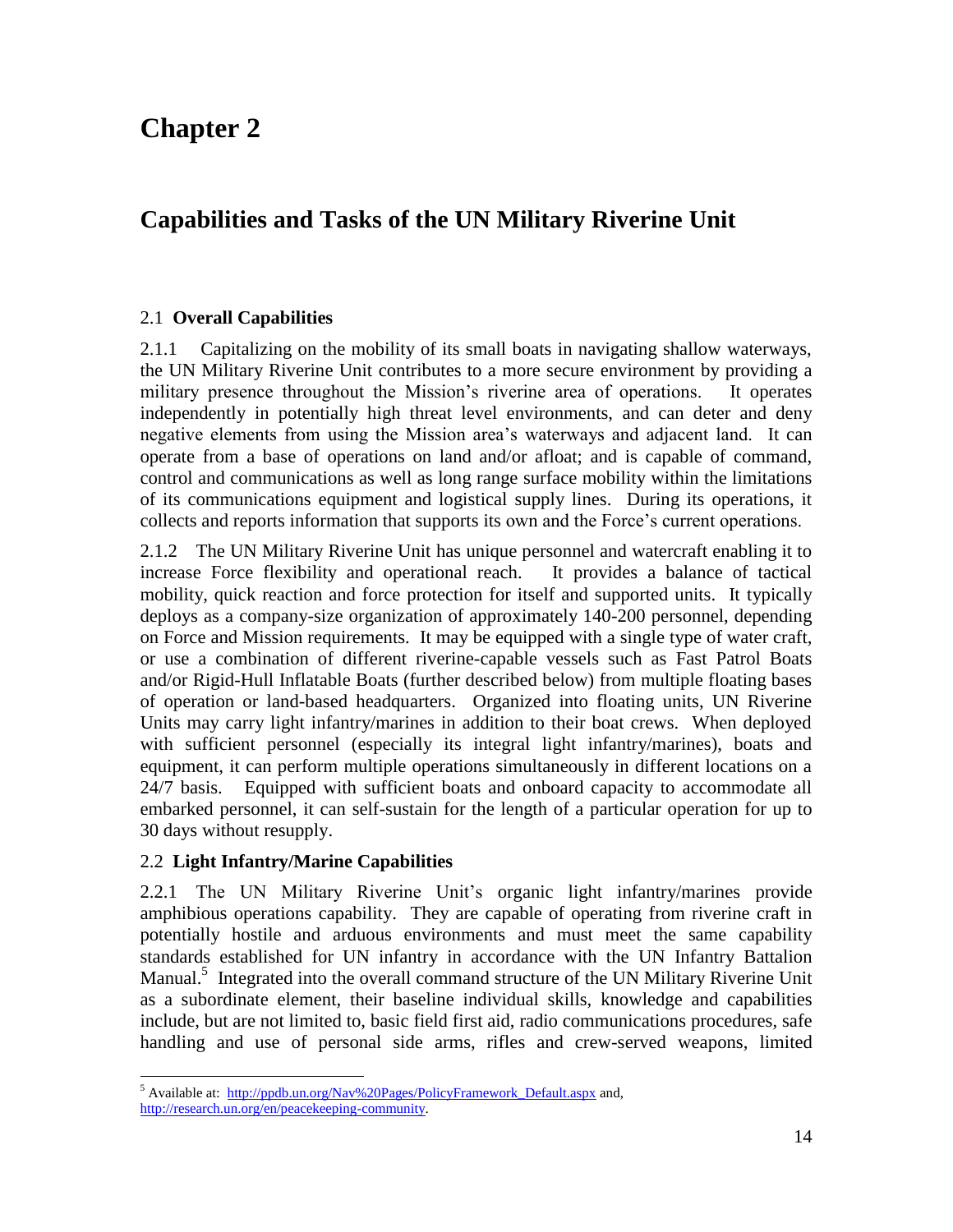Explosive Ordnance Disposal, Counter-Improvised Explosive Device (C-IED) procedures (primarily for their own force protection) and mission planning.

2.2.2 Beyond the basic infantry skills, the UN Riverine Unit's light infantry/marines are capable of performing land and riverine navigation, infantry operations in a riverine environment and those collective capabilities needed to carry out the required riverine tasks described later in this Chapter. Such capabilities include the skills and knowledge needed to use the appropriate equipment and armament required for operating from onboard boats and/or barges; and they are equipped with and capable of using crewserved weapons sufficient to neutralise targets out to 600 metres, or suppress targets out to 800 metres. Ideally, a cadre of the light infantry/marines are experts on river craft handling and have the necessary training and operational experience to operate from the type of boats on which they will serve while in the UN Mission. The light infantry/marines are required to be self-sustained for the duration of their onboard task/mission, up to a maximum of 30 days.

2.2.3 The numerical strength and capabilities of the UN Military Riverine Unit's light infantry/marines are determined by Mission-specific requirements and geographic challenges. Sufficient numbers of light infantry/marines are also required to give the UN Military Riverine Unit its capability to provide its own shore-side site security, firefighting, platform maintenance and administrative/sustainment support. (See also Chapter 3.)

# 2.3 **Boat Crew Capabilities**

 $\overline{\phantom{a}}$ 

2.3.1 The number, qualifications, and experience of UN Military Riverine Unit boat crews insure that they are capable of conducting all required tasks on a 24/7 basis. Boat crews must be qualified and certified to operate their respective vessels in accordance with national standards and UN International Maritime Organization<sup>6</sup> safety standards for day and night operations. Crew members are trained on boat safety, navigation, night vision, communications, operator maintenance, high-speed maneuvering and handling, weapons and weapons employment (including crew-served weapons), and other individual and collective skills unique to riverine craft operating in a riverine environment.

2.3.2 Collective capabilities (trained together with the unit's organic light infantry/marines) include tactical boat operations involving movement techniques, formations, immediate action drills, troop insertion/extraction, weapons use and actions involving potentially hostile craft and troops. Crew members must remain current with all weapon systems onboard for the duration of their tour of duty in the Mission. Ideally, all UN Military Riverine Unit personnel should be qualified swimmers. Nonetheless, sufficient buoyancy aids must be provided for all personnel aboard boats.

 $6$  As a specialized agency of the United Nations, the International Maritime Organization (IMO) is the global standardsetting authority for the safety, security and environmental performance of international shipping. Its main role is to create a regulatory framework for the shipping industry that is fair and effective, universally adopted and universally implemented. IMO has established the International Convention on Standards of Training, Certification and Watchkeeping (STCW) for Seafarers. The STCW Convention entered into force in April 1984. It established, for the first time, internationally acceptable minimum training standards for crews. IMO currently has 171 Member States and three Associate Members. The IMO website is available at: <http://www.imo.org/en/About/Pages/Default.aspx>.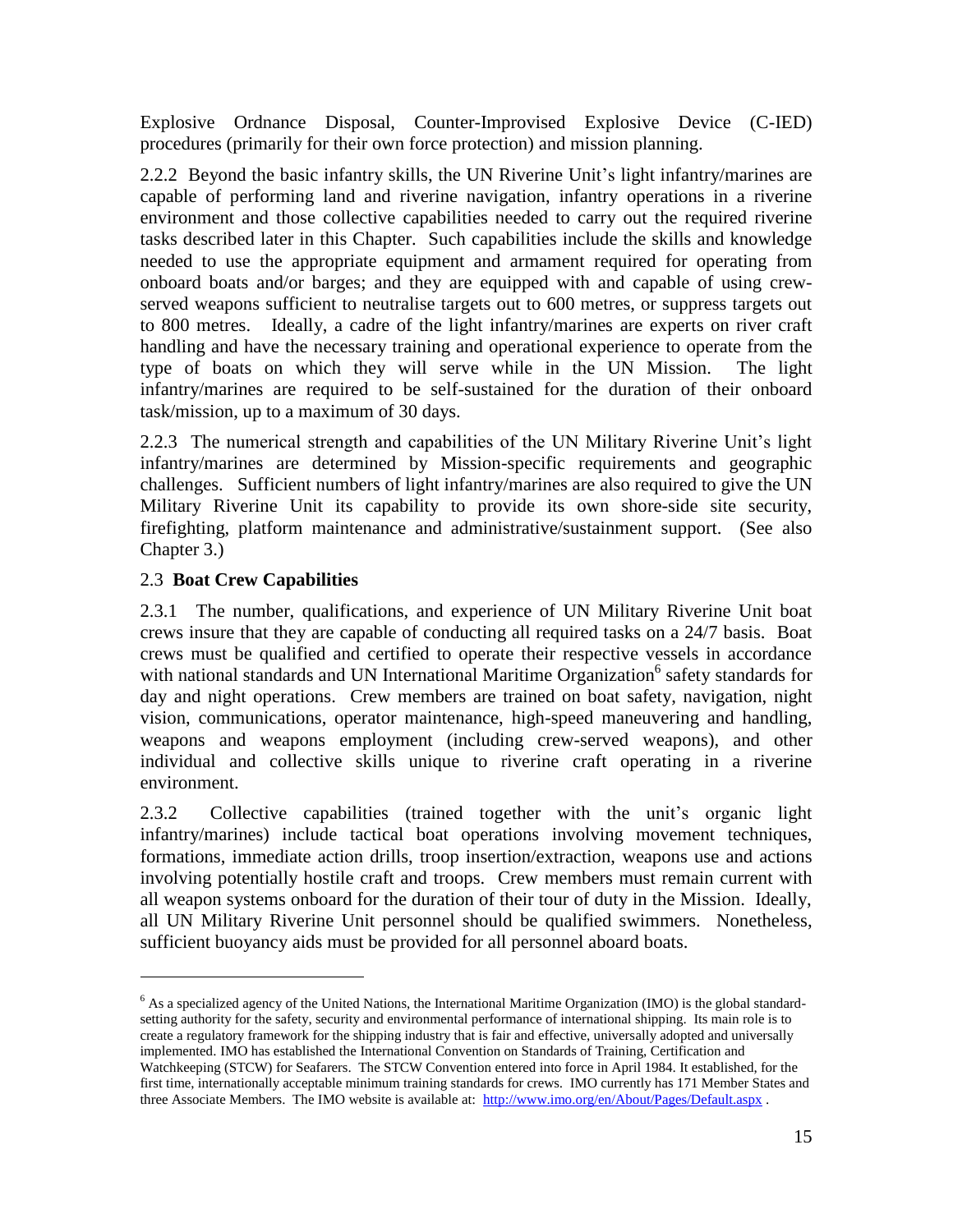# 2.4 **Equipment Capabilities**

# 2.4.1 **Transportability**

UN Military Riverine Unit equipment must be air transportable by either MI-26 or C-130 fixed-wing aircraft. All containers, including those used for general storage, refrigeration, ammunition, medical supplies, workshops, etc., must be no larger than the standard ISO 20 ft container.

# 2.4.2 **Desired Technical Capabilities for All UN Military Riverine Boats and Barges**

- UN Military Riverine Unit boats, both Fast Patrol Boats and Light Patrol Craft, are required to be equipped with fixed-mounted weapons stations. Boats should be either waterjet-propelled or have sufficiently powered outboard engines to achieve a speed of *at least* 35-40 knots. They must have day and night operations capability, radios with Marine bands such as HF, VHF and aircraft-band communications. Boats should have satellite communications capable of both voice and data, possess radar, GPS capability and echo sounding equipment.<sup>7</sup> UN Military Riverine Boats are also expected to be capable of providing limited CASEVAC capability when accompanying light infantry/marines.
- When operating from barges, the barges should have permanent firing points/weapons stations and fortified parapets installed by the Mission (see example in the SUR at Annex A). Subject to vessel/barge capacity, rigid accommodation, such as CORIMECs (ideally with air conditioning), should be installed onboard the vessel/barge for the light infantry/marines when not on duty. At a minimum, barges must have crew protection from small arms (*at least* 7.62 mm non-armour piercing ammunition), and must have defensive shields or sandbags around weapons stations.

# 2.4.3 **Desired Technical Capabilities for Fast Patrol Boats**

 Fast Patrol Boats may be required to have the capacity to transport and accommodate approximately 29 light infantry/marines for the duration of a particular task/mission, up to 30 days (see SUR at Annex A). Fast Patrol Boats must be equipped with at least one machine gun with 360 degree weapons coverage and a calibre of *at least* 23 mm, and sufficient to counter weapons being used by negative elements in the Mission area. Fast Patrol Boats should have a self-sustaining capability including a generator, automatic engine compartment fire extinguisher system and life rafts.

# 2.4.4 **Desired Technical Capabilities for Light Patrol Craft (Including Rigid-Hull Inflatable Boats)**

 Medium-sized Light Patrol Craft must be capable of providing a balance of protection, speed, agility and transport capacity. They are typically required to have a transport capacity of *at least* 10 fully-equipped light infantrymen/marines (or 1,800 kg) plus a boat crew of 2. Light Patrol Craft should have an operating range of at least 200 km with a full payload of 10 fully-equipped light

 $\overline{a}$  ${}^{7}$ Echo sounding is a type of SONAR used to determine depth by transmitting sound pulses into water.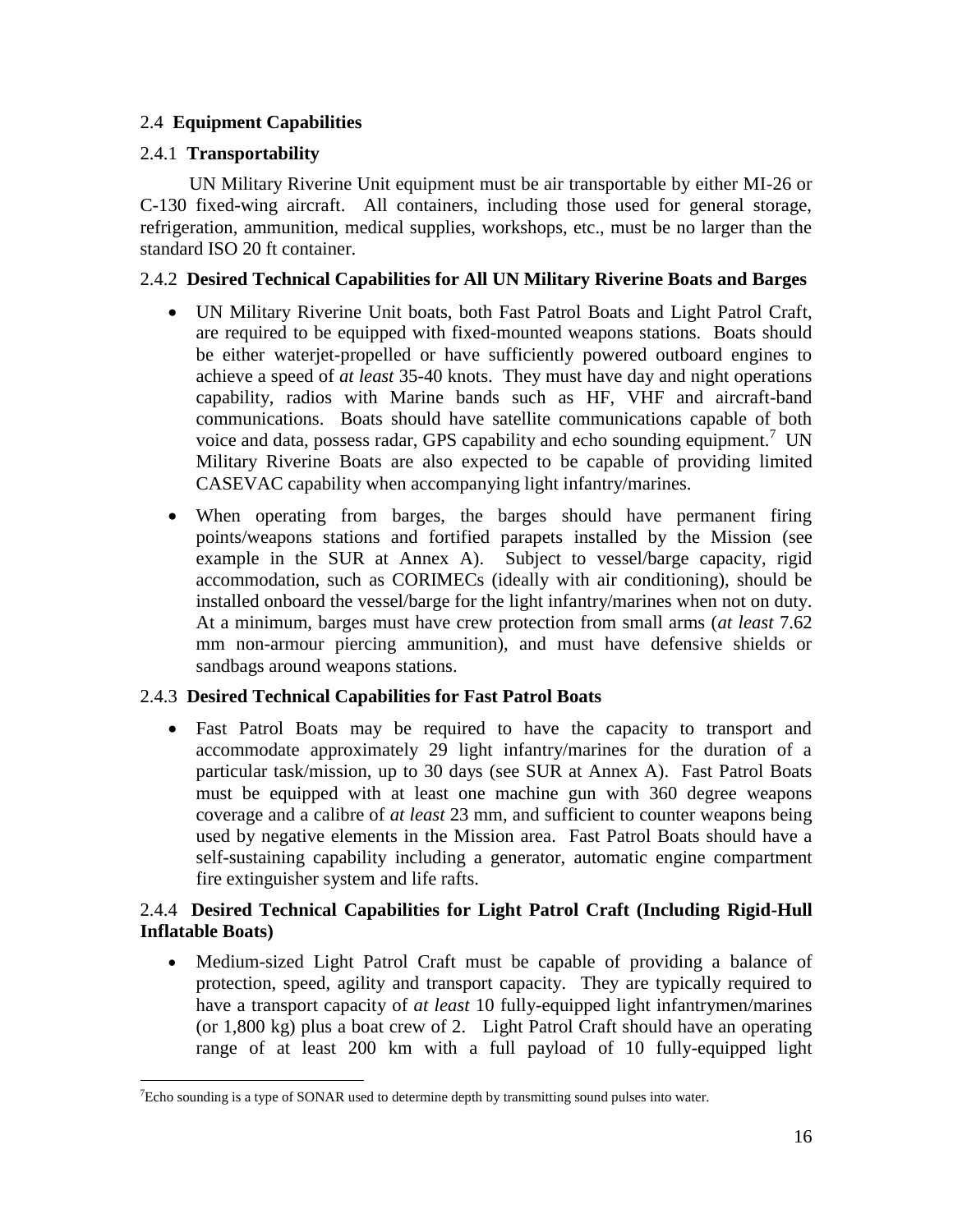infantry/marines, and 250 km with a boat crew alone. Each craft should be equipped with crew-served weapons sufficient to neutralize targets out to 600 meters, or suppress targets out to 800 meters. The craft should have crew protection against small arms fire (*at least* 7.62 mm non-armour piercing; ideally using modular armour plate). At a minimum, the craft must have defensive shields around mounted weapons. Light Patrol Craft must be capable of being underslung by military utility helicopters (Mi-8/Mi-17) and have a total weight not to exceed 11,100 kg (24,470 lb). They must also be capable of being trailerlaunched, and have a shallow draft of less than 1 meter.

## 2.5 **Explosive Ordnance/Improvised Explosive Device Disposal Capabilities**

2.5.1 Explosive Ordnance Disposal (EOD) and Improvised Explosive Device Disposal (IEDD) Operations are of primary importance to peacekeeping operations. The UN Riverine Unit should have some capability to provide for its own EOD/IEDD protection while conducting its operations, often in remote areas far from other UN units or UN EOD/IEDD activity. EOD/IEDD Operations in relation to Riverine Operations include countering waterborne conventional mines and Improvised Explosive Devices in the waterways close to shore and inland. The UN Mine Action Service (UNMAS) has primary responsibility for establishing and managing response plans in explosive remnants of war, IED and mine-affected countries. These plans may be extended to the riverine domain, if required.

2.5.2 Given the inherent risk in EOD/IEDD operations, the size of the operating area and the EOD/IEDD resources available, the UN Military Riverine Unit commander may choose to conduct limited, counter-mine/IED operations in a narrowly defined area for the purposes of self-protection and timely mission accomplishment. It is therefore crucial that UN Military Riverine Units thoroughly gather and collate information on underwater topography,<sup>8</sup> types of explosive ordnance and IEDs used, and the location of mined areas to facilitate such decisions. Contacting the Mission's Mine Action Coordination Centre (MACC) is essential for UN Riverine Unit commanders. The MACC can provide information on civilian or other military units that may be deployed in the riverine area of responsibility with units and teams tasked with EOD/IEDD clearing. It is important to set up a communication link with the MACC in order to ensure the timely flow of information between any mine-clearing elements and the UN Military Riverine Unit.<sup>9</sup>

#### 2.6 **Tasks**

l

UN Military Riverine Units are tasked to display a UN show-of-force to deter/deny negative elements from using waterways in a Mission's area of responsibility and thus establish a safe corridor for riverine shipping. Their tasks include:

• Waterborne Security

<sup>8</sup> Underwater topography, or "hydrography," tasks include gathering detailed information on the width and depth of waterways, bottom characteristics, gradient of possible river landing sites, condition of the banks, location of debris, vegetation, obstacles, water velocity and the nature of currents and tidal changes. A standard survey team, with the required water craft and specialized survey equipment, is essential to carry out these tasks. Including this expertise with the UN Military Riverine Unit should be considered if warranted by Mission requirements.<br><sup>9</sup> From the UN Infantry Battalion Manual, Volume I, August 2012, paragraph 2.26.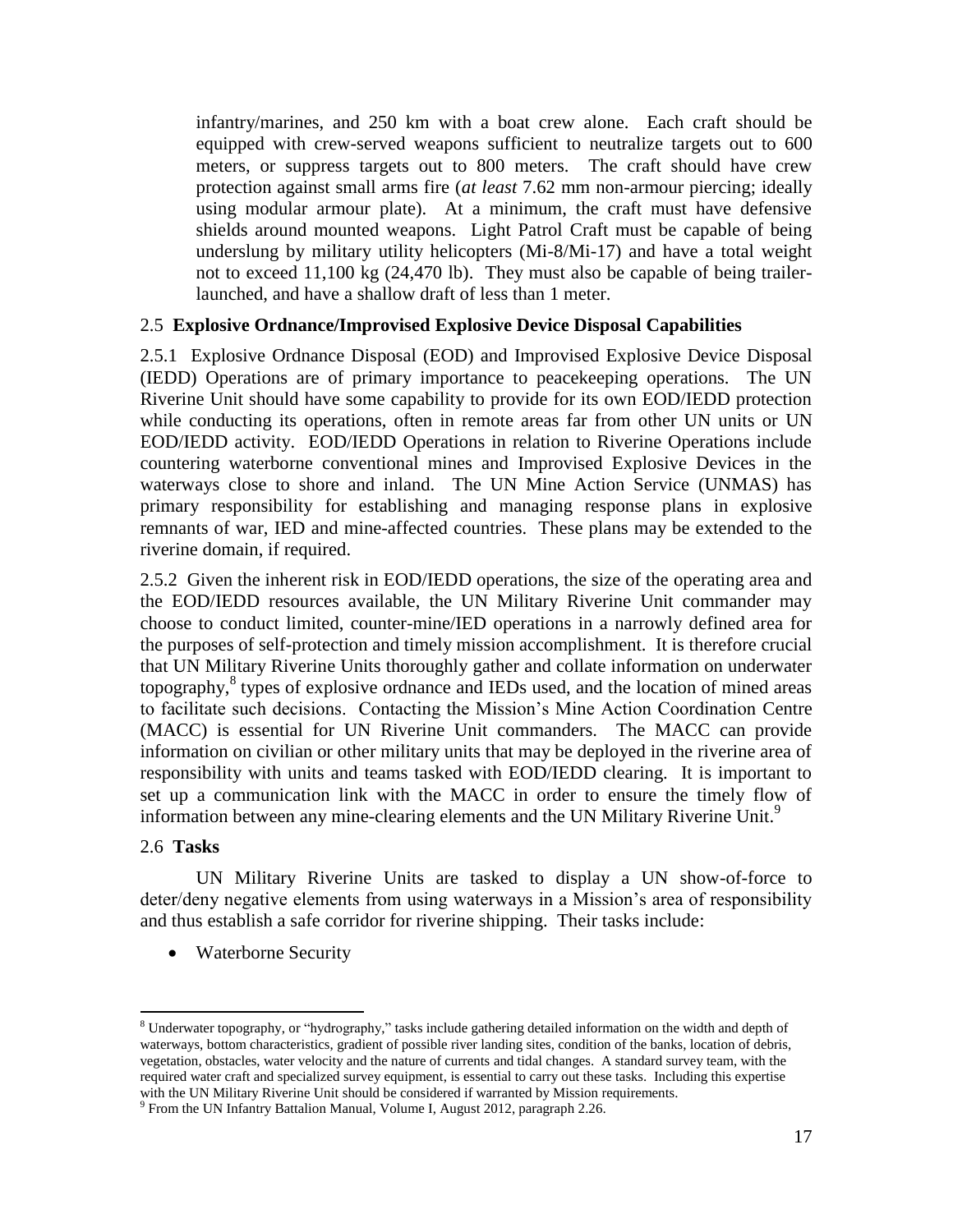- Reconnaissance and Surveillance
- Security for Shipping in Transit
- Support to Ground Forces
- Search and Rescue
- Personnel Relocation, Humanitarian Assistance and Disaster Response

#### 2.6.1 **Waterborne Security**

UN Military Riverine Units enhance security and freedom of movement along waterways by conducting security patrols that can deter the actions of negative elements. UN Military Riverine Units provide security by openly patrolling along the waterways, conspicuously anchoring in plain sight of all waterway users and being seen as providing riverine security. If properly trained in law enforcement procedures (conducted in strict compliance with Mission Rules of Engagement (ROE) and subject to TCC approval), the UN Military Riverine Unit can conduct interdiction operations along waterways, stopping and/or warning vessels suspected of engaging in illegal activity. Such interdicting security tasks may include random stop and search, establishing waterborne guard posts at choke points and key locations, visual and audio hailing of vessels, warning/warding off vessels suspected of illegal activities using flares and/or guns, intercepting suspicious vessels, Visit, Board, Search and Seizure  $(VBSS)^{10}$  of suspected vessels and engaging opposing vessels and hostile ground elements.

#### 2.6.2 **Reconnaissance and Surveillance**

 $\overline{\phantom{a}}$ 

- Reconnaissance and surveillance provide UN commanders a more accurate and timely sense of situational awareness regarding threats and the condition of the area of operations. Understanding local communities and the overall security atmosphere is vital to risk mitigation. UN Military Riverine Units are tasked to interact with the local shipping community to develop an understanding of typical riverine traffic and activity patterns that help identify threats and abnormal or illegal activity, such as violations of arms embargoes. This level of situational awareness directly relates to force protection, protection of civilians and assists UN commanders in determining operational plans and objectives. Reconnaissance and surveillance tasks are essential in mitigating waterway threats and are not limited to water-based observation. Reconnaissance and surveillance tasks can also be executed by UN ground forces inserted from riverine craft.
- Reconnaissance and Surveillance tasks are not limited to information on human activity. Topography and hydrology are important in riverine operations and can

<sup>&</sup>lt;sup>10</sup> Visit, Board, Search and Seizure (VBSS) is an internationally recognized term used by police and military forces, including but not limited to navies, marine and maritime services, for actions and tactics designed to secure hostile vessels engaged in terrorism, piracy and smuggling; as well as to conduct customs, safety and other inspections. VBSS is conducted without the suspicious vessel Master's consent. When interdicting vessels of interest, UN Maritime and Riverine Units use VBSS tactics only when specifically authorized by the Force Commander, Mission Rules of Engagement and mandate. See also the UN Maritime Task Force Manual chapter regarding tasks associated with protecting shipping in transit.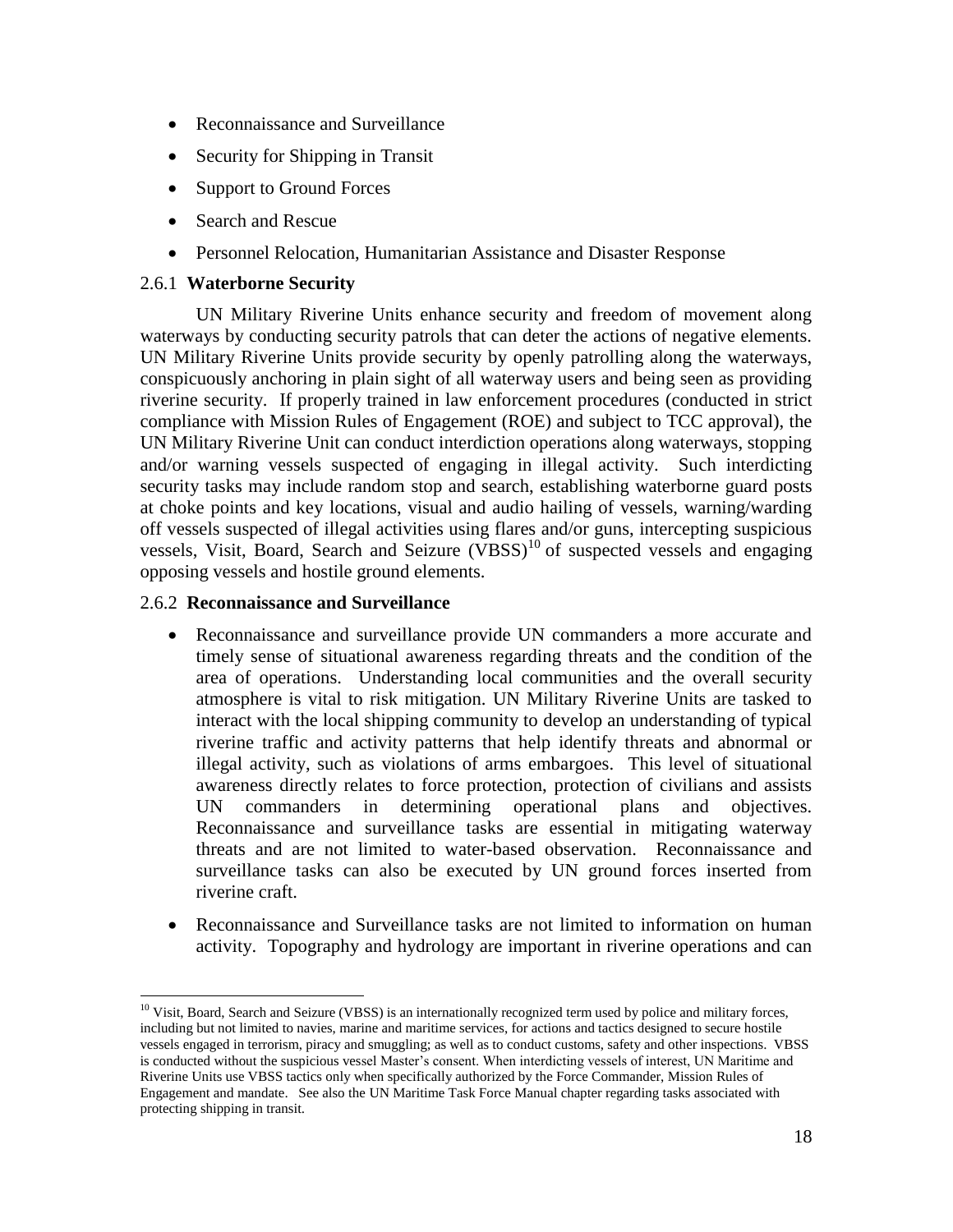be controlling factors in any UN military concept of operations. However, accurate information concerning terrain and hydrological conditions may be lacking in UN Missions. The physical characteristics of a Mission's riverine environment are not usually stable due to changes in water courses, weather conditions, tides and sedimentation. Consequently, reconnaissance of the Mission area is vital when planning riverine operations. Tasks include gathering detailed information on the width and depth of waterways, bottom characteristics, gradient of possible river landing sites, condition of the banks, location of debris, vegetation, obstacles, water velocity and the nature of currents and tidal changes.

#### 2.6.3 **Security for Shipping in Transit**

 $\overline{\phantom{a}}$ 

- UN Military Riverine Units are frequently tasked with establishing a safe corridor for riverine shipping. Protection of shipping in transit ensures the safety and security of vessels as they travel through waters where threats are known to exist. Ships are attractive targets for negative elements with the goal of restricting the UN's freedom of movement, taking possession of supplies and materiel as well as kidnapping UN personnel for economic or political gain. These attacks may result in the loss of life, physical harm or hostage-taking. They disrupt commerce and navigation, prevent humanitarian assistance and increase the cost of future shipments to the affected areas. Shipping security is especially significant when UN logistical mobility must rely on these waterways for sustaining ongoing operations or the resupply of UN sites.
- UN Military Riverine Unit tasks focus on gaining comprehensive situational awareness, as well as monitoring known locations where hostile activities frequently originate. To enhance situational awareness and information sharing, UN Military Riverine Units engage with the local shipping community, encouraging them to adopt effective security practices. Riverine patrol craft may be tasked to patrol within identified shipping areas, with the main purpose of showing UN presence to deter illegal activities, or they may be tasked to respond to distress calls or reports of suspicious craft. UN Military Riverine Unit patrol craft may also be required to provide armed escort to assigned transport vessels, including UN barges, in order to secure movement of UN supplies, equipment and personnel along riverine routes. Escort operations can be augmented by dispatching light infantry/marines (sometimes called "Vessel Protection Detachments") onboard assigned vessels or barges. Patrol craft should be equipped with crew-served weapon systems sufficient to neutralise/suppress targets at tactical distances including targets ashore,<sup>11</sup> and be capable of being

 $<sup>11</sup>$  Each vessel Protection Detachment (VPD) should be equipped with crew-served weapons sufficient to neutralise a</sup> target out to a range of 600 metres, or suppress a target out to 800 metres. Permanent firing points or weapon stations, as well as fortified parapets, should be installed on-board the patrol craft. At a minimum, all craft should have crew protection from small arms (up to 7.62 mm non-armour piercing), and defensive shields around weapon stations. If required, the VPDs will be accompanied by a Small Boat Group, comprising at least two patrol craft and crew. These craft are required to be armed and highly maneuverable to add to the VPD's firepower and provide emergency relief, such as CASEVAC extraction, if required.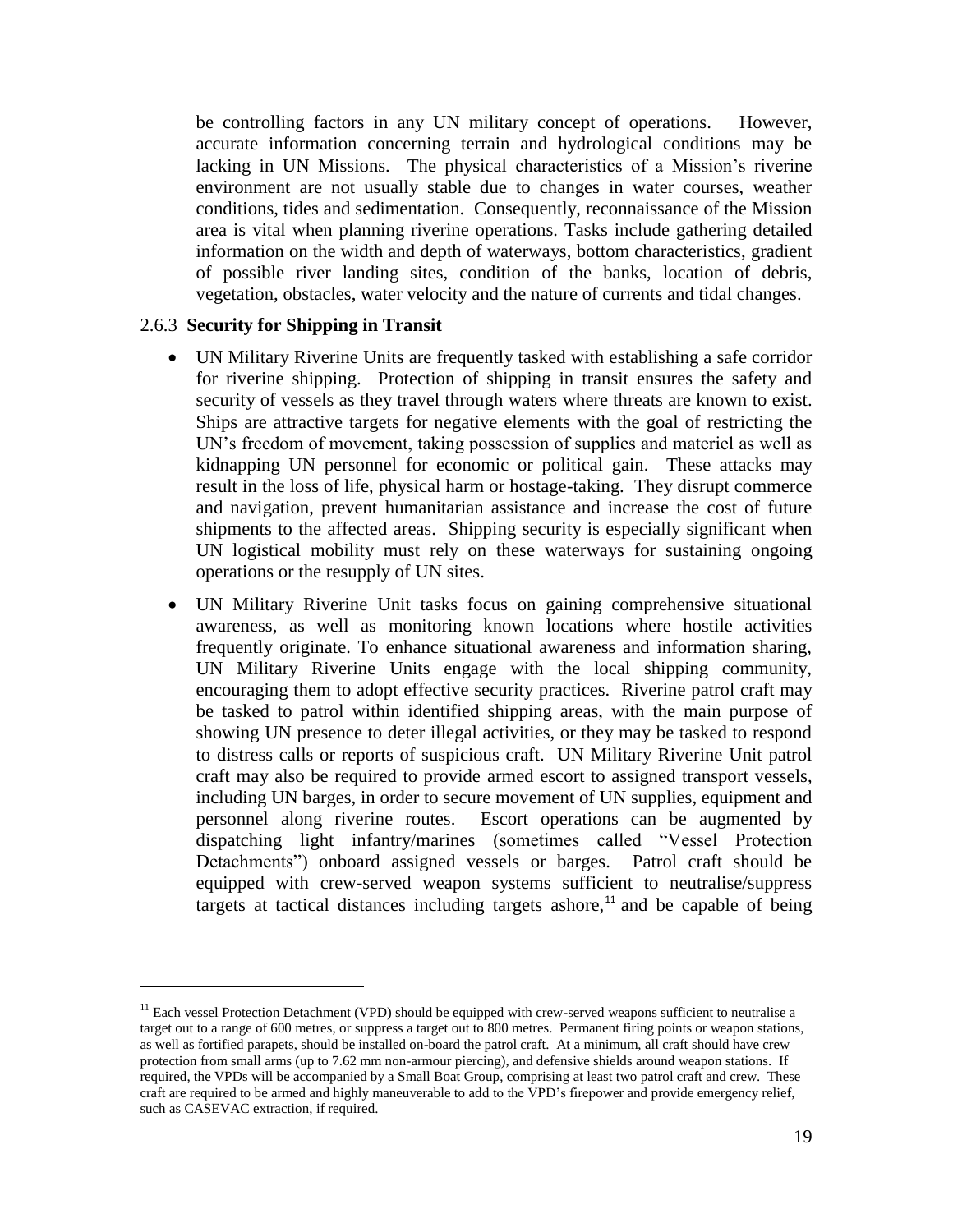under-slung by standard military utility helicopters and towed by medium-size vehicles when trailer-mounted.<sup>12</sup>

- UN Military Riverine Units can also be tasked to protect designated ports and riverine infrastructure, operating in harbours and pier areas using security zone patrols involving phased security measures beginning at great distances from a designated protected area. As a potentially negative craft passes through the security zones getting closer to the designated protected area, the UN Riverine patrol applies increasing levels of security in accordance with the applicable Rules of Engagement.
- Interdiction operations can be either random during routine patrolling, or deliberate as tasked by Force Headquarters. Interdiction operations identify and prevent prohibited activities in the riverine area. The UN Military Riverine Unit may be tasked to interdict prohibited activities in order to demonstrate capability or intent, act as a general deterrent in the area or act upon specific information in response to reports of prohibited activities such as drug smuggling or arms dealing. Deliberate waterway interdiction operations generally follow a set sequence of events consisting of planning, movement towards the area of operations, patrolling/surveillance, target interdiction and then return to the operations base.
- UN riverine escort operations secure and ensure smooth movement of one or a group of vessels from a designated start point to an intended destination. Escort tasks are military operations that can involve the riverine movement of deploying troops (insertion and extraction operations) and select, designated officials such as Very Important Persons and local government authorities in specifically authorized cases.
- The UN Military Riverine Unit may be specifically tasked (see the SUR at Annex A) to provide physical protection and/or armed escort for designated UN vessels/facilities. As directed by Force Headquarters and accompanied by riverine patrol craft, the UN Military Riverine Unit and its light infantry/marines can secure the movement of UN supplies, equipment and personnel along river routes.

#### 2.6.4 **Support to Ground Forces**

l

With its light infantry/marine personnel, the UN Military Riverine Unit is also capable of contributing to a secure environment in the vicinity of designated landing zones/beaches where ground operations take place. UN Military Riverine Units have the means to withdraw and redeploy ground troops according to their vessel capacity, can assist with protecting designated ports and riverine infrastructure, serve as, or in support of, a blocking force and can provide tactical deployment and fire support to UN ground forces.

 $12$  See the requirement for this vessel's transportability in both SURs at Annex A.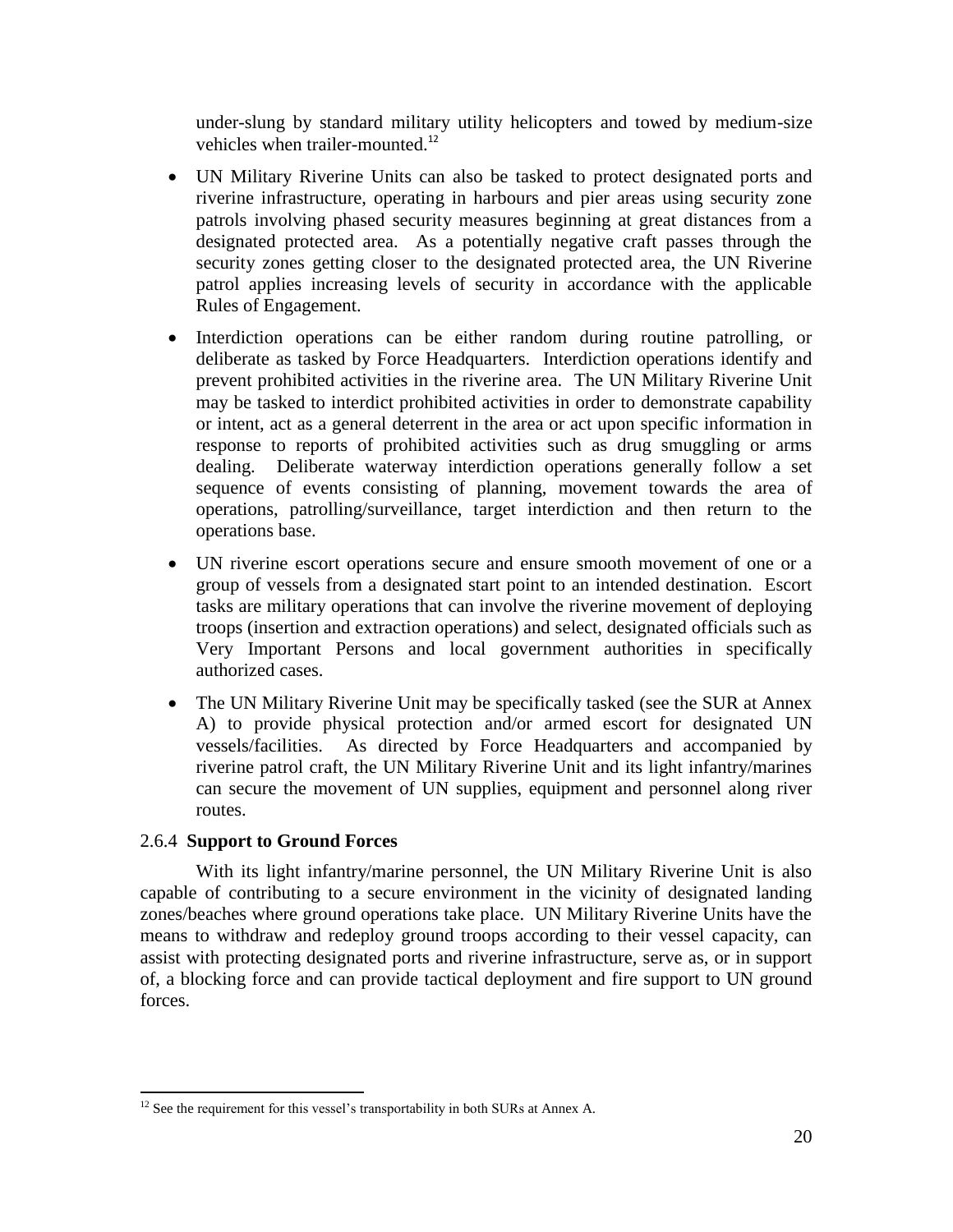#### **Tactical Deployment of UN Ground Forces**

As specified in the SURs at Annex A, UN Military Riverine Unit craft are capable of tactically moving UN troops to specified areas, depending on the vessel size and the number of troops involved. In Mission areas where air support is minimal or not otherwise available, this riverine capability may be the only way to transport ground forces in the time required. If needed (as in the UN Mission in South Sudan), the UN Military Riverine Unit may be equipped with sufficient boats to give it the capability of transporting a company-size light infantry/marine unit. This tactical transport capacity may also include the ability to deploy light armoured vehicles and medium utility vehicles without the aid of a wharf or crane facility (i.e., the UN Riverine Unit could include a tactical "drop ramp" capability). UN Riverine Unit vessels should therefore also have shallow draught and flat hulls compatible with shallow water operations. Related to this type of Supporting Operation, the UN Military Riverine Unit may be tasked to establish a secure environment in the vicinity of the designated landing zones/beaches where ground operations will be conducted, or to serve as a water-based blocking force supporting ground operations.

#### **Fire Support to Ground Operations**

Fire support is defined as the application of weapons fire, coordinated with the manoeuvre of UN forces, conducted in compliance with Mission Rules of Engagement to achieve a specified effect. Effective fire support ensures that the right targets are adequately engaged to achieve the commander's intended goals. As such, fire support seeks to create a local effect for a specific period of time without collateral damage. Fire support can be divided into the following tasks:

- o Direct/Indirect Fire Support. UN Military Riverine Units may be tasked to provide direct/indirect fire support to own or supported forces. This support must be carefully coordinated with the UN Military Riverine Unit commander and the ground force commander.
- o Dynamic riverine patrolling can also be carried out in support of UN Forces during ground operations to dominate the waterway and protect against negative forces.

#### 2.6.5 **Search and Rescue**

A Search and Rescue (SAR) Operation is the search for and provision of aid to people in distress or imminent danger within a riverine area of operations. SAR Operations may occur on an ad-hoc basis, but UN Military Riverine Unit commanders are strongly encouraged to make SAR Operations an integral part of contingency planning and training. SAR Operations usually occur in four broad phases: detection, localization, identification and rescue. The assets involved in SAR (not all necessarily belonging to the UN) can range from riverine patrol craft to auxiliary support vessels, commercial rescue vessels, fixed-wing aircraft and helicopters. With additional assets augmenting existing forces, there is a need for clear command and control and efficient use of resources to ensure an effective and timely search and rescue. Riverine Search and Rescue Operations may include emergency towing and assistance to vessels in distress.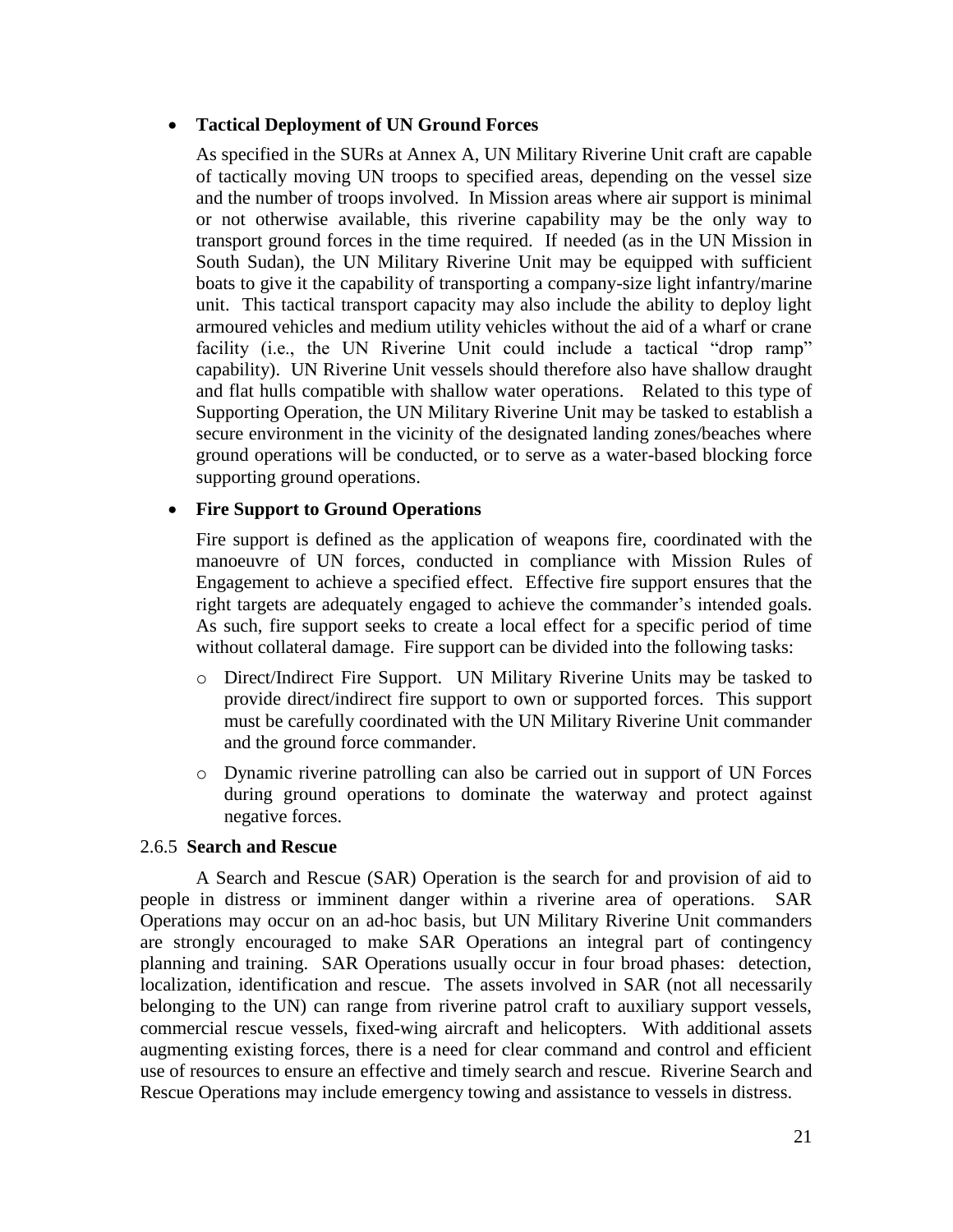#### 2.6.6 **Personnel Relocation, Humanitarian Assistance and Disaster Response**

- UN Military Riverine Unit tasks may also include protecting civilians and humanitarian personnel under imminent threat of physical violence and emergency relocation of persons in danger. They may be required to conduct humanitarian assistance missions to coordinate the riverine transportation of humanitarian supplies, and establish a secure environment on the riverward side of designated beachheads across which humanitarian supplies will be distributed.
- In the event of conflict or disaster where the Mission area has been severely damaged, or lives are imminently threatened, UN Military Riverine Units may be tasked to relocate personnel to temporary sites or permanent safe havens. UN Military Riverine Units may receive this task when environmental and operational factors are not conducive to the use of air assets. Personnel relocation may also occur under high threat scenarios where UN forces may have to conduct tactical military operations to relocate personnel. Depending on the size of the operation, the riverine assets required should be scaled to extract, transfer and accommodate the affected personnel.
- Similarly, episodic natural or man-made disasters in the Mission area can result in catastrophic levels of human suffering and destruction of vital installations and infrastructure. The UN Military Riverine Unit can sometimes provide an effective means of providing humanitarian assistance/response and provide mobility support, medical assistance, tactical lift as well as security assistance. UN Military Riverine Units can also be tasked to establish a secure environment on the riverside of designated beachheads to permit the flow of humanitarian supplies.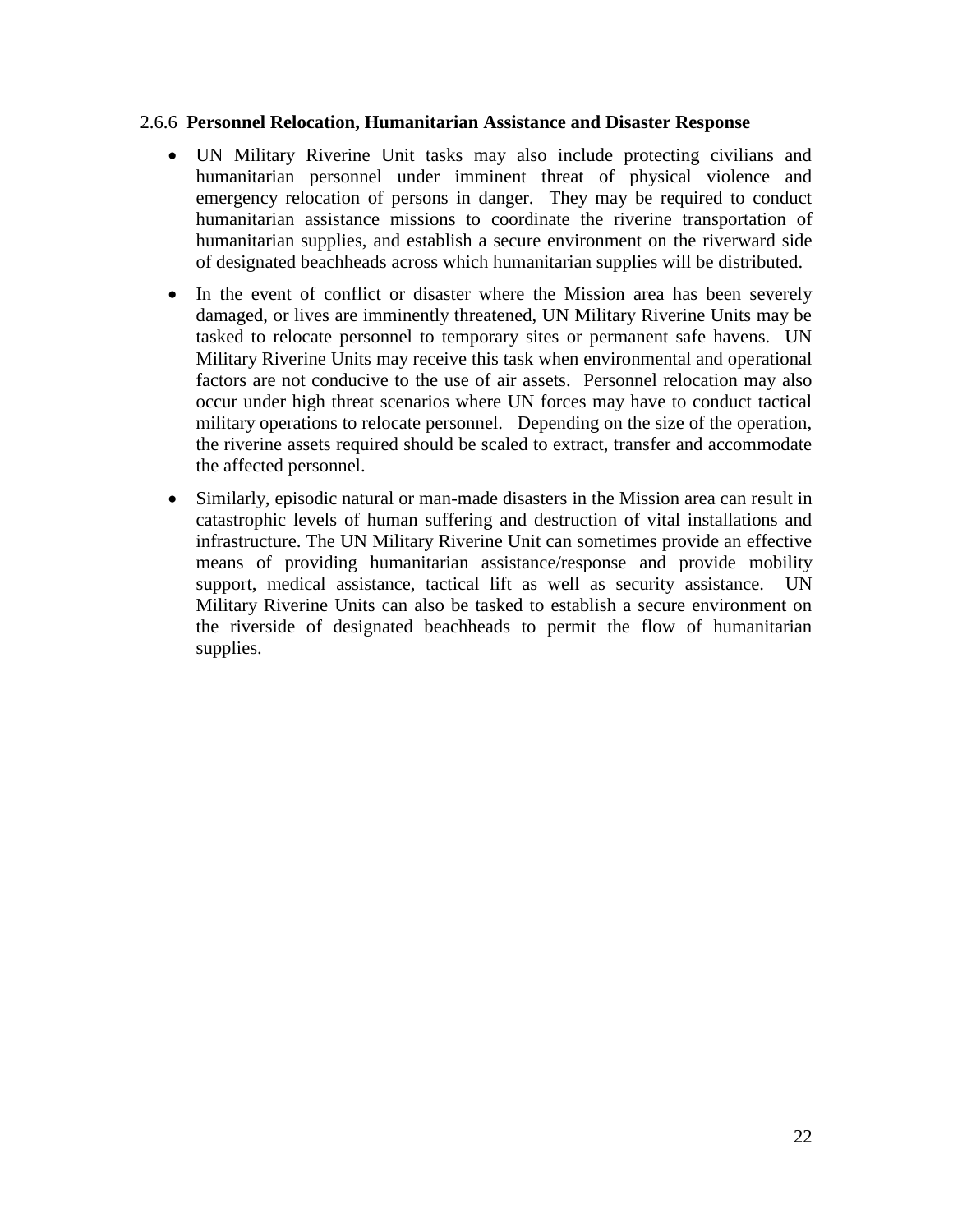# **Chapter 3**

# **Organization of the UN Military Riverine Unit**

#### 3.1 **Intent**

l

This chapter provides a brief outline of the organization and core subordinate elements of the UN Military Riverine Unit. More detailed descriptions of the unit's role, employment, command and control, capabilities and tasks are covered in Chapters 1 and 2. The core subordinate elements of the UN Military Riverine Unit are not intended to be all inclusive. Any additional capabilities, such as Explosive Ordnance Disposal, diving and salvage and underwater survey cells can be added by planners in accordance with Mission requirements.

#### 3.2 **Size and Composition**

Current UN Mission requirements are met by company-size Military Riverine Units<sup>13</sup> varying in strength from approximately 140 to 200 personnel (see the two SURs at Annex A). However, the *actual* size and composition of a UN Military Riverine Unit will be determined by Mission-specific requirements, the characteristics of the riverine area of operations and the capacity of negative elements. Planners should ensure that UN Military Riverine Units have sufficient personnel and equipment to support their operations and maintenance on a 24/7 basis, and can provide for their own base security and logistical sustainment in accordance with the SUR, MOU and Letter of Assist  $(LOA)^{14}$  between the UN and TCC. See the sample table of equipment at Annex C. A typical UN Military Riverine Unit has the following composition:

 $13$  Such as those deployed in the UN Missions in Haiti (MINUSTAH); the Democratic Republic of Congo

<sup>(</sup>MONUC/MONUSCO); Darfur, Sudan (UNAMID); South Sudan (UNMISS) and Mali. See the SURs at Annex A.  $14$  See the discussion of LOAs in Chapter 4.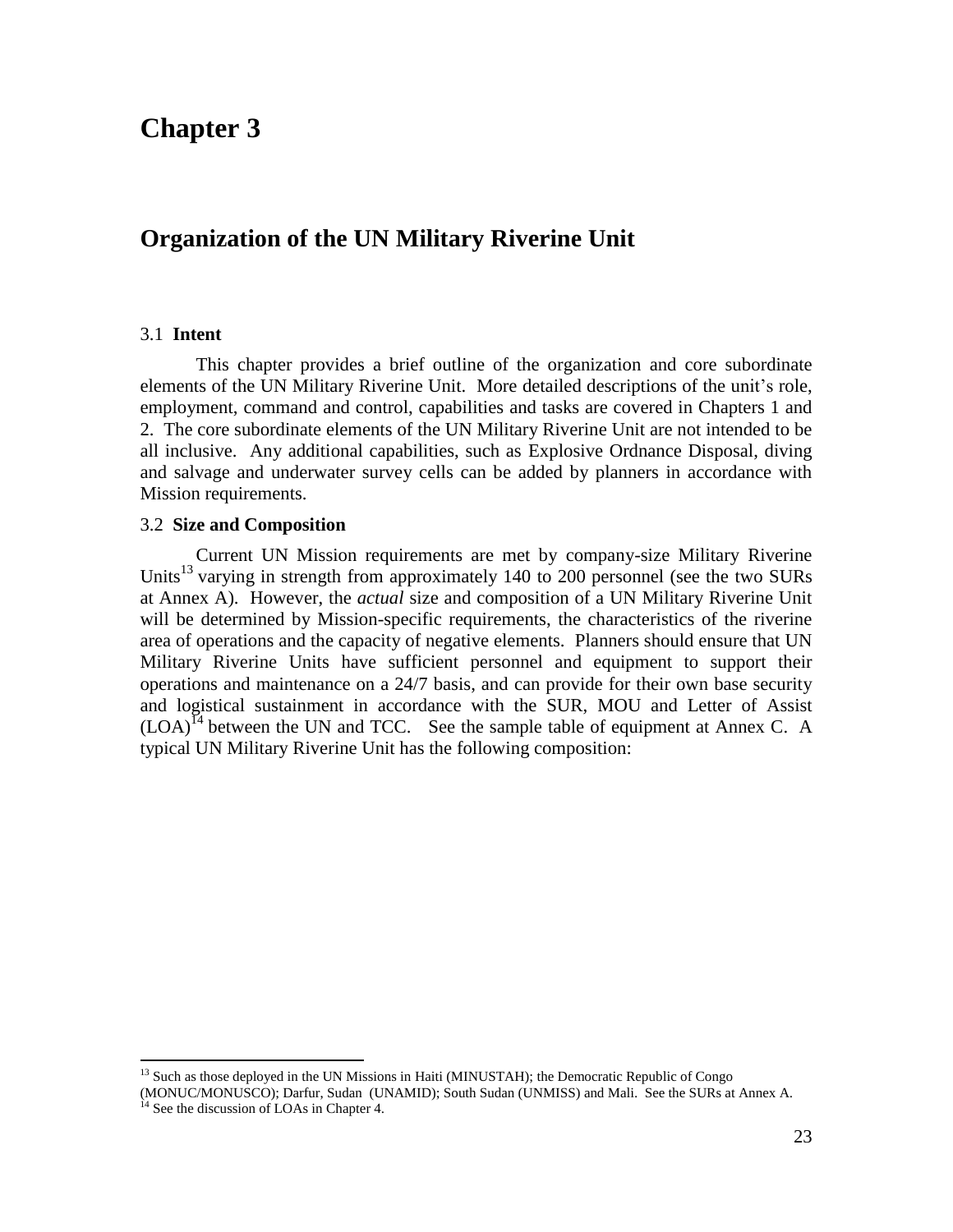# **Generic UN Military Riverine Unit**

# Company-Size As Shown: Approximately 200 Persons Personnel Strength Varies According to Mission Requirements



\*The Coordination Cell is co-located with the appropriate unit headquarters (either Force, Sector or Battalion), especially when conducting integrated operations, or when UN Military Riverine Unit operations are launched within a Sector or Battalion area of responsibility.

#### 3.3 **Subordinate Element Descriptions**

#### 3.3.1 **Military Riverine Unit Headquarters**

The UN Military Riverine Unit Headquarters provides operational command, control and administration of unit personnel. The Unit Commander is assisted in his/her operational and administrative command responsibilities by the Second-in-Command/Executive Officer (2IC/XO), Logistics Officer, Technical Officer/Senior Warrant Officer (SWO)/Junior Commissioned Officer (JCO), Communications Officer/SWO/JCO and a Sergeant Major/SWO/JCO also known as a Coxswain.

#### 3.3.2 **Operations and Planning Cell**

The Operations and Planning Cell is the nerve centre of the UN Military Riverine Unit. It plans, organizes, directs and controls unit operations and establishes the UN Military Riverine Unit Command Post, which can be either land-based or afloat. Through its communications network, the Command Post provides situational awareness by processing and analysing information shared by the Force Headquarters, as well as reports provided by patrolling UN Military Riverine Unit craft. Command Posts afloat must be aboard a vessel or craft with sufficient space and communications equipment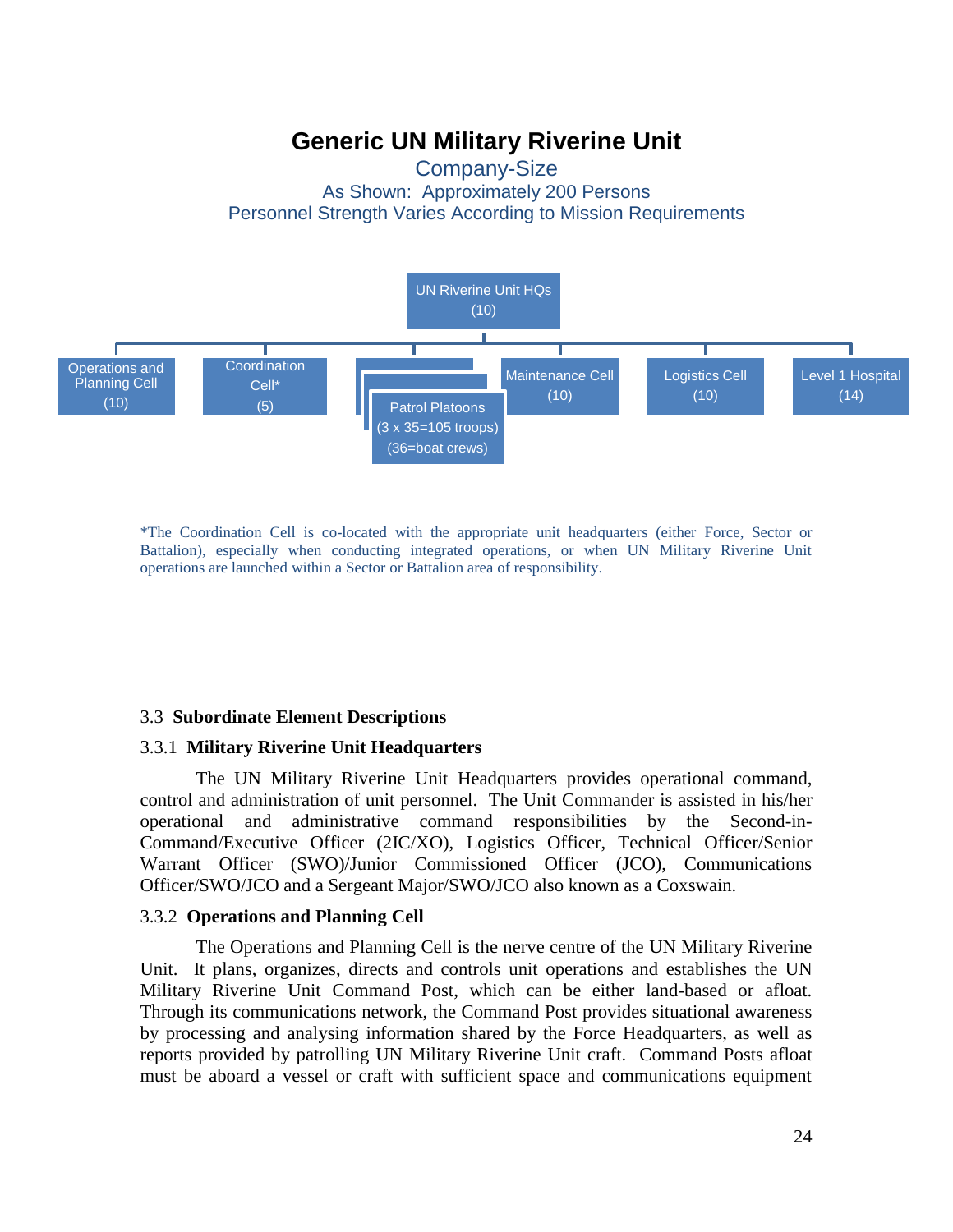suitable for the purpose. Vessels hosting Command Posts afloat must be large enough to contain a headquarters and staff for sustained periods on a 24/7 basis.

## 3.3.3 **Coordination Cell**

This cell coordinates with the Force Headquarters staff and other military component units to synchronize riverine operations with those of other Force elements. The Coordination Cell should be collocated with the appropriate unit headquarters (either Force, Sector or Battalion), especially when conducting integrated operations, or when UN Military Riverine Unit operations are launched within a Sector or Battalion area of responsibility.

#### 3.3.4 **Patrol Platoons**

The UN Military Riverine Unit is capable of detaching task-organized portions of its structure for limited periods of time in support of other Force elements. For example, a generic UN Military Riverine Unit with twelve patrol craft could deploy three subordinate platoon-equivalents (with 4 patrol craft in each platoon-equivalent) simultaneously in three separate locations. Each craft typically has a crew of 3 personnel, depending on the type of craft. In this example, the Patrol Platoons have approximately 105 organic light infantry/marine personnel onboard to conduct Waterborne Security, Reconnaissance and Surveillance, Security for Shipping in Transit, Support to Ground Forces, Search and Rescue, Personnel Relocation, Humanitarian Assistance and Disaster Response (see paragraph 2.6 for a detailed description of Patrol Platoon tasks/operations).

## 3.3.5 **Maintenance Cell**

The UN Military Riverine Unit must be logistically self-sufficient, except for periodic re-supply and major maintenance. Its Maintenance Cell must be capable of carrying out all necessary routine maintenance and recovery support for the unit's vessels, vehicles and support equipment, as agreed in the MOU/LOA. It should have a fully independent boat maintenance capability to carry out essential logistics, scheduled maintenance and repairs. The Maintenance Cell must be sufficiently staffed to ensure maintenance requirements are satisfied in capacities and capabilities needed for day and night operations, done in compliance with applicable standards. The Maintenance Cell should possess all required equipment, tools, maintenance manuals and specialist documentation for at least the maintenance of engines, hulls, gearboxes/transmissions, hydraulics, electrical systems, instruments and weapons, as well as spare parts storage, and engineering records keeping.

# 3.3.6 **Logistics Cell**

The Logistics Cell ensures the UN Military Riverine Unit has the wherewithal to logistically sustain itself for up to 30 days without resupply. The cell coordinates the UN Military Riverine Unit's provision and stocking of all categories of supplies, including general stores, ammunition, rations and repair parts. The cell ensures proper maintenance, serviceability and inspection of both UN-Owned and Contingent-Owned Equipment, including the installation and maintenance of electronic counter-measure (ECM) systems especially on patrol craft, as well as counter-mine equipment/measures.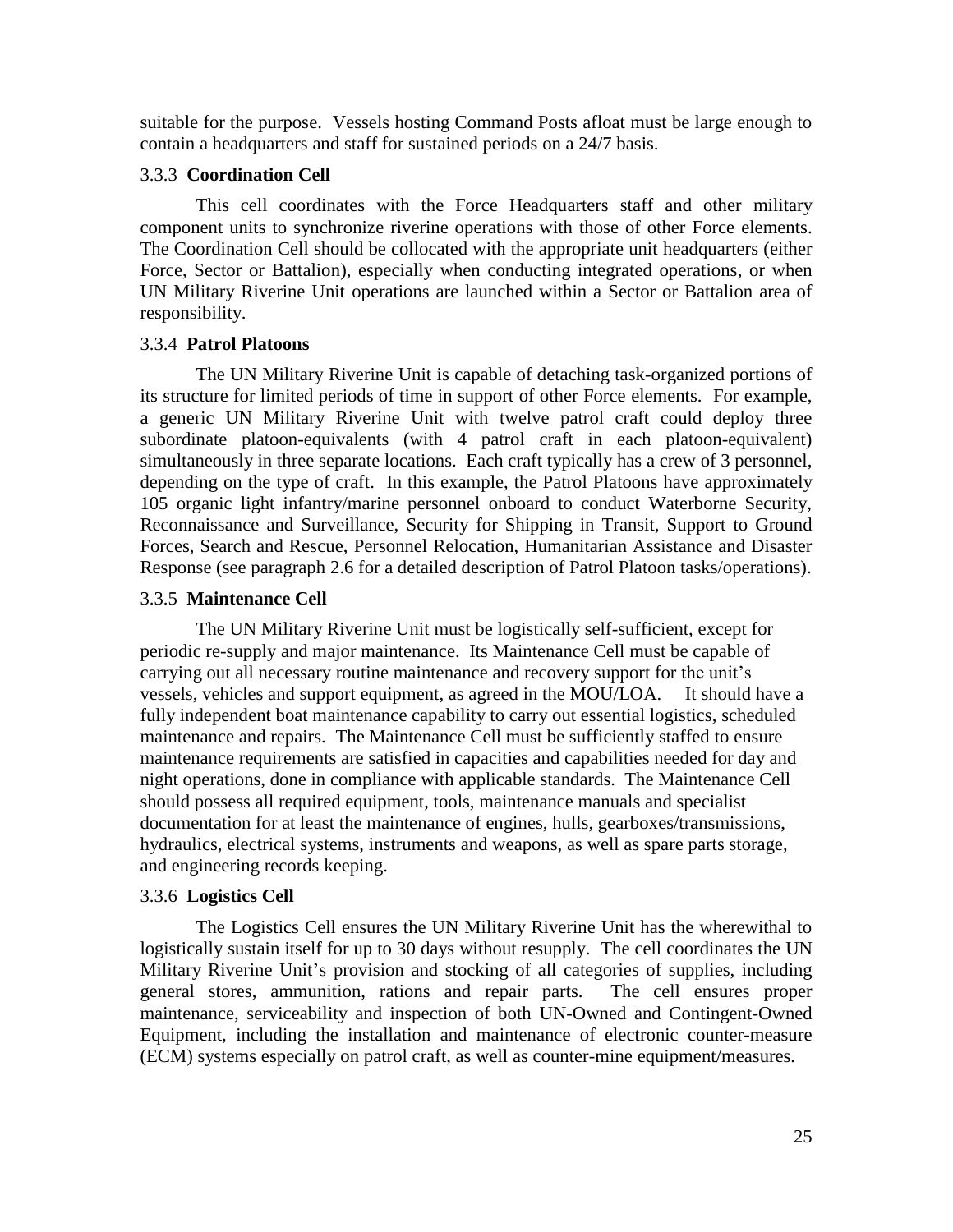# 3.3.7 **Level I Hospital**

The UN Military Riverine Unit should have a Level 1 Hospital capable of providing first line medical care, specialized first aid, triage, resuscitation and stabilization. It should also be capable of *coordinating* surface and air evacuation of casualties. The Level 1 Hospital should have the capacity to deploy at least one Forward Medical Team either on board or ashore as required.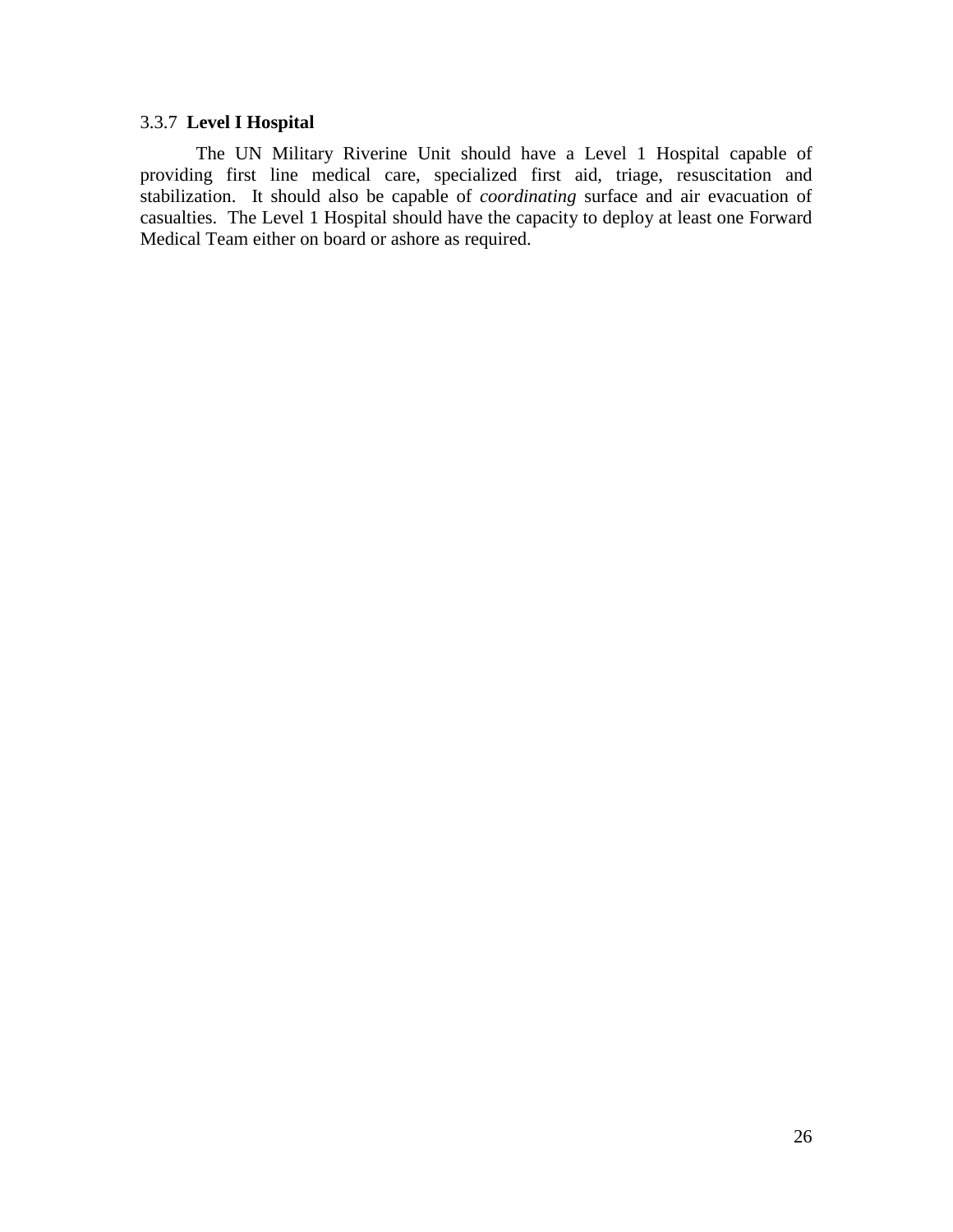# **Chapter 4**

# **Support for the UN Military Riverine Unit**

#### 4.1 **Support Expectations**

The UN Military Riverine Unit is expected to meet the standards of selfsustainment according to the terms of the Statement of Unit or Force Requirement, UN-TCC MOU and Contingent-Owned Equipment (COE) Manual. The deploying UN Military Riverine Unit is also required to have and maintain the necessary resources and personnel to support itself administratively and logistically for the duration of the Mission (apart from where supplemented by the UN). To avoid having troops arrive unprepared to sustain themselves or their operations, TCCs and their contingents must be clear on what support will be provided by the UN, and what support they must provide for themselves. See Annex A to this manual for examples of typical and specific initial provisioning and self-sufficiency support requirements. The specifics of what to expect are provided in key documents such as the Statement of Unit Requirement and any UN-TCC MOU or Letter of Assist. It cannot be over-emphasized that special attention must be given to the detailed requirements for rations, water, shelter, medical support and supplies.

#### 4.2 **The UN Military Riverine Unit Commander´s Role**

Before deploying to the UN Mission's operational theatre, the UN Military Riverine Unit commander must ensure that he or she can deploy, sustain and regenerate his or her force. He/she should consider the implications of casualties, consumption, materiel losses and resupply lead times; and then plan, allocate and balance resources accordingly. A UN Military Riverine Unit commander should also evaluate the risks to, and security of, his/her sustainment equipment and capabilities, communication nodes and links; and adapt his/her plan to reduce the impact of unavoidable constraints on the resources readily available. The commander should carefully consider UN and TCC guidelines for determining further sustainment requirements.

#### 4.3 **Major Engineering Support**

Before deployment, UN-TCC negotiations should include any UN Military Riverine Unit requirement for major engineering such as secure vehicle parks, vessel storage and harbour facilities and physical barriers for force protection. Early identification of major engineering requirements is essential to reach full operational capability as soon as possible, especially when UN Military Riverine Units are establishing their facilities in new locations. Major engineering tasks are a Mission responsibility and included in the Mission's master engineer plan.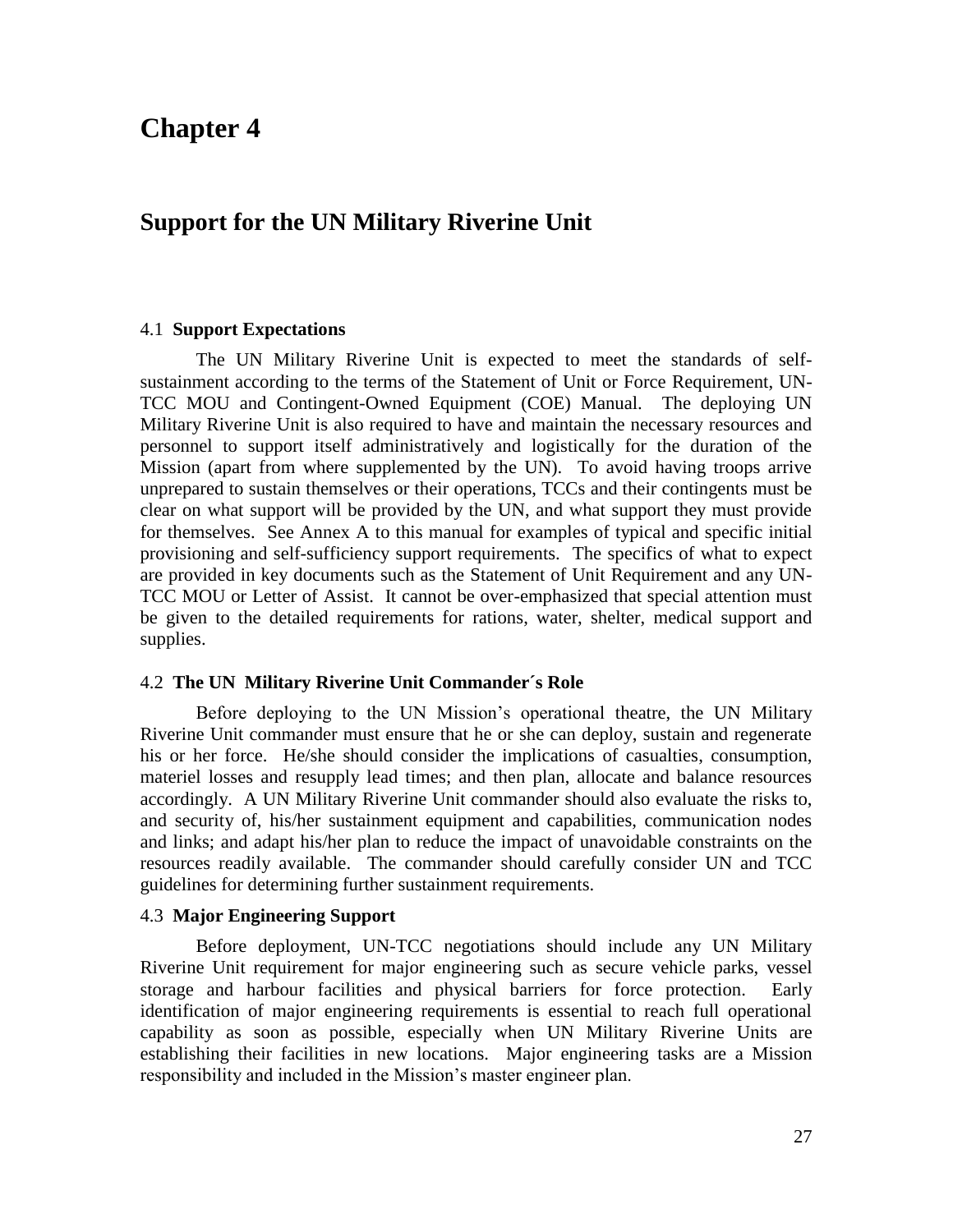#### 4.4 **Self-Sustainment of the UN Military Riverine Unit**

When the UN Military Riverine Unit arrives in the Mission area it is responsible for meeting all its own needs for rations, water, petrol, oil, etc. for the first 30 to 90 days, depending on the terms of the MOU and Statement of Unit Requirement. Typically, equipment is deployed for the duration of the Mission and troop rotations occur every 12 months. Subject to MOU negotiations, the UN Military Riverine Unit may be required to self-sustain in the following areas:

- Catering
- Communications<sup>15</sup>
- Office

 $\overline{a}$ 

- Electrical
- Minor engineering
- Explosive Ordnance Disposal $16$
- Laundry and cleaning
- Tentage (see immediately below and the sample SURs at Annex A)
- Accommodation
	- o **Initial Accommodation:**The UN Mission will prepare green field sites under austere conditions at the deployment location. The contingent will need to deploy with sufficient tentage for all accommodation, storage, offices, ablutions and workshops, etc. Water sources will be arranged by the UN Mission; the contingent will deploy sufficient water purification units to produce and consume its own purified water. The Mission will provide Field Defense Stores (FDS) and additional FDS kits for use in mobile operations.
	- o **Permanent Accommodation:** The UN Mission will strive to provide rigid or semi-rigid accommodation after the initial six-month period in Contingent-Owned Equipment tentage; failing which the UN Mission will pay a penalty rate of reimbursement until pre-fabricated accommodation can be provided.
	- o **Deployable Accommodation:** The contingent must deploy with a sufficient quantity of tentage necessary for short-term operational and tactical deployments.
	- o **Tentage Structure:** Tentage must include flooring and the ability to heat and cool as appropriate; and netting at doors, windows and the inner/outer fly of tents. Double-layered tents with metal pipe frames are

<sup>&</sup>lt;sup>15</sup> Internal communications within a contingent are a TCC responsibility. Contingents should come with suitable equipment for their internal communications establishing contact from their highest contingent headquarters to their respective countries and each of their subordinate Sections, Teams, Detachments, Companies and Battalions. TCCs are also responsible for providing email and Internet access for personal or welfare purposes. The UN provides only strategic communications support between the Mission, Force and Sector Headquarters; and subordinate units of the Sector that are not organic to that Sector Headquarters, such as Battalions provided by another TCC and independently deployed units.

 $16$  For the UN military unit camp's internal area only. Does not apply to mine clearance activities.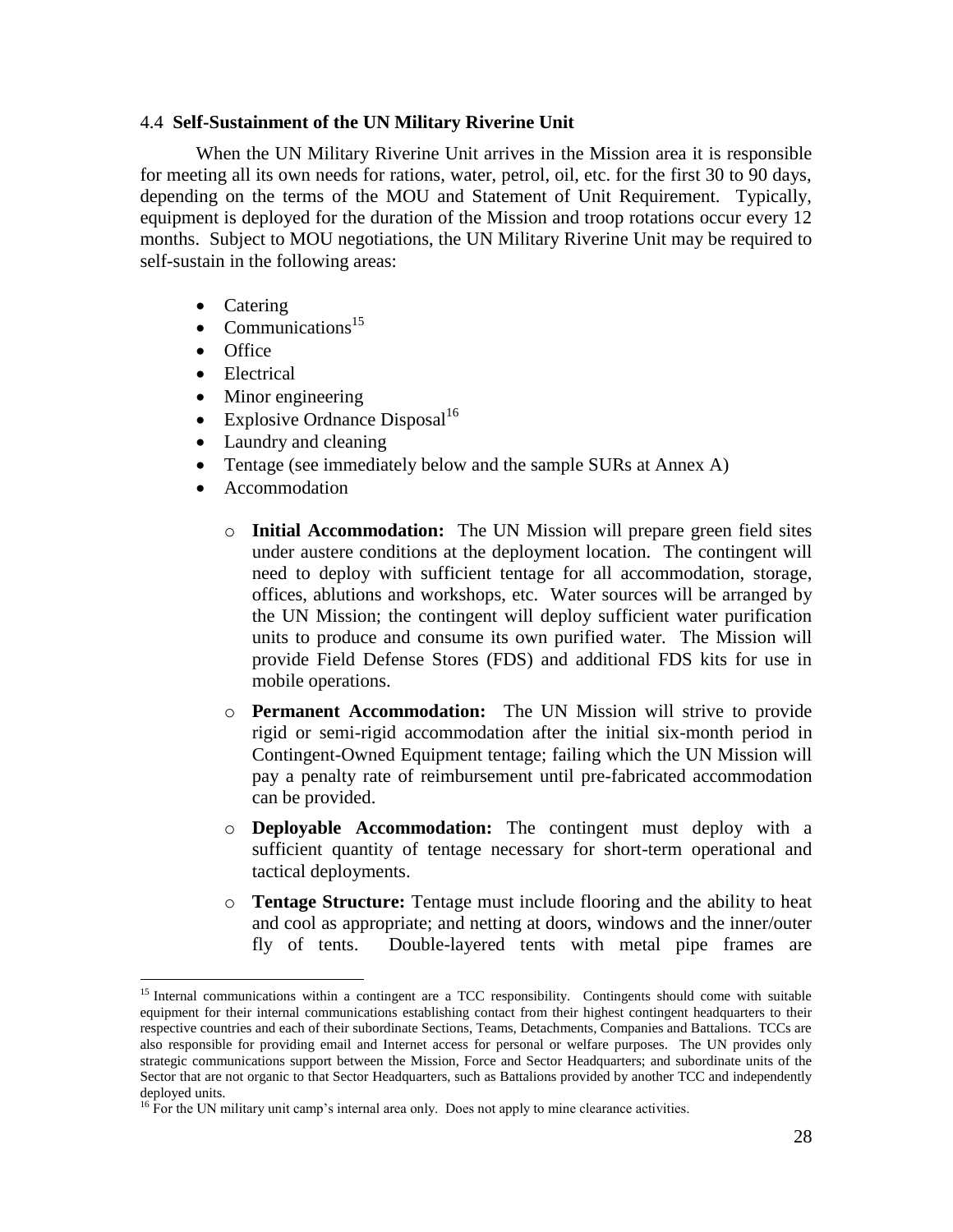recommended due to conditions in the field. It is also recommended to mount the tents on cement or wooden foundations to ensure their stability. (Deployable accommodation noted in the paragraph above is excluded from this requirement.)

- Basic fire-fighting equipment
- Fire detection and alarms
- Medical: observation and treatment identification
- $\bullet$  Defence against Chemical, Biological, Radiological and Nuclear Weapons<sup>17</sup>
- Field defines stores
- Miscellaneous general stores
- Internet access
- Unique equipment
- Welfare items

#### 4.5 **Force and Mission-level Sustainment Support for the UN Military Riverine Unit**

4.5.1 Sustainment support for UN Military Riverine Units is coordinated through the Sector<sup>18</sup> and Force Headquarters. The UN Military Riverine Unit must therefore liaise with both the Sector and Force Headquarters logistics structure (DCOS Operations Support, U-4 LOG, U-1 PER), the Office of the Chief, Service Delivery and the Mission Support Center (formerly the Joint Logistics Operations Centre (JLOC)).Operations planning will determine the specific logistics requirements and the associated military logistics command and control structures for each operation when the UN Military Riverine Unit is committed. Following the initial period of self-sufficiency and in addition to TCC support obligations to their deployed contingent, all other UN Military Riverine Unit life support and operational requirements are satisfied by the Mission's Director or Chief of Mission Support through the Office of the Chief, Service Delivery.

4.5.2 The UN provides the following items and services:

- Food rations (storage, cooking and sometimes transportation are a contingent responsibility)
- Bulk raw water (or access to bulk raw water). TCCs are responsible for purification, storage and transport)
- Bulk fuel

 $\overline{a}$ 

 Strategic movement of Contingent-Owned Equipment and personnel from the home country to the Mission area of operations

 $17$ To date, UN peacekeepers have not been subjected to a nuclear or biological warfare environment. However, they have had to work in a chemical warfare environment. It is therefore important that some elements of the CBRN threat be covered in training to include the characteristics, symptoms, precautions and use of protective clothing and detection monitoring equipment for all types of CBRN threats. If time is constrained, military units should concentrate on detection of and protection from chemical weapons*. –United Nations Peacekeeping Training Manual, Training Guidelines for National or Regional Training Programmes,* undated, page 28, published by DPKO: http://ppdb.un.org/Policy%20%20Guidance%20Database/MAN\_UN\_PEACEKEEPING\_TRAINING.pdf

<sup>&</sup>lt;sup>18</sup> When deployed in support of the Sector.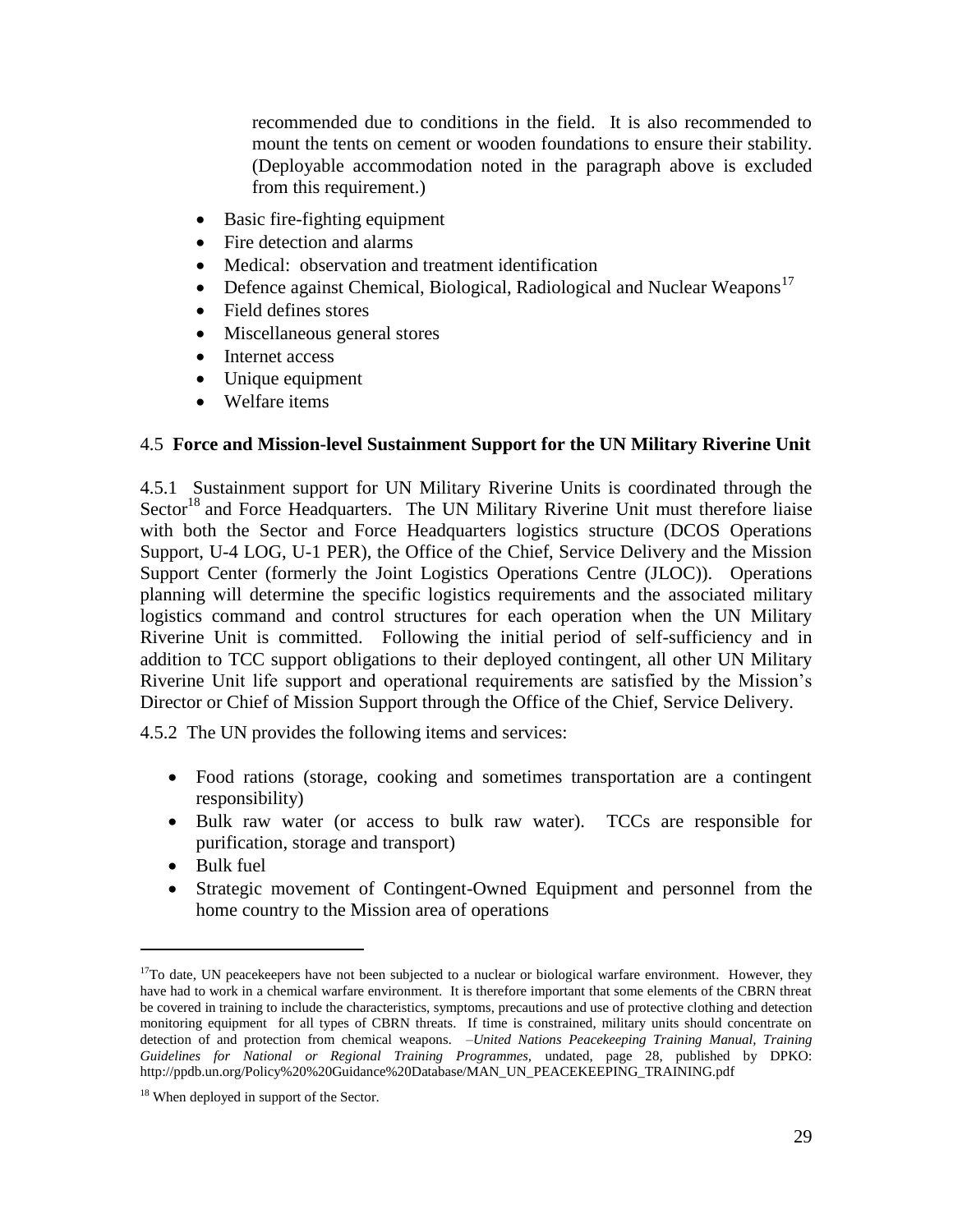- Main supply route, road/other infrastructure upkeep and mine clearing. Minor engineering and routine upkeep is a TCC responsibility. (See the applicable MOU.)
- Blood and blood products
- Casualty Evacuation/Medical Evacuation (CASEVAC/MEDEVAC)<sup>19</sup> transportation and support for movement of sick and wounded personnel to appropriate medical facilities.<sup>20</sup>

#### 4.6 **Medical and CASEVAC/MEDEVAC Support**

#### 4.6.1 **Medical Capability**

 $\overline{a}$ 

UN Military Riverine Units typically deploy with their own integral Medical Level 1 Hospital. Higher levels of medical support are a Mission responsibility provided through CASEVAC/MEDEVAC. Each UN Military Riverine Unit (company equivalent) may deploy elements within the Mission area with an attached medical element subject to availability, if required. The ability to evacuate UN Military Riverine Unit casualties to Level 2 or 3 hospitals must be pre-arranged and verified before each UN Military Riverine Unit mission.

#### 4.6.2 **CASEVAC/MEDEVAC Planning and Training**

During the planning phase of each operation, special attention must be given to available CASEVAC/MEDEVAC capabilities, procedures  $21$  and timing with the appropriate staff officers at Sector or Force Headquarters. UN Force/Mission MEDEVAC/CASEVAC assets and Level 1/2/3 Hospitals will provide medical support and should train with the Mission's Military Riverine Unit. CASEVAC/MEDEVAC training is aimed at interoperability with enablers, such as air assets, and other Force elements such as the Quick Reaction Force. When aerial CASEVAC/MEDEVAC assets are not available or appropriate, alternate CASEVAC/MEDEVAC is arranged using Force or Mission assets and procedures. UN Military Riverine Unit CASEVAC/MEDEVAC typically involves making use of all available Force and Mission assets.

<sup>&</sup>lt;sup>19</sup> Casualty Evacuation (CASEVAC) entails the evacuation (by air or land) of a casualty from the site of injury to the closest medical facility. This category of patient transfer shall be conducted within 1 hour of injury. Medical Evacuation (MEDEVAC) entails the evacuation of a casualty between two medical facilities; either within the Mission area (in-theatre) or out of Mission area. MEDEVAC should be conducted depending on the medical urgency. See the newly-revised UN Medical Support Manual, 2015, Chapter 10, paragraphs 9.a. and b.

 $^{20}$  For comprehensive guidance on medical operational, logistical and administrative guidelines for Member States, UN Headquarters and field Missions, consult the Medical Support Manual for United Nations Peacekeeping Operations, which will be available at: http://ppdb.un.org/Nav%20Pages/PolicyFramework\_Default.aspx

<sup>&</sup>lt;sup>21</sup> All planned aviation-related activities, such as transportation by air (including casualty and medical evacuation),

reconnaissance, selection of temporary helicopter landing sites, etc., must be coordinated with the Mission Aviation and Movement Control elements in order to meet specific requirements stipulated in the respective Aviation, Movement Control and Aviation Safety policies, manuals and SOPs. See also the DPKO *Aviation Manual,* 2005 for specific requirements to transport weapons on board UN-chartered aircraft.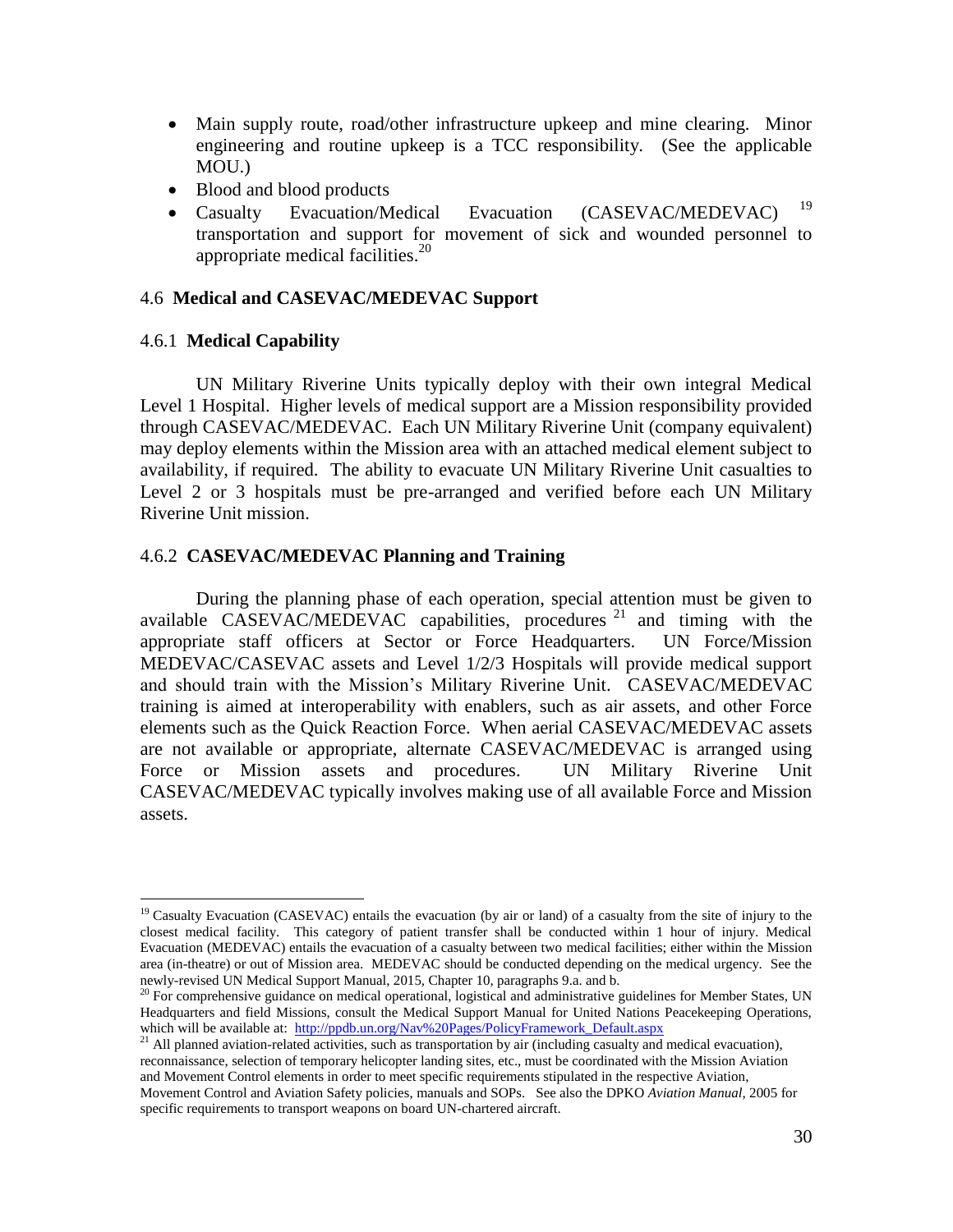#### 4.7 **UN Headquarters Staff Support to the UN Military Riverine Unit**

4.7.1 The Department of Field Support (DFS) at UN Headquarters provides dedicated support to peacekeeping field Missions in the areas of logistical support services, communications and information technology and financial reimbursement. Overall logistical and general administration support to field Missions and TCCs is delivered through DFS and its Mission Directors/Chiefs of Mission Support and their subordinate staff.

#### 4.7.2 **Logistical Support Services**

The DFS logistics plan is the basis for identifying resources that may be redeployed from other locations (e.g., UN Logistics Base Brindisi or other field Missions) to support Mission deployment. Additionally, the DFS logistics plan forms a basis for negotiations with potential TCCs on provision of COE that each individual troop contributor is required to bring to the Mission along with applicable self-sustainment services.

#### 4.7.3 **Communications and Information Technology Support**

Equipment for communications between the Force or Sector Headquarters (if appropriate) and the UN Military Riverine Unit is provided as UN-Owned Equipment (UNOE). UNOE ensures that the UN Military Riverine Unit has integral, secure, military-grade communications within the Force's communications network. At the Mission-level, the UN establishes strategic communications links, providing geospatial information and enabling information exchange throughout the respective Mission. The UN Mission also provides access to the UN network and telephone system at the contingent headquarters level. National, operational and internal tactical communications within a national contingent, and any welfare IT such as internet, is provided by Contingent-Owned Equipment and is the responsibility of the TCC and its contingent, as defined by the respective MOU between the UN and TCC.

#### 4.7.4 **Financial Reimbursement**

- The determination of financial reimbursement to UN Member States for COE is established through the COE Working Group and UN legislative bodies. The details of this reimbursement at the contingent-specific level are included in the MOU, which is the primary reference for contingent logistics support (including support for the UN Military Riverine Unit) for each specific peacekeeping Mission. Equipment, if not in the COE Manual, will be treated as a "specialized use equipment" if the situation requires. Maintenance of this special use equipment is a TCC responsibility if the equipment is under wet lease. (See paragraph 4.8 below for an explanation of wet and dry leases.) In accordance with the COE Manual, any special minor equipment or consumables not covered by the standard self-sustainment rates may be categorized as "unique equipment." These items will be reimbursed according to bilateral special case arrangements between the UN and TCC.
- It is essential to coordinate the force generation process with logistics planning. This coordination occurs once troop contributors have been identified. Problems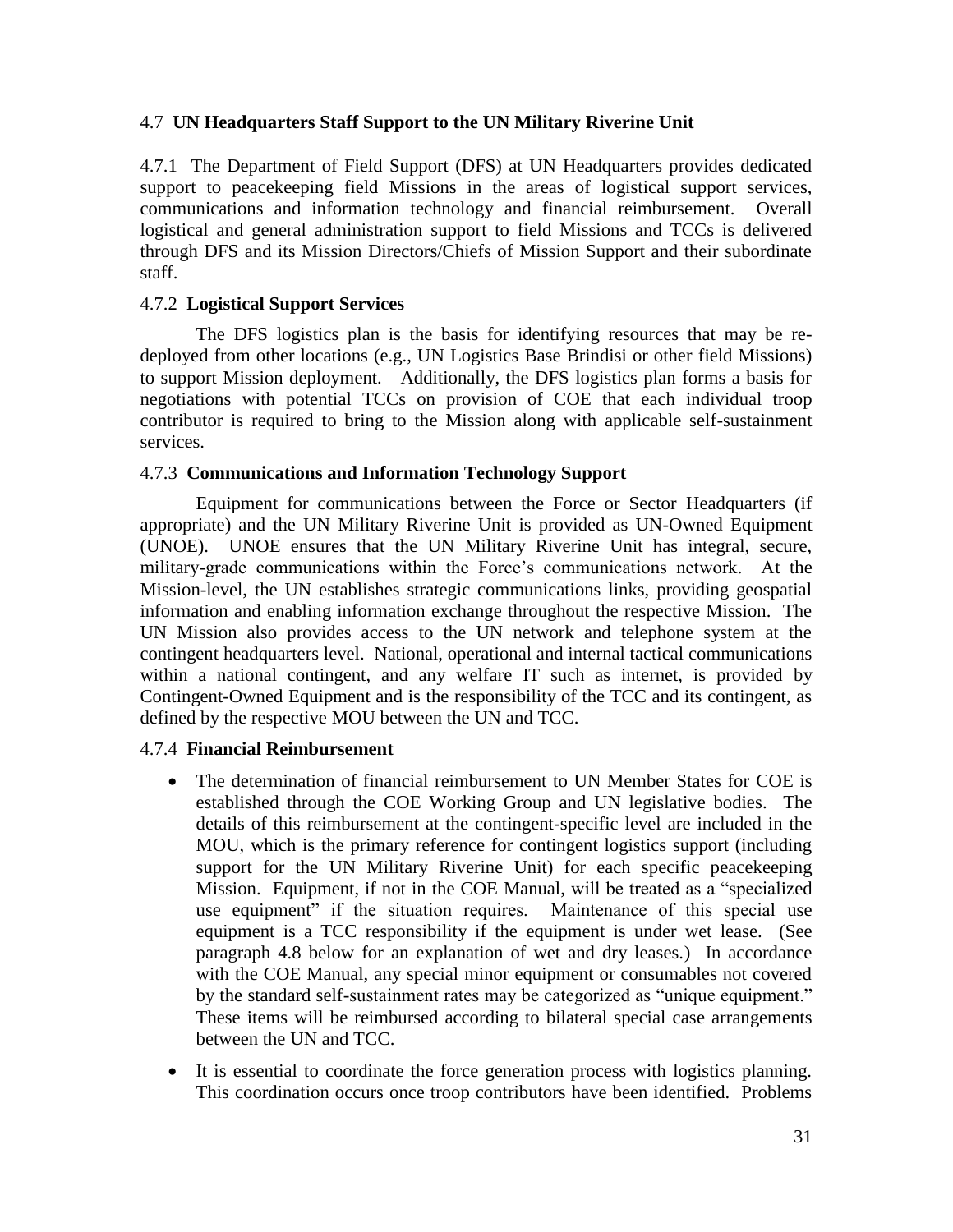that troop contributors may face in equipping or supporting their contingents are identified and staffed for resolution at UN Headquarters. Problems are assessed based on a combination of the data given by the TCC and inspections carried out by DPKO and DFS personnel. The UN Department of Field Support recognizes that many Member States do not possess all of the equipment needed for a particular UN Mission and have therefore put in place mitigating arrangements such as the purchase of UN-Owned Equipment and/or "wet and dry" leases (see paragraph 4.8), Memoranda of Understanding (paragraph 4.9) and Letters of Assist (paragraph 4.10).

#### 4.8 **Wet and Dry Leases**

In order to ensure that personnel and equipment being offered by Member States come with the required capability, there are a number of options for the provision of equipment and its support. These options come under the headings of "wet lease" and "dry lease" and the option chosen is directly linked to the rate of reimbursement.

#### 4.8.1 **Wet Lease**

Under wet lease arrangements, a contingent deploys with its COE and is responsible for its maintenance and support. This arrangement can be achieved in one of two ways:

- The TCC provides the vehicles and equipment, related minor equipment, workshop support, spares, and maintenance personnel. The TCC is reimbursed at set rates.
- One TCC provides the equipment and a second party, under a bilateral arrangement, provides the support. In this case, the TCC deployed to the Mission area and operating the equipment is reimbursed by the UN. The second party is reimbursed, if at all, by bilateral arrangement without UN involvement or responsibility.

#### 4.8.2 **Dry Lease**

Under dry lease arrangements, a contingent deploys with its COE but the UN arranges for its support. This arrangement can be achieved in a number of ways:

- Under the first, the TCC provides the equipment and the UN takes responsibility for the support, spares and maintenance. The TCC receives reimbursement, but at the dry lease rate.
- The TCC provides the equipment and the UN arranges for another Member State to provide the support. The former receives reimbursement at the dry lease rate and the latter on scales laid down for maintenance and support.
- The TCC provides the equipment, receives reimbursement at the dry lease rate and the UN provides the support via commercial contractor.

#### 4.9 **Memorandum of Understanding**

The MOU is designed to cover reimbursement for (a) personnel costs, (b) equipment and (c) self-sustainment costs. Under the MOU, liability is borne by the UN.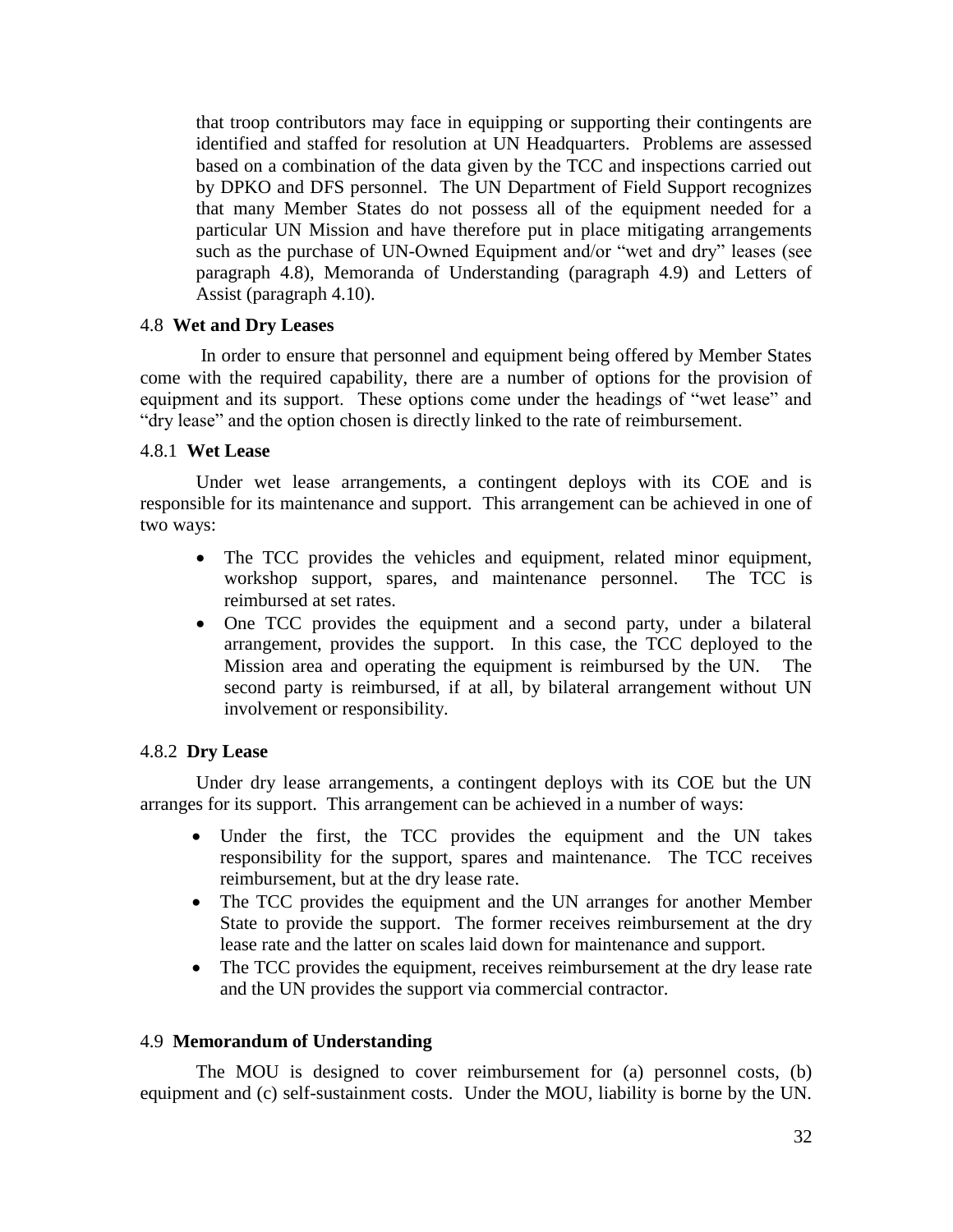The COE manual states that in the case of loss or damage of equipment due to hostile action or force abandonment, the UN is responsible for reimbursement to the Member State in cases where the loss or damage exceeds \$250,000. Where the loss or damage is less than \$250,000, the Member State assumes responsibility.

# 4.10 **Letter of Assist**

4.10.1 The UN may satisfy specific support requirements not already included under an MOU or available through commercial contract. These support requirements may be met by a contracting method known as a Letter of Assist, by which the UN acquires special supplies or services from a Member State. LOAs are used when:

- A TCC deploys, rotates or repatriates its personnel and equipment using its own capacities.
- A special need arises for essential equipment or services that are not available through normal sources of supply.
- The items or services required by the Mission are not covered by an MOU.
- A TCC contributes aircraft or vessels to a Mission.

4.10.2 The LOA is intended to cover items like vessels, aircraft or radar systems that are not listed as standardized items in the COE manual. The LOA stipulates that liability is borne by the TCC. The procedure to establish the LOA ensures that the UN Procurement Service and the Headquarters Committee on Contracts have the opportunity to evaluate the reimbursement rates offered to the contributing country and determine whether they can be considered as "fair market prices." The LOA is specific and time bound with any changes requiring an amendment to the original LOA. The LOA is reviewed by the UN Headquarters Committee on Contracts before approval by the UN Controller.

# 4.11 **Pre-Deployment Visits**

In view of the financial and operational significance of ensuring that contingents are correctly equipped, DPKO and DFS conduct Pre-Deployment Visits (PDVs)/inspections before deployment. PDV's are usually conducted once the troop contributor and UN Headquarters reach an MOU agreement. The MOU covers personnel, <sup>22</sup> equipment, self-sustainment and Mission factors, and is a contractual statement of what each of the respective parties will provide.

# 4.12 **Status of Forces Agreement**

4.12.1 From a logistical perspective, the Status-of-Forces Agreement (SOFA) specifies the terms of support provided by the host state to the UN Mission, as well as the legal rights of the UN Mission's personnel and operations. DPKO, in coordination with DFS at UN Headquarters, is responsible for negotiating SOFAs with the host state.

4.12.2 SOFAs codify relations between the UN Mission and host state describing "the rights, privileges and immunities of the Mission and its personnel and the Mission's obligations to the host government."<sup>23</sup> SOFAs govern the legal status of military and

 $\overline{\phantom{a}}$  $22$  The MOU also contains articles on discipline and investigations promulgated by the UN Conduct and Discipline Unit at UN Headquarters.

<sup>23</sup> *Handbook on United Nations Multidimensional Peacekeeping Operations,* published by DPKO Peacekeeping Best Practices Unit, December 2003, p.13, available at: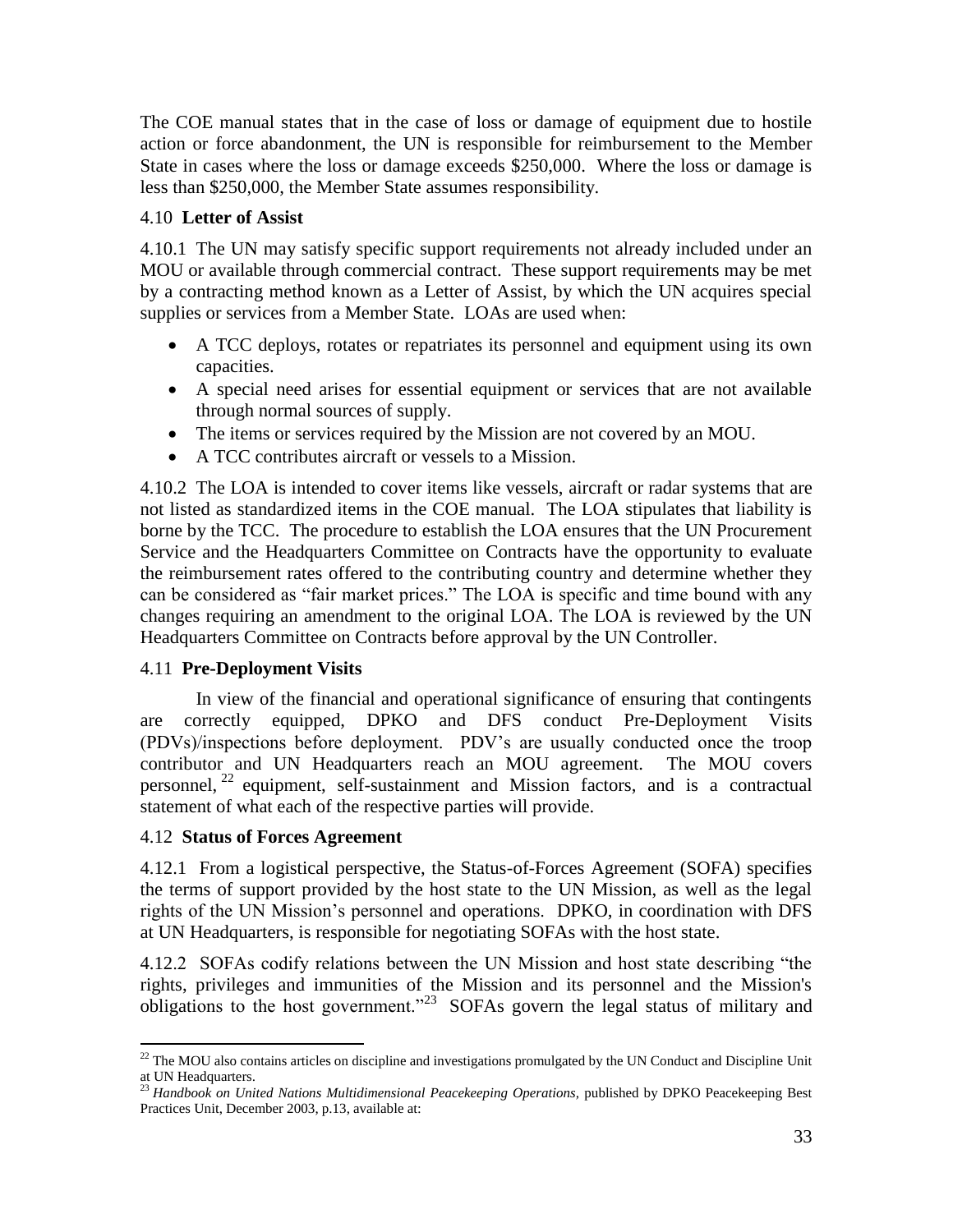civilian personnel deployed to the Mission in the host state, and specify the legal immunity for UN personnel with regard to the settlement of claims, the modalities for the exercise of civil and criminal jurisdiction over military and civilian Mission members, as well as provisions relating to freedom of movement, taxes, customs, immigration controls, radio frequencies, flight clearances and permission to wear uniforms and carry weapons. Under the typical terms of a SOFA, "military personnel are immune from criminal prosecution by the host state for crimes committed on its territory, but may still be subject to the criminal jurisdiction of their national authorities."<sup>24</sup>

## 4.13 **National Support Elements**

 $\overline{\phantom{a}}$ 

4.13.1 With prior UN approval, Member States providing military and/or police personnel to UN Missions may augment those personnel with a National Support Element. Member States may choose to organize National Support Elements to provide their deployed contingents administrative and logistical services with national standards of support that may exceed or differ from the stated UN requirement. A National Support Element includes personnel and equipment *in addition* to those agreed to by the UN and Member State under the terms of the applicable MOU, and/or as described in the Statement of Unit or Force Requirement for the specific field Mission.

4.13.2 As this augmentation is over and above UN requirements, the UN offers no reimbursement or financial liability for National Support Element costs, rotation or selfsustainment. Nonetheless, for purposes of legal status, National Support Element personnel are considered part of the Member State's military or police unit contingent. The total personnel strength of the National Support Element will be specified in the applicable MOU between the UN and Member State, and shall be reasonably proportionate to the strength of the contingent.

<http://www.peacekeepingbestpractices.unlb.org/Pbps/library/Handbook%20on%20UN%20PKOs.pdf> <sup>24</sup> Office for the Coordination of Humanitarian Affairs (OCHA) Glossary of Humanitarian Terms in Relation to the *Protection of Civilians in Armed Conflict,* 2003, available at: <http://ppdb.un.org/Policy%20%20Guidance%20Database/Glossary2004.pdf>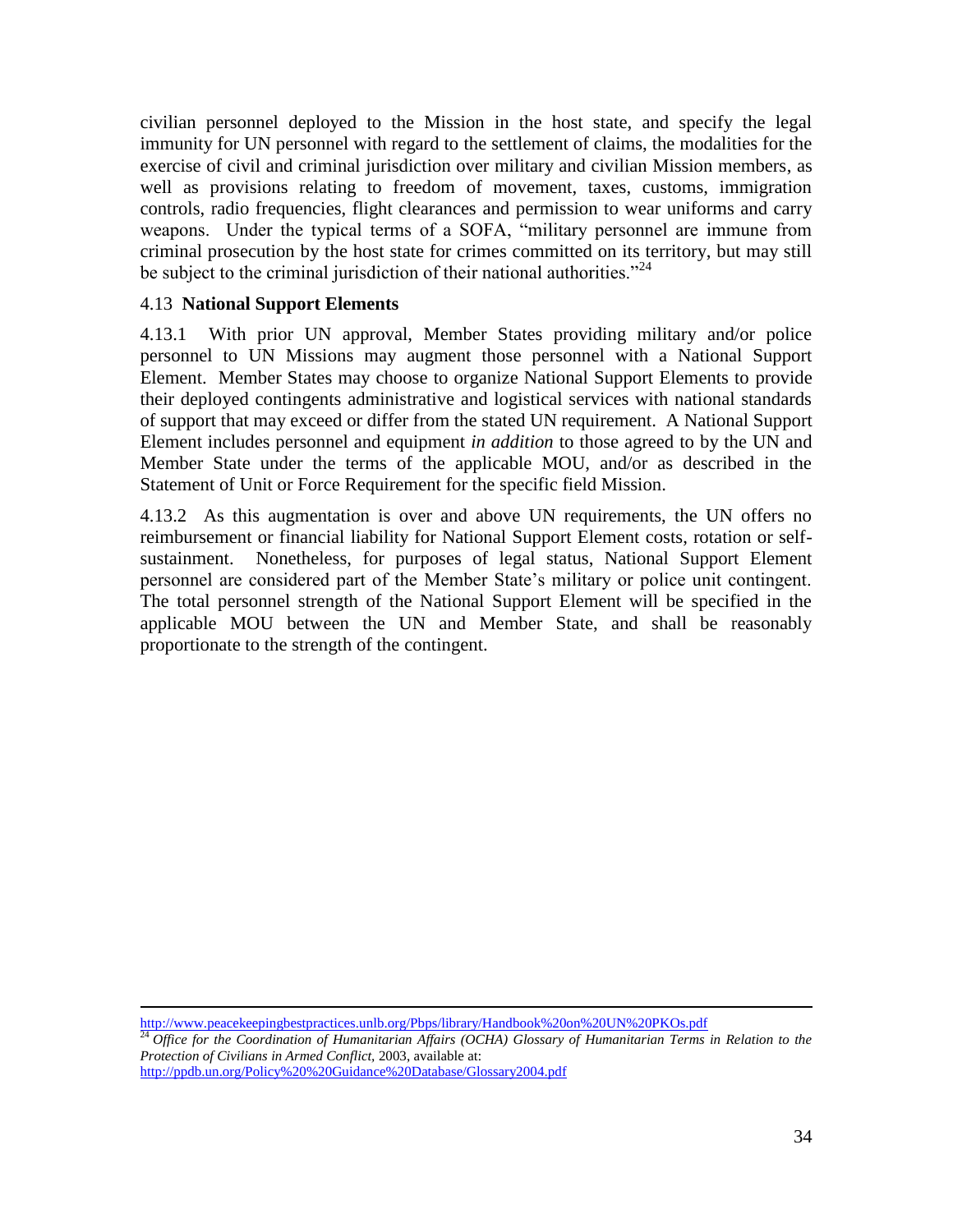# **Chapter 5**

## **Training for the UN Military Riverine Unit**

#### 5.1 **Intent**

This Chapter is intended to assist UN Military Riverine Unit commanders and leaders in their professional obligation to achieve the training and operational readiness of the personnel under their supervision. The following paragraphs contain brief explanations of training responsibilities and expectations, training requirements and professional military training recommended for emphasis. The UN fully recognizes TCC sovereignty and prerogatives when it comes to the military training of their personnel and units. TCC military training is the foundation upon which UN Military Riverine Units can then add and adapt to the UN peacekeeping context. The training requirements mentioned in this Chapter are task-oriented and not necessarily UN peacekeeping unique. The intent is to provide contingent commanders and subordinate leaders with a consolidated list of important topics as they prepare their units for and during UN deployment. Commanders and subordinate leaders should develop these training topics in greater detail to suit the needs of their units. To meet the need for greater detail in UN Mission-specific training, specialized training materials (STMs) are being developed by the Department of Peacekeeping Operations to provide peacekeeping training goals for TCCs participating in UN operations.

#### 5.2 **Training Responsibilities and Expectations**

Training, regardless of subject, is a command responsibility at every organizational level. Military commanders and supervisors have a professional, legal and moral obligation to ensure their personnel and units are properly trained to accomplish their missions. UN Military Riverine Units are normally composed of personnel from a single TCC, but may occasionally include elements from other TCCs. National military training is ideally within the parameters set by the UN as articulated in this Manual (to promote effectiveness and interoperability), and therefore may only require a deploying unit to undergo some additional training to gain greater familiarity with UN peacekeeping and the specific requirements of a particular Mission. DPKO's Integrated Training Service (ITS), part of the Policy, Evaluation and Training Division of DPKO at UN Headquarters, provides this type of UN Mission orientation training material. ITS has developed Mission-specific training modules that, when applied, help transform and realign UN military units to the tasks and challenges of peacekeeping operations. ITS is responsible for providing peacekeeping training standards for all phases of training, based on departmental priorities and policies, lessons learned and best practices. ITS disseminates required standards to all peacekeeping training partners, including Member States and field Missions. Planners should take into consideration training requirements as they develop timelines for deployment and troop rotation so that units can receive the necessary training before they deploy. Upon arrival in the Mission area, the Force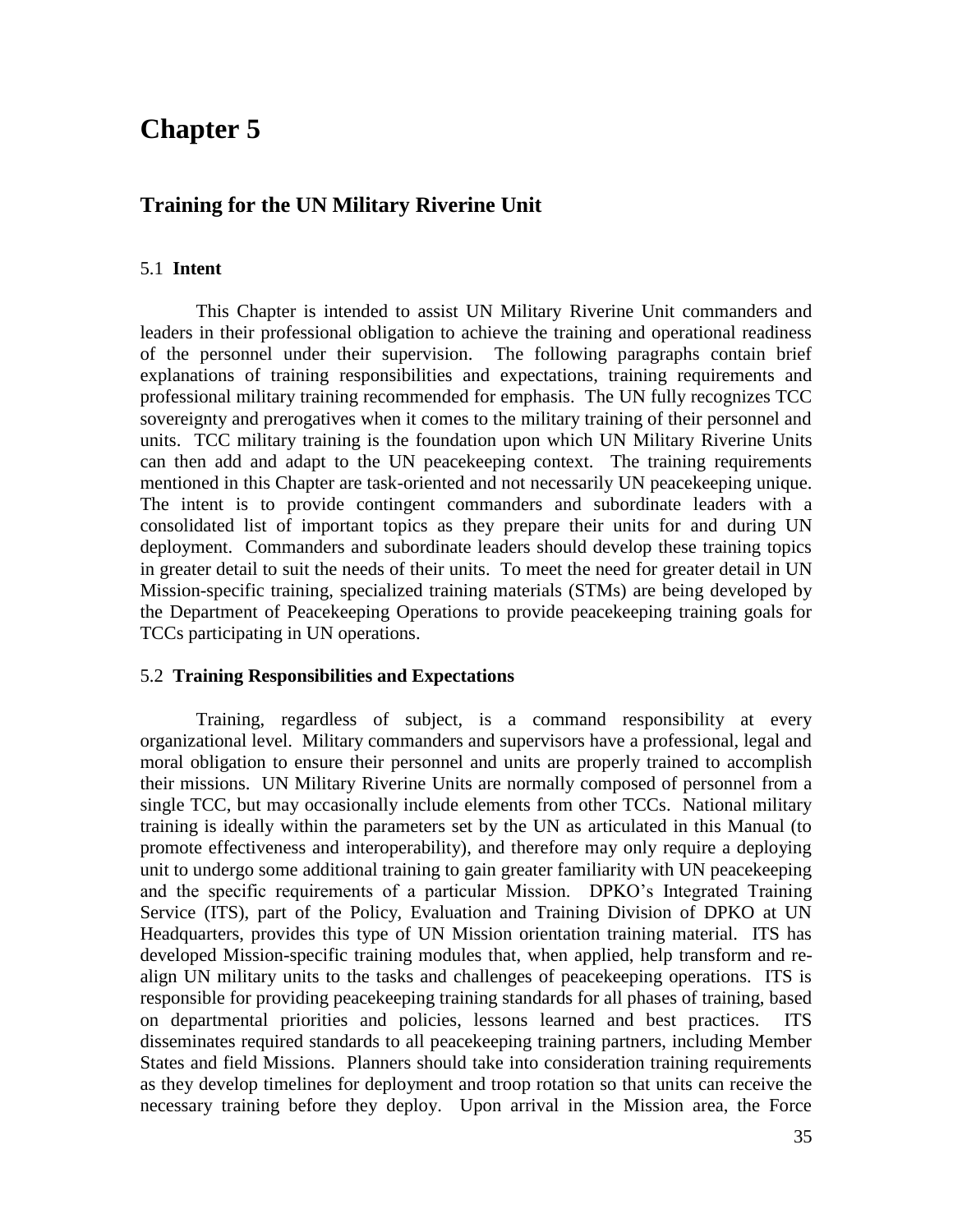Headquarters is responsible for producing train-the-trainer courses for induction training conducted under contingent arrangements. Individual and especially collective UN Military Riverine Unit training should also focus on interaction with different Mission elements, partners and other actors present in the area of operations. Contingent Commanders are responsible for the planning and conduct of individual and collective refresher training when in-theatre.

# 5.3 **Training Requirements**

5.3.1 UN Military Riverine Unit training should be based on Mission requirements contained in the Statement of Unit Requirement, CONOPS, etc.

5.3.2 The UN Infantry Battalion Manual (UNIBAM) discusses common UN military unit training at length and should be studied by all units deploying for peacekeeping Missions.<sup>25</sup> Key professional qualities worthy of TCC training emphasis include military planning, the ability to integrate and orchestrate diverse sources of specialist personnel and equipment, communication skills (both oral and written), the development of a versatile and flexible mind-set, cultural awareness and sensitivity, language skills, and knowledge of the UN communications and information technology system. Communications and information technology training is given by the Information, Communications and Technology Division of the Integrated Training Service in the Department of Field Support. This training includes intensive system and technologyspecific training on UN-provided equipment.

5.3.3 Descriptions of generic UN peacekeeping training, including the various training phases such as Pre-Deployment Training, Induction Training, Ongoing or In-Mission Training (a command responsibility vital to ensuring the maintenance of operational effectiveness) and on-the-job training are covered in the UN Infantry Battalion Manual. The overarching principles of UN peacekeeping described therein are applicable to all military units regardless of specialty.

5.3.4 While military training may vary according to national goals and resources, there are fundamental training requirements that should be addressed when preparing to deploy to a peacekeeping Mission. Training requirements of particular note for UN Military Riverine Units include:

- Mission Rules of Engagement.
- Protection of Civilians.

 $\overline{a}$ 

- Human Rights and Due Diligence Policy.
- Mission-specific equipment and SOPs.
- Mission-specific geographic and environmental conditions whose unique physical and operational characteristics present certain operating challenges for effective communications.

 $25$ The Infantry Battalion Manual, Volumes I and II, can be found at: <http://www.un.org/en/peacekeeping/documents/unibammanualvol1.pdf> and [http://www.un.org/en/peacekeeping/documents/unibammanualvol2.pdf.](http://www.un.org/en/peacekeeping/documents/unibammanualvol2.pdf)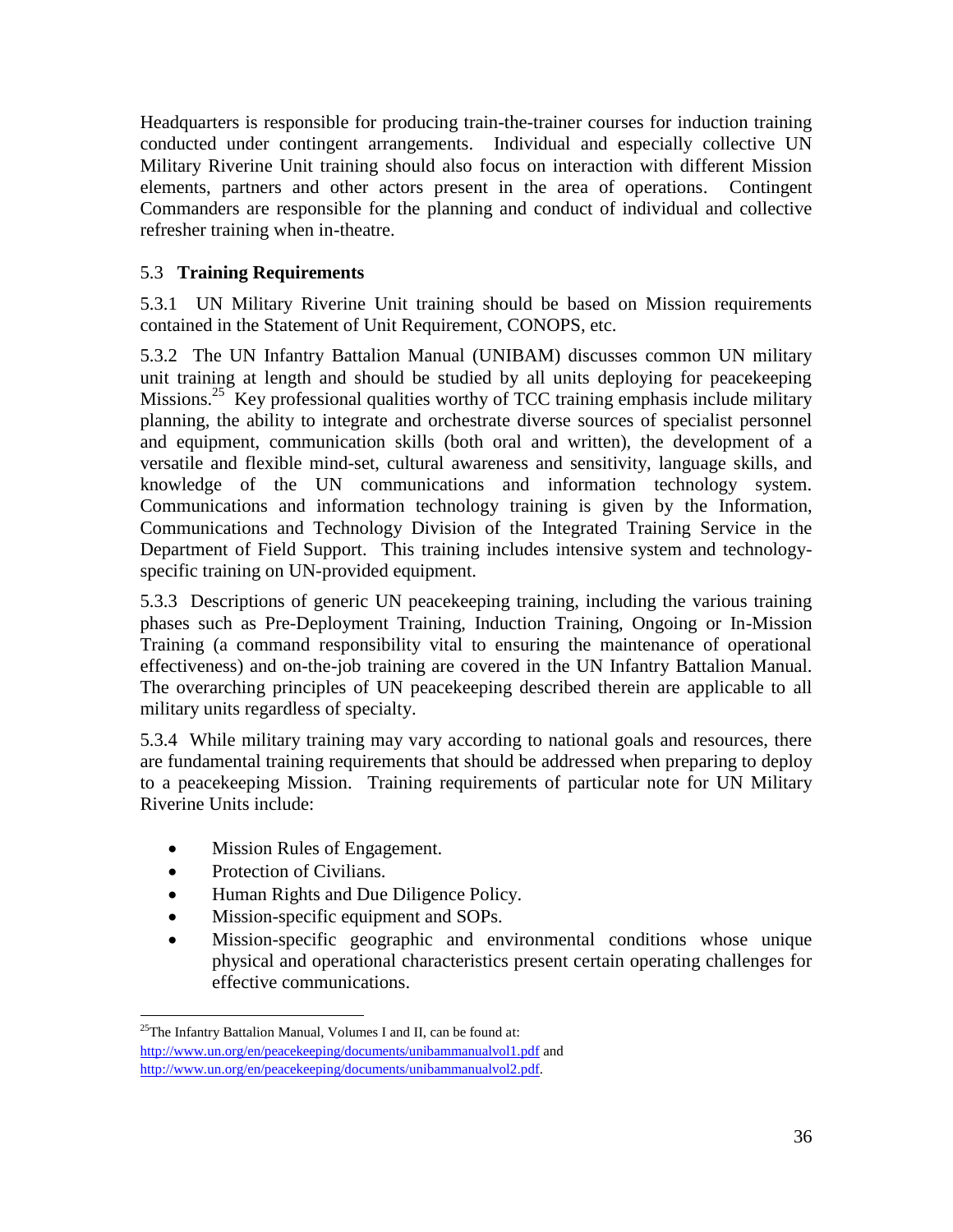- Mission-specific guidance obtained from documents issued by DPKO's Office of Military Affairs, such as the Statement of Unit Requirement and Guidelines to TCCs; the Integrated Training Service's Pre-Deployment Information Packages; and field Mission documents such as the Force Commander's Training Directive.
- Observations resulting from reconnaissance by the incoming UN Military Riverine Unit commander and staff to the Mission area.
- Lessons learned from the outgoing UN Military Riverine Unit.
- Mine and Explosive Ordnance Awareness Training.
- Awareness training on asymmetric threats, particularly the use of IEDs.
- Military EOD/IEDD Search Training specifically tailored for landings.

### 5.4 **Professional Military Training Recommended for Emphasis**

There are a number of professional military training subjects TCCs should emphasize as they prepare their personnel and units for UN peacekeeping operations. Knowledge of the UN command and control and logistics systems (particularly as explained in this Manual's  $1<sup>st</sup>$  and  $4<sup>th</sup>$  Chapters) is essential for contingents to operate effectively within the integrated UN field Mission. TCCs are encouraged to develop leaders who are capable of working within a civilian-managed Mission support structure while remaining responsive to supported military units and the Force's military chain of command. Beyond mastering specific technical subjects, UN Military Riverine Unit leaders should be capable of orchestrating all military unit functions to achieve a coordinated application of unit assets. The ability to work with other nationalities is a fundamental requirement in UN operations. Language training and Mission-specific cultural familiarization could be incorporated into the TCC's long-term professional military curriculum, not just its pre-deployment training. Since English and French are the two languages most frequently required in UN Missions, it is highly desirable for UN Military Riverine Unit personnel to be proficient in English and/or French languages (written and oral). Preparing key contingent members to communicate in the English and/or French languages allows them to integrate their unit into the overall Mission. Moreover, it would be invaluable to assign at least two bi-lingual UN Military Riverine Unit persons to radio rooms. TCCs are encouraged to work with DPKO's Integrated Training Service to develop classroom instruction and command post exercises that will provide UN peacekeeping orientation that can then be added to TCC-specific military professional training.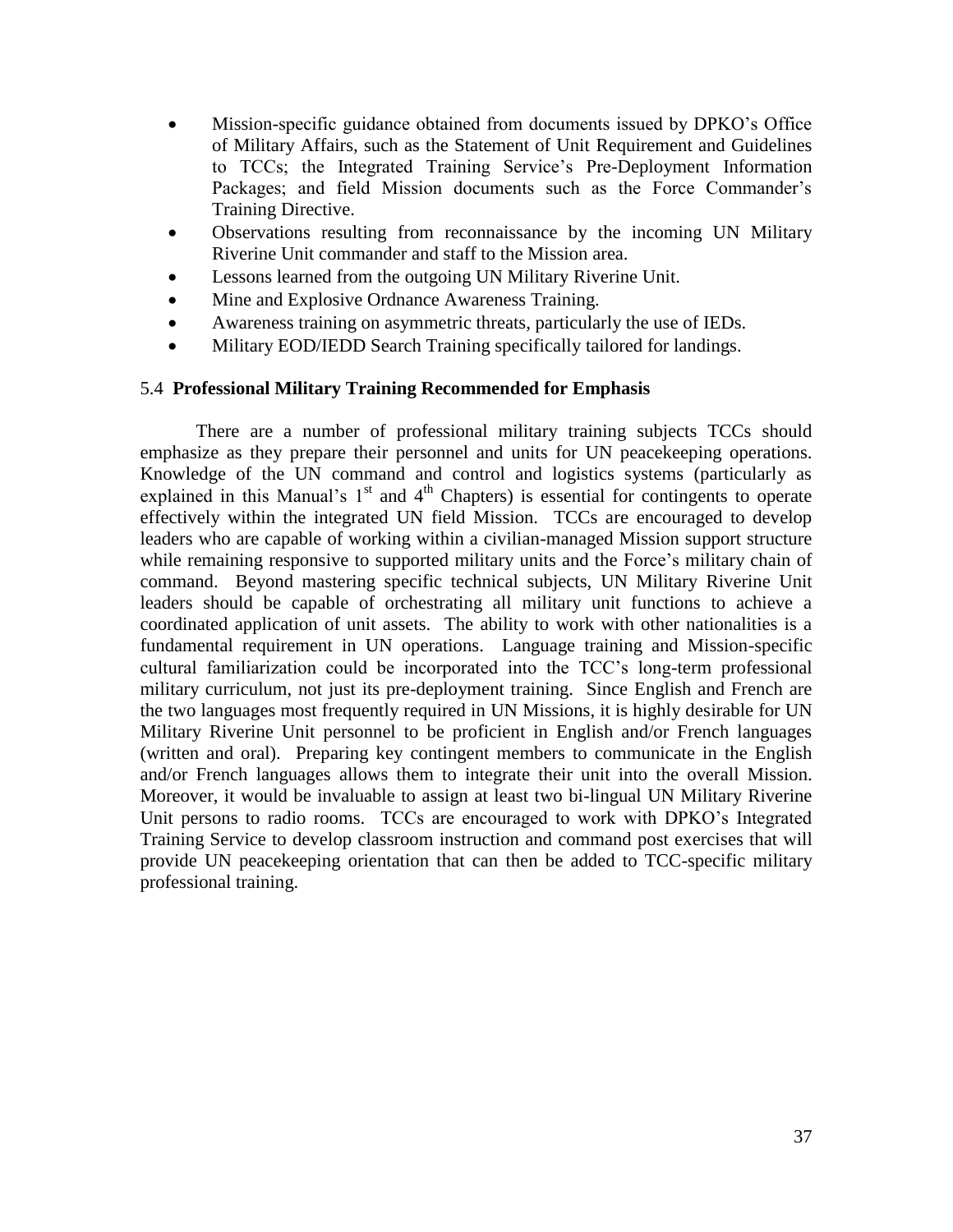# **Chapter 6**

## **Evaluation of the UN Military Riverine Unit**

#### 6.1 **Evaluation Criteria**

6.1.1 Evaluations are extremely useful to TCCs, their contingent commanders and UN planners and Mission leadership to organize, train, equip, deploy and employ military personnel. TCCs conduct their evaluations (reinforced by Force and Sector Headquarters evaluations) to assess and monitor the state of individual and collective training, and to check the maintenance and performance of equipment. Above all, the purpose of formal evaluations is to assist TCCs and military contingents in meeting national and UN standards of performance and interoperability.

6.1.2 A military contingent's operational readiness is evaluated based on distinct criteria such as Mission requirements, organizational structure, operational standards, the capability to perform mission essential tasks, standards achieved in training, as well as administrative and logistics standards. This evaluation should analyse task-oriented activities at each level within the military contingent to include individuals, task-oriented groups and commanders. The evaluation checklists at Annex D include broad peacekeeping evaluation criteria, as well as those that are more UN Military Riverine Unit specific. For a comprehensive set of UN commander's evaluation checklists, see the Chapter on Peacekeeper Capability Standards in the UN Infantry Battalion Manual.

#### 6.2 **Independent Evaluation Support**

TCCs can authoritatively determine how well their personnel, units and equipment are prepared for peacekeeping duties by conducting independent evaluations using special evaluation experts from national training centres and personnel with previous peacekeeping experience. Adequate resources in terms of training areas, ammunition for live firing, classrooms and equipment oriented to the Mission environment will significantly improve preparation and evaluation exercises. Any gaps in capability can be corrected by TCC-appropriate action to make the necessary improvements. Additionally, the UN Force Headquarters will conduct its own assessment of Force units once they deploy. In this way, multiple evaluations contribute to higher states of operational readiness and performance.

### 6.3 **Conducting Evaluations**

Formal evaluations during mission rehearsals and exercises are highly encouraged. Evaluation criteria should be based on measurable and quantifiable standards that are specific, achievable, realistic and time-bound in nature. Evaluations may be conducted in a graduated manner by level (from individual soldiers to commanders) and activity (Crew, Section, Platoon, Company, Battalion or Sector) to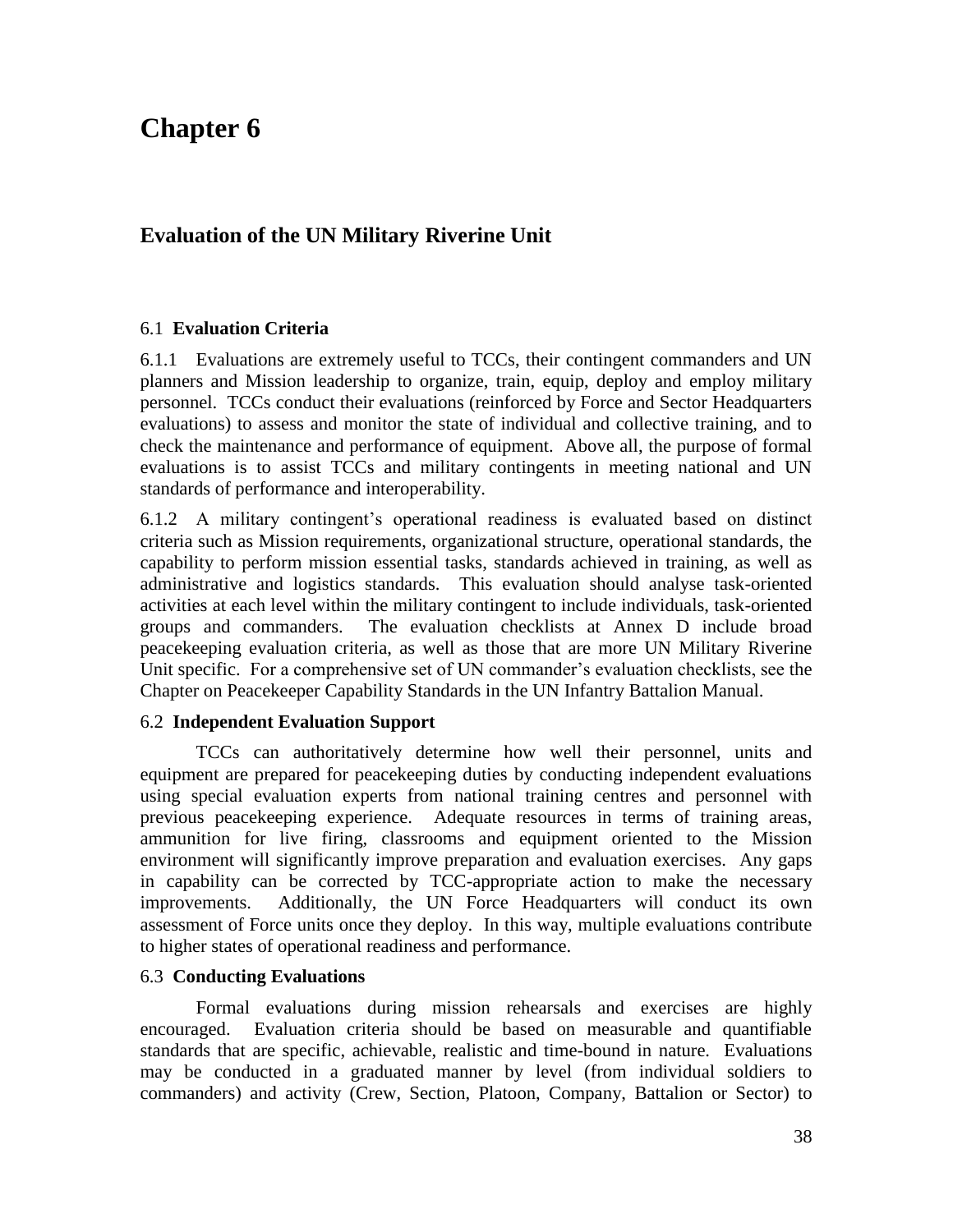systematically build expertise and integrate capabilities for collective application. In addition to national training standards, further guidance on conducting evaluations is available in the sample evaluation checklists at Annex D, and the links and references provided throughout this manual regarding UN policies, directives, SOPs and guidelines.

## 6.4 **Pre-Deployment Evaluations**

6.4.1A military contingent is expected to be well trained and qualified in basic military skills and conventional military tactics, techniques and procedures according to specific national military standards prior to concentration for peacekeeping training. DPKO/DFSorganized pre-deployment visits (PDV) offer a level of independent evaluation prior to a contingent's deployment to the Mission area. Pre-deployment evaluations by the TCC and DPKO/DFS may include validation of the contingent's ability to:

- Ensure timely assembly, grouping, and equipping of the UN Military Riverine Unit in accordance with the SUR and MOU.
- Conduct Mission-specific, task-oriented, individual and collective tasks/capabilities.
- Identify shortcomings and take corrective measures for capability enhancement.

6.4.2 Prior to a UN DPKO/DFS PDV, a well-prepared UN Military Riverine Unit may undertake the following activities:

- Raising and establishing a Military Riverine Unit in accordance with the Missionspecific UN Statement of Unit Requirement.
- Training in accordance with standard UN Military Riverine Unit tasks and operational demands. See Chapter 2 for a detailed discussion of UN Military Riverine Unit tasks.
- Developing *Mission-specific*, task-oriented, individual and collective expertise and capabilities.
- Identifying shortcomings and taking remedial action to improve capabilities.
- Making timely adjustments and mid-course corrections.
- Utilizing experienced trainers from other Military Riverine Units to train the new Military Riverine Unit awaiting deployment.
- Final pre-deployment inspection and rehearsal of the Military Riverine Unit by national peacekeeping experts under troop contributing country arrangements.

## 6.5 **In-Mission Evaluations**

In-Mission evaluations should include:

- Conducting the first in-Mission evaluation in the second month of deployment to validate and match the standards achieved prior to deployment. This can be followed by quarterly/half yearly evaluations in accordance with Mission norms.
- Continuously and simultaneously monitoring and reviewing performance in-Mission by the military contingent command element.
- Identifying potential weak areas and instituting periodic selective evaluations to administer corrective actions.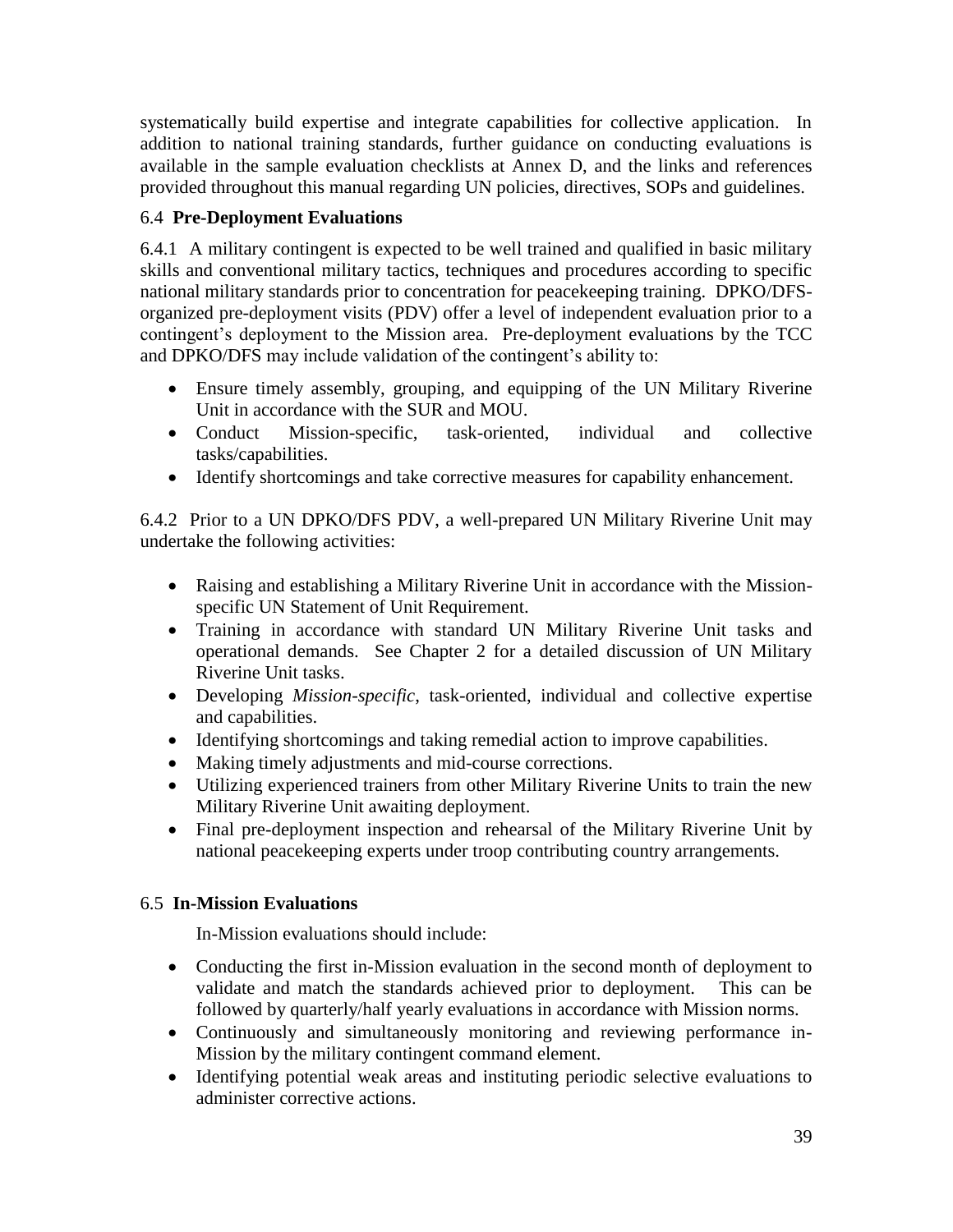- Reassessing capabilities and skills when the Mission's operational situation changes, or when there is a gap between requirements and performance.
- Taking note of clearly visible performance capability gaps during critical times and adverse situations, and addressing them expeditiously.
- Validating key appointments in command and staff channels to verify ability and responsibility, and providing guidance and support where required.
- Hosting visiting TCC teams of military officials and peacekeeping experts who monitor and validate unit performance.

## 6.6 **UN Assistance**

DPKO/DFS and the Mission leadership play a key role in guiding and facilitating TCC achievement of evaluation and operational readiness. In addition to this manual, numerous references offer guidelines and standards by which UN Military Riverine Units can evaluate their operational readiness. See Annex E. The nature of UN assistance is described below:

## 6.6.1 **DPKO/DFS Assistance**

DPKO/DFS promote evaluation, operational readiness and commitment to UN standards with a flexible and accommodative approach by:

- Guiding, assisting, facilitating or supplementing TCC efforts in evaluation.
- Providing training assistance through the Integrated Training Service.
- Providing the Mission and TCC strategic guidance and oversight by:
	- o Conducting a pre-deployment visit (for initial deployments mainly) to verify that provisions of the SUR/MOU are met.
	- o Guiding and assisting emerging TCCs (and other TCCs on request), focussing on relevant military training and technology-related issues.
- Providing an Operational Advisory Team from DPKO/DFS to guide and assist emerging TCCs (assistance on request for other TCCs).

## 6.6.2 **Mission Leadership Assistance**

The Mission leadership supports evaluation by coordinating and providing the following assistance:

- Informs TCCs of performance goals for the Military Riverine Unit, predeployment preparation requirements and Mission-oriented task requirements.
- Coordinates pre-deployment reconnaissance, organizes in-Mission induction training through Integrated Mission Training Cells (IMTCs), provides the trainthe-trainer courses (a Force Headquarters responsibility), provides Mission Military Riverine support and defines unambiguous operational tasks, roles and responsibilities for the Military Riverine Unit that provide a basis for evaluation.
- Carries out in-Mission operational performance and capability evaluation of the contingent as and when required. Provides and coordinates the required resources and staff to conduct evaluations and centralized, technical on-the-job training to strengthen evaluated shortfalls.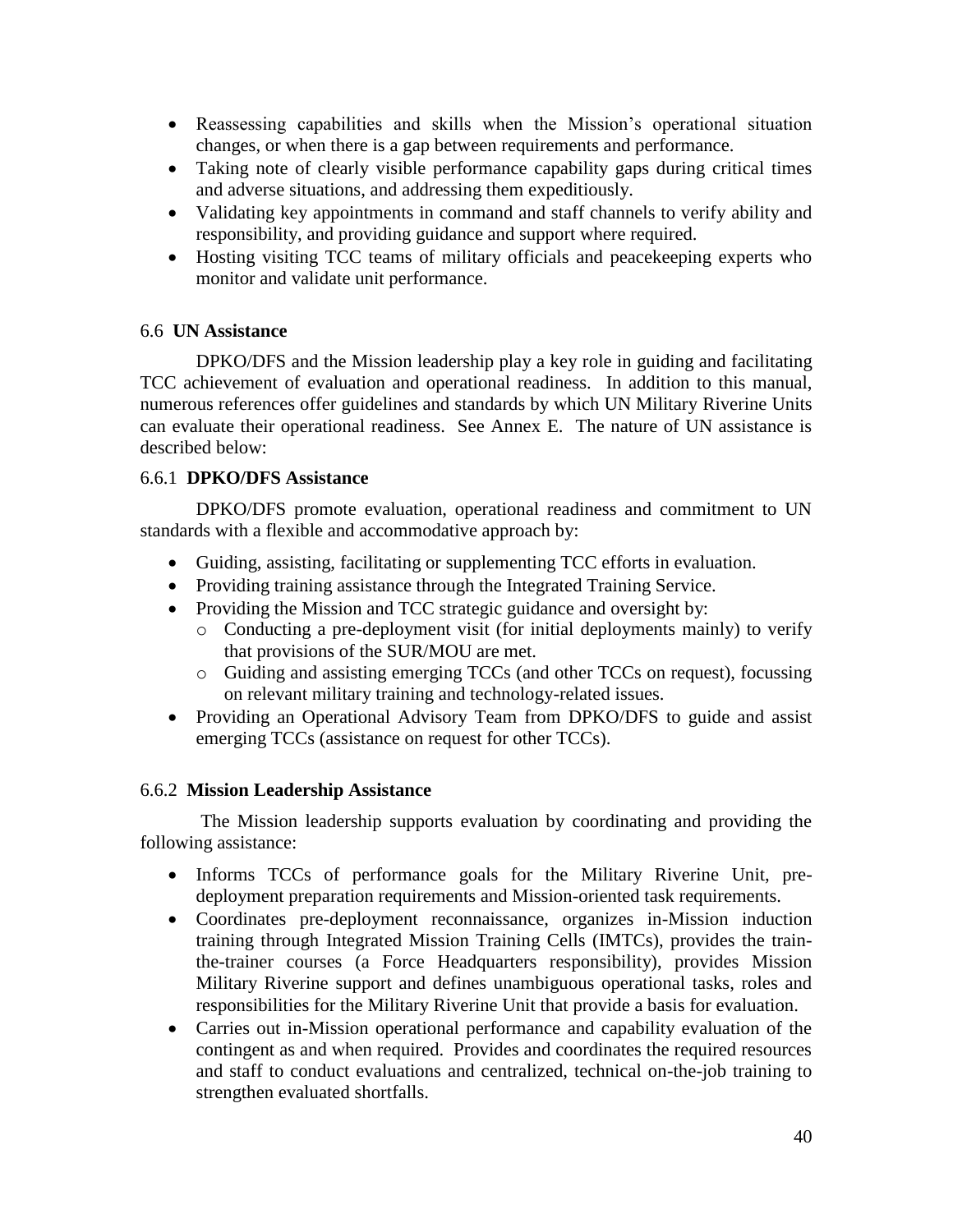- Guides and supports TCCs and Military Riverine Units to improve shortfalls, adopt mid-course corrections and take action with the Mission command and staff on evaluation findings. Develops a Mission-specific Military Riverine training plan and oversees the required training to improve the evaluated operational readiness.
- Performance Evaluation Forms (PEFs) of commanders.

### 6.7 **Collective Responsibilities**

TCCs are encouraged to modify and formalize the evaluation methodology, criteria and procedures presented herein to suit their needs in conducting their evaluations. For TCC contingents deploying to UN Missions, the development and use of detailed standards and checklists, focusing on peacekeeping and UN Military Riverine preparedness, will yield great benefits in terms of operational readiness and early identification of unit capabilities that need improvement. Early identification allows personnel or equipment shortfalls to be addressed before they cause problems. TCCs that lack the financial or technical ability to support their deploying units with the resources needed to meet national or UN standards should discuss their needs with DPKO/DFS at UN Headquarters. Every effort will be made to assist the TCC with its requirements, either by expert assistance from UN Headquarters or through third party support.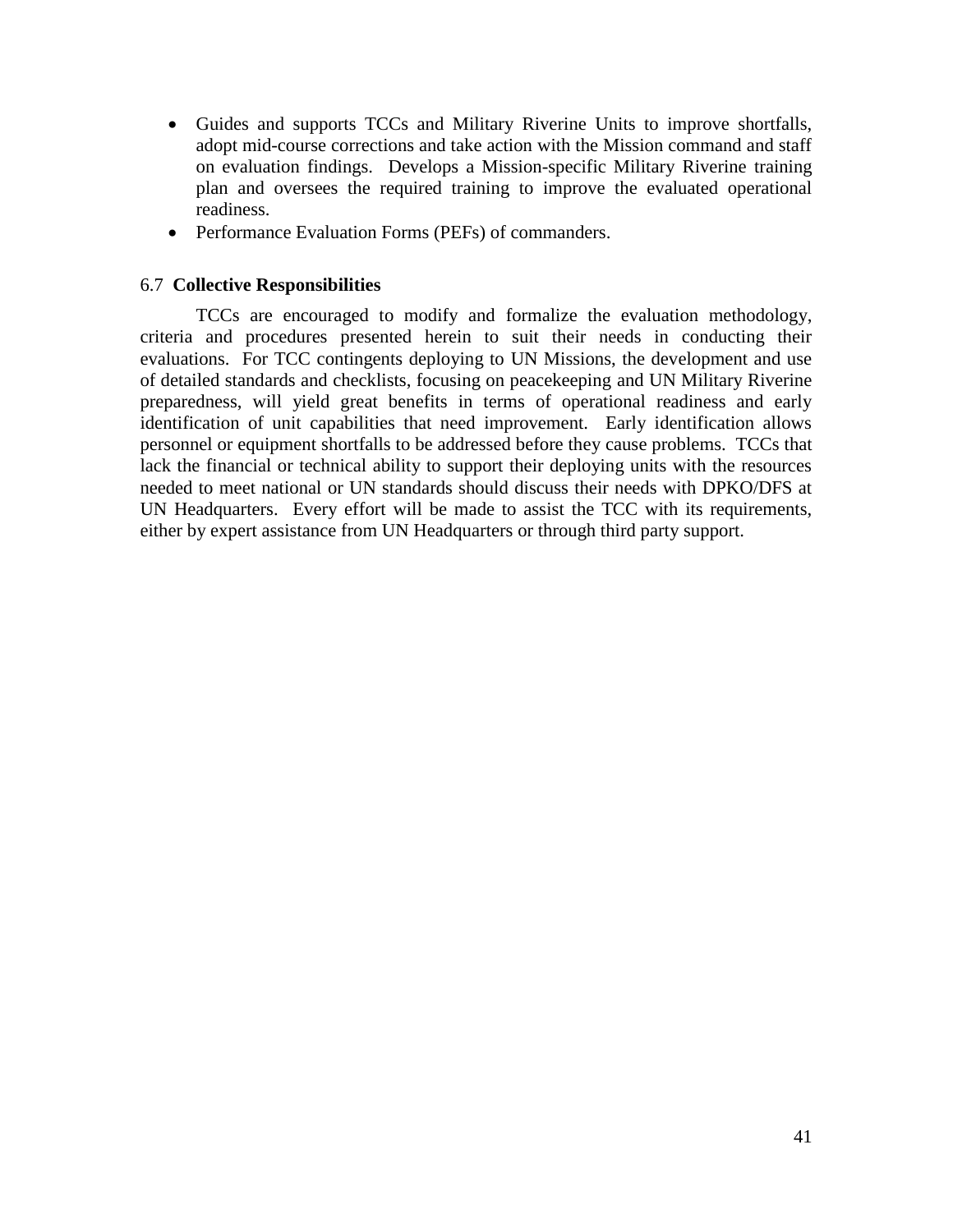## **Annex A**

## **Sample Statements of Unit Requirement**

## Important Note:

The following extracts of two actual Statements of Unit Requirement (SUR) are provided for illustrative purposes only.

Any references to the unit composition and strength described in these SURs are unique to the Missions for which they were created. Specific planning strength figures, weapons, equipment and organizational structure for a UN Military Riverine Unit in other Missions should be based on Mission requirements and the guidance in this Manual, not necessarily the SURs in this annex.

In the event that the Force Commander is also the Head of Mission, the roles and responsibilities of the UN Military Riverine Unit are not altered.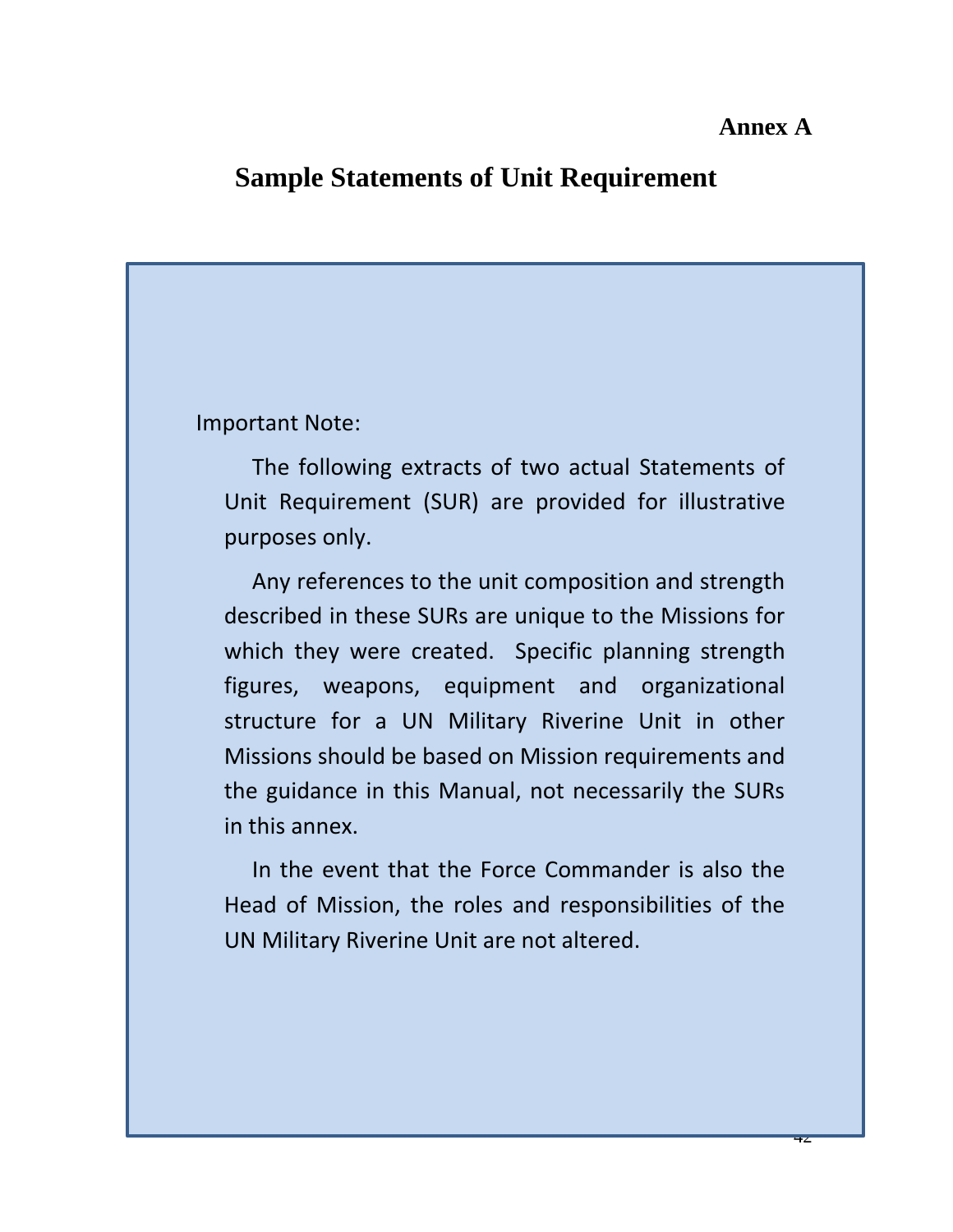

# **United Nations Multi-Dimensional Integrated Stabilisation Mission in (XXX) Statement of Unit Requirement for the Riverine Unit**

# **Department of Peacekeeping Operations Office of Military Affairs Military Planning Service**

Approved by

June 2013

Review Date: when required Drafted by: Military Planning Service Contact: Riverine Planning Officer/African Team II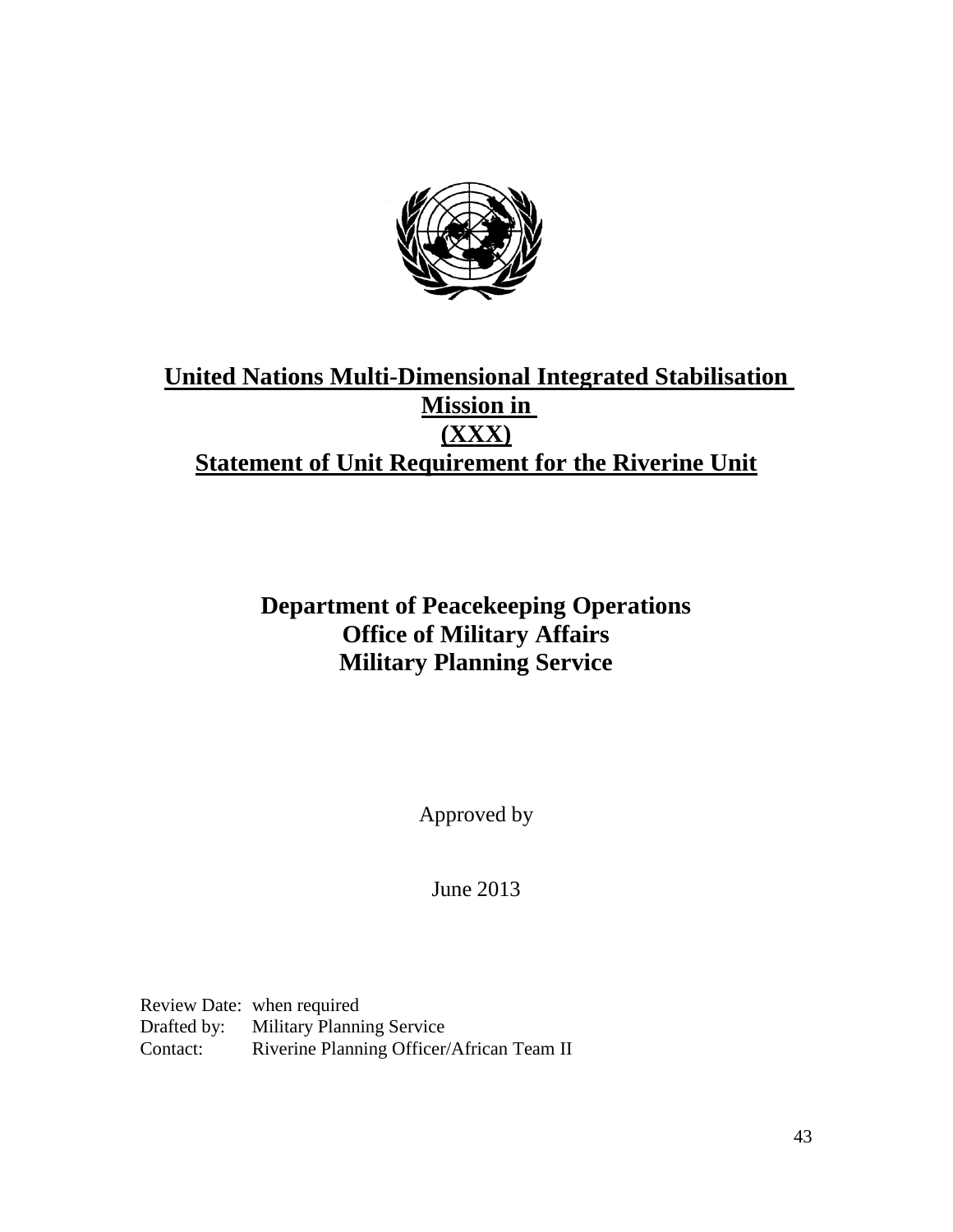*This document Constitutes the Statement of Unit Requirement (SUR) for a riverine unit with XXX boats. It enumerates the capabilities that are required for optimizing the unit's effectiveness in the conduct of riverine operations as mandated for the Mission. The Military Strategic Concepts of Operations (CONOPs) and any future adjustments to the CONOPs may place additional and more specific requirements on the riverine unit. It should be noted that the associated Memorandum of Understanding (MOU) will be negotiated based on the capabilities outlined in this document. The Troop Contributing Countries (TCCs) are expected to comply with the CONOPS, Statement of Unit Requirement, Rules of Engagement (ROE) and the Department of Peacekeeping Operations (DPKO)/Department of Filed Support (DFS) Policy on Authority, Command and Control in the United Nations Peacekeeping Operations. The provisions in such MOUs or TCCs guidelines shall neither supersede the capabilities sought in this document nor affect the planned employment of this capability once deployed. If any discrepancy or disagreement on interpretation of the document arises among concerned parties, the interpretation solely by the Military Planning Service (MPS)/Office of Military Affairs (OMA) is deemed valid and any other interpretation is pre-empted.* 

### **References**:

- A. Security Council Resolution XXX dated 25 April 2013.
- B. XXX Military Strategic Concept of Operations (CONOPS) dated June 2013.
- C. Rules of Engagement (ROE) for the Military Component of XXX, dated June 2013
- D. UN Policy on Authority, Command and Control in United Nations Peacekeeping Operations, dated 15 February 2008
- E. Generic Guidelines for Troop Contributing Countries Deploying Military Units to United Nations Peacekeeping Missions, March 2008
- F. The United Nations Manual for Contingent Owned Equipment (COE Manual), October 2011.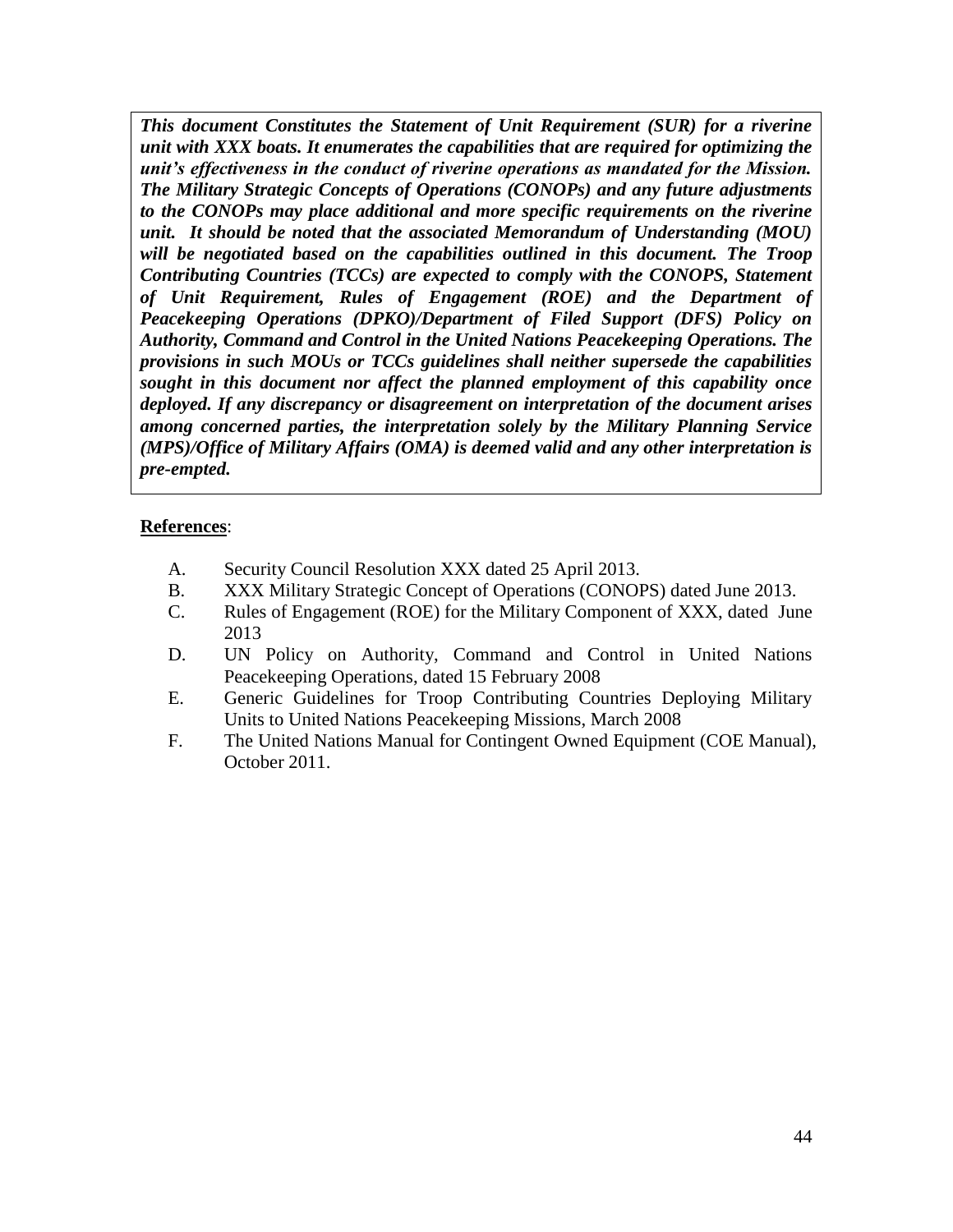| <b>Force</b><br><b>Description</b> | Approx.<br><b>Strength</b> | <b>Deployment Locations and</b><br>AO                                                                                                                                                                                                                                                                                              | <b>Remarks</b>                                                                                                                                               |
|------------------------------------|----------------------------|------------------------------------------------------------------------------------------------------------------------------------------------------------------------------------------------------------------------------------------------------------------------------------------------------------------------------------|--------------------------------------------------------------------------------------------------------------------------------------------------------------|
|                                    |                            | (See Note 1 below)                                                                                                                                                                                                                                                                                                                 |                                                                                                                                                              |
| <b>XXX</b><br>Riverine<br>Unit     | XXX                        | Able to conduct riverine<br>$\bullet$<br>operations along the<br>XXX River and its<br>tributaries between XXX<br>and XXX.<br>Unit shore-based in XXX<br>$\bullet$<br>(TBC after recce).<br>Possibility to be<br>$\bullet$<br>permanently shore-based<br>in another location in<br>XXX River after<br>consultation with the<br>TCC. | • XXX x mother ship (TBC)<br>which could be either COE or<br>UNOE (See Note 1 below).<br>$XXX \times RHIBs$ and 3 x fast<br>$\bullet$<br>patrol boats (COE). |

**Overview of Strength and Deployment Locations**

**NOTE 1**: XXX Riverine operations in full concept integrate and employ various types of floating units –COE and UNOE– and Contingent Forces and Naval MILOBs organized as a mobile riverine force (MRF), in a concerted effort to accomplish the objectives of a riverine operation as mandated for the Mission, capitalizing on mobility through the waterways to show the UN Flag. The MRF is considered to be a joint task force. The Riverine COE and Contingent Forces provide a balance of tactical mobility and quick reaction/force protection whilst the Riverine UNOE and Naval MILOBs provide an afloat base of operations and long-range surface mobility. Therefore, the actual strength, composition, availability of military contingents (Forces and COE) and deployment locations are subject to Troop Contributing Country (TCC) negotiations with DPKO. Initial MRF deployment locations may be temporarily adjusted for the longer term by the Force Commander (FC), in consultation with the USG DPKO, SRSG and Contingent Commander to address particular emerging or prevailing operational needs.

## **1. BACKGROUND.**

a. **Situation** Following a XXX insurrection in northern XXX and coup d'état that split the XXX, XXX authorities lost control of northern XXX to a combination of illegal armed; religious extremist terrorist and international criminal networks prior to the XXX-led intervention operation and XXX deployment. The major movements consist of Islamist terrorist, separatist and transnational criminal groups. The main XXX terrorist groups are XXX in the XXX. The secessionist groups are the XXX. The XXX is a transnational criminal group. The relationships between the groups are fluid.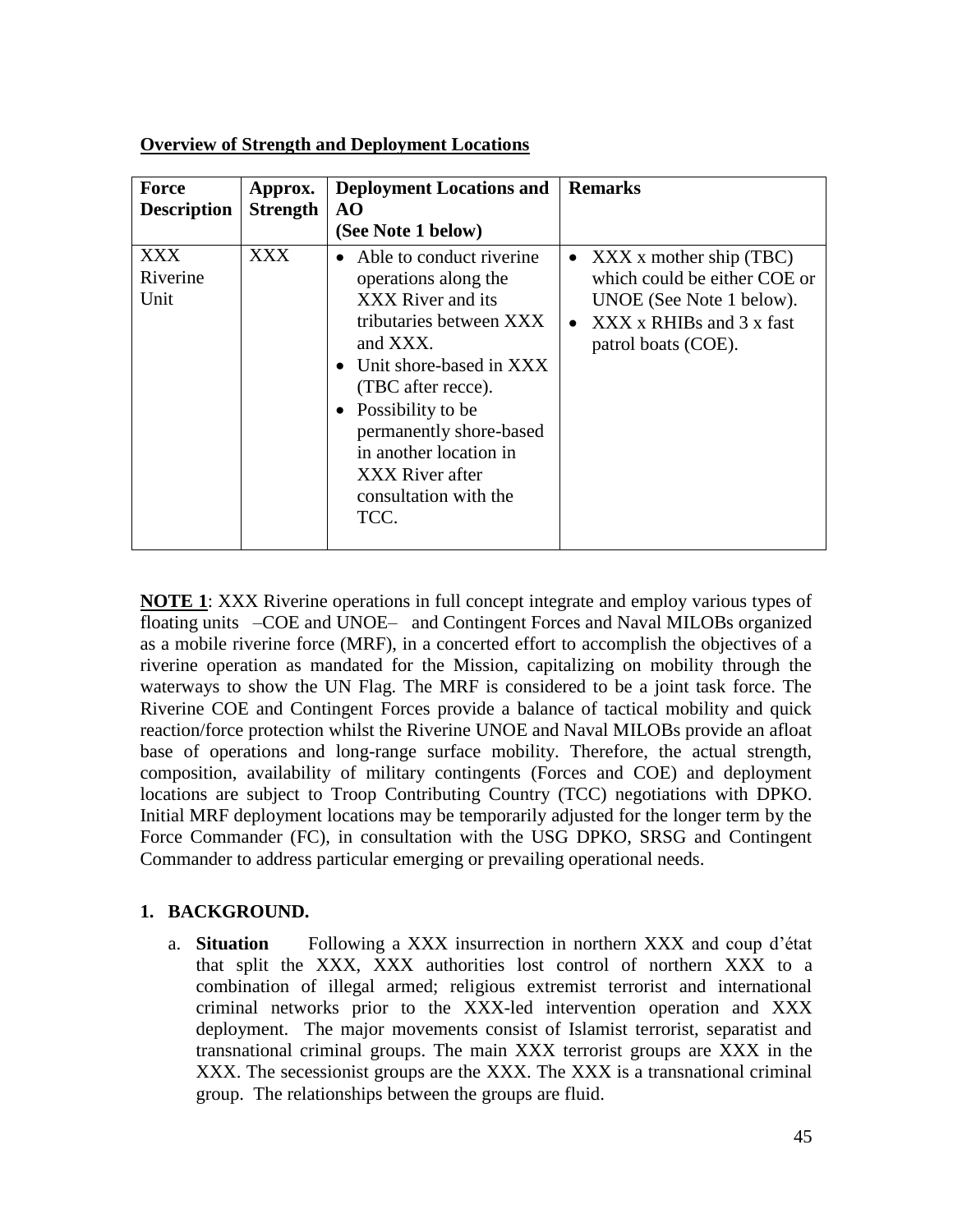The groups have engaged in terrorism, narcotic and human trafficking, hostage taking (for ransoms), smuggling of arms, drug route protection, currency exchanges and control of local economies. These activities generate income used for arms procurement, insurgency costs, recruitment of new members, spares and supplies and vehicles as well as other ancillary needs. Weapons available to the groups include rifles, heavy weapons, surface-to-air missiles, anti-aircraft guns, rockets, mortars, light armoured vehicles, mines and IEDs. Presidential and legislative elections due to be held in XXX are an important milestone in the reestablishment of the Government of XXX throughout the entire territory of XXX.

b. **Force Concept** XXX will establish its FHQ in XXX with two multinational deployable sector / XXX areas. Each Sector will have its own tactical reserve drawn from its assigned battalions and will keep the Force Commander informed of the status of their reserve forces.

The XXX military component is to deploy to the main centres of population to provide protect civilians and prevent the return of armed elements to enable stabilisation of the XXX state and support the extension of state authority in order to enable the XXX authorities to fulfil and develop capacities for their national responsibilities for the population and the State.

Responsiveness will be ensured by maintaining situational awareness and reacting rapidly by concentrating forces in areas of potential or ongoing violence. XXX will maintain operational depth, flexibility and agility through the use of reserves able to deploy throughout the AOR.

c. **End State** The territorial integrity of XXX is restored, with the threats from terrorist and affiliated groups, and transnational criminal activities, reduced. A sufficiently secure environment is maintained by an operationally capable XXX Defence and Security Forces XXX for the consolidation of State authority, maintenance of territorial integrity and the protection of the population; and the conditions are established for the restoration of basic services, social amenities and the return of the population**.**

### **2. MISSION.**

The XXX Riverine Unit will conduct UN presence, riverine security and surveillance operations, and supporting tasks on the XXX River and its tributaries in order to contribute to a secure riverine environment, and to deter and deny the use of the waterways by negative elements.

### **3. EXECUTION**

**a. Organisation.** The Riverine Unit is to consist of up to XXX personnel and X floating units, and X self-propelled afloat bases of operations (mother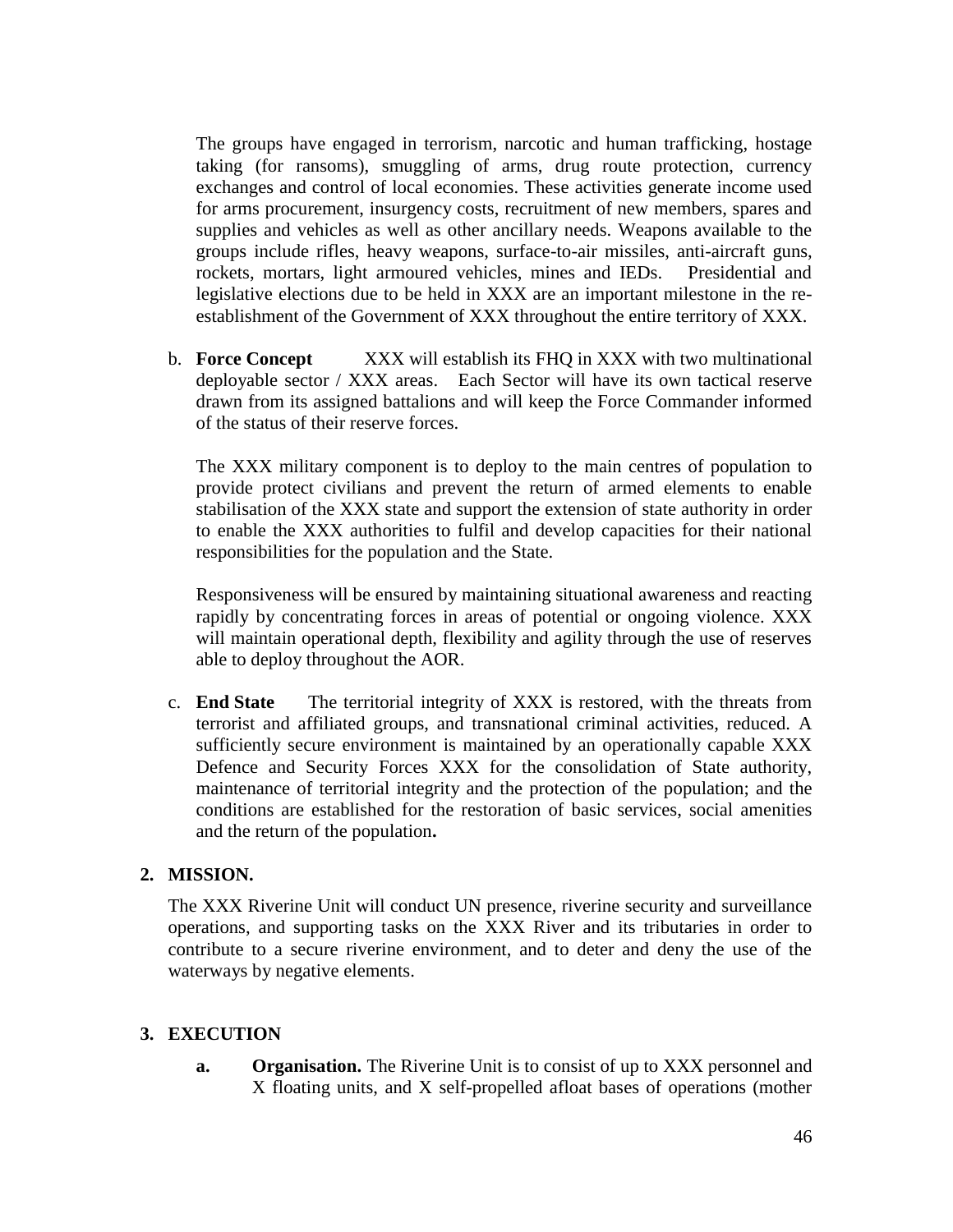ships). The Unit must include, but is not limited to, the following capabilities: provide fire support; deny negative elements the use of waterways; perform security missions; conduct surveillance operations; conduct supporting operations; conduct waterborne reconnaissance; provide C2 and communications elements, be within operational and communication range of deployed MRFs and facilitate their logistic support (distance of the area of operation from the riverine base, and of the base from its sources of supply is still to be determined as the UN logistic bases locations are unknown so far); collect intelligence information; perform escort for movement of logistic boats; conduct insertion and extraction of landing troops; perform damage control, river salvage, and EOD operations; provide medical support on board and in the shore base; conduct waterborne MEDEVAC/CASEVAC as well as search and rescue tasks. If the shore base in XXX does not include a helicopter landing capability, the base must be located adjoining a land area suitable for staging and loading helicopters. The Unit must have sufficient personnel, boats crews and equipment to support operations and maintenance requirements to operate 24/7. Personnel and assets assigned to the riverine base of operations must be capable of providing security to the base as well as performing all essential logistic functions, so that the MRFs are logistically self-sufficient except for periodic resupply and major maintenance. The Unit must be able to operate in high threat level environment.

- **b. Manning and Composition of a Patrol:** a Riverine Patrol will consist of XXX Fast Patrol Boat (FPB) and at least XXX RHIBs will accompany each FPB at all times. The manning composition on board of each Patrol during any mission will be as follows:
	- (1) The FPB's crew of X personnel and the FPB's Commanding Officer (CO) identified as Patrol Commander (total X).
	- (2) The RHIB's crew of X personnel each (total X).
	- (3) Response Team: up to XX embarked Marines, including one officer, equipped for highly mobile operations (total XX).
- **c. Self-propelled Afloat Base of Operations**: each MRF must have XX afloat base of operations for embarkation of personnel and equipment in order to meet the tactical requirement of the MRF. The afloat base's crew is X personnel. In the case that the afloat base is UNOE, its manning composition could be Naval MILOBs (TBD).
- **d. Resources and Manning of the MRF 1**: the resources are X RHIBs and X x fast patrol boats, and the afloat base of operations. Total manning: XX.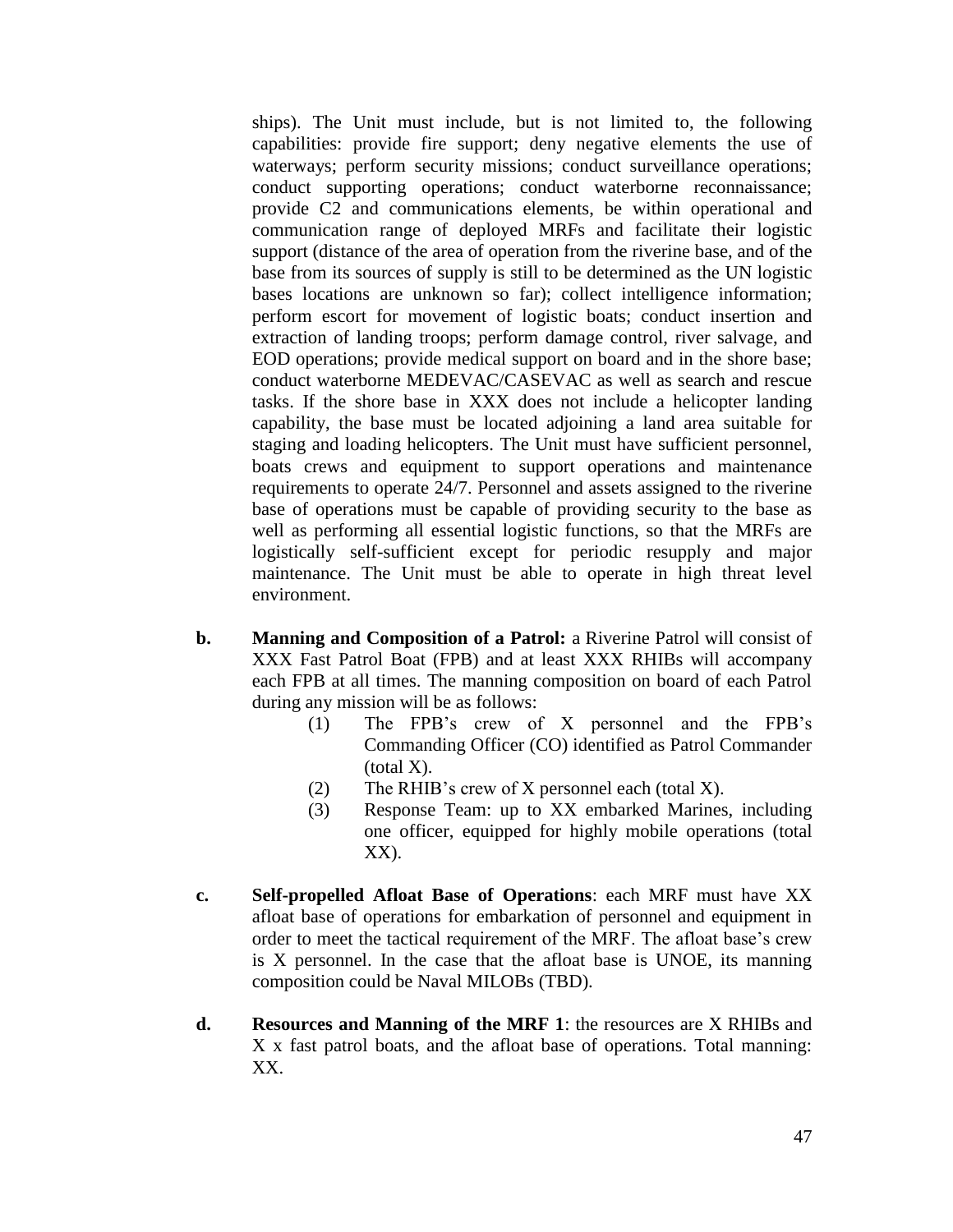**Resources and Manning of the MRF 2**: the resources are X RHIBs and X x fast patrol boats, and the afloat base of operations. Total manning: XX.

- **e. Area of Responsibility.** The XXX Riverine Unit will not have specific movement restrictions applied to its riverine operations in X River. The AOR of the Riverine Unit will include all possible navigable waters of the X River between X and X, and the major tributaries within established ranges. For operational control, the following AOs are in effect for riverine operations:
	- (1) **X:** The X River and navigable tributaries between X and X (XXX towards SW along X River and tributaries).
	- (2) **X:** The X River and navigable tributaries between X and X (692 km off XXX towards XXX along XXX River and tributaries).
	- (3) **Other Considerations:**
	- (a) The area should be thoroughly reconnoitred.
	- (b) The location/anchorage of self-propelled afloat bases of operations should permit safe passage of other waterway traffic.
- **f. Tasks.** The unit will have the following key tasks, missions and operations, all of which could be conducted either in support of the MDSF or independently in accordance with the CONOPs, Mission PLANOPs and ROEs. This list of tasks should not be considered as exhaustive; other tasks may be requested by the Force Commander within the limitations of national constraints:

## (1) **Operational Tasks:**

- (a) Conduct show-of-force in order to deter negative elements movement through waterways.
- (b) Conduct riverine security operations, including waterway surveillance, in order to deny the use of the waterway system to the insurgency.
- (c) Establish a safe corridor for riverine shipping in the XXX River and its tributaries.
- (d) Conduct waterborne reconnaissance.
- (e) Collect and report any intelligence which would support the current operations of the Force.
- (f) Provide fire support to ground forces.
- (g) Be prepared to establish a secure environment in the vicinity of designated landing zones/beaches where ground operations will be conducted.
- (h) Be prepared to withdraw and redeploy ground troops. (Insertion/Extraction Ops)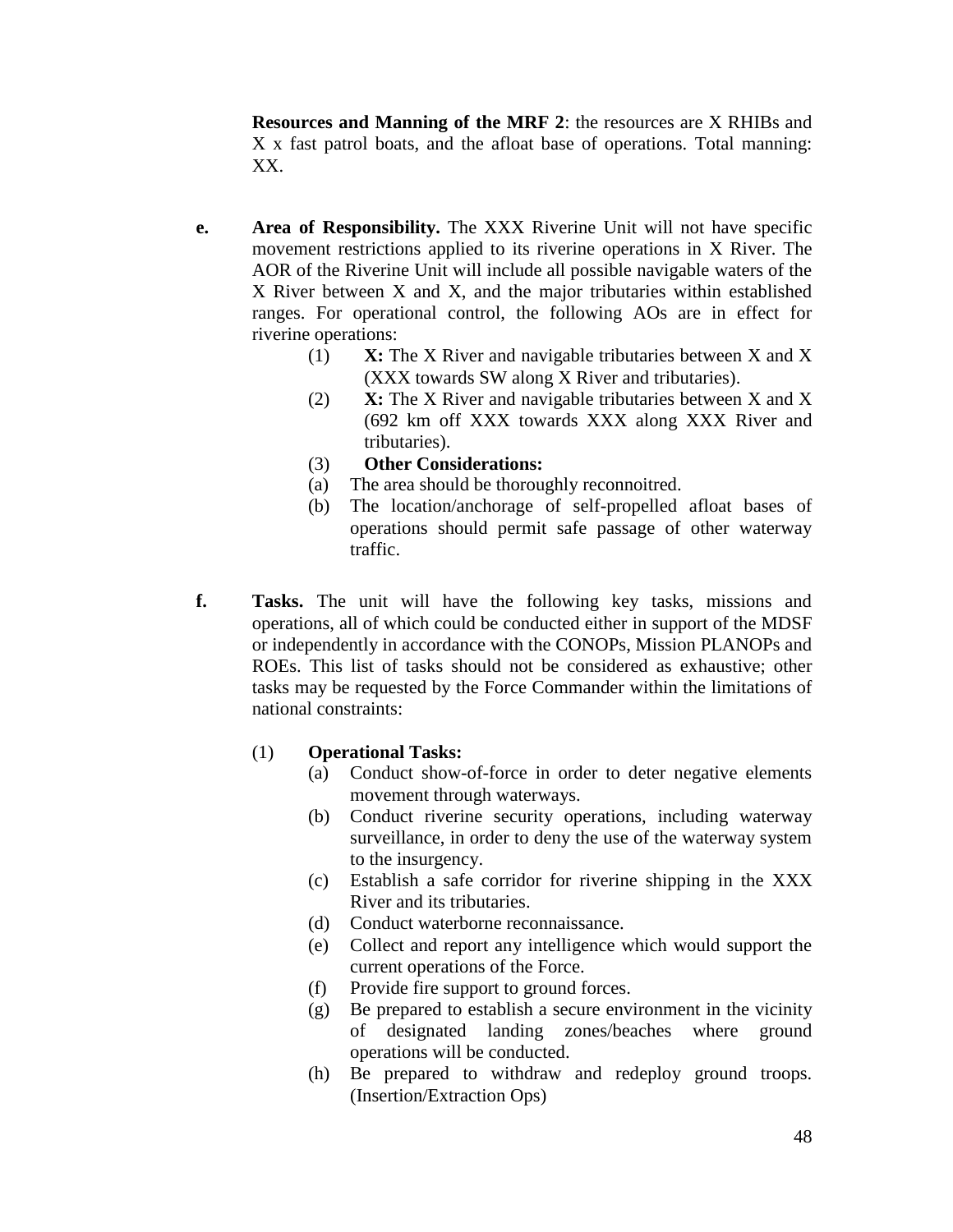- (i) Be prepared to act as, or in support of, a blocking force.
- (j) Be prepared to conduct interdiction operations along with MDSF and warn vessels engaged in illegal activities in the AO (The Unit must be specifically trained in law enforcement activities and procedures, but may also be prevented from participating in the interdiction mission by their home country's guidance).
- (k) If the situation arises, protect civilians and humanitarian personnel under imminent threat of physical violence.
- (l) Be prepared to carry out any other task on order.
- (2) **Secondary tasks for the unit can include (but are not limited to):**
	- (a) Conduct waterborne MEDEVAC/CASEVAC.
	- (b) Be prepared to accomplish Humanitarian Assistance missions if and when required, to include:
		- (i) Coordinate the transportation on board of humanitarian supplies within the AO.
		- (ii) Establish a secure environment on the riverward side of indicated beachheads, across which humanitarian supplies will be distributed ashore.
	- (c) Be prepared to facilitate and protect the movement of assigned MILOBs, Military Personnel and other UN Personnel.
	- (d) Be prepared to transport and/or escort UN cargo as directed by FHQ.
	- (e) Be prepared to transport troops.
	- (f) Conduct Riverine Search and Rescue Operations (SAR) when directed, and if the situation demands carry out emergency towing, assistance to distress vessels, and emergency evacuation of passengers in danger.
	- (g) Provide support to demining/EOD/IEDD operations conducted by qualified personnel.

### **g. Technical requirements for FPBs will be as follows:**

- (1) Day and night capability to operate on XXX River.
	- (2) Capacity to accommodate all embarked personnel (XX) for the length of the operation. Otherwise, an afloat base of operations is required.
	- (3) Speed boat equipped with at least one machine gun with 360 degree weapon coverage and calibre of at least 23 mm, draft.
	- (4) Radios with Marine bands as appropriate.
	- (5) SATCOM: capable of both voice and data.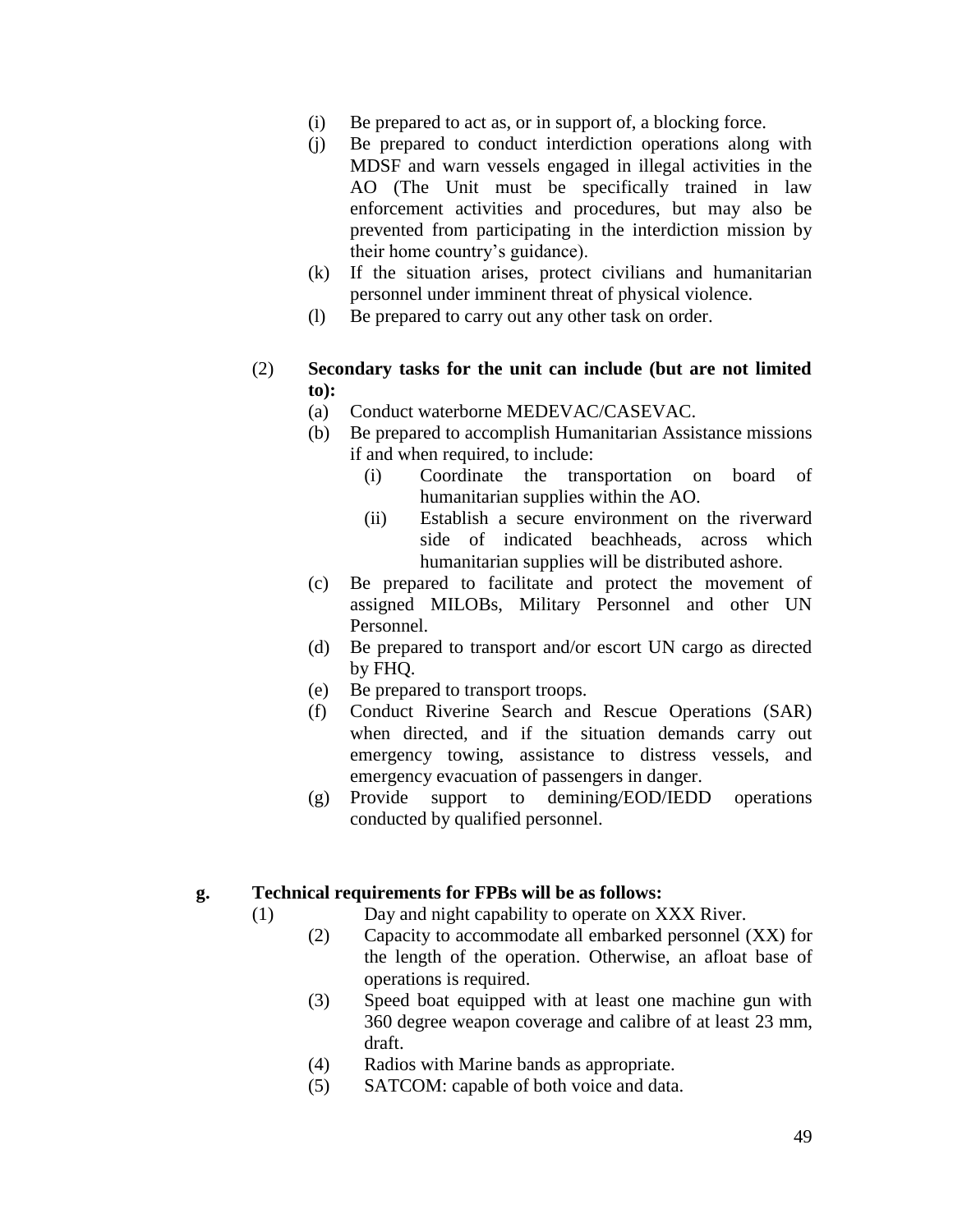- (6) Radar and GPS capability.
- (7) A maximum speed of 35 knots.
- (8) Sophisticated navigation and excellent self sustained capability (including generator, automatic engine compartment, fire extinguisher system, higher stability, life rafts for emergency lifesaving).

### **h. Technical requirements for RHIBs will be as follows:**

- (1) Day and night capability to operate on XXX River.
- (2) Transportation capacity for up to XX persons.

### **i. Boat Crew requirements.**

- (1) The number, qualifications, and boat experience of the crews must be sufficient to insure that all the requirements are fulfilled in capacities and capabilities, for day and night operations, 24/7. Weapons currency is a national responsibility. Crewmembers must be current with all the weapon systems on board for the duration of their tour of duty in the mission without the need of refreshing.
- (2) Suggested FPB Crew numbers: x
- (3) Suggested RHIBs Crew numbers: x
- (4) Suggested Response Team numbers: x

### **j. Maintenance Requirements.**

- (1) Maintenance activities: It is an essential requirement for the unit to include a fully independent boat maintenance component, capable of routinely carrying out all necessary scheduled maintenance and defect rectification. This component should include all required equipment, tools, maintenance manuals and specialist documentation for the following activities:
- (a) Engine maintenance
- (b) Gearbox/Transmission maintenance.
- (c) Hydraulics maintenance.
- (d) Electrical maintenance.
- (e) Instrument maintenance.
- (f) Weapons maintenance.
- (g) Spare parts storage.
- (h) Engineering records.
- (2) Maintenance Personnel: The number and qualifications of the maintenance personnel must be sufficient to insure that all the requirements are fulfilled in capacities and capabilities for day and night operations in compliance with the applicable standards.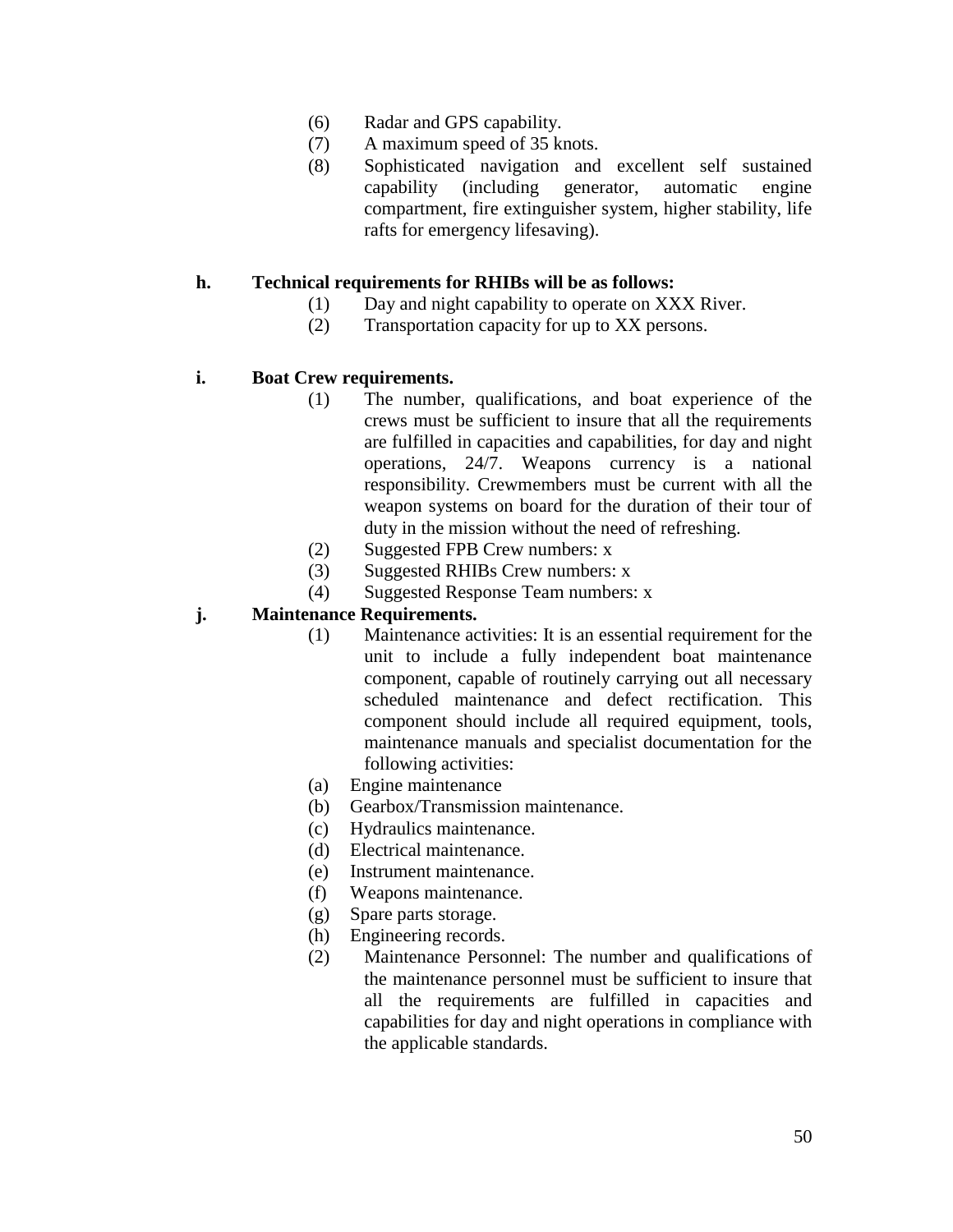- **k. Fire Fighting.** The unit must provide its own fire detection and alarm, and basic firefighting equipment and capabilities.
- **l. Equipment Requirements.** Equipment requirements are at Annex A. Additional requirements are as follows:
	- (1) All equipment must be transportable either by MI-26 or C-130 aircraft.
	- (2) All containers, including for general storage, refrigeration, ammunition, medical, workshops, etc. are to be no larger than the standard ISO 20 ft container.
	- (3) All minor equipment, spare parts and consumables are supplied by the TCC under wet lease arrangements.
- **m. Other Requirements.** The unit should be placed within the perimeter of a guarded location (base or compound) and will be capable to provide its own protection/defence. Protection requirements should be confirmed during the reconnaissance visit to XXX.

## **4. ADMINISTRATIVE REQUIREMENTS**

- Administration and discipline. Administration and discipline are a national responsibility.
- Language The official language of XXX will be English. The official operational communications of the Battalion with the Sector HQ will be in English. The operational radio communications will be in English. The presence of French speakers in the troops is recommended to enable effective communications with the local population.

## **5. LOGISTICS:**

- **a. General.** Logistic Support for these units is provided by the Mission. The support sites are identified as: XXX and XXX. Arrangements for logistic support are laid down in the COE manual. The provision of rations, raw water and fuel to the unit deployment locations will be a UN responsibility.
- **b. Transport.** Transport of all commodities from the designated UN point of delivery, forward is the responsibility of the TCC. Hence all equipment, stores, ammunition and supplies should be planned to be handled and moved by COE. In cases where the UN provides resources which exceed the normal cargo handling capability of the Unit, the UN will assist, within reason, to distribute to a forward location. Where a detachment is deployed away from the unit's area of responsibility, the UN will provide rations, raw water and fuel to the new location.
- **c. Catering.** Self-sustainable for kitchen, deep freeze and cold & dry food storage, hot dishwashing capabilities, cooks, mobile cold storage devices, etc. Cookers must be diesel-operated.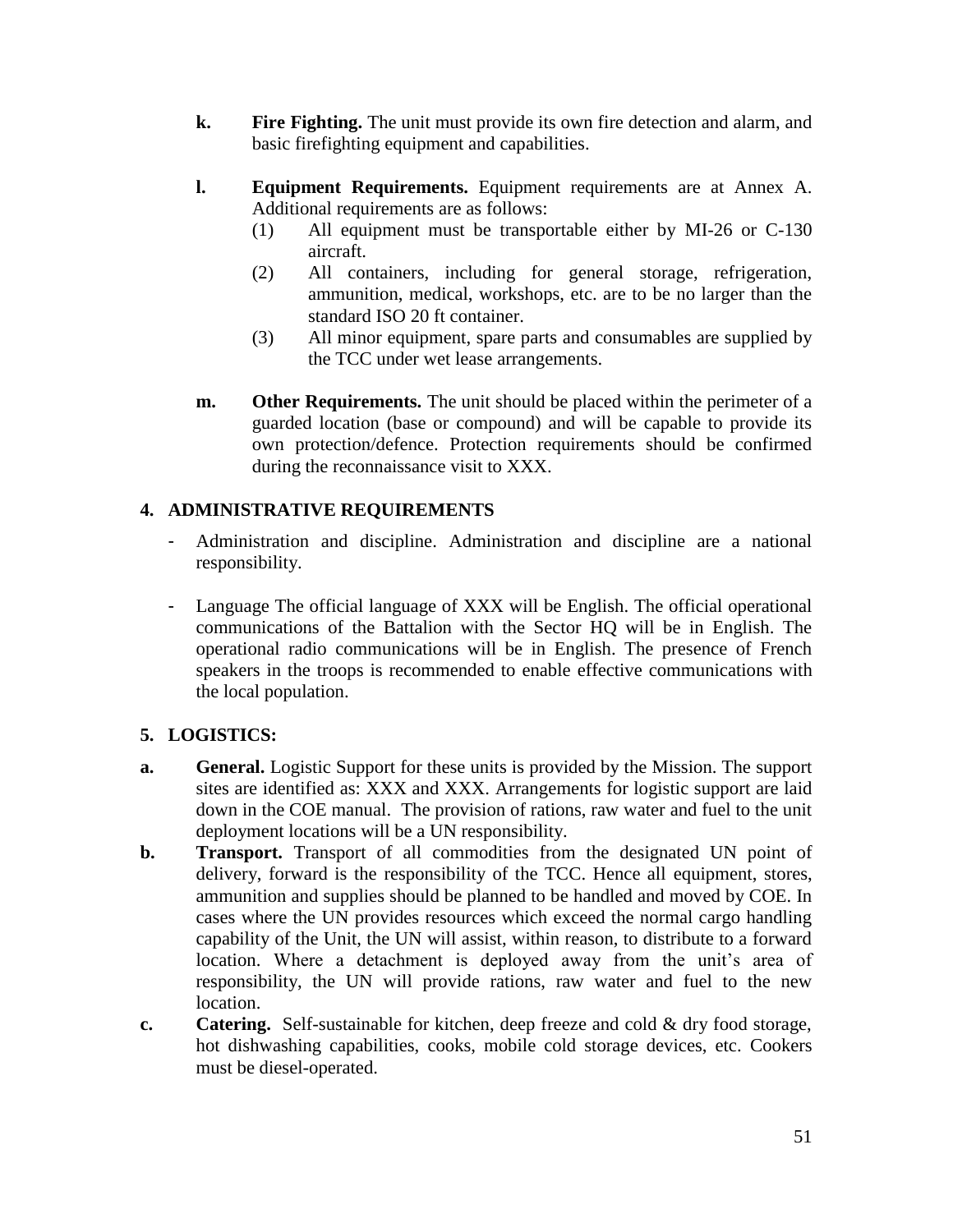- **d. Office.** Self-sustainable for furniture and supplies, electronic data processing and reproduction capability including necessary software, etc.
- **e. Electrical.** Self-sustainable for electrical requirements. Main generators should have capacity of generating minimum of 1 KVA per person. The unit must deploy with 100% back-up power generation capability.
- **f. Minor Engineering.** Capacity to handle minor electrical repairs, to undertake non-field defensive minor construction, etc. The unit must deploy appropriate number of small generators with a capacity of up to 20 KVA.
- **g. Laundry & Cleaning.** The unit will provide laundry for all military and personal clothing, including dry-cleaning of operationally-required specialist clothing, camp cleaning unit, etc.
- **h. Tentage.** Tentage with metal pipe frames is recommended. Tentage includes flooring and the ability to heat and cool as appropriate, netting at doors and windows and outer fly for tents. It is required for the whole unit for its initial and subsequent deployments (To be confirmed during the recce visit).
- **i. Field Defense Stores.** UN will provide identification and field defense stores. There is no requirement for NBC protection.
- **j. Miscellaneous General Stores.** Self-sustainable in terms of bedding, furniture, welfare equipment & amenities, etc.
- **k. Days of Supply**. Mission direction on quantities and days of supply will vary with operational requirements. Reserve stocks are not considered within the normal replenishment model. Days of Supply relates to those consumables to be used by the unit and are separate from dedicated reserve stocks. Units will be capable of carrying one day of supply for all combat stores (water, food, fuel and ammunition) and will hold a total of three days of supply at each level as normal operating stock. Repair parts holdings are to be sufficient for one month's normal operations without resupply.
- **l. Self Sufficiency.** The unit is required to remain self-sufficient in all categories.
	- (1) **Water.** The unit must bring drinking water for the first 30 days after deployment. (The unit can also initially draw drinking water from available UNCOE using its own water carriage/storage equipment, in the interim period prior to establishment of its own water purification plant).
	- (2) **Rations.** Unit must bring rations for the first 30 days (composite / de-hydrated / tinned).
	- (3) **Supply.** The unit is to be fully self-sufficient for all supply categories, except fuel, for the first 6 months after deployment.
- **m. Medical.** Level 1 Medical support is the unit responsibility. The following additional medical facilities are available:
	- (1) **Level 2 Hospital**. XXX , XXX, XXX and XXX.
	- (2) **Level 3 Hospital**. Outside Mission Area.
	- (3) **Level 4 Hospital**. Outside the Mission Area.
- **n. Welfare Facilities**. Welfare facilities, such as internet access and recreational items, are to be provided by the unit.
- **o. Port Facilities**. The mission will lease port facilities as required. The Riverine Unit HQ is to maintain constant liaison with the Mission Administration on the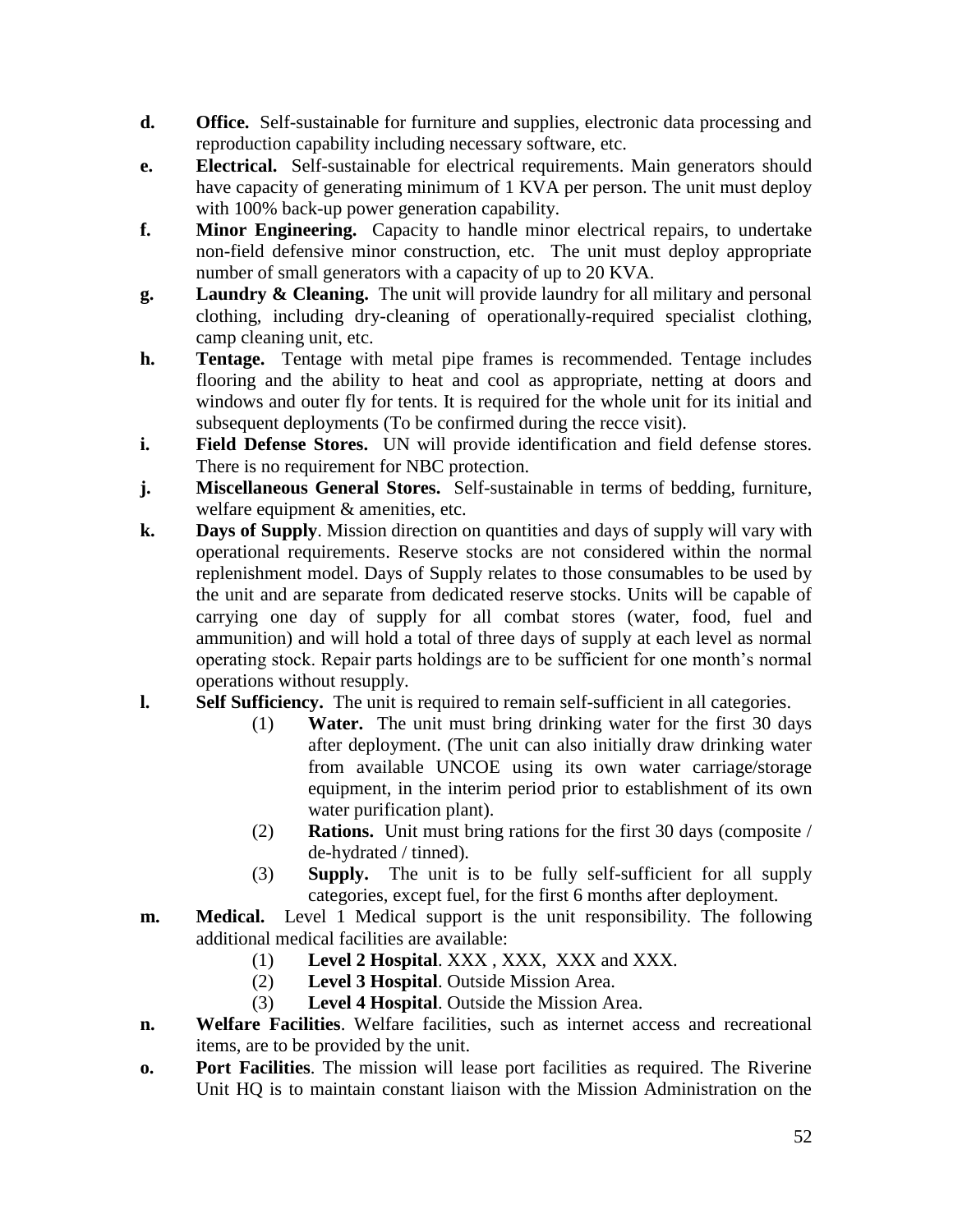issue of employing appropriate berth facilities along all rivers and will establish a reporting mechanism to ensure port information, points of contact and emergency facilities are kept for all locations along the rivers.

## **6. COMMAND AND CONTROL**

- a. The Riverine Unit will be under Operational Control (OPCON) of the Force Commander. OPCON allows the Force Commander to assign separate tasks to units and sub units within the military component, as required, within the mission area of responsibility, in consultation with the senior national officer of the affected unit/sub-unit, who is responsible for administrative control of the unit/sub-unit. The Force Commander may delegate OPCON to subordinate levels.
- b. The Contributing Member State retains 'administrative control' over nonoperational administrative issues over deployed military personnel and units. Administrative control is exercised by a senior national officer of a contributed military contingent within a mission area. This authority is limited to administrative matters such as personnel management, supply and services. Military personnel assigned to serve under UN operational control shall not act on national direction or instructions if those instructions may result in actions contrary to UN policies or adversely affect implementation of the mission's mandate.
- c. **Communications.** The Riverine Unit HQ in coordination with the XXX FHQ U6 branch, will promulgate a COMMPLAN as appropriate for Riverine Operations and in accordance with the following guidelines:
	- (1) Each Patrol  $(X FPB + X RHIBs)$  is to be equipped with SATCOM capable of both voice and data, one HF radio set and at least three VHF handsets for onboard communications
	- (2) All deployed assets will pass the daily SITREP at X hrs and immediately following anchoring, or at last light, through the Riverine HQ. Additional SITREP will be sent for routine special reporting or in case of emergency.
	- (3) All deployed assets are to maintain a permanent link with the Riverine HQ in XXX.

Annex:

List of Equipment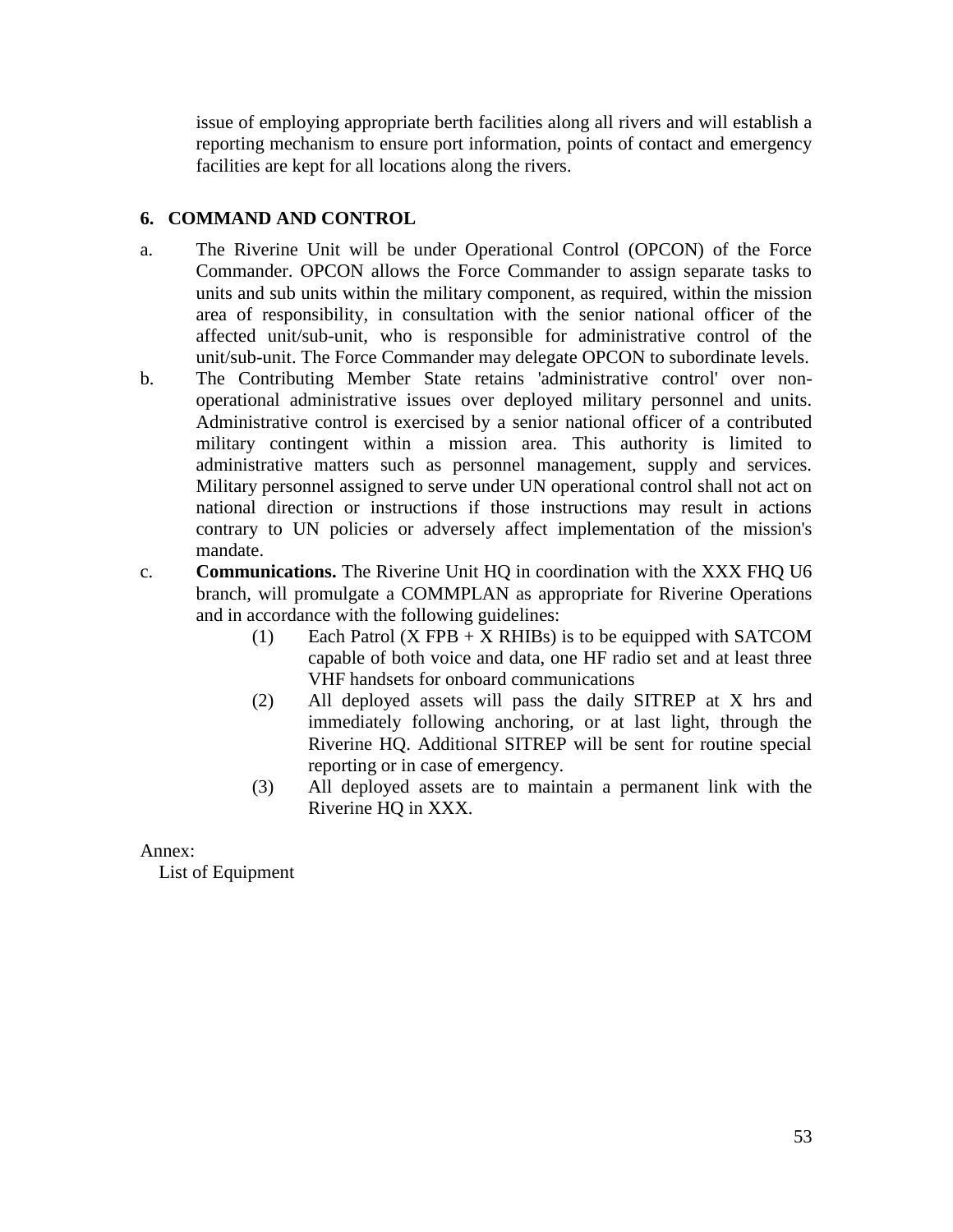# **List of Equipment**

| <b>Item</b>                                        | <b>Number</b>             | <b>Remarks</b>                                    |
|----------------------------------------------------|---------------------------|---------------------------------------------------|
| <b>Personnel</b>                                   | required                  |                                                   |
| Strength ceiling                                   | X                         | Including X Level I Hospital and Dental<br>Clinic |
| <b>Naval Vessels</b>                               |                           |                                                   |
| <b>Fast Patrol Boat (FPB)</b>                      | X                         |                                                   |
| Crew                                               | X                         |                                                   |
| Radar                                              | X                         |                                                   |
| <b>VHF/HF Comms</b>                                |                           |                                                   |
| Satellite phones                                   | X                         | X per Patrol $+ X$ at Shore-Based Coy             |
| $\overline{23}$ mm or larger machine gun           | $\overline{\mathrm{X}}$   | X per boat                                        |
| Speed                                              |                           | 30 knots                                          |
| Range                                              |                           | 150 nm at 10 knots                                |
| Capacity to accommodate                            | $\boldsymbol{\mathrm{X}}$ | If this requirement is not met, an afloat base    |
|                                                    |                           | of operations or mother ship will be required     |
| Propulsion                                         | $X$ engines               | Driven by X fwd/reverse engines                   |
| Hull                                               |                           | Reinforced                                        |
| <b>Rigid-Hull Inflatable Boat (RHIB)</b>           | X                         |                                                   |
| Crew                                               | X                         |                                                   |
| Capacity                                           | X                         |                                                   |
| Handling                                           |                           | <b>Exterior Life Lines</b>                        |
| <b>Main Power</b>                                  | 80 HP                     | Outboard motor                                    |
| <b>Miscellaneous Equipment</b>                     |                           |                                                   |
| Data acquisition & processing system               |                           |                                                   |
| Hydrographic echo sounder                          |                           |                                                   |
| Mooring buoy                                       |                           |                                                   |
| Geodetic GPS Receiver                              |                           |                                                   |
| Counter-mine equipment                             | $\mathbf X$               |                                                   |
| <b>Self-Propelled Afloat Base of Operations</b>    | $\overline{\text{X}}$     | <b>COE</b> or UNOE                                |
| <b>Containers</b>                                  |                           |                                                   |
| Other containers                                   | $\boldsymbol{\mathrm{X}}$ |                                                   |
| <b>Support Vehicles (Commercial)</b>               |                           |                                                   |
| Truck, water (over 5,000 and up to 10,000 litres)  | $\mathbf X$               | All with pumps                                    |
| Truck, tanker (over 5,000 and up to 10,000 litres) | X                         | All with pumps and flow meters.(for diesel)       |
| Truck utility/cargo (2.4 to 5 tons)                | $\overline{X}$            |                                                   |
| Truck utility/cargo (6 to 10 tons)                 | $\overline{X}$            |                                                   |
| Ambulance (4x4)                                    | $\overline{X}$            |                                                   |
| Truck maintenance heavy                            | $\overline{\text{X}}$     |                                                   |
| Truck maintenance medium                           | $\mathbf X$               |                                                   |
| <b>Support Vehicles (Military Pattern)</b>         |                           |                                                   |
| Jeep $4x4$                                         | $\mathbf X$               | With military radio                               |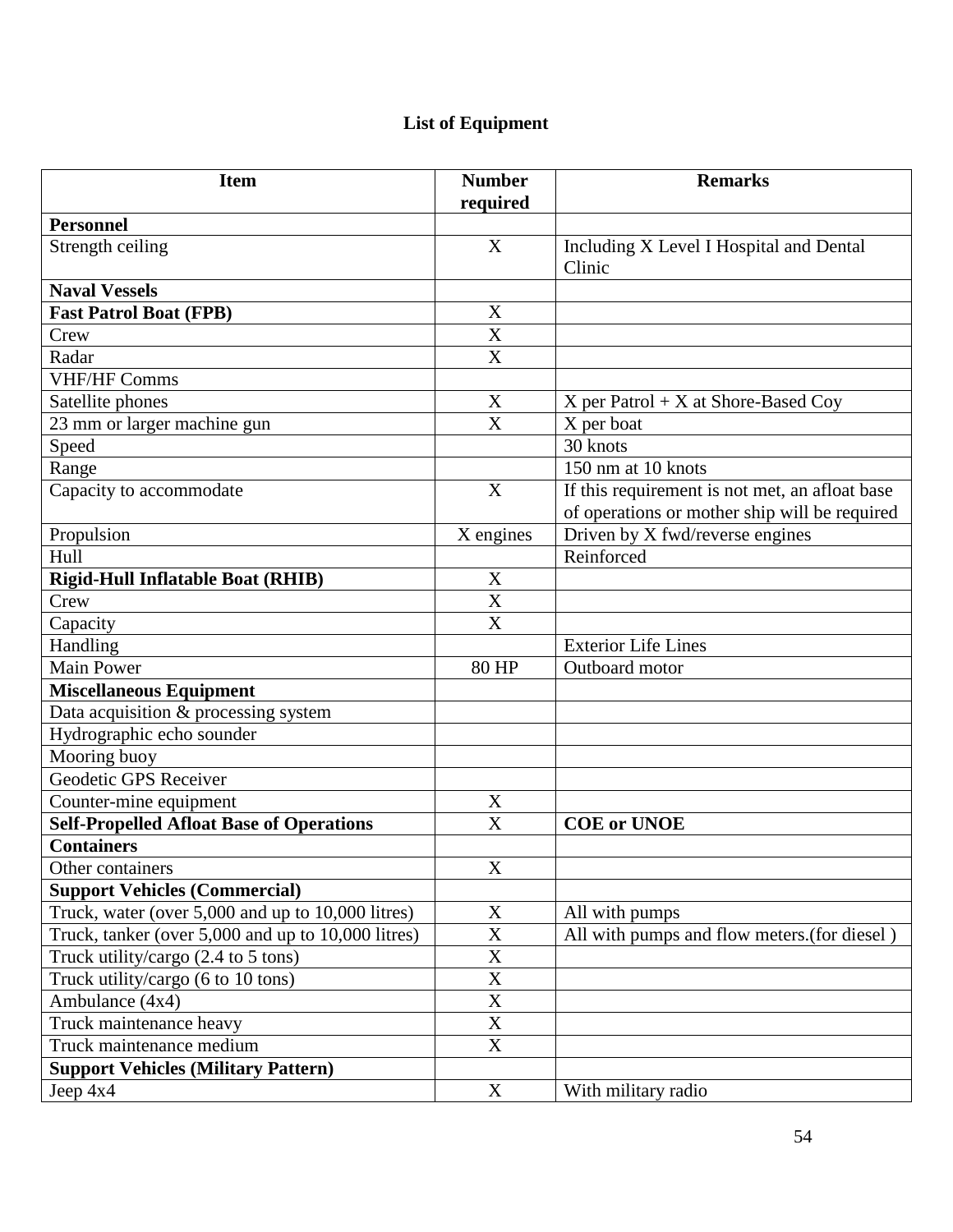| <b>Item</b>                                        | <b>Number</b> | <b>Remarks</b>                               |
|----------------------------------------------------|---------------|----------------------------------------------|
| <b>Trailers</b>                                    | required      |                                              |
|                                                    |               |                                              |
| Light cargo single axle                            | X             |                                              |
| Heavy cargo multi axle                             | X             |                                              |
| <b>Other Equipment</b>                             |               |                                              |
| Tentage                                            | For $X$       | As required equipment/in case of             |
|                                                    |               | establishment of temporary detachments       |
| <b>Engineering Equipment</b>                       |               |                                              |
| Water treatment plant, up to 2,000 lph, storage up | X             | Reverse osmosis unit capable of producing    |
| to 5,000 litres                                    |               | drinking water according to WHO guidelines   |
|                                                    |               |                                              |
| Electrical – Generators – Stationary and           |               |                                              |
| <b>Mobile</b>                                      |               |                                              |
| Generator 51-75 KVA                                | X             | TCC need to select generator sizes to match  |
|                                                    |               | specific loads. Generators are to be used in |
|                                                    |               | pairs and include synchronizing control      |
|                                                    |               | equipment for parallel running.              |
|                                                    |               |                                              |
| <b>Logistic Equipment</b>                          |               |                                              |
| Water Bladder (up to 10000 ltrs)                   | X             | Collapsible, specially certified for water   |
|                                                    |               | storage.                                     |

Note: Actual composition of the equipment is subject to TCC negotiations with DPKO.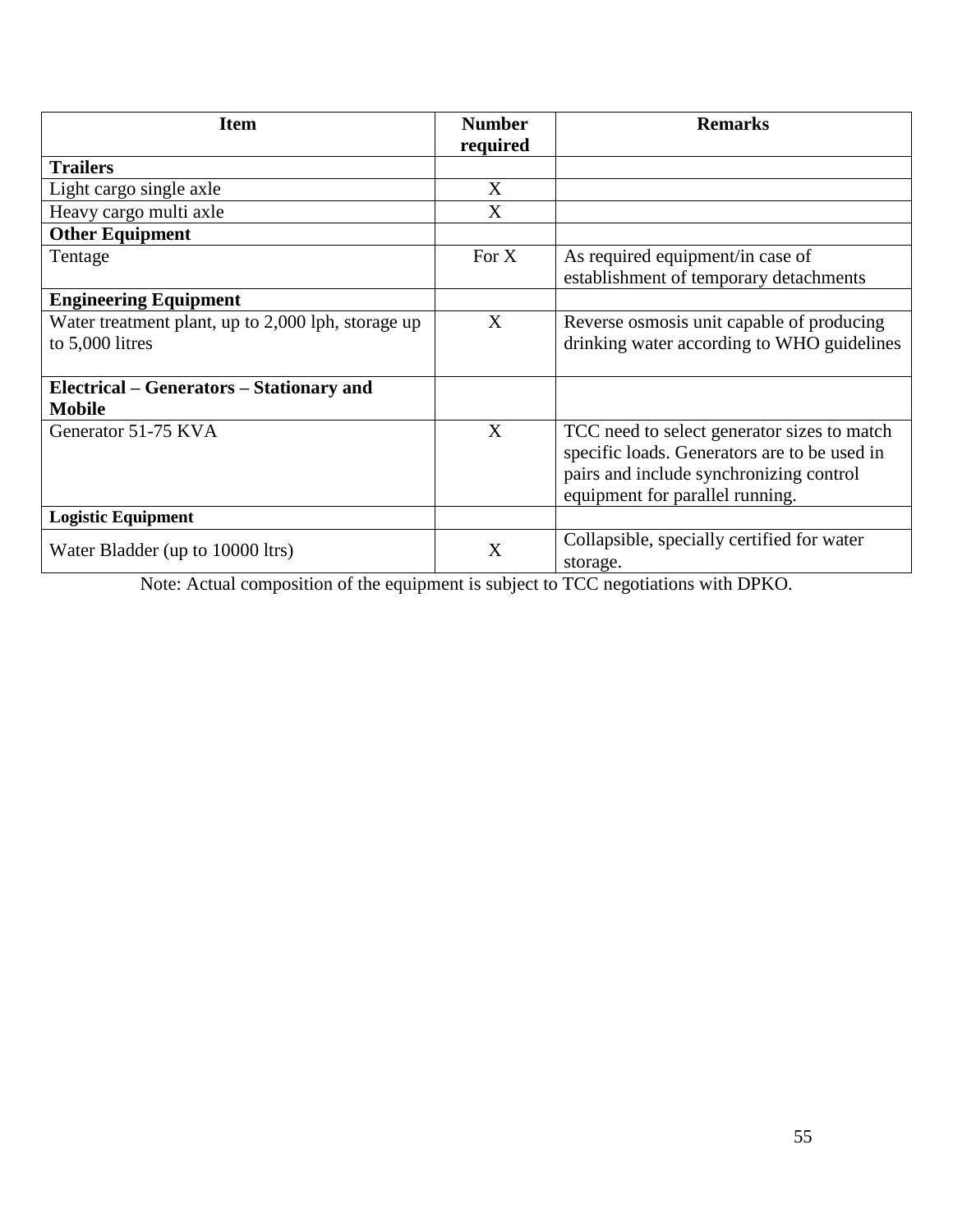

# **United Nations Mission in XXX (XXX) <u>Statement of Unit Requirement</u> for the Force Marine Unit (FMU)**

# **Department of Peacekeeping Operations Office of Military Affairs Military Planning Service**

Approved by

August 2014

Review Date: When required Drafted by: Military Planning Service Contact: MPS / Africa Team I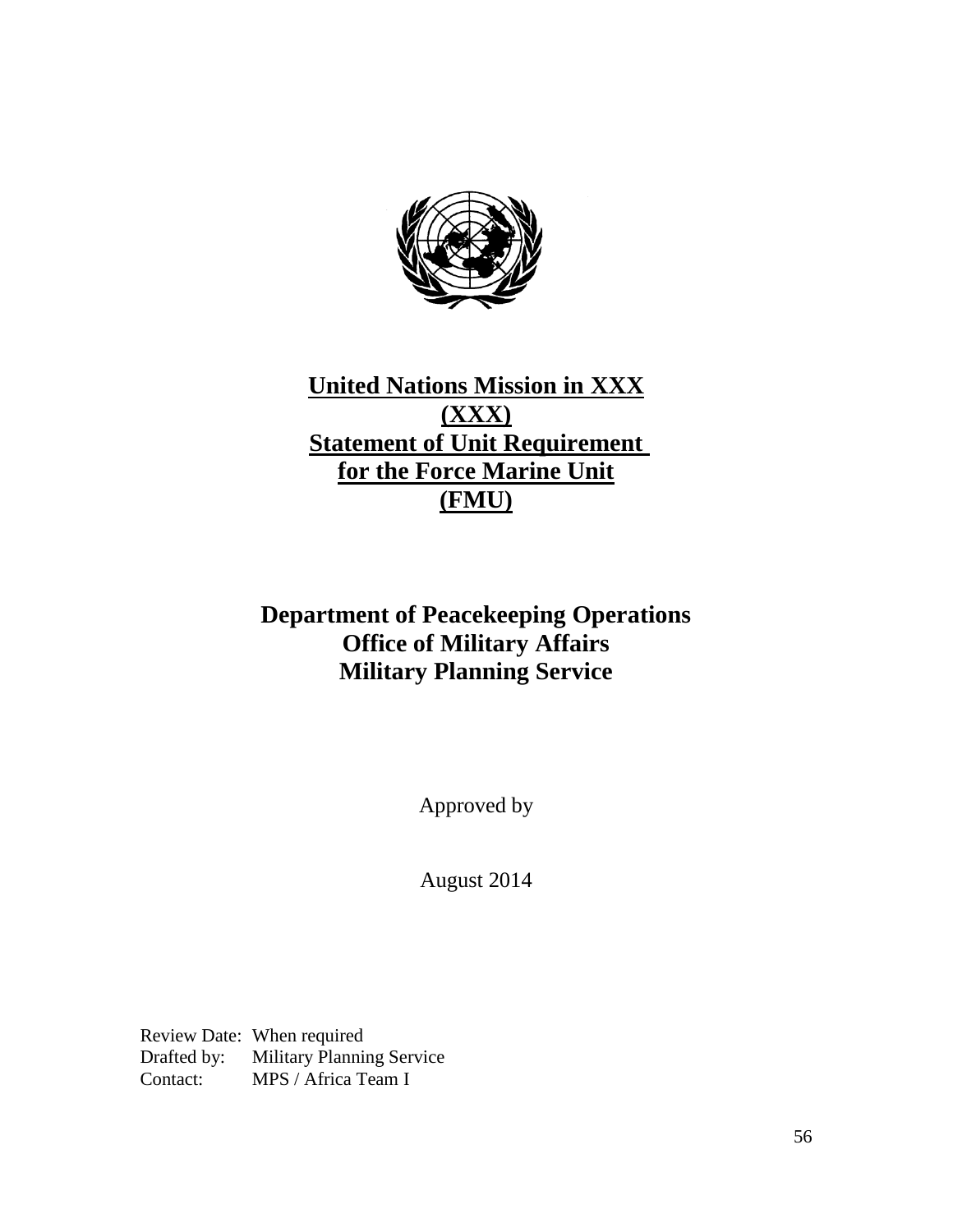*This document constitutes the Statement of Unit Requirement (SUR) for a Force Marine Unit with X boats. It enumerates the capabilities that are required for optimizing the unit's effectiveness in the conduct of riverine operations as mandated for the Mission. The Military Strategic Concepts of Operations (CONOPs) and any future adjustments to the CONOPs may place additional and more specific requirements on the riverine unit. It should be noted that the associated Memorandum of Understanding (MOU) will be negotiated based on the capabilities outlined in this document. The Troop Contributing Countries (TCCs) are expected to comply with the CONOPS, Statement of Unit Requirement, Rules of Engagement (ROE) and the Department of Peacekeeping Operations (DPKO)/Department of Field Support (DFS) Policy on Authority, Command and Control in the United Nations Peacekeeping Operations. The provisions in such MOUs or TCCs guidelines shall neither supersede the capabilities sought in this document nor affect the planned employment of this capability once deployed. If any discrepancy or disagreement on interpretation of the document arises among concerned parties, the interpretation solely by the Military Planning Service (MPS)/Office of Military Affairs (OMA) is deemed valid and any other interpretation is pre-empted.* 

### **References**:

- A. UN Security Council Resolution X, dated 8 July 2011.
- B. UN Security Council Resolution X, dated 11 July 2011.
- C. UN Security Council Resolution X, dated 11 July 2013.
- D. UN Security Council Resolution X, dated 23 December 2013.
- E. UN Security Council Resolution X, dated 27 May 2014.
- F. Standard Operation Procedure, Inter-Mission Cooperation, Reinforcement for Field Missions, dated 26 February 2007.
- G. Department of Peacekeeping Operations/Department of Field Support Policy on Authority, Command and Control in the United Nations Peacekeeping Operations, dated 15 February 2008.
- H. Generic Guidelines for Troop Contributing Countries Deploying Military Units to the United Nations Peacekeeping Missions dated 2008.
- I. Manual on Policies and Procedures Concerning the Reimbursement and Control of Contingent-Owned Equipment of Troop/Police Contributors Participating in Peacekeeping Missions (COE Manual), dated 27 October 2011.
- J. Rules of Engagement for the Military Component of XXX, dated August 2014. (still in the process of approving)
- K. Strategic Military Concept of Operations for XXX, dated 18 July 2014.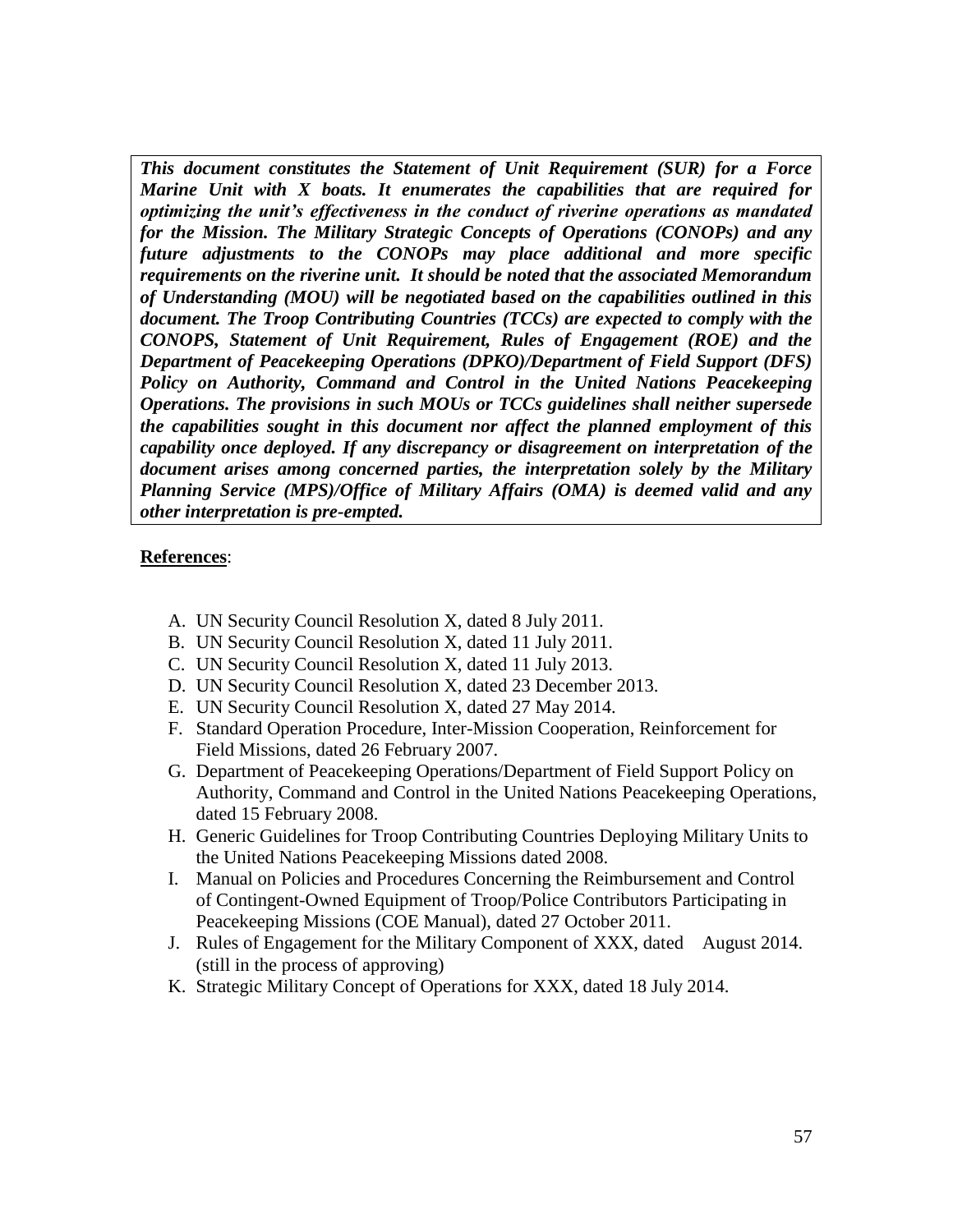| <b>Force</b>             | <b>Strength</b> | <b>Deployment Locations and</b>                                                                                                                                                                                                                                 | <b>Remarks</b>                                      |
|--------------------------|-----------------|-----------------------------------------------------------------------------------------------------------------------------------------------------------------------------------------------------------------------------------------------------------------|-----------------------------------------------------|
| <b>Description</b>       |                 | AO                                                                                                                                                                                                                                                              |                                                     |
|                          |                 | (See Note 1 below)                                                                                                                                                                                                                                              |                                                     |
| XXX Force<br>Marine Unit | X               | Able to conduct<br>protection tasks and recce<br>patrols along the XXX<br>and if required, River<br>XXX as well as River<br>XXX.<br>FMU HQ in XXX, Unit<br>is to be able to operate<br>three balanced sub-units<br>concurrently in three<br>separate locations. | • Up to $X \times$ Light Patrol Crafts<br>$(COE)$ . |

## **Overview of Strength and Deployment Locations**

**NOTE 1**: The main focus of the Mission under SCR X is the protection of civilians, human rights, and contributing to the creation of security conditions conducive to the delivery of humanitarian assistance, as requested and within capability, as well as supporting the implementation of the Cessation of Hostilities Agreement by securing XXX Monitoring and Verification activities. XXX Marine operations will supplement these tasks by providing Protection Measures to transport barges and conducting Security Patrols on the waterways. The actual strength, composition, availability of military contingents (Forces and COE) and deployment locations are subject to Troop Contributing Country (TCC) negotiations with DPKO. Initial deployment locations may be temporarily adjusted for the longer term by the Force Commander (FC), in consultation with the USG DPKO, SRSG and Contingent Commanders to address particular emerging or prevailing operational needs.

## **7. Background.**

a. **Situation.** XXX is increasingly forced to utilise the XXX as a transportation and supply route for both logistics items and humanitarian stores. Recently, XXX' ability to negotiate the XXX has been disrupted; the armed attack on an XXX barge convoy on X 2014 is a recent example of a new and evolving threat. Urgent action is required to address this matter so that resupply missions along the river can continue unimpeded. A specialist maritime infantry unit (trained and equipped with light maritime patrol-craft) needs to be deployed to XXX as quickly as possible.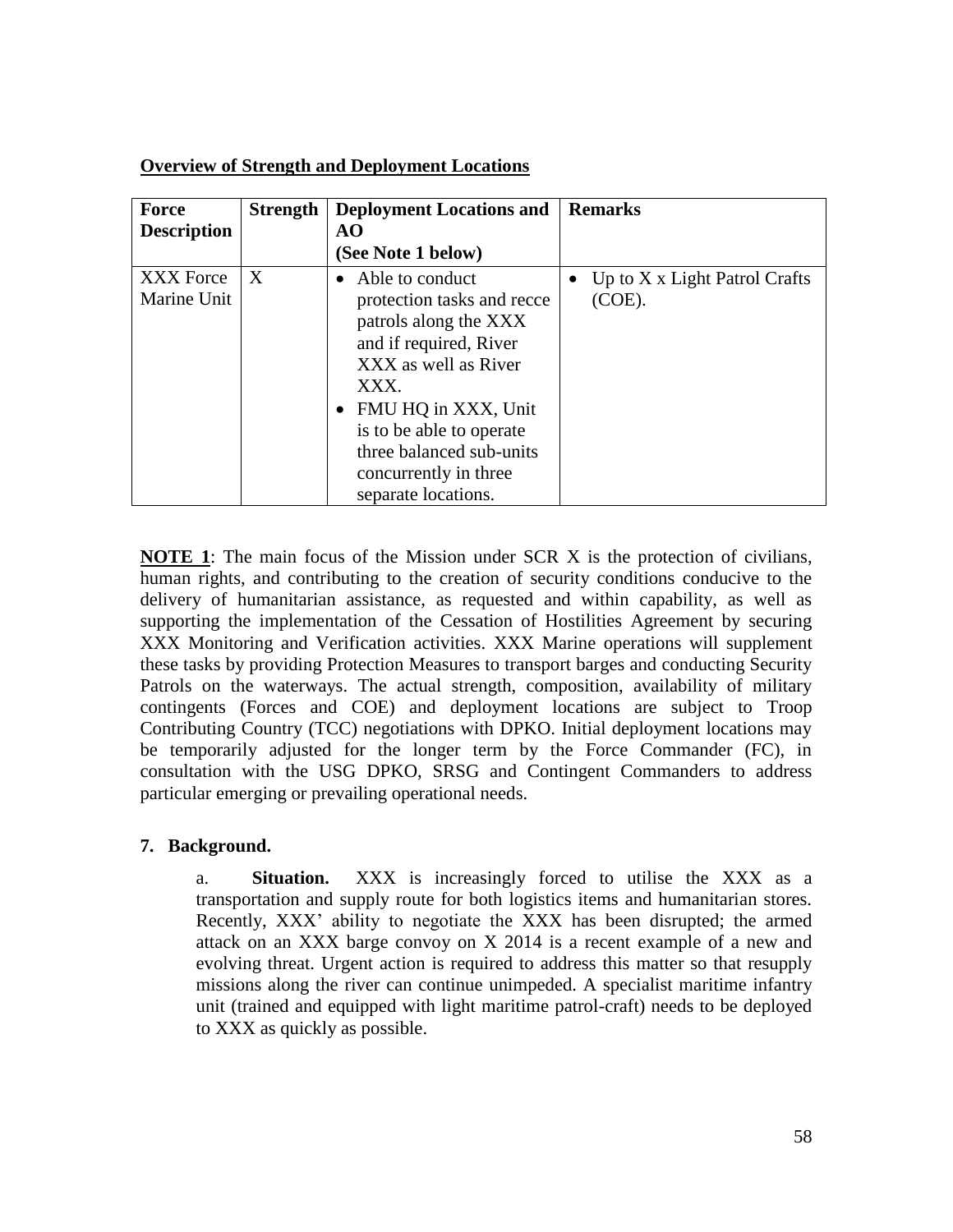b. **Unit Concept of Employment (CONEMP).** The FMU will operate as a specialist tactical unit under command of FHQ (due to the unique inter-sector aspect of its CONEMP).

- (1) At the initial stage the FMU will provide security to transport barges by dominating the waterways and the vicinity immediately around and ahead of transiting convoys as well as conduct reconnaissance patrols in direct support of the transit to contribute to the Force's information collection and to enhance XXX' visibility on the waterways.
- (2) In the longer term, based on lessons learned and operational requirements, there should be scope to refine both the way in which the Force Marine Unit operates and the equipment and crafts that are used.

c. **Main effort.** The main effort at this stage will be the physical protection of the cargo by deploying armed blue helmets (Autonomous Vessel Protection Detachments - AVPD) on-board the assigned barges and accompanied by a small group of maritime patrol craft.

## **8. EXECUTION**

**a. Organisation.** The FMU will comprise naval/maritime forces with a specialist amphibious and marine infantry background. The unit has to be trained and equipped for operating in a hostile and arduous maritime environment. The unit is to consist of up to XXXX personnel with up to X Light Patrol Craft (LPC) and with the capability to deploy three X balanced sub-units (Platoons) concurrently in three separate areas. A small cadre of the FMU should be experts on river craft and LPC handling. The FMU should also have an integral repair and maintenance capability for the LPCs. Shoreside manpower is to be available for site security, platform maintenance and administrative/sustainment requirements. The Unit must have sufficient personnel, boat crews and equipment to support operations and maintenance requirements to operate 24/7. Personnel and assets assigned to the marine bases of operations must be capable of providing security to the bases as well as performing all essential logistic functions, so that the unit is logistically self-sufficient except for periodic resupply and major maintenance. The Unit must be able to operate in a high threat level environment. Additional safety equipment should be provided by the FMU conforming to international legal standards sufficient for crew and maximum passenger complements for each craft.

| b. | <b>Manning. Overall strength:</b> | $\mathbf X$       |
|----|-----------------------------------|-------------------|
|    | $(1)$ FMU HQ:                     | X                 |
|    | $(2)$ Ops Cell:                   | X                 |
|    | (3) Force Liaison Cell            | X                 |
|    | $(4)$ X x FMU sub-units:          | X Sailors/Marines |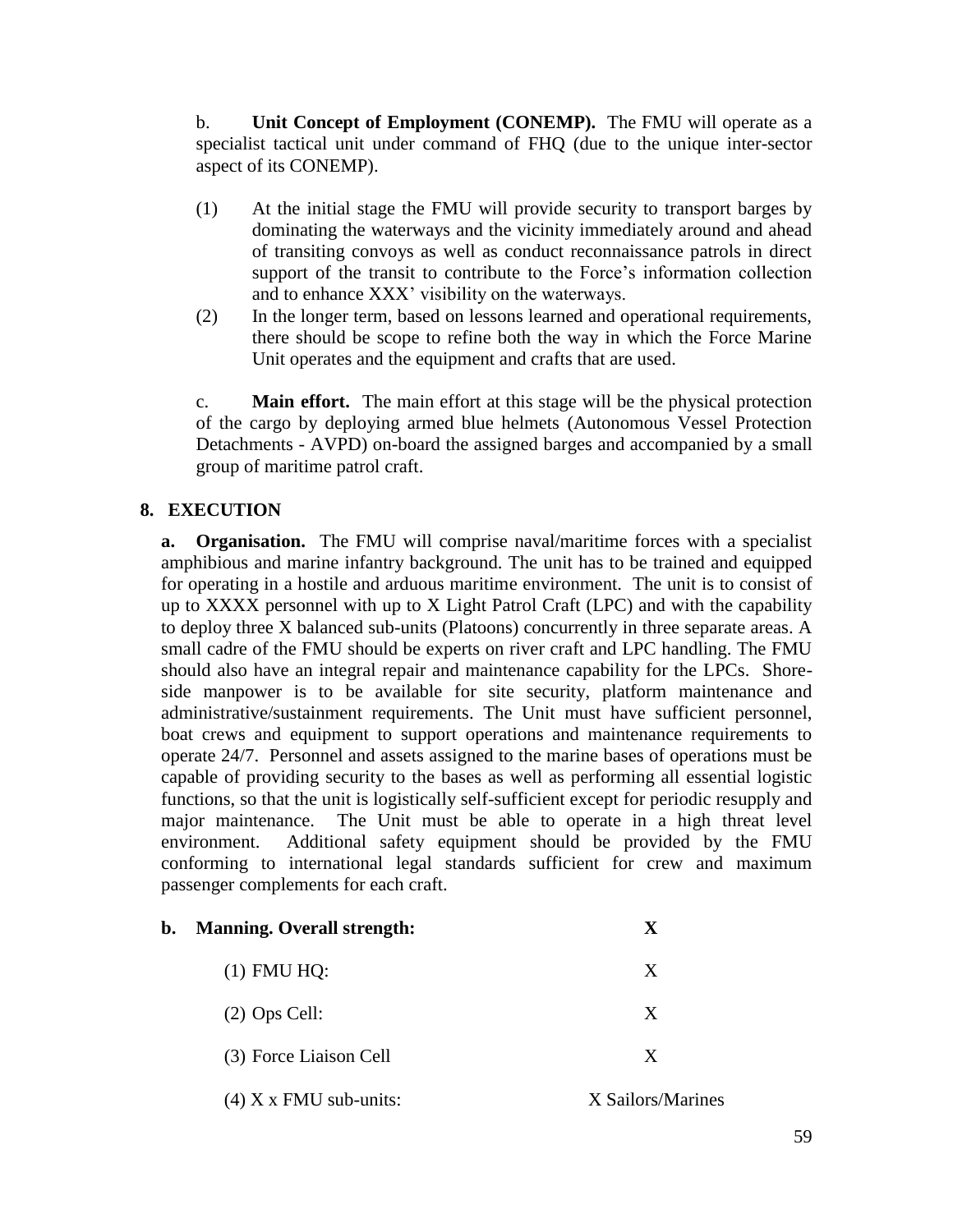| $(5)$ X x X LPC per FMU sub-unit (Crew X) | X |
|-------------------------------------------|---|
| (6) Maintenance cell:                     | X |
| (7) Logistics cell:                       | X |
| (8) Level 1 Hospital:                     |   |

**c. Manning and Composition of a Protection Detachment:** Sub-units are to provide Autonomous Vessel Protection Detachments (AVPD) with appropriate equipment and armament for operating on-board the barges. These detachments need to be self-sustained for the duration of the assignment, up to a maximum of 30 days operation. If required the detachments will be augmented and accompanied by a small boat group (SBG), comprising of at least X Light Patrol Craft (LPC) and crew. The LPCs will be armed and highly manoeuvrable to add to the firepower of the AVPDs and to provide emergency relief such as CASEVAC extraction if required.

- (1) Composition of the protection team (AVPD) will be according to operational requirements and threat assessments. Each AVPD is to be equipped with crew-served weapon system(s) sufficient to neutralise a target out to a range of X metres or to suppress a target out to X metres.
- (2) Where possible, permanent firing points / weapon stations and fortified parapets need to be installed on-board the barges by Mission Support Division. Hard walled accommodation (ideally with air conditioning) such as CORIMECs should also be installed on-board the vessels for the AVPD members when not on duty. As a bare minimum, all barges are to have crew protection for small arms (up to 7.62 mm non-armour piercing), and there must be defensive shields or sandbags around weapons stations.
- (3) The LPCs will each be deployed with a crew of three (3). The boats will be able to respond to emergency situations and provide a light CASEVAC capability when accompanying the AVPDs. Transport capacity will be at least for X fully equipped soldiers (in order to allow for evacuation of the barges). Composition of the accompanying Small Boat Group depends on operational requirements as well as the number of assigned barges (e.g. convoy operations).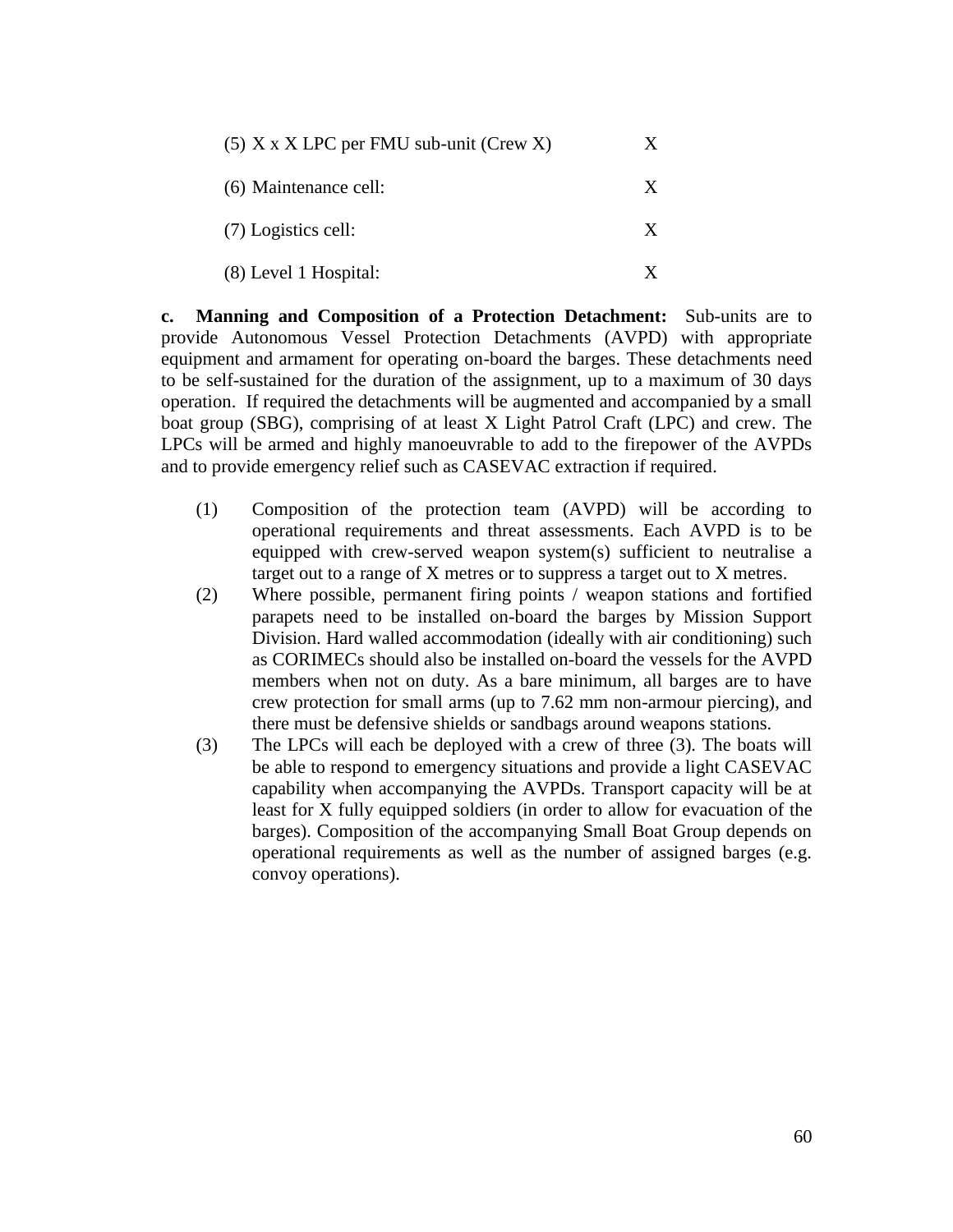**d. Manning and Composition of a Reconnaissance Patrol:** a Reconnaissance (Recce) Patrol will consist of at least X Light Patrol Craft (LPC). The manning composition on board of each patrol during any mission will be as follows:

- (1) The LPC's crew: X personnel.
- (2) Response Team: up to X embarked marine troops per LPC, including one officer, equipped for highly mobile operations (total X).
- (3) Routinely, Recce Patrols should be capable of operations at no-notice for up to 48-hours with no further support  $(X \times DOS)$  aboard at all times).

**e. Resources and Manning of a Sub-Unit**. The resources for each sub-unit will be based on operational requirements. The FMU should be able to conduct three different tasks concurrently in three different locations (e.g. two sub-units as on-board Protection Teams and one sub-unit conducting Recce Patrols). Sustainment is to be provided by shore-based elements as afloat support vessels or self-propelled platforms will not be part of these requirements. Harbour infrastructures may be augmented by pontoons with mooring devices.

**f. Area of Responsibility.** The XXX Force Marine Unit will not have specific movement restrictions applied to its riverine operations on the River Nile and major tributaries. The AOR of the Marine Unit will include all possible navigable waters of River X between X and X, and the major tributaries within established ranges. For operational control, the following AOs are in effect for marine operations:

- (1) XXX: The XXX and navigable tributaries between X and X and if required, River X.
- (2) X: The XXX and navigable tributaries between X and X and if required, River XXX.

**g. Tasks.** The unit will have the following key tasks, missions and operations, all of which should be conducted independently in accordance with the CONOPS, Mission OPLANs and ROEs. This list of tasks should not be considered as exhaustive; other tasks may be requested by the Force Commander within the limitations of national constraints: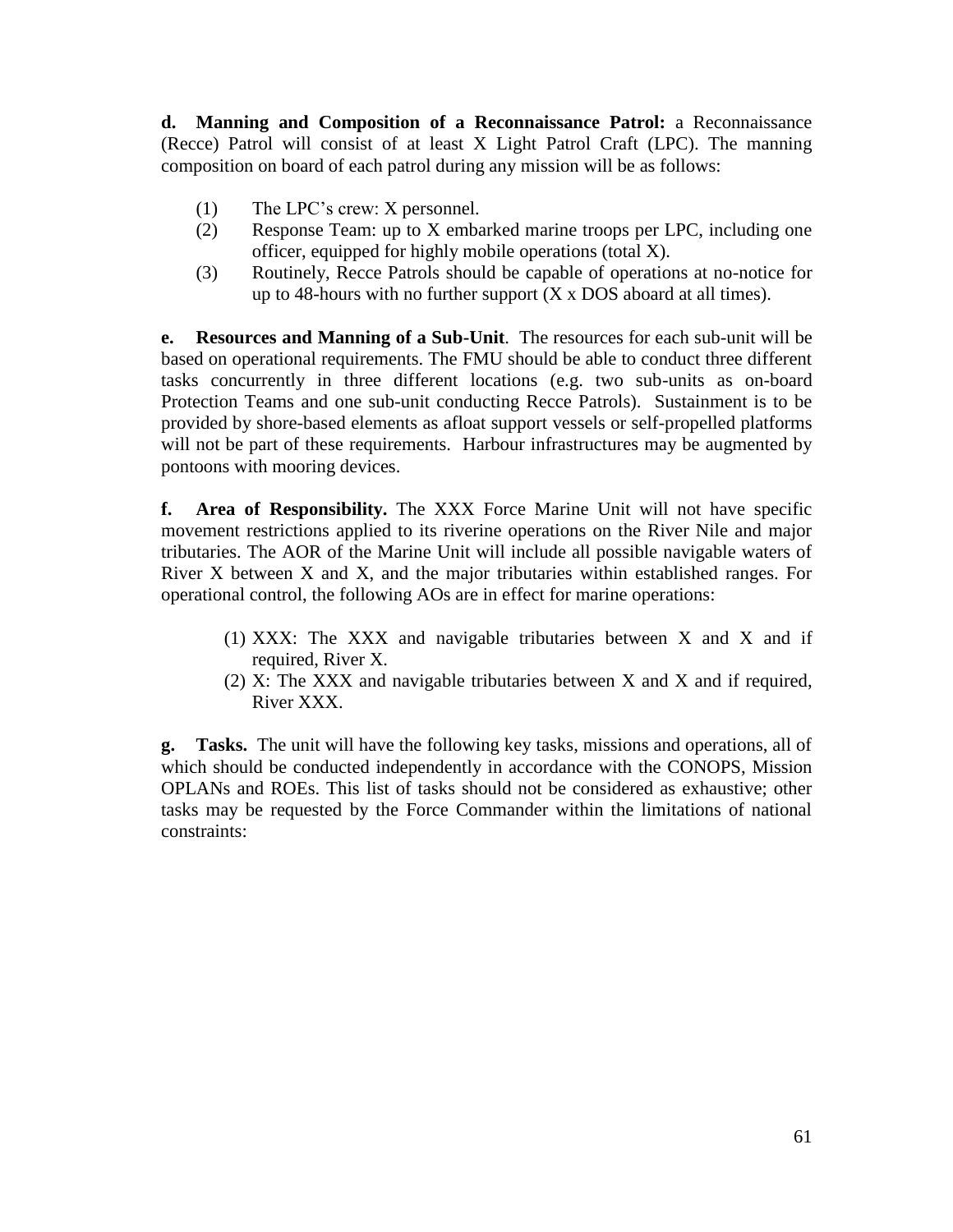## (3) **Operational Tasks:**

- (a) Provide armed escort to UN barges in order to secure movement of UN supplies, equipment and personnel along the river routes between XXX and XXX and between XXX and XXX.
- (b) Collect and report any intelligence which would support the transit of the barges as well as current operations of the Force.
- (c) Be prepared to conduct medical evacuation for the assigned Protection Teams and where other assets are unavailable or unsuitable.
- (d) Be prepared to assist with protecting designated ports and riverine infrastructure.
- (e) Be prepared to provide fire support to ground forces.

## (4) **Secondary tasks for the unit can include (but are not limited to):**

- (a) Be prepared to assist with limited logistic resupply without the dependency on contracted civilian river vessels.
- (b) Be prepared to conduct search and rescue operations (SAROPs) to assist any person or vessel in distress along navigable waterways in the XXX AOR.
- (c) Be prepared to provide riverine transport to MLOs and representatives of other UN pillars (and stores / equipment) in accordance with priorities set by the Force Commander.
- (d) Provide support to demining/EOD/IEDD operations conducted by qualified personnel.

## **h. Technical Requirements for Light Patrol Crafts will be as follows:**

These requirements aim at medium sized crafts with a balance of protection, speed, agility and transport capacities. The LPC should have an operating range of 200 km, with a full payload of X passengers (increasing to 250 km with boat crew only). Each LPC is to be equipped with crew-served weapon system(s) sufficient to neutralise a target out to a range of X metres or to suppress a target out to X metres. Ideally, all LPC are to have crew protection against small arms fire (up to 7.62 mm non-armour piercing; ideally modular armour plates), as a minimum there must be defensive shields around mounted weapons. Other technical specifications are as follows:

- (1) Able to underslung by MUH (Mi-8/Mi-17). Total weight not to exceed 11,100 kg (24,470 lb).
- (2) Able to be trailer-launched
- (3) Draft less than 1m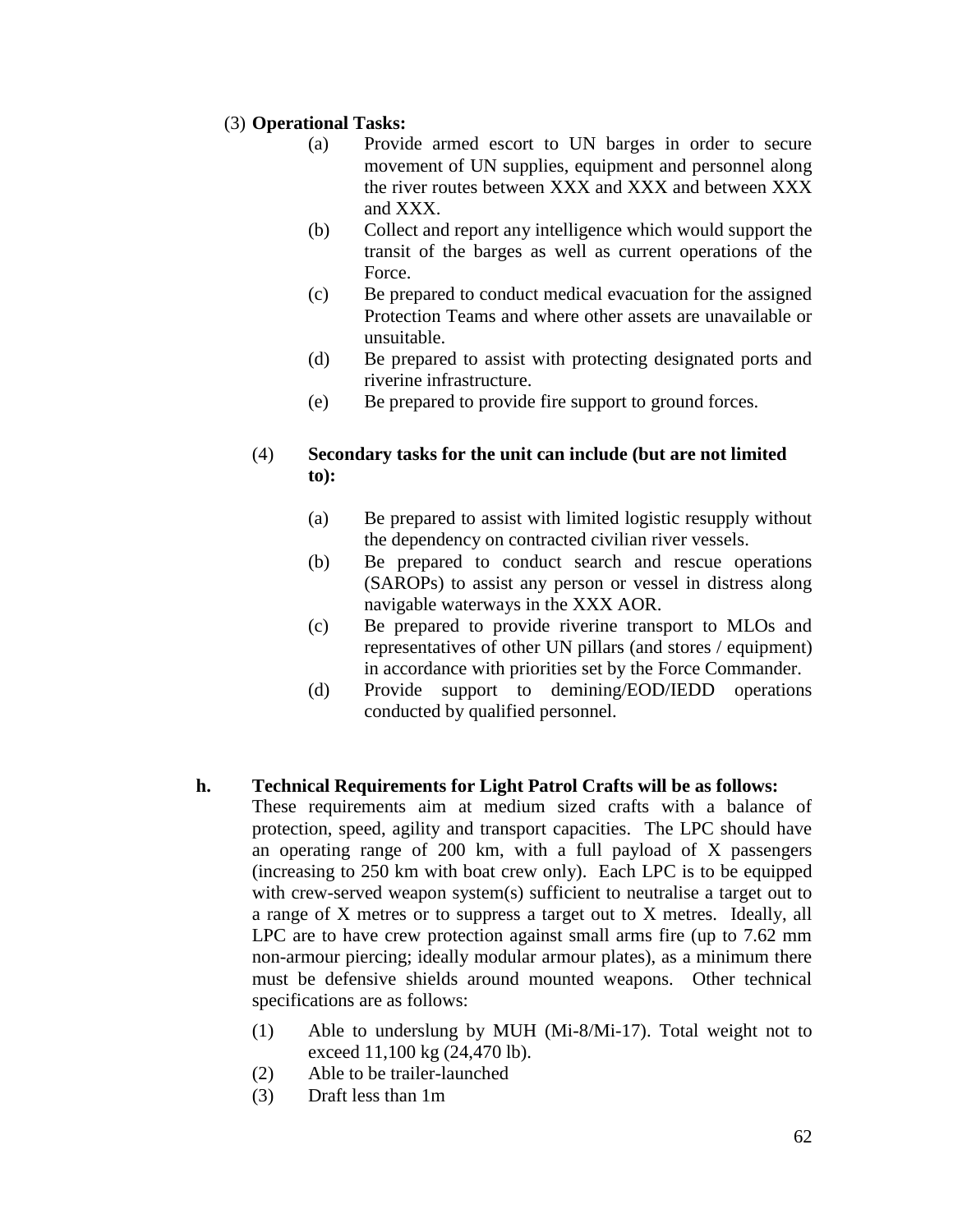- (4) Fixed mounted weapon stations
- (5) To transport up to 15 personnel including crew (or  $1,800 \text{ kg}$ )
- (6) Either water jet propelled or sufficiently powered outboard engines to achieve a Maximum Speed of 40 knots
- (7) Day and limited night capability to operate in the AOO
- (8) Radios with Marine bands as appropriate (HF as 200 Km and 30- 35 Km for VHF); VHF Air-band communications is desirable.
- (9) SATCOM: capable of both voice and data
- (10) Radar and GPS capability
- (11) LPCs should be of a material and design capable of withstanding 7.62 mm non-armor piercing small arms fire.
- (12) ECHO Sounder
- (13) Counter-mine equipment as needed

### **i. Boat Crew requirements.**

(1) All crews must be qualified and certified to operate the vessels in accordance with International maritime Safety standards, for day and night operations. Weapons currency is a national responsibility. Crew members must be current with all the weapon systems on board for the duration of their tour of duty in the mission without the need of refreshing. Ideally all FMU personnel should be qualified swimmers. Sufficient buoyancy aids to permit three (3) independent operations must be provided.

## **j. Maintenance Requirements.**

- (1) Maintenance activities: It is an essential requirement for the unit to include a fully independent boat maintenance component, capable of routinely carrying out all necessary scheduled maintenance and defect rectification. This component should include all required equipment, tools, maintenance manuals and specialist documentation for the following activities:
	- (a) Engine maintenance
	- (b) Hull maintenance.
	- (c) Gearbox/Transmission maintenance.
	- (d) Hydraulics maintenance.
	- (e) Electrical maintenance.
	- (f) Instrument maintenance.
	- (g) Weapons maintenance.
	- (h) Spare parts storage.
	- (i) Engineering records.
- (2) Maintenance Personnel: The number and qualifications of the maintenance personnel must be sufficient to ensure that all the requirements are fulfilled in capacities and capabilities for day and night operations in compliance with the applicable standards.
- **k. Fire Fighting.** The unit must provide its own fire detection and alarm, and basic firefighting equipment and capabilities.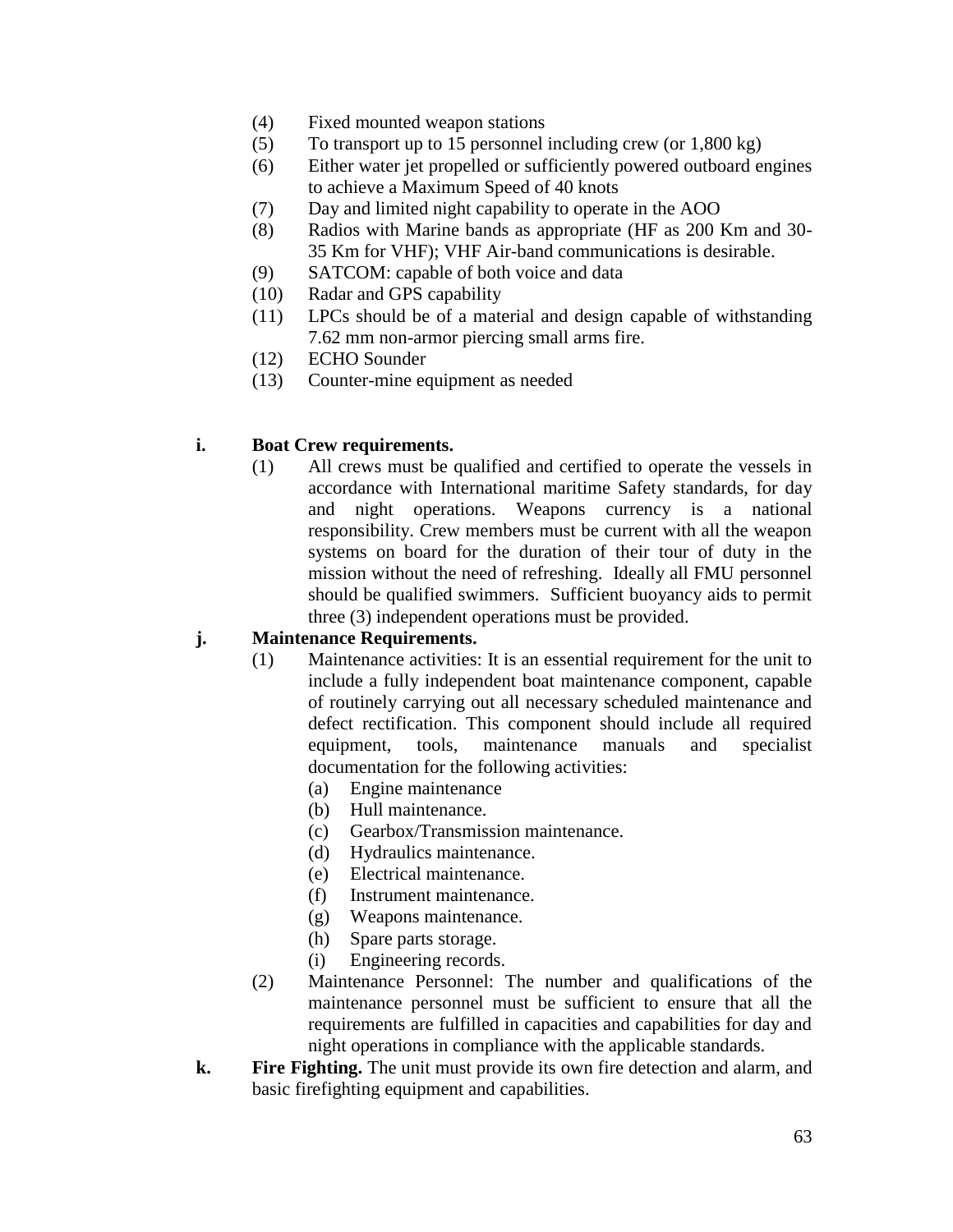- **l. Equipment Requirements.** Equipment requirements are at Annex A. Additional requirements are as follows:
	- (1) All equipment must be transportable either by MI-26 or C-130 aircraft. LPC are to be able to underslung by MUH (Mi-8/Mi-17) Total weight not to exceed 11,100 kg (24,470 lb).
	- (2) All containers, including for general storage, refrigeration, ammunition, medical, workshops, etc. are to be no larger than the standard ISO 20 ft container.
	- (3) All minor equipment, spare parts and consumables are supplied by the TCC under wet lease arrangements.
- **m.** Other Requirements. The unit should be placed within the perimeter of a guarded location (base or compound) and will be capable to provide its own protection/defence. Protection requirements should be confirmed during the reconnaissance visit to XXX.

## **9. ADMINISTRATIVE REQUIREMENTS**

- **p.** Administration and discipline. Administration and discipline are a national responsibility.
- **q.** Language The official language of XXX is English. The official operational communications of the Battalion with the Sector HQ will be in English. The operational radio communications will be in English.

### **10. LOGISTICS:**

- **a. General.** Logistic Support for these units is provided by the Mission. The support sites are identified as: XXX and XXX. Arrangements for logistic support are laid down in the TCC Guidelines. The provision of rations, raw water and fuel to the unit deployment locations will be a UN responsibility. The FMU, as a complete unit or sub-unit squadrons, will be equipped and sustained sufficient to undertake periodic and deliberate FOB operations of up to 30-days duration, assuming routine resupply within that period. The FMU would likely utilise both diesel (preference) and gasoline as primary fuel sources and requires self-lift for 5 x DOS of fuel and lubricants in wheeled/towed bowsers.
- **b. Transport.** Transport of all commodities from the designated UN point of delivery, forward is the responsibility of the TCC. Hence all equipment, stores, ammunition and supplies should be planned to be handled and moved by COE. In cases where the UN provides resources which exceed the normal cargo handling capability of the Unit, the UN will assist, within reason, to distribute to a forward location. Where a detachment is deployed away from the unit's area of responsibility, the UN will provide rations, raw water and fuel to the new location.
- **c. Catering.** Self-sustainable for kitchen, deep freeze and cold & dry food storage, hot dishwashing capabilities, cooks, mobile cold storage devices, etc. Cookers must be diesel-operated.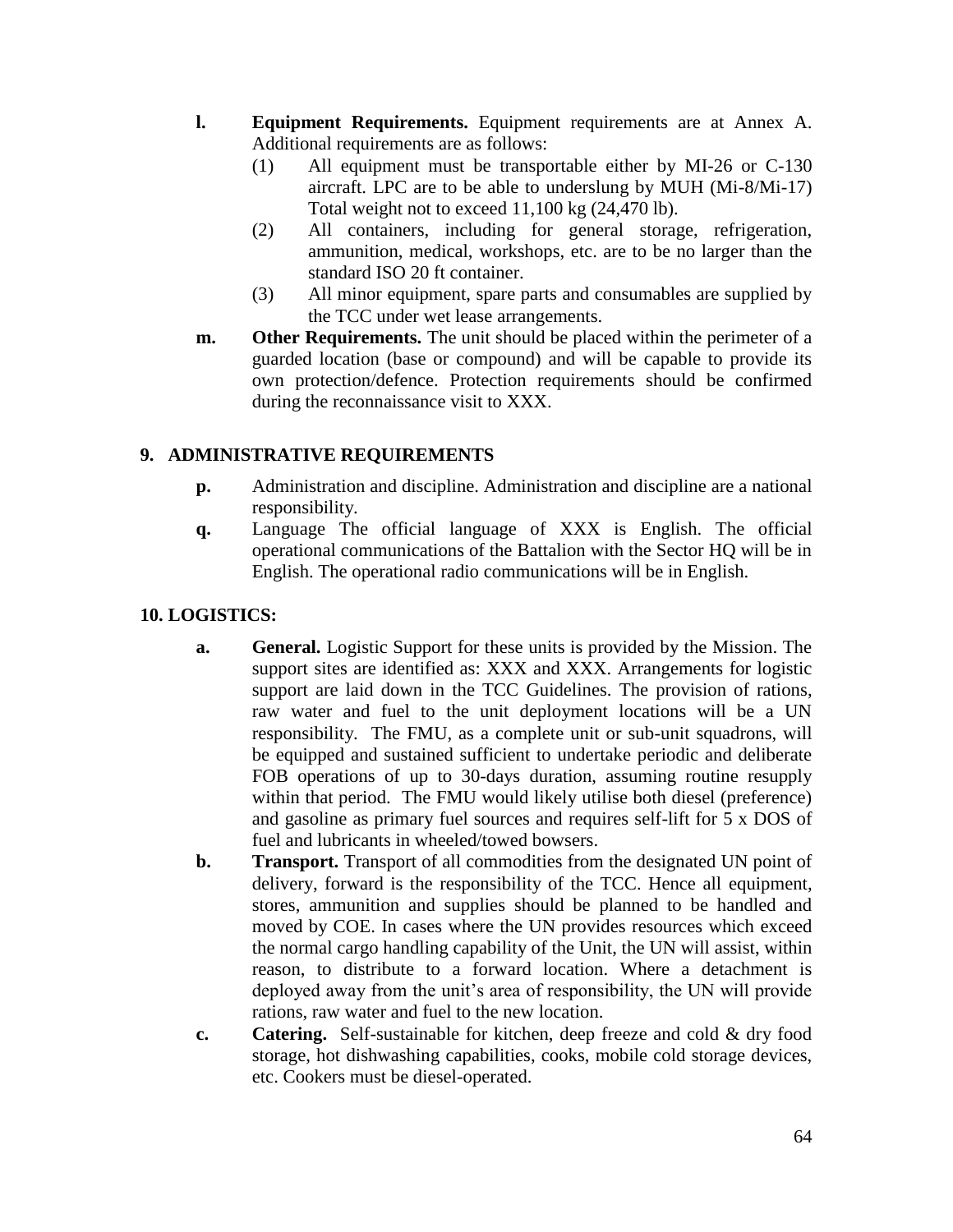- **d. Office.** Self-sustainable for furniture and supplies, electronic data processing and reproduction capability including necessary software, etc.
- **e. Electrical.** Self-sustainable for electrical requirements. Main generators should have capacity of generating minimum of 3 KVA per person. The unit must deploy with 100% back-up power generation capability.
- **f. Minor Engineering.** Capacity to handle minor electrical repairs, to undertake non-field defensive minor construction, etc. The unit must deploy appropriate number of small generators with a capacity of up to 20 KVA.
- **g. Laundry & Cleaning.** The unit will provide laundry for all military and personal clothing, including dry-cleaning of operationally-required specialist clothing, camp cleaning unit, etc.
- **h. Tentage.** Tentage with metal pipe frames is recommended. Tentage includes flooring and the ability to heat and cool as appropriate, netting at doors and windows and outer fly for tents. It is required for the whole unit for its initial and subsequent deployments (To be confirmed during the recce visit).
- **i. Field Defense Stores.** UN will provide identification and field defense stores. There is no requirement for NBC protection.
- **j. Miscellaneous General Stores.** Self-sustainable in terms of bedding, furniture, welfare equipment & amenities, etc.
- **k. Days of Supply**. Mission direction on quantities and days of supply will vary with operational requirements. Reserve stocks are not considered within the normal replenishment model. Days of Supply relates to those consumables to be used by the unit and are separate from dedicated reserve stocks. Units will be capable of carrying one day of supply for all combat stores (water, food, fuel and ammunition) and will hold a total of three days of supply at each level as normal operating stock. Repair parts holdings are to be sufficient for one month's normal operations without resupply.
- **l. Self Sufficiency.** The unit is required to remain self-sufficient in all categories.
	- (4) **Water.** The unit must bring drinking water for the first 7 days after deployment. (The unit can also initially draw drinking water from available UNCOE using its own water carriage/storage equipment, in the interim period prior to establishment of its own water purification plant).
	- (5) **Rations.** Unit must bring rations for the first 14 days (composite / de-hydrated / tinned).
	- (6) **Supply.** The unit is to be fully self-sufficient for all supply categories, except fuel, for the first 6 months after deployment.
- **m. Medical.**
	- (1) All units deploying to XXX must be vaccinated for Cholera and Yellow Fever.
	- (2) The unit must deploy with one (1) Level I medical facilities. The Level I medical facility must have the ability to provide two (2)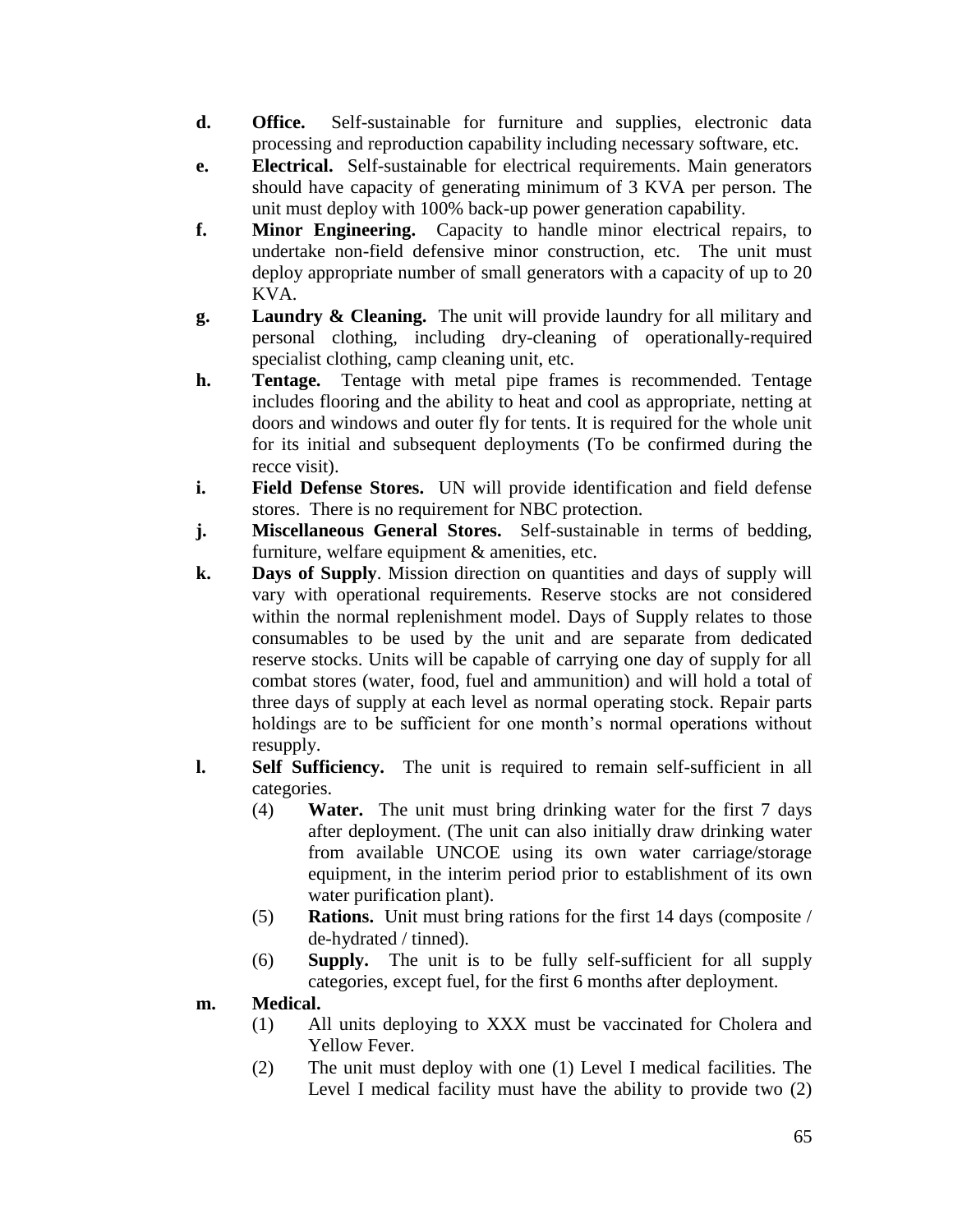FMTs in order to support operations at permanent and temporary deployment locations. Protection Detachments on board assigned barges must have designated Medical Personnel dispatched. All personnel must have knowledge of the basic immediate first aid (buddy aid) to casualty, and must be equipped accordingly.

- (3) Four (4) Level II medical facilities are located in XXX, XXX, X and X.
- (4) Two (2) Level IV medical capabilities have been contracted at X) and X for use by all the UN personnel.
- **n. Welfare Facilities**. Welfare facilities, such as internet access and recreational items, are to be provided by the unit.
- **o. Port Facilities**. The mission will facilitate availability of port services as required/ possible. The Force Marine Unit HQ is to maintain constant liaison with the Mission Administration on the issue of employing appropriate berth facilities along all rivers and will establish a reporting mechanism to ensure port information, points of contact and emergency facilities are kept for all locations along the rivers.

## **11. COMMAND AND CONTROL**

- d. The Force Marine Unit will be under Operational Control (OPCON) of the Force Commander. OPCON allows the Force Commander to assign separate tasks to units and sub units within the military component, as required, within the mission area of responsibility. The Force Commander may delegate OPCON to subordinate levels.
- e. The Force Marine Unit HQ is to be established in XXX with a small liaison cell integrated in the FHQ in XXX.
- f. The Contributing Member State retains 'administrative control' over nonoperational administrative issues over deployed military personnel and units. Administrative control is exercised by a senior national officer of a contributed military contingent within a mission area. This authority is limited to administrative matters such as personnel management, supply and services. Military personnel assigned to serve under UN operational control shall not act on national direction or instructions if those instructions may result in actions contrary to UN policies or adversely affect implementation of the mission's mandate.
- g. **Communications.** The Force Marine Unit HQ in coordination with the XXX FHQ G6 branch will promulgate a COMMPLAN as appropriate for Riverine Operations and in accordance with the following guidelines:
	- (1) Each Patrol is to be equipped with SATCOM capable of both voice and data, one HF radio set and at least three VHF handsets for onboard communications
	- (2) All deployed assets will pass the daily SITREP at X hrs and immediately following anchoring, or at last light, through the Force Marine HQ. Additional SITREP will be sent for routine special reporting or in case of emergency.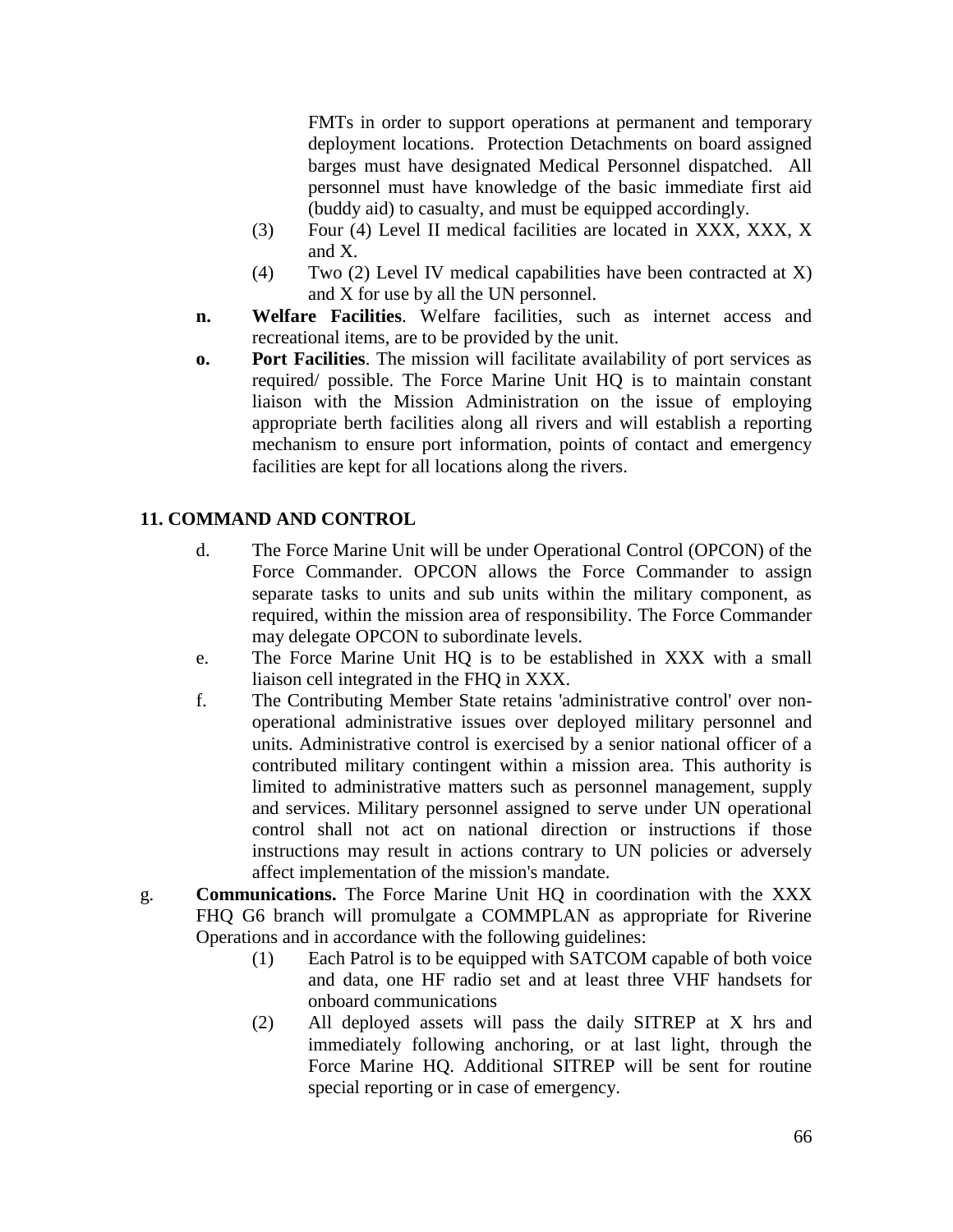(3) All deployed assets are to maintain a permanent link with the Force Marine HQ in XXX.

Annex:

List of Equipment

### **List of Equipment**

All vessels should be equipped with integral enabling facilities such as intercommunication and intra-communication means (voice HF, voice VHF and tactical UHF), observation and navigation instruments, and night operation capability.

Additional safety equipment should be provided by the Riverine unit conforming to international legal standards sufficient for crew and maximum passenger complements for each craft.

A selection of significant samples of main riverine craft are as follows:

- a. **Patrol Craft.** Patrol Craft will be tasked to perform a myriad of riverine tasks, taking into account their organic capability. These tasks can be categorized into broad areas of: (1) surveillance and reconnaissance; (2) riverine security operations (e.g. patrolling, interdiction, Visit, Board, Search and Seizure (VBSS), escort and protection); (3) interaction and capacity building; and (4) contingency operations. Size and capability of Patrol Craft may be adapted to mission requirements; the range varies from small rigid-hulled inflatable boats (RHIB) to medium sized patrol craft.
- b. **Support Vessels.** Support vessels are mainly utilized for transport of logistics and personnel in support of land operations or own operations. Contemplating the confined space as well as the anticipated lack of port infrastructure inside most Riverine AO, landing crafts are a suitable option to provide this capability. These craft may also serve as afloat base ships with special tasks such as providing command and control elements, medical assistance, repair and salvage assistance as well as accommodation facilities.
- c. **EOD/Mine Counter Measure Vessel (MCMV).** Specific to its type, MCMVs are expected to perform mine clearance and may also serve to function as surveillance and information-sharing platforms. In the event where underwater operations are required (diving for salvage, rescue etc.), MCMVs may also be considered to support such operations.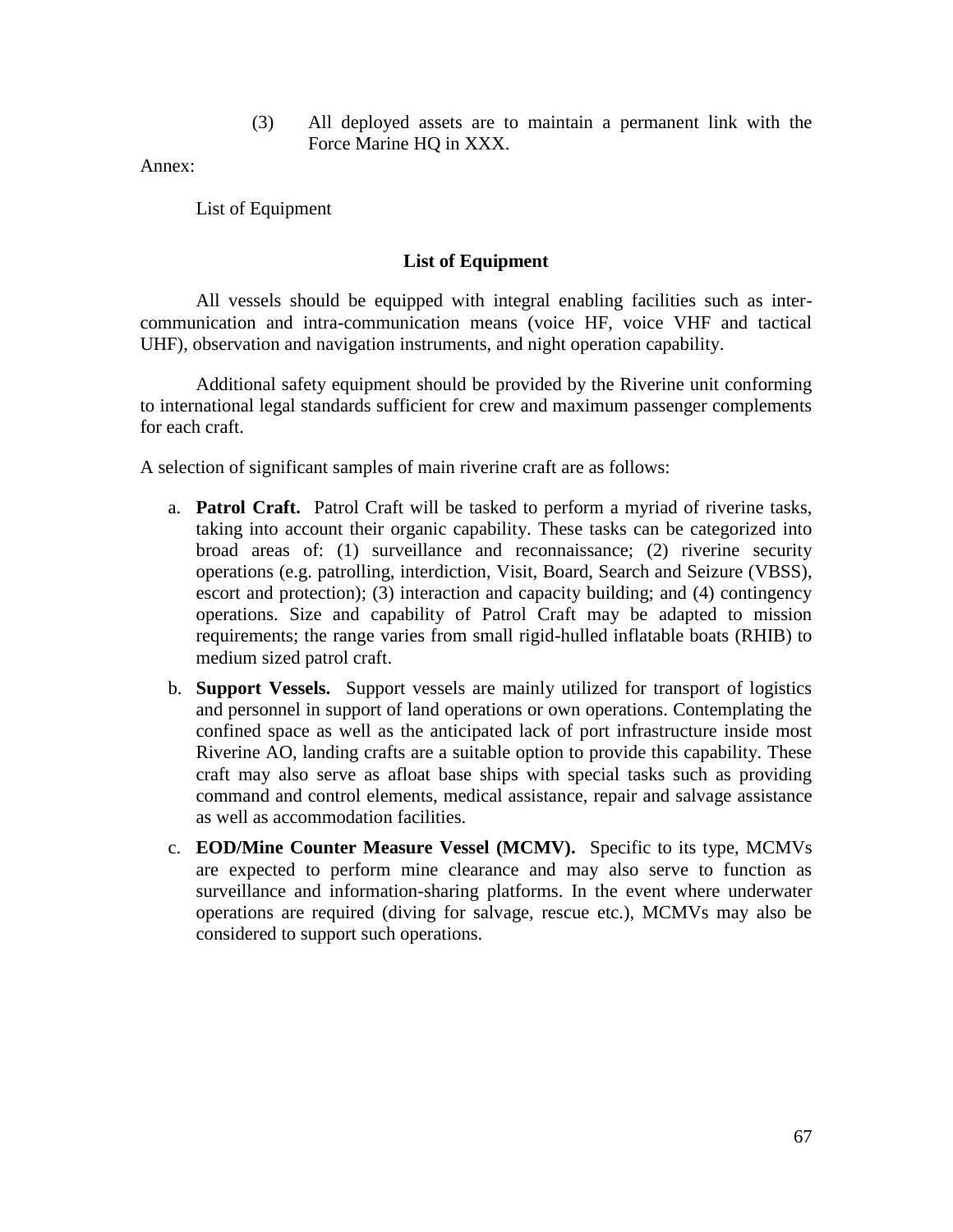## **List of Equipment**

| <b>Item</b>                                            | <b>Number</b><br>required | <b>Remarks</b>                                                             |
|--------------------------------------------------------|---------------------------|----------------------------------------------------------------------------|
| <b>Personnel</b>                                       |                           |                                                                            |
| Strength ceiling                                       | $\boldsymbol{\mathrm{X}}$ | Including X pers Level I Hospital                                          |
| <b>Fast Patrol Boat (FPB)</b>                          | X                         |                                                                            |
| Radar                                                  | X                         |                                                                            |
| Counter-mine equipment                                 |                           |                                                                            |
| <b>VHF/HF Comms</b>                                    | $\mathbf X$               |                                                                            |
| Satellite phones                                       | $\overline{\text{X}}$     | $X$ per Section + X at Shore-Based HQ                                      |
| Machine gun (at least 23mm)                            | X                         | X per boat                                                                 |
| Max Speed                                              |                           | 40 knots                                                                   |
| Range                                                  |                           | 250 nm at 10 knots                                                         |
| Propulsion                                             |                           | Either water jet propelled or sufficiently                                 |
|                                                        |                           | powered outboard engines to achieve a                                      |
|                                                        |                           | Maximum Speed of 40 knots. Preferable                                      |
|                                                        |                           | diesel fuel source.                                                        |
| <b>Miscellaneous Equipment</b>                         |                           |                                                                            |
| <b>Assault Rifle</b>                                   | $\mathbf X$               |                                                                            |
| Pistol                                                 | $\overline{\text{X}}$     |                                                                            |
| Mooring buoy                                           | (TBD)                     |                                                                            |
| <b>Containers</b>                                      |                           |                                                                            |
| Other containers                                       | X                         |                                                                            |
| <b>Support Vehicles (Commercial)</b>                   |                           |                                                                            |
| Truck, water (over 5,000 and up to 10,000 litres)      | X                         | All with pumps                                                             |
| Truck, tanker (over 5,000 and up to 10,000 litres)     | X                         | All with pumps and flow meters.(for diesel)                                |
| Truck utility/cargo $(2.4 \text{ to } 5 \text{ tons})$ | X                         |                                                                            |
| Truck utility/cargo (6 to 10 tons)                     | X                         |                                                                            |
|                                                        |                           |                                                                            |
| Ambulance (4x4)                                        | X                         |                                                                            |
| Truck maintenance heavy                                | X                         |                                                                            |
| Truck maintenance medium                               | X                         |                                                                            |
| Forklift heavy                                         | X                         |                                                                            |
| 20 passenger bus                                       | $\overline{\text{X}}$     |                                                                            |
| <b>Support Vehicles (Military Pattern)</b>             |                           |                                                                            |
| Jeep 4x4                                               | X                         | With military radio                                                        |
| <b>Trailers</b>                                        |                           |                                                                            |
| Light cargo single axle                                | $\mathbf X$               |                                                                            |
| Heavy cargo multi axle                                 | $\overline{X}$            |                                                                            |
| <b>Other Equipment</b>                                 |                           |                                                                            |
| Tentage                                                | For X                     | As required equipment/in case of<br>establishment of temporary detachments |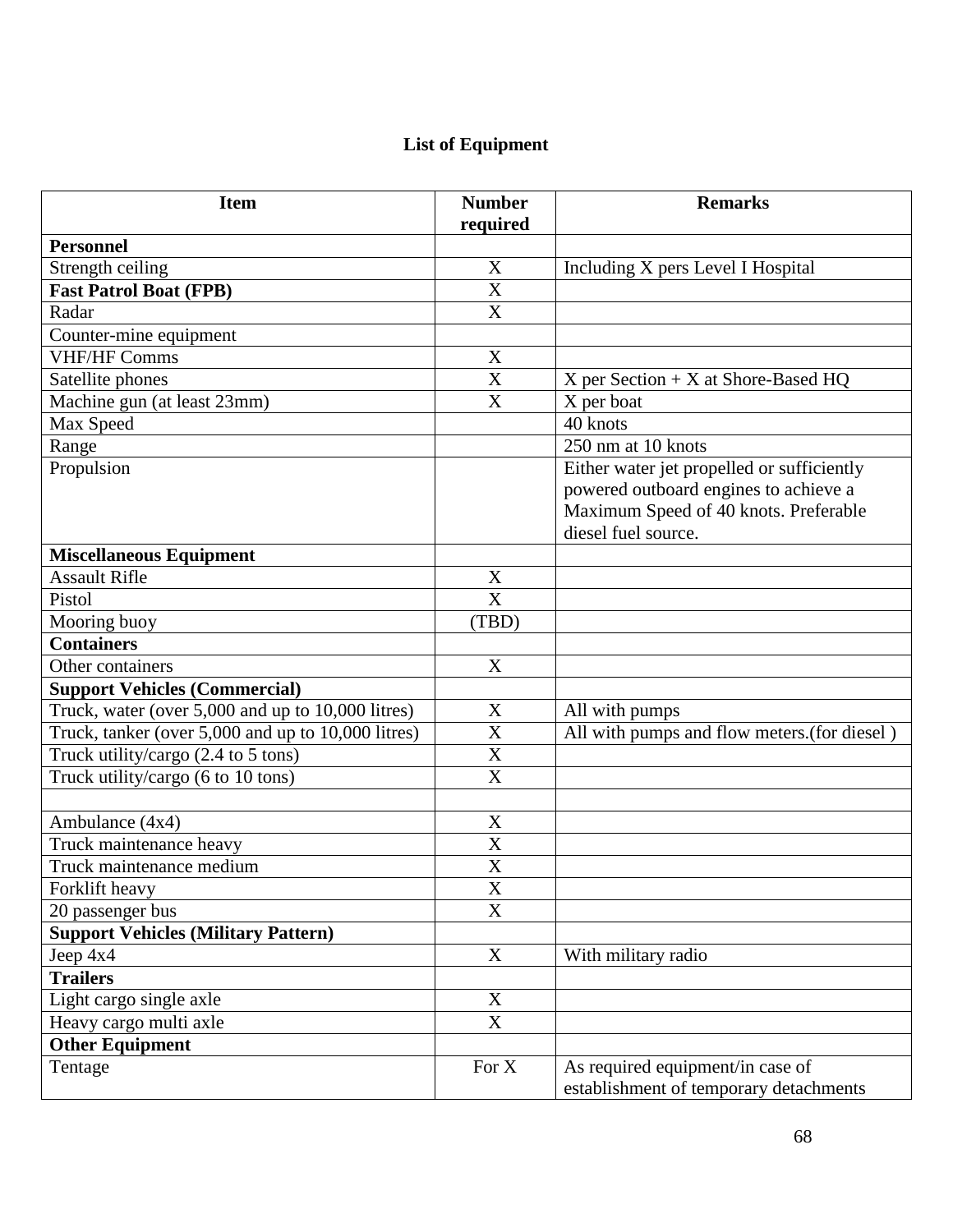| <b>Item</b>                                                           | <b>Number</b><br>required | <b>Remarks</b>                                                                                                                                                            |
|-----------------------------------------------------------------------|---------------------------|---------------------------------------------------------------------------------------------------------------------------------------------------------------------------|
| <b>Engineering Equipment</b>                                          |                           |                                                                                                                                                                           |
| Water treatment plant, up to 2,000 lph, storage up<br>to 5,000 litres | X                         | Reverse osmosis unit capable of producing<br>drinking water according to WHO guidelines                                                                                   |
| Electrical – Generators – Stationary and<br><b>Mobile</b>             |                           |                                                                                                                                                                           |
| Generator 51-75 KVA                                                   | X                         | TCC need to select generator sizes to match<br>specific loads. Generators are to be used in<br>pairs and include synchronizing control<br>equipment for parallel running. |
| <b>Logistic Equipment</b>                                             |                           |                                                                                                                                                                           |
| Water Bladder (up to 10000 ltrs)                                      | X                         | Collapsible, specially certified for water<br>storage.                                                                                                                    |

Note: Actual composition of equipment is subject to TCC negotiations with DPKO.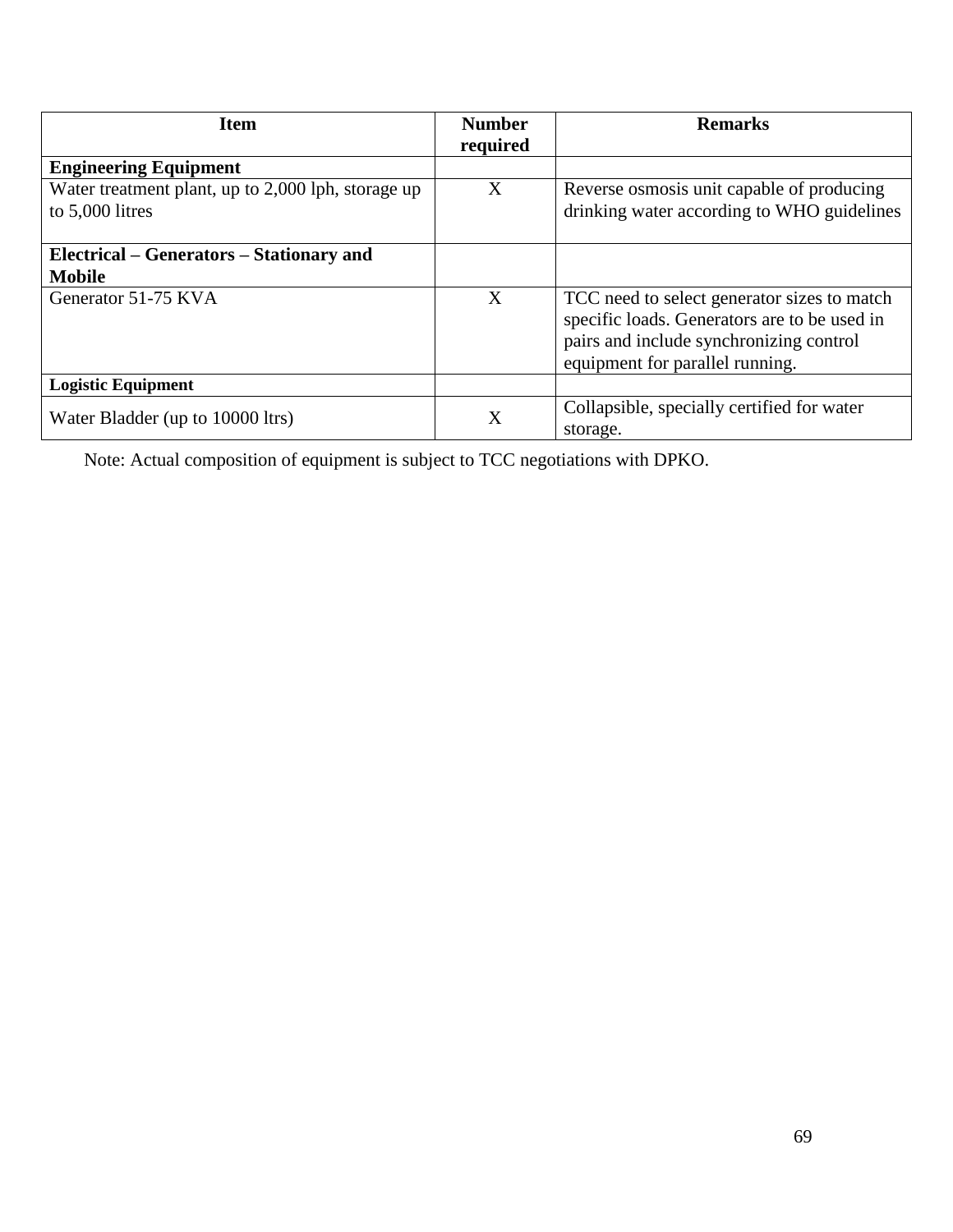## **Annex B**

## **Riverine Environmental Factors**

### **1. Introduction**

A thorough knowledge and appreciation of the general and physical environment is of vital importance in planning and conducting riverine operations. Environmental factors that may affect the composition and employment of UN Military Riverine Units include:

- a. Water depths
- b. Tidal ranges
- c. Tidal currents
- d. Width and complexity of waterways
- e. Natural or artificial obstacles (rocks, rapids, bridges and dams)
- f. Lack of suitable harbours or staging areas
- g. Concentrations of population along waterways
- h. Lack of adequate nautical cartography

#### **2. General Characteristics of Waterways**

In certain areas of the world, extensive river and canal systems provide the principal means of transportation. People tend to settle along these waterways which frequently provide their only lines of communications. To hostile forces, these waterways represent a means for clandestine movement under the cover of civilian traffic and congested settlements, and provide favourable conditions for mining and ambush tactics. The countering of such tactics is particularly difficult because of the danger to the civilian population. Thus, general characteristics of the environment, which include economic, social and civil considerations, are closely tied to physical characteristics. To establish and maintain control under such conditions requires extensive use of the waterways.

#### **3. Physical Characteristics of Major Drainage Systems**

Major drainage areas can be divided generally into three elevational zones, each of which has certain general characteristics. These three zones are: the upper zone or headwaters, the middle zone or central valley zone and the lower zone or delta.

a. **Upper Zone or Headwaters.** This zone is generally a mountainous region drained by numerous large and small tributaries, many of which merge to form a river system. Characteristically, the headwaters are variable and unpredictable.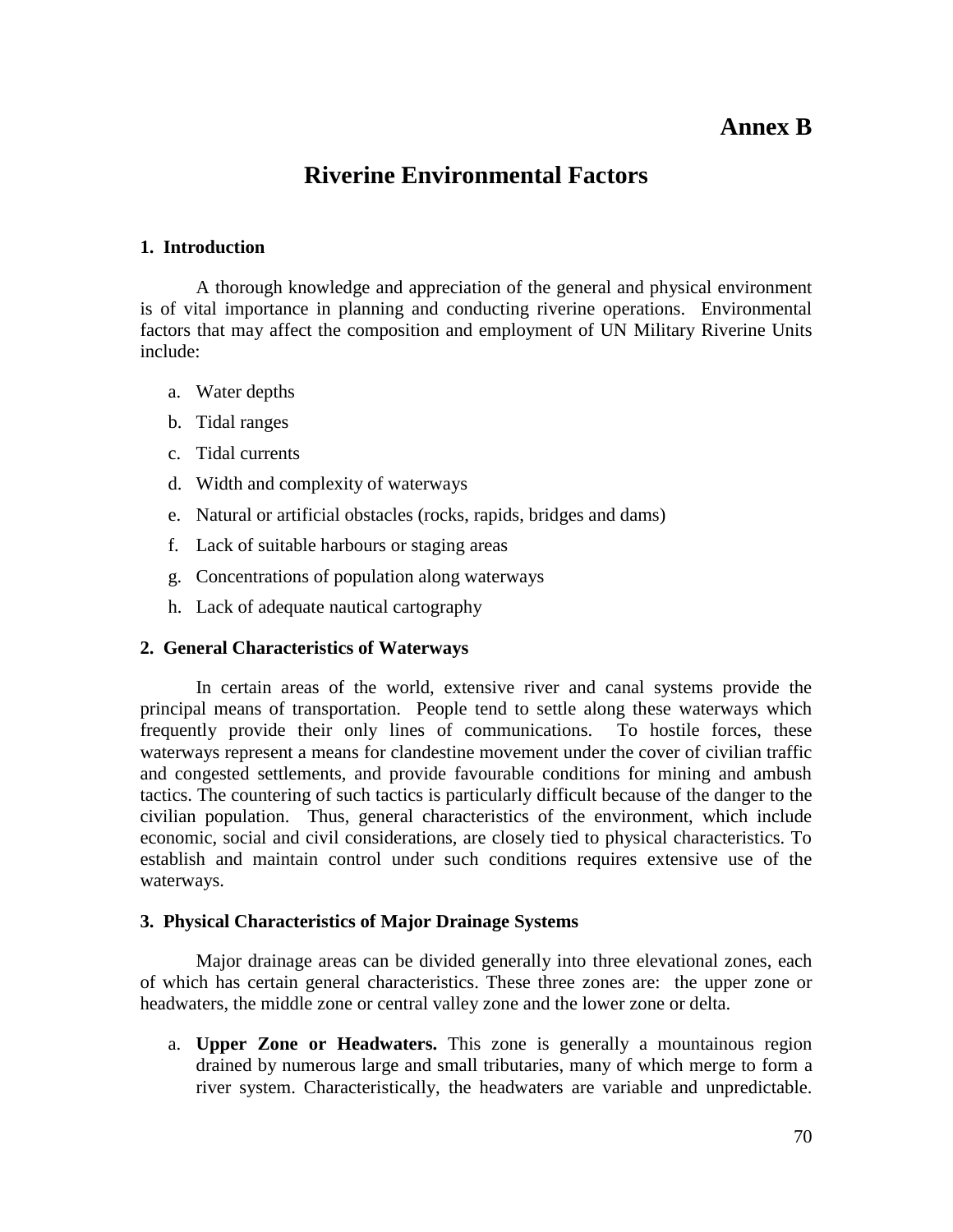Navigation is difficult or impossible. Headwaters are characterized by waterfalls, rapids, high banks, steep gradients, and local variations in water depth that complicate the design of watercraft for use in this zone.

- b. **Middle Zone or Central Valley.** This zone is generally a broad river valley into which numerous smaller tributaries feed. The middle zone is wider and slower than the upper zone and is often interspersed with obstacles.
	- 1) In the upper part of the middle zone, the erosional process is dominant; whereas, downstream the depositional process becomes progressively more active. Consequently, in the upper part, navigation is more heavily influenced by river-bedrock formations and often approaches conditions similar to those of the headwaters.
	- 2) In some parts of the middle zone, braiding (multiple channelling) sometimes occurs and successful navigation depends heavily on determining the principal channel. Deep channels are usually scarce in braided middle zones; consequently, navigation is often a severe problem. In addition, braided channels constantly change their course and characteristics.
	- 3) In the middle zone where meandering occurs, navigation problems are greatly simplified by relatively regular and predictable characteristics. At low to average river stages, the location of maximum water depth is usually close to the location of the maximum channels in braided streams and, thus, is more predictable.
- c. **Lower Zone or Delta.** The lower zone is generally the widest of the sectors, and the speed of the current may change or even reverse with the tide. The lower sector is usually navigable by ships in natural or manmade channels. When a delta is formed, it is usually characterized by a flat depositional plain formed by a number of river tributaries disbursing sediment and water into a gulf, bay, or ocean.
	- 1) Tidal activity con influence waterway velocity radically but in a roughly predictable manner.
	- 2) Delta areas located in favourable climates are extremely productive agricultural areas. Natural levees, river flood plains, flat terrace land, and tributary levees are converted to productive crop land in many of the world´s mayor river deltas. In addition, large areas of land are reclaimed from natural swamp or marsh conditions and converted into productive wet and dry crop fields.

### **4. Canals**

Canals have highly predictable characteristics and retain dimensions closely related to initial construction through upkeep dredging activity and the depositional and scouring characteristics of waters in the canal.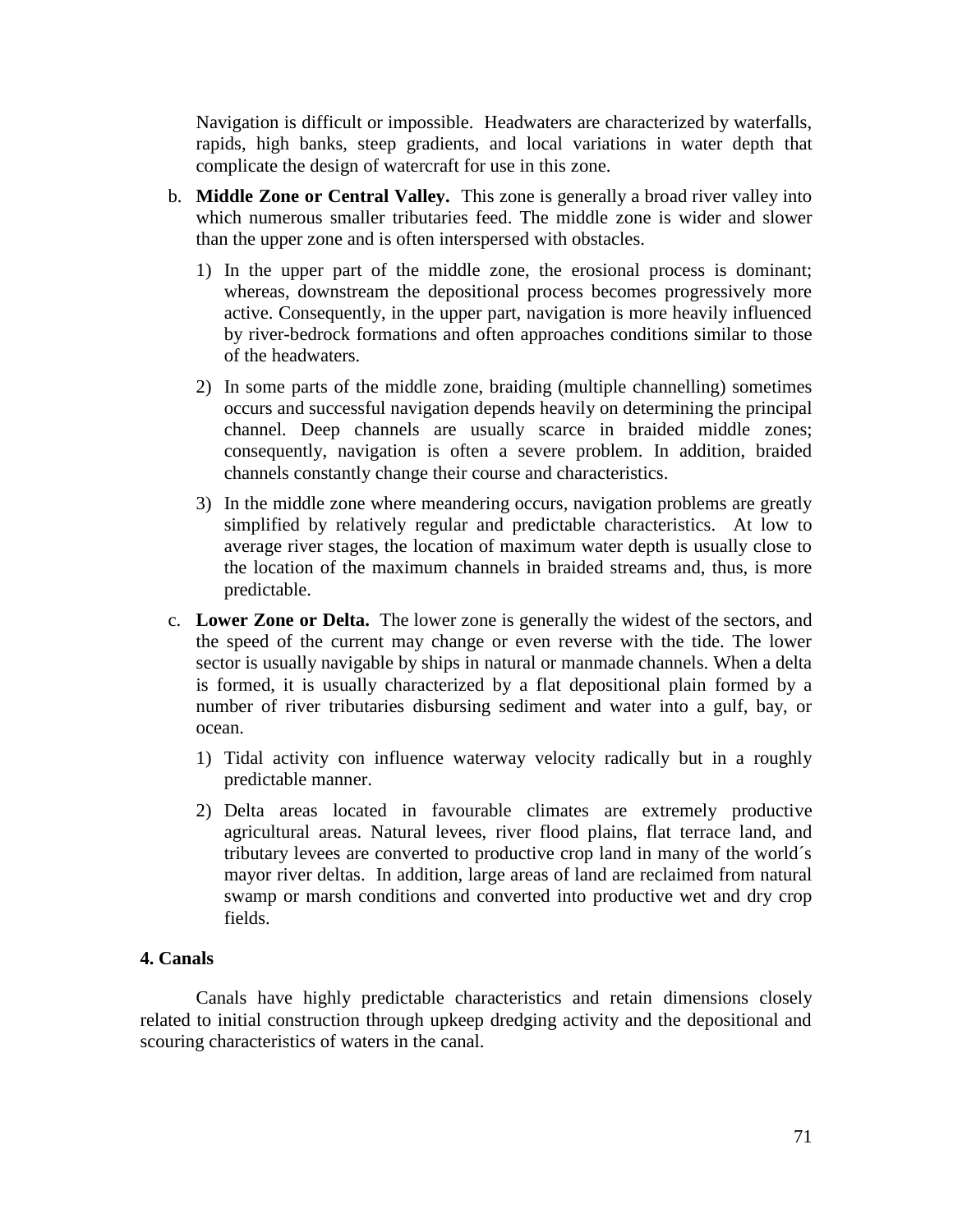### **5. Environmental effects on riverine forces.**

### a. **General**

The environment of riverine areas varies depending on the geography and the seasonal climatic conditions. This significantly affects the operations of the riverine force. *In its most severe form, the environment becomes a dominant military consideration.* The generally accepted military concepts and techniques of mobility, combat support, and combat service support must be modified to overcome handicaps imposed by the environment.

### b. **Environmental considerations**

- 1) **Waterways.** There may be several major waterways in the area in addition to an extensive network of lesser waterways, canals, and irrigation ditches. In tropical and subtropical areas, the banks may be covered with a dense growth that precludes visibility inland from the water. Waterways are the predominant lines of communications; usable roads are scarce; cross-country mobility is drastically curtailed; and suitable land area for command, control, fire support, logistics, and air installations frequently is not available.
- 2) **General Effect.**Waterways must be exploited to exercise control over the area of responsibility. When necessary, facilities for command and control support and other tasks must be waterborne.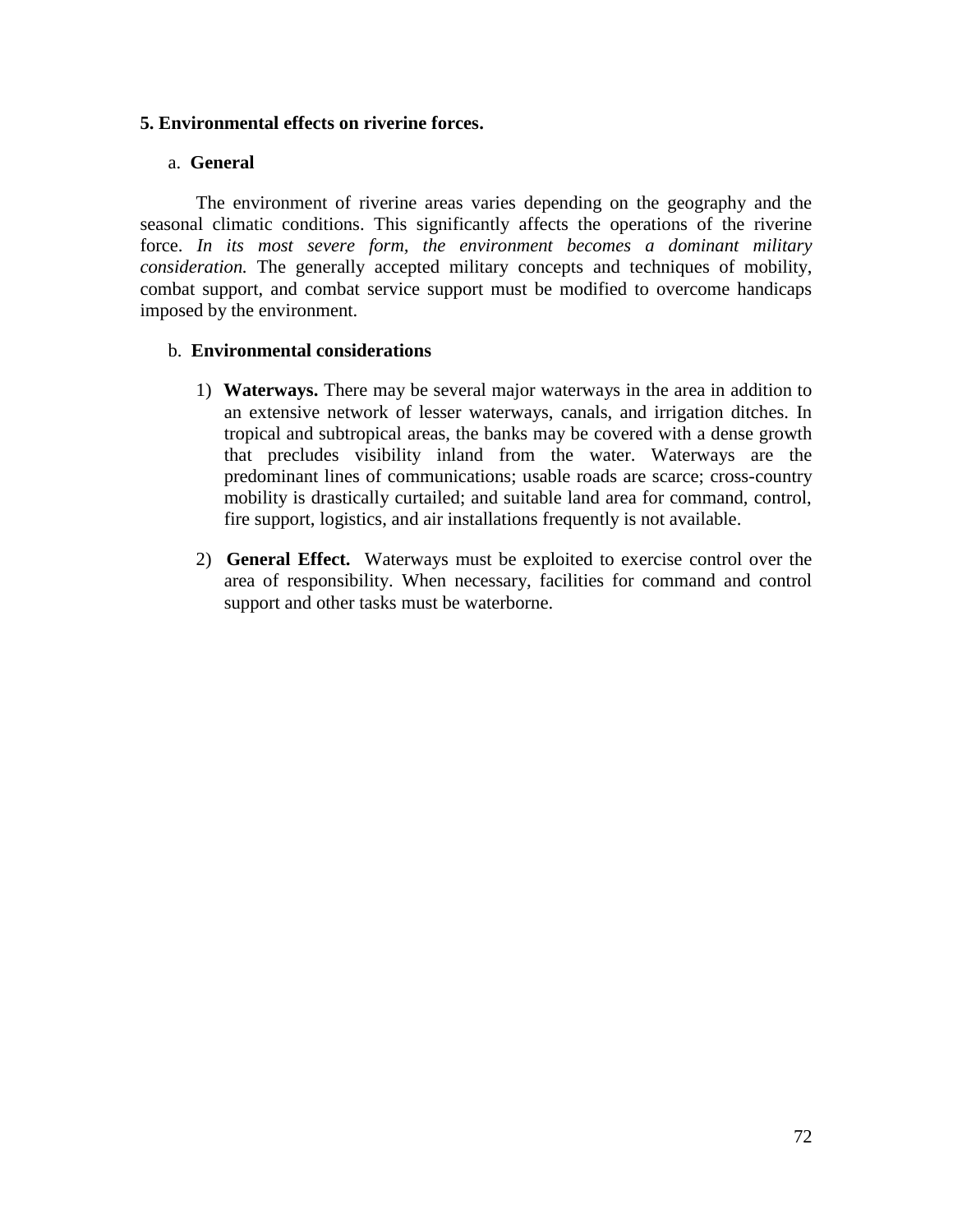### **Annex C**

### **Generic UN Military Riverine Unit Equipment Requirements**

#### **Introduction**

1. As has been articulated throughout this manual, riverine operations integrate and employ several types of ships, watercraft, aircraft, weapons and naval forces for specialized and light infantry operations. Furthermore, their operational environment is characterized by limited land lines of communication, with extensive water surface and/or inland waterways providing natural routes for surface transportation and communications. Therefore, they are required to be adaptable in their force composition and equipment profile. Furthermore, equipment requirements will be dictated by the Mission mandate and objectives, current and future threat analyses, operational environment, terrain imperatives and the geographical spread/separation of the deployment. Issues of mobility, firepower and force protection will all place additional demands on the force structure.

#### **Purpose**

2. This annex is not intended to be a definitive list of equipment holdings for a UN Military Riverine Unit. However, it will provide a basic equipment profile, which can be adapted to Mission-specific requirements and established TCC tables of equipment. Recommendations on specific quantities of equipment are deliberately avoided, with the focus instead is on identifying the most likely requirements and highlighting the desired scales of issue for key equipment.

#### **Equipment Profile**

3. The suggested equipment in the following table is produced with reference to the UNIBAM Volumes I and II, 2012 and the Contingent-Owned Equipment Manual of 2011. Recommended scales of issue have been developed after due consideration of best practices and Mission operational and logistical requirements. Nonetheless, the equipment and scales of issue suggested in the following table **are for reference only** and do not replace the authorizations described in the Contingent-Owned Equipment (COE) Manual. Furthermore, **TCCs have the flexibility to adapt or modify the requirements during MOU negotiations.** It is understood that the UN Military Riverine Unit may well require specialized equipment or stores that are not part of the current COE Manual. These may be provided by the TCCs, with reimbursement discussed separately while negotiating the MOU. The following equipment is meant primarily to be Contingent-Owned Equipment.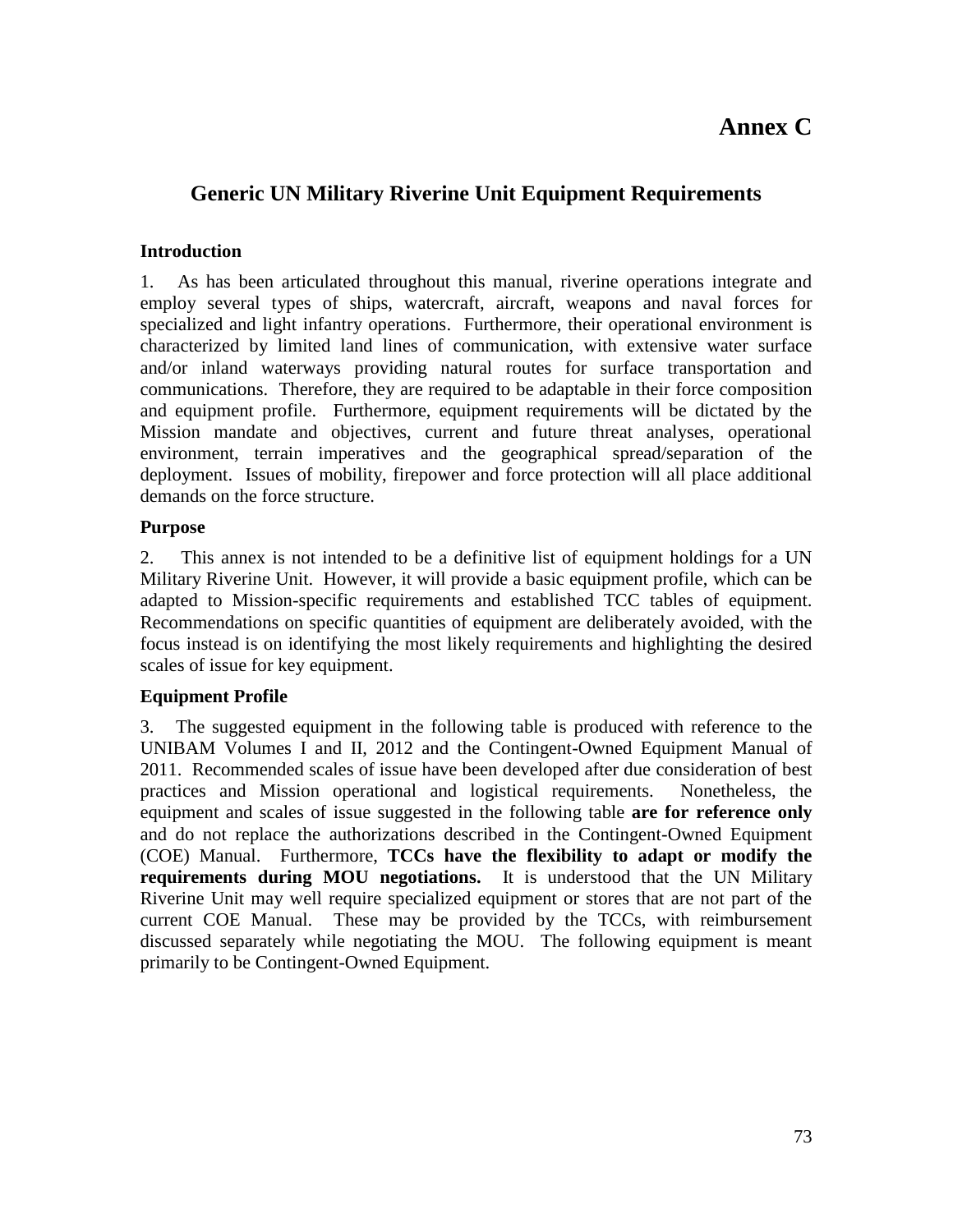| <b>UN Military Riverine Unit</b><br><b>GENERIC TABLE OF EQUIPMENT</b><br>This table is for illustrative purposes only.<br>Actual equipment will be based on Mission-specific requirements. |                                                    |     |                             |                |                |              |                                                                                                                                                                                                                                              |  |
|--------------------------------------------------------------------------------------------------------------------------------------------------------------------------------------------|----------------------------------------------------|-----|-----------------------------|----------------|----------------|--------------|----------------------------------------------------------------------------------------------------------------------------------------------------------------------------------------------------------------------------------------------|--|
|                                                                                                                                                                                            | <b>NOMENCLATURE</b>                                | OF: | LIKELY REQUIREMENT AT LEVEL |                |                |              | <b>COMMENTS</b>                                                                                                                                                                                                                              |  |
|                                                                                                                                                                                            |                                                    | HQ  | Company                     | <b>Platoon</b> | <b>Element</b> | <b>Indiv</b> |                                                                                                                                                                                                                                              |  |
| <b>VESSELS</b>                                                                                                                                                                             |                                                    |     |                             |                |                |              |                                                                                                                                                                                                                                              |  |
| $\mathbf{1}$                                                                                                                                                                               | <b>Fast Patrol Boat (FPB)</b>                      |     | X                           | X              |                |              | Speed: 40 knots;<br>Range: 250 nm at 10<br>knots; Capacity to<br>Accommodate: 29 pers;<br>Propulsion: Driven by<br>two fwd/reverse engines<br>- either waterjet<br>propelled or outboard;<br>Hull: Reinforced; Fuel<br><b>Source: Diesel</b> |  |
| $\overline{2}$                                                                                                                                                                             | Rigid-Hull Inflatable<br>Boat (RHIB)               |     | X                           | X              | X              |              | Main Power: 80HP<br>Outboard motor; Crew:<br>2 pers; Capacity: 8 pers;<br><b>Fuel Source: Diesel</b>                                                                                                                                         |  |
| 3                                                                                                                                                                                          | Self-Propelled Afloat<br><b>Base of Operations</b> |     | X                           |                |                |              | COE or UNCOE. Only<br>required if FBP is<br>unable to accommodate<br>29 pers.                                                                                                                                                                |  |
| <b>ARMAMENTS</b>                                                                                                                                                                           |                                                    |     |                             |                |                |              |                                                                                                                                                                                                                                              |  |
| $\overline{4}$                                                                                                                                                                             | Personal Weapons                                   |     |                             |                |                | X            | Up to Light Machine<br>Gun and/or Under<br><b>Barrel Grenade</b><br>Launcher                                                                                                                                                                 |  |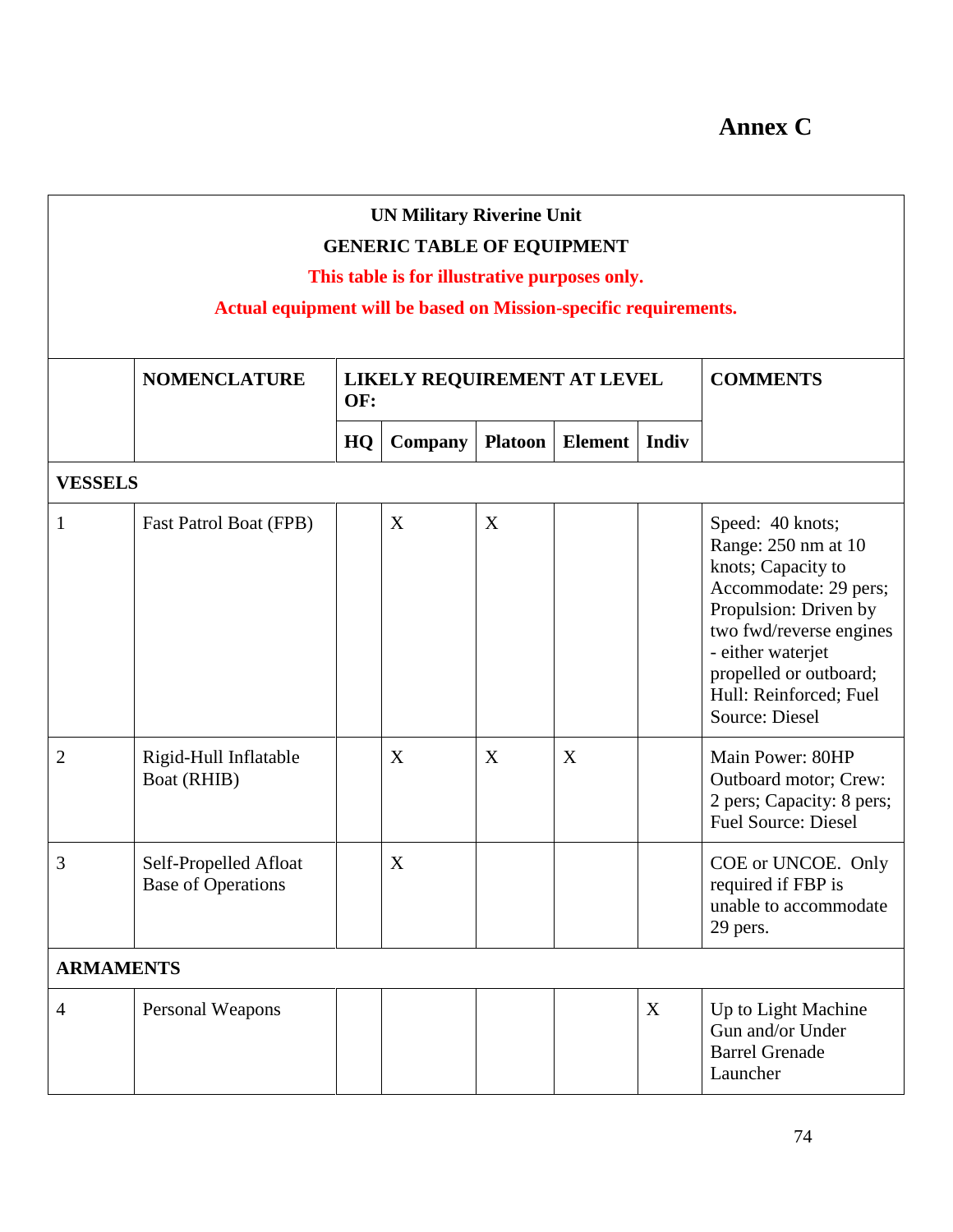| 5  | Side-Arms (Pistol)                        | X |   | X | X |                                                                                                       |  |  |  |  |
|----|-------------------------------------------|---|---|---|---|-------------------------------------------------------------------------------------------------------|--|--|--|--|
| 6  | <b>Crew-Served Machine</b><br>Gun         | X | X | X |   | 1 per vessel, 1 at Shore-<br>based HQ and 1 at FOB                                                    |  |  |  |  |
| 7  | Flare Gun / Signal<br>Device              |   | X | X | X | White and coloured<br>flares                                                                          |  |  |  |  |
|    | ELECTRONIC EQUIPMENT / INSTRUMENTS        |   |   |   |   |                                                                                                       |  |  |  |  |
| 8  | Radar                                     |   | X | X |   | 1 per vessel                                                                                          |  |  |  |  |
|    | Counter-mine equipt                       |   |   |   |   |                                                                                                       |  |  |  |  |
| 9  | <b>Night Vision Devices</b>               |   | X | X | X | Monocular / goggles at<br>individual level with<br>helmet/harness mount at<br>Platoon / Element level |  |  |  |  |
| 10 | <b>GPS Vessel Mounted</b>                 |   | X | X |   |                                                                                                       |  |  |  |  |
| 11 | <b>GPS</b> Individual Portable            | X | X | X | X |                                                                                                       |  |  |  |  |
| 12 | Digital Camera                            | X | X | X | X |                                                                                                       |  |  |  |  |
| 13 | Search Light                              |   | X | X | X |                                                                                                       |  |  |  |  |
| 14 | Flood Lights                              |   |   |   | X |                                                                                                       |  |  |  |  |
| 15 | Data Acquisition and<br>processing system |   | X | X |   |                                                                                                       |  |  |  |  |
| 16 | Hydrographic Echo<br>Sounder              |   | X | X |   |                                                                                                       |  |  |  |  |
|    | <b>COMMUNICATIONS EQUIPMENT</b>           |   |   |   |   |                                                                                                       |  |  |  |  |
| 17 | <b>Satellite Phone</b>                    | X | X | X | X |                                                                                                       |  |  |  |  |
| 18 | Telephone Exchange                        | X | X |   | X |                                                                                                       |  |  |  |  |
| 19 | Mobile / Cell Phones                      | X | X | X | X | If communications<br>infrastructure is<br>available in the Mission<br>area                            |  |  |  |  |
| 20 | <b>VHF/UHF Radios</b>                     | X | X | X | X | Secure. Including base,<br>vessel and vehicle-                                                        |  |  |  |  |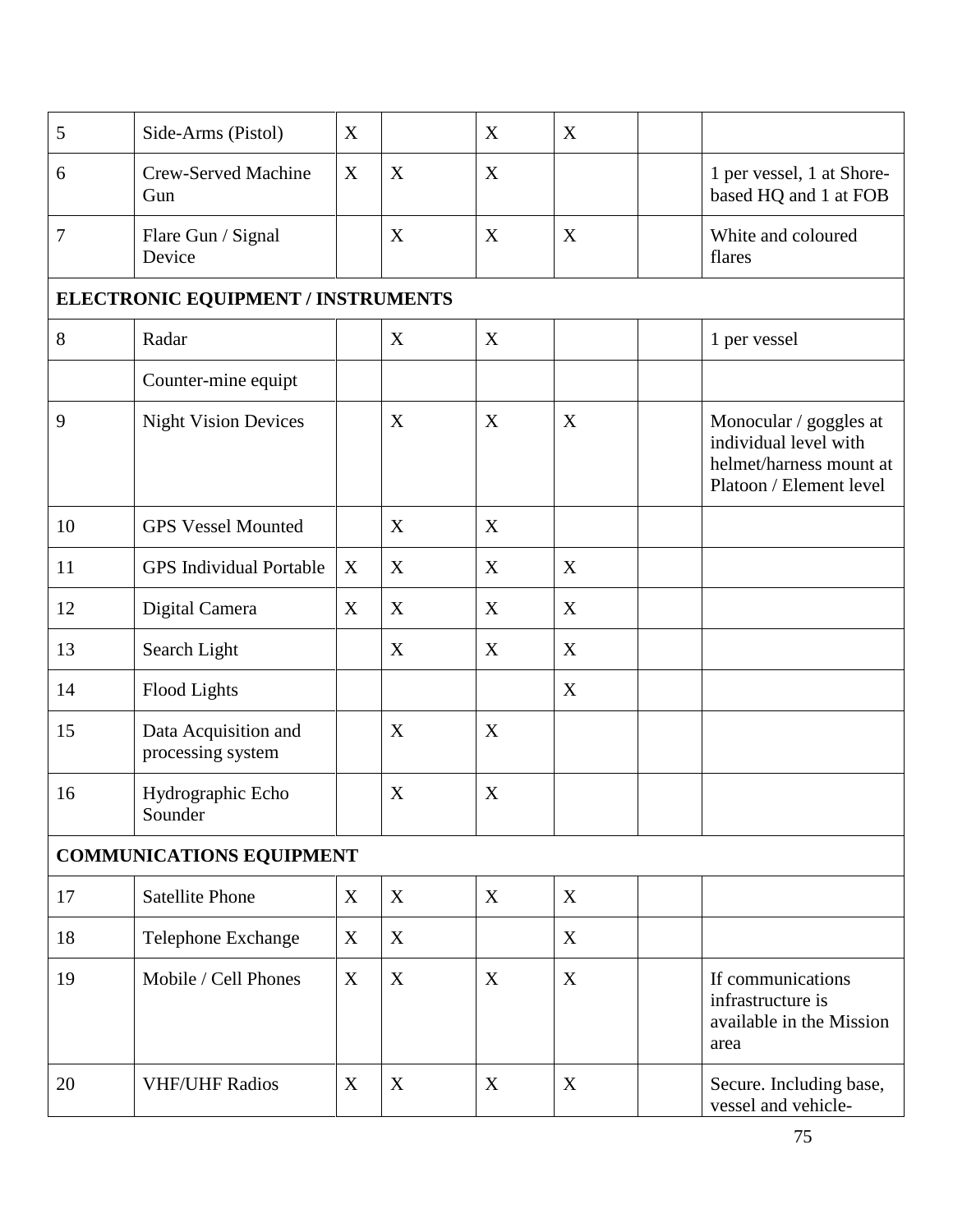|    |                                                                |   |   |   |   | mounted sets. Include<br>Ground-to-Air<br>capability                                                           |
|----|----------------------------------------------------------------|---|---|---|---|----------------------------------------------------------------------------------------------------------------|
| 21 | <b>HF</b> Radios                                               | X | X | X | X | Secure. Including base,<br>vessel and vehicle<br>mounted sets. With<br>ability to transmit and<br>receive data |
|    | SUPPORT VEHICLES (MILITARY PATTERN)                            |   |   |   |   |                                                                                                                |
| 22 | Jeep $4 \times 4$                                              | X |   |   | X | With military<br>communications                                                                                |
|    | SUPPORT VEHICLES (COMMERCIAL PATTERN)                          |   |   |   |   |                                                                                                                |
| 23 | Truck, water (over<br>5,000 and up to 10,000<br>litres)        |   |   |   | X | All with pumps                                                                                                 |
| 24 | Truck, tanker (over<br>5,000 and up to 10,000<br>litres)       |   |   |   | X | All with pumps and<br>flow meters (for diesel)                                                                 |
| 25 | Truck, utility / cargo<br>$(2.4 \text{ to } 5 \text{ tonnes})$ |   |   |   | X |                                                                                                                |
| 26 | Truck, utility / cargo (6<br>to 10 tonnes)                     |   |   |   | X |                                                                                                                |
| 27 | Ambulance 4 x 4                                                |   |   |   | X |                                                                                                                |
| 28 | Truck maintenance<br>heavy                                     |   |   |   | X |                                                                                                                |
| 29 | Truck maintenance<br>medium                                    |   |   |   | X |                                                                                                                |
| 30 | Trailer, light cargo<br>single axle                            |   |   |   | X |                                                                                                                |
| 31 | Trailer, heavy cargo<br>multi axle                             |   |   |   | X |                                                                                                                |
| 32 | Forklift heavy                                                 |   |   |   | X |                                                                                                                |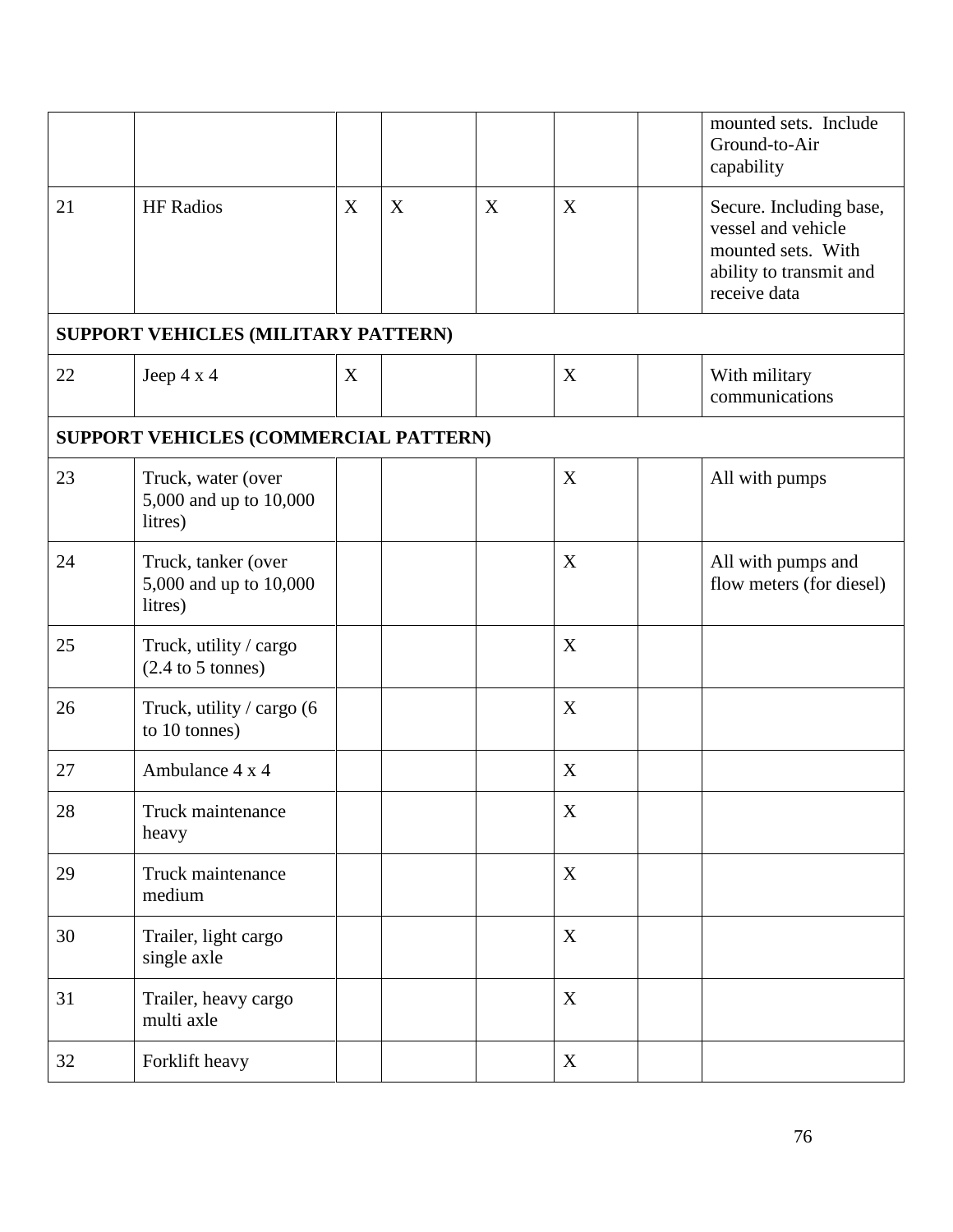| 33 | Bus, passenger                                                           |   |                  |             | X |  |                                                                                                                                                                                                                                                                |  |  |  |
|----|--------------------------------------------------------------------------|---|------------------|-------------|---|--|----------------------------------------------------------------------------------------------------------------------------------------------------------------------------------------------------------------------------------------------------------------|--|--|--|
|    | <b>ENGINEERING EQUIPMENT</b>                                             |   |                  |             |   |  |                                                                                                                                                                                                                                                                |  |  |  |
| 34 | Water Treatment Plant,<br>up to 2,000 lph, storage<br>up to 5,000 litres |   |                  |             | X |  | Reverse osmosis unit<br>capable of producing<br>drinking water<br>according to WHO<br>guidelines                                                                                                                                                               |  |  |  |
| 35 | Generator 51-75 KVA                                                      |   |                  |             | X |  | TCC need to select<br>generator sizes to match<br>specific loads.<br>Generators are to be<br>used in pairs and include<br>synchronising control<br>equipment for parallel<br>running.                                                                          |  |  |  |
|    | MISCELLANEOUS EQUIPMENT                                                  |   |                  |             |   |  |                                                                                                                                                                                                                                                                |  |  |  |
| 36 | Water Bladder (up to<br>10,000 litres)                                   |   |                  |             | X |  | Collapsible, specifically<br>certified for water<br>storage                                                                                                                                                                                                    |  |  |  |
| 37 | Portable Temporary<br><b>Accommodation / Tents</b>                       | X | X                | X           | X |  | For entire Task Unit for<br>at least six months - for<br>living, storage,<br>operations centres,<br>administration and<br>miscellaneous purposes                                                                                                               |  |  |  |
| 38 | <b>Mooring Buoys</b>                                                     |   | $\boldsymbol{X}$ | $\mathbf X$ |   |  |                                                                                                                                                                                                                                                                |  |  |  |
| 39 | Container, 20 ft ISO                                                     |   |                  |             | X |  | To include refrigerator<br>and freezer units for<br>rations storage;<br>controlled temperature<br>and secure storage for<br>medical supplies;<br>controlled temperature<br>and secure storage for<br>ammunition;<br>maintenance facilities;<br>general stores. |  |  |  |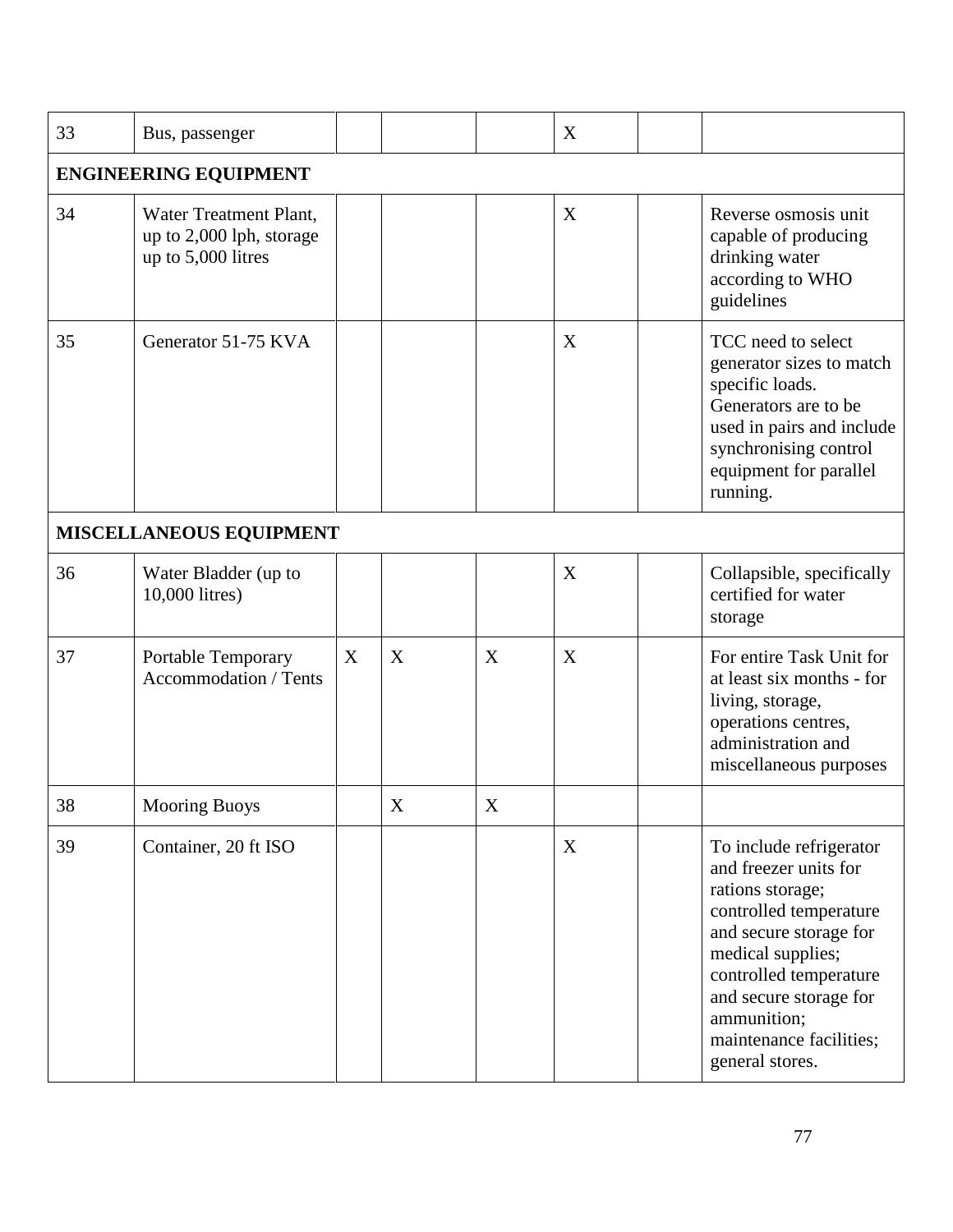| 40                                                                             | Team Field Trauma Kits                           |  | X | $\boldsymbol{X}$ | X |                  |                                                                                                                                         |
|--------------------------------------------------------------------------------|--------------------------------------------------|--|---|------------------|---|------------------|-----------------------------------------------------------------------------------------------------------------------------------------|
| 41                                                                             | Safety Equipment /<br><b>Personal Protection</b> |  |   |                  |   | $\boldsymbol{X}$ | Including, but not<br>limited to water safety<br>equipment, ballistic<br>armour, eye and ear<br>protection, personal<br>harnesses, etc. |
| Note: Actual composition of equipment is subject to TCC negotiations with DPKO |                                                  |  |   |                  |   |                  |                                                                                                                                         |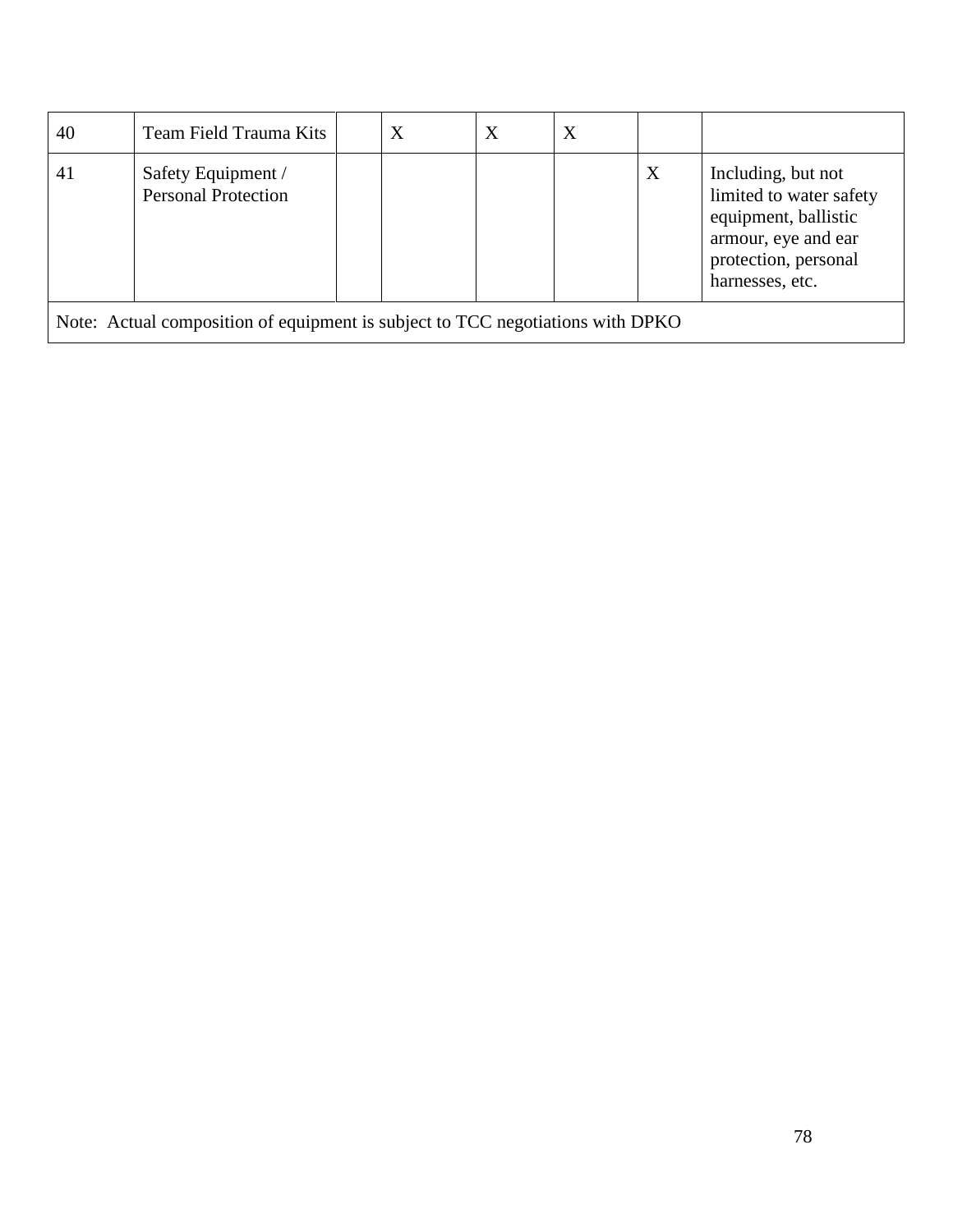# **Annex D**

## **Sample Evaluation Checklists**

## **Pre-Deployment Evaluation**

| <b>Serial</b> | <b>Evaluation Criteria</b>                                                                                                                                                                                                                                                                        | <b>Evaluation</b> | <b>Remarks</b> |
|---------------|---------------------------------------------------------------------------------------------------------------------------------------------------------------------------------------------------------------------------------------------------------------------------------------------------|-------------------|----------------|
| a             | Generic Peacekeeping Skills. Are all personnel of the<br>UN Military Riverine Unit trained on and sensitized to<br>the generic UN policy guidelines and directives for<br>conducting peacekeeping operations? Do they<br>demonstrate a clear understanding of these guidelines<br>and directives? |                   |                |
| b             | Mission-Specific Peacekeeping Skills. Are all personnel<br>of the UN Military Riverine Unit trained, equipped and<br>organized to perform mission essential tasks as per<br>peacekeeping norms? Is the unit capable of performing<br>in line with Mission mandate(s)?                             |                   |                |
| C             | Basic/Conventional Skills. Is the unit trained in basic<br>infantry skills like firing personal weapons and minor<br>tactics in accordance with national standards?                                                                                                                               |                   |                |
| d             | Physical and Mental Robustness. Is the UN Military<br>Riverine Unit physically and mentally robust enough to<br>be deployed to the harsh conditions of the field<br>Mission?                                                                                                                      |                   |                |
| e             | Core-Specific Capabilities. Is the UN Military Riverine<br>Unit able to perform core tasks based on unit<br>organization, tasks assigned and type of Mission?                                                                                                                                     |                   |                |
| e             | Mine- EO- and IED-Awareness. Is the UN Military<br>Riverine Unit aware of minefield, Explosive Ordnance<br>and Improvised Explosive Device hazards? Are the basic<br>protective measures known and trained?                                                                                       |                   |                |
| g             | Leadership. Is the unit chain of command capable,<br>responsive and accountable for delivering in a                                                                                                                                                                                               |                   |                |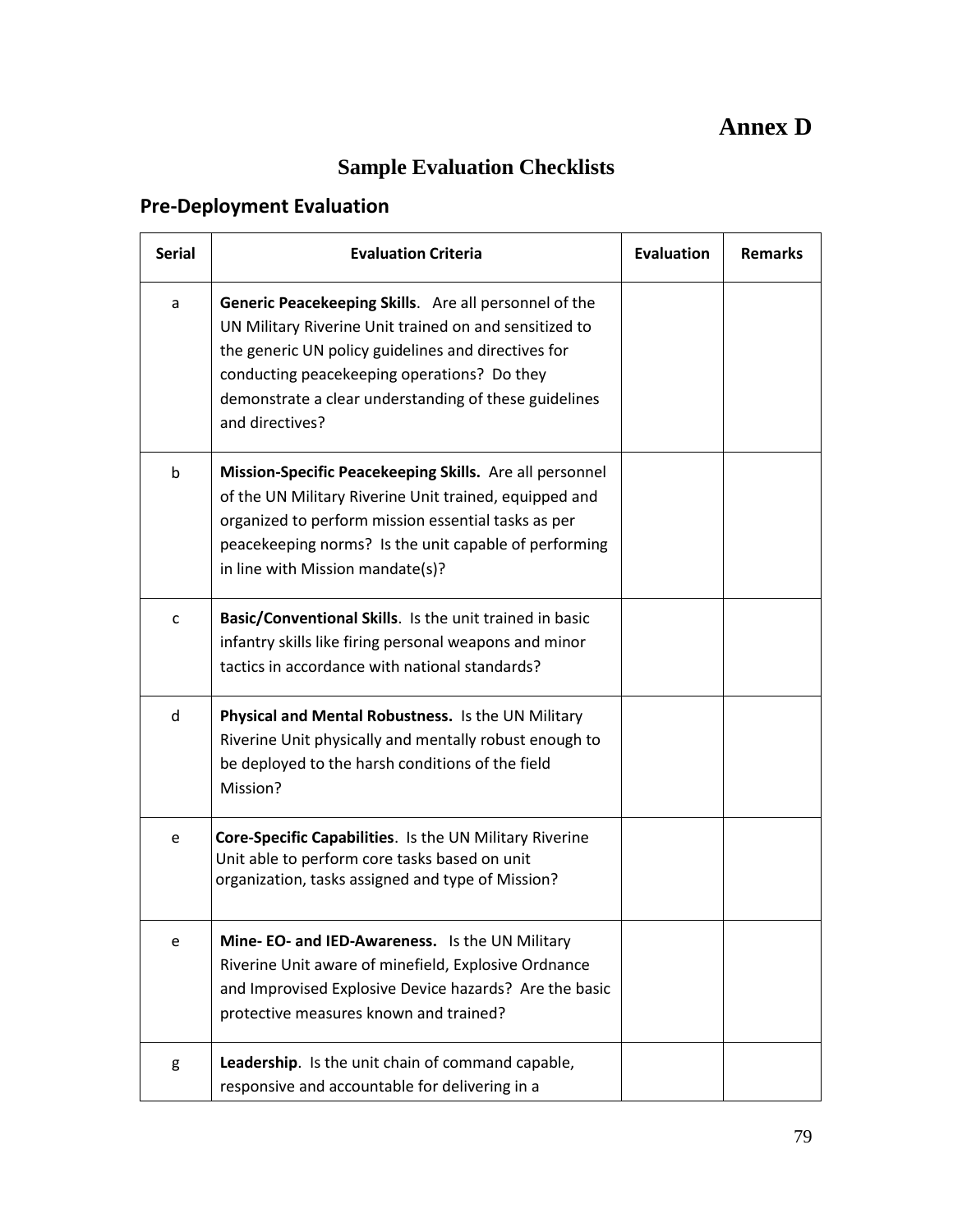|              | peacekeeping environment?                                                                                                                                                                                                                                                                                                    |  |
|--------------|------------------------------------------------------------------------------------------------------------------------------------------------------------------------------------------------------------------------------------------------------------------------------------------------------------------------------|--|
| h            | <b>Command and Staff.</b> Is the unit command and staff<br>integrated, trained and capable of planning, organizing,<br>coordinating and directing the multifaceted operational<br>and administrative tasks in the peacekeeping<br>environment?                                                                               |  |
| Ť            | Training. Has the UN Military Riverine Unit undertaken<br>peacekeeping-oriented and Mission-specific training?<br>Has it achieved the requisite standards?                                                                                                                                                                   |  |
| $\mathbf{I}$ | Resources. Is the unit carrying or in possession of the<br>required number of personnel, arms, ammunition,<br>equipment, accessories, spares, unit stores and<br>expendables as per MOU and Mission requirements?                                                                                                            |  |
| k            | Equipment Maintenance/Management. Does the unit<br>maintain a minimum serviceability state of 90 percent<br>and does it have the capability to organize preventive<br>maintenance and repair/recovery in situ?                                                                                                               |  |
|              | Weapons, Instruments and Vehicles. Are all weapons<br>zeroed, instruments calibrated, vehicles maintained and<br>inspected and certified for correctness and functionality<br>as per required standards.                                                                                                                     |  |
| m            | Logistics. In case of deployment at more than one<br>location, are the forward deployed elements configured<br>for independent and self-sustained logistics capability<br>(food, water, accommodation, hygiene and sanitation,<br>transport, and medical), or do they receive this support<br>from the hosting headquarters? |  |
| n            | Medical. Do all personnel meet the requisite medical<br>standards? Have they been inoculated as per Mission<br>requirements and have they cleared the periodic<br>medical examination? Does the unit have access to a<br>fully operational medical facility (Medical Level 1) in<br>accordance with the MOU?                 |  |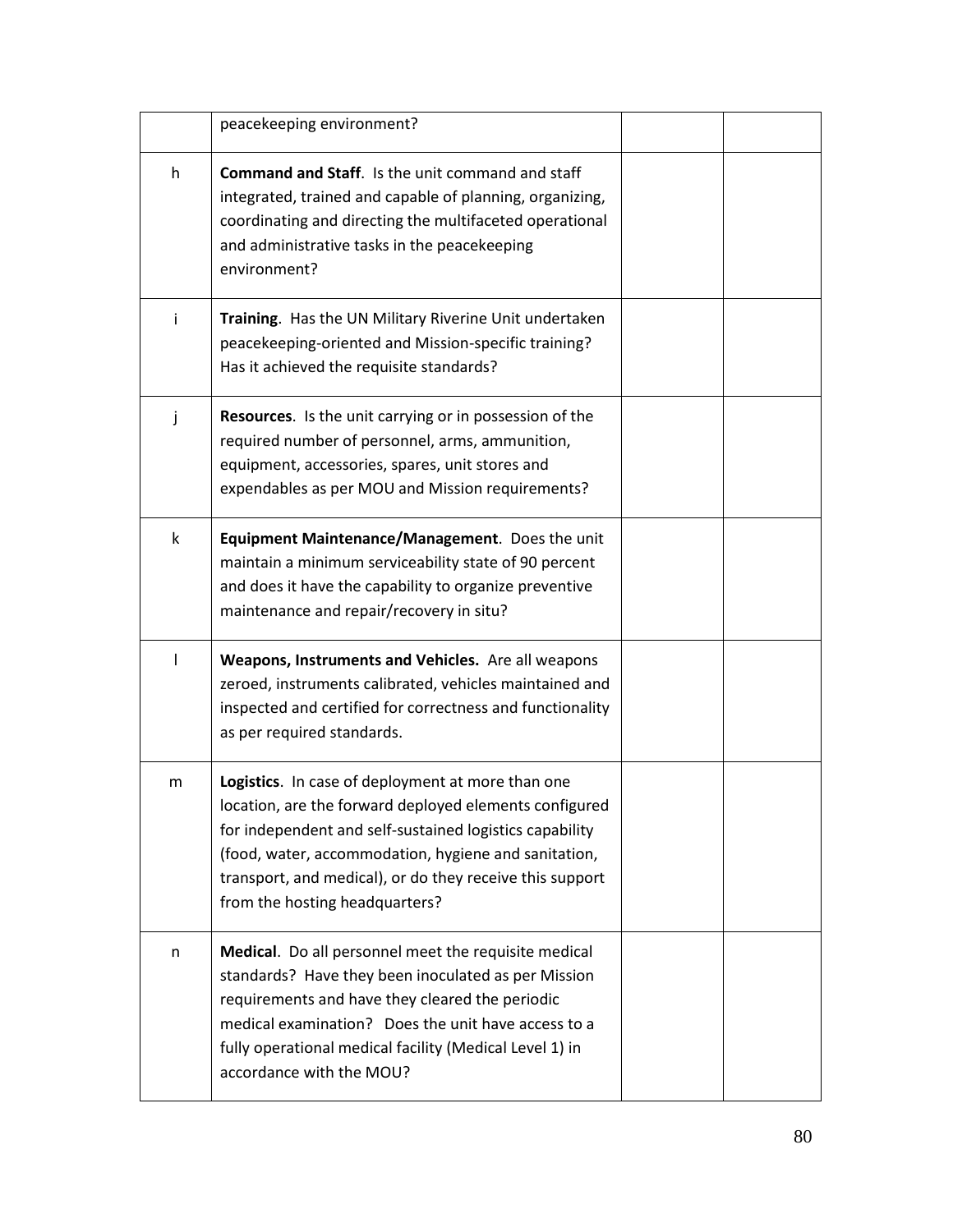| O | Integrity. Are all unit personnel aware of applicable UN<br>rules, regulations and code of conduct, and have they<br>demonstrated high standards of professionalism and<br>integrity?                                                                                                                                                |  |
|---|--------------------------------------------------------------------------------------------------------------------------------------------------------------------------------------------------------------------------------------------------------------------------------------------------------------------------------------|--|
| p | Morale and Motivation. Are all unit personnel well<br>motivated to operate in a complex, restrictive,<br>multinational and multidimensional environment while<br>maintaining high morale?                                                                                                                                            |  |
| q | Welfare. Does the unit maintain high standards of<br>personnel welfare as per national standards and<br>Mission requirements?                                                                                                                                                                                                        |  |
| r | Legal. Do unit personnel and commanders clearly<br>understand the responsibility to adhere to, promote<br>and protect the legal framework for UN peacekeeping<br>operations with specific reference to SOFA/SOMA, ROE,<br>Human Rights and Humanitarian Law, other relevant<br>international legal statutes and the host nation law? |  |
| S | <b>Evaluation.</b> Has the unit carried out a formal<br>evaluation? Have shortcomings been rectified? Have<br>TCC authorities certified the unit to be fit for<br>deployment to the Mission on time?                                                                                                                                 |  |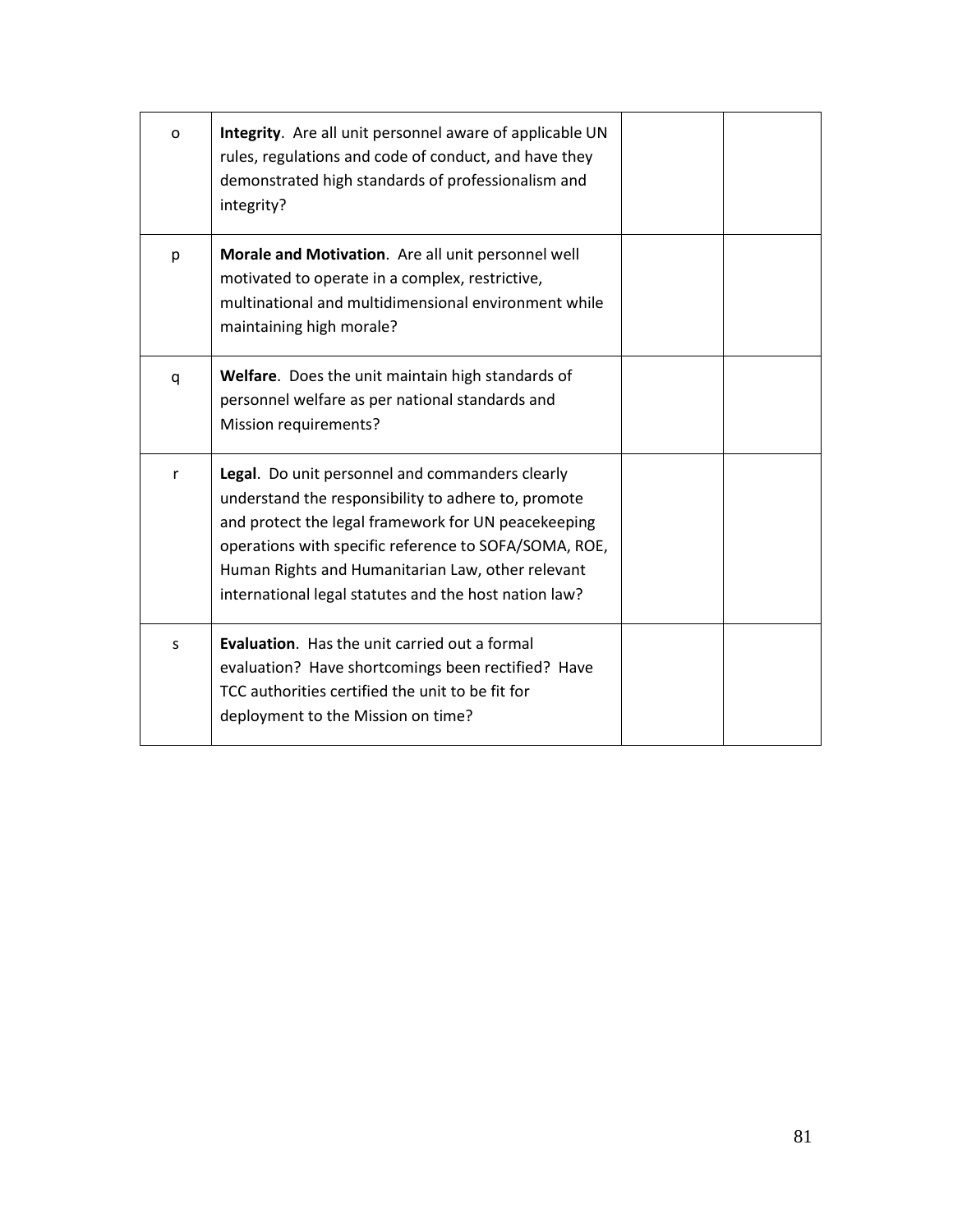#### **In-Mission Evaluation**

| <b>Serial</b> | <b>Evaluation Criteria</b>                                                                                                                                                                                         | <b>Evaluation</b> | <b>Remarks</b> |
|---------------|--------------------------------------------------------------------------------------------------------------------------------------------------------------------------------------------------------------------|-------------------|----------------|
| a             | Performance. Does the unit plan and perform all<br>mission essential tasks effectively and safely as per<br>Mission mandate(s), peacekeeping norms and Mission<br>SOP <sub>s</sub> ?                               |                   |                |
| $\mathbf b$   | Shortcomings. Has the unit taken corrective action on<br>shortcomings in performance or resources observed by<br>the unit, COE team, Force or Mission leadership?                                                  |                   |                |
| C             | On-The-Job Training. Does the chain of command<br>institute measures for on-the-job training of all<br>personnel (based on their basic job categories) to<br>maintain qualification standards?                     |                   |                |
| d             | In-Mission Training. Is the unit carrying out periodic<br>in-Mission refresher, task-oriented and Mission-<br>specific training as per IMTC guidelines?                                                            |                   |                |
| e             | <b>Counter-Improvised Explosive Devices.</b> Is the unit<br>trained in the current hazards of minefields, Explosive<br>Ordnance and Improvised Explosive Devices?                                                  |                   |                |
| e             | Serviceability. Is the unit carrying out periodic<br>inspection, preventive maintenance and repairs on<br>time and replacing items that are unserviceable?                                                         |                   |                |
| f             | Conduct and Discipline. Does the unit continue to<br>maintain high standards of conduct and discipline in all<br>ranks?                                                                                            |                   |                |
| g             | Outreach and Engagement. Has the unit been able to<br>(where relevant) establish good rapport and effective<br>interface with the local population through CIMIC,<br>Quick Impact Projects and welfare activities? |                   |                |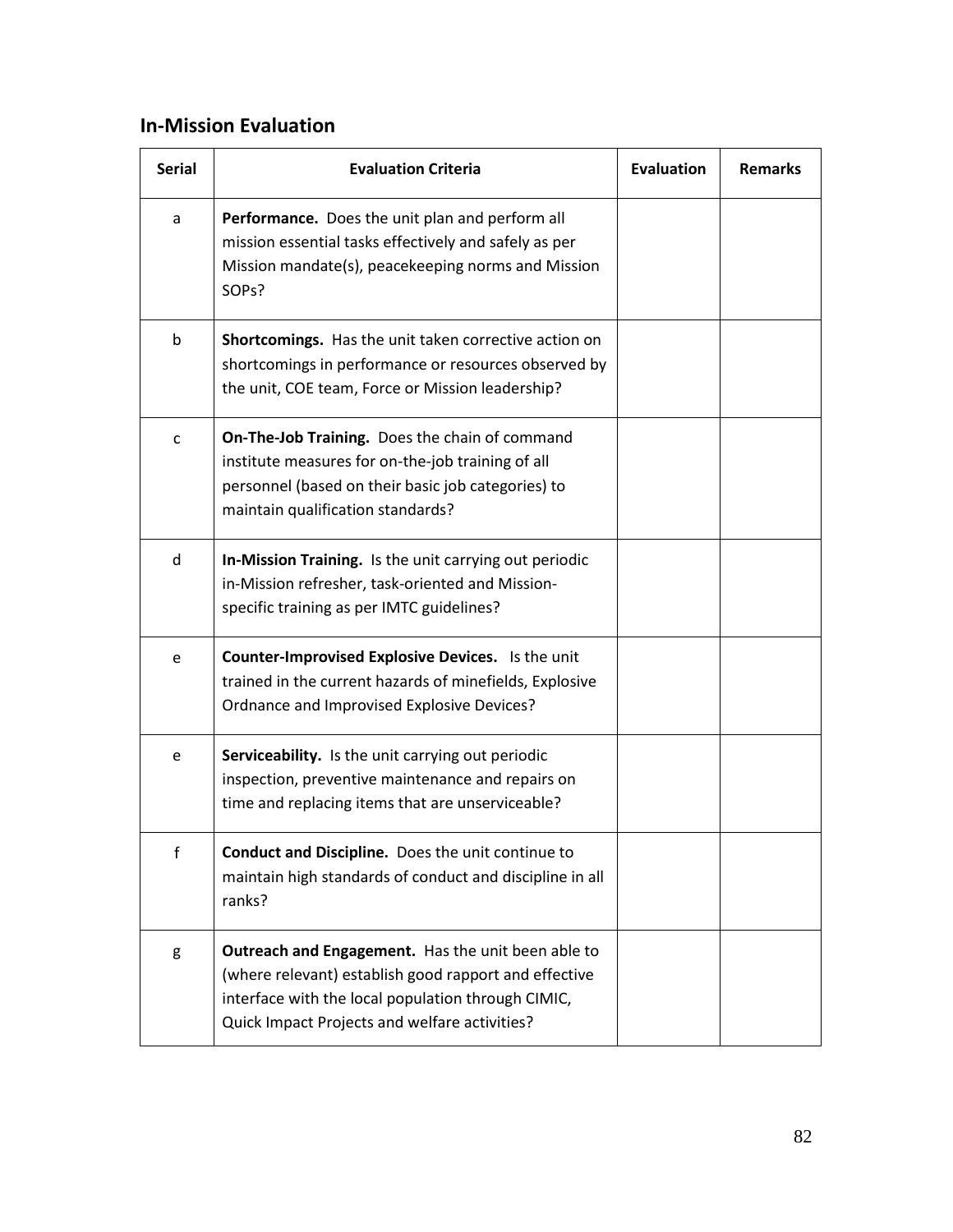## **Annex E**

## **References**

# **General References**

United Nations Peacekeeping Operations, Principles and Guidelines (UN Capstone Doctrine) (2008) [http://pbpu.unlb.org/pbps/Library/Capstone\\_Doctrine\\_ENG.pdf](http://pbpu.unlb.org/pbps/Library/Capstone_Doctrine_ENG.pdf)

United Nations Infantry Battalion Manual (August 2012) <http://www.un.org/en/peacekeeping/documents/UNIBAM.Vol.I.pdf> <http://www.un.org/en/peacekeeping/documents/UNIBAM.Vol.II.pdf>

United Nations Security Management System, Security Policy Manual (8 April 2011) [http://ppdb.un.org/Policy%20%20Guidance%20Database/Security\\_management\\_system](http://ppdb.un.org/Policy%20%20Guidance%20Database/Security_management_system_policies.pdf) [\\_policies.pdf](http://ppdb.un.org/Policy%20%20Guidance%20Database/Security_management_system_policies.pdf)

UN Force Link The Online Strategic Movements and Force Generation Knowledge Centre <https://cc.unlb.org/default.aspx>

Generic Guidelines for Troop Contributing Countries Deploying Military Units to the United Nations Peacekeeping Missions

[https://cc.unlb.org/COE%20Documents/Generic%20Guidelines%20-](https://cc.unlb.org/COE%20Documents/Generic%20Guidelines%20-%20Military%20(TCC)/Generic%20Guidelines%20for%20TCCs%20Deploying%20Military%20Units%20to%20the%20UN%20Peacekeeping%20Missions(Mar%2008).pdf) [%20Military%20\(TCC\)/Generic%20Guidelines%20for%20TCCs%20Deploying%20Mili](https://cc.unlb.org/COE%20Documents/Generic%20Guidelines%20-%20Military%20(TCC)/Generic%20Guidelines%20for%20TCCs%20Deploying%20Military%20Units%20to%20the%20UN%20Peacekeeping%20Missions(Mar%2008).pdf) [tary%20Units%20to%20the%20UN%20Peacekeeping%20Missions\(Mar%2008\).pdf](https://cc.unlb.org/COE%20Documents/Generic%20Guidelines%20-%20Military%20(TCC)/Generic%20Guidelines%20for%20TCCs%20Deploying%20Military%20Units%20to%20the%20UN%20Peacekeeping%20Missions(Mar%2008).pdf)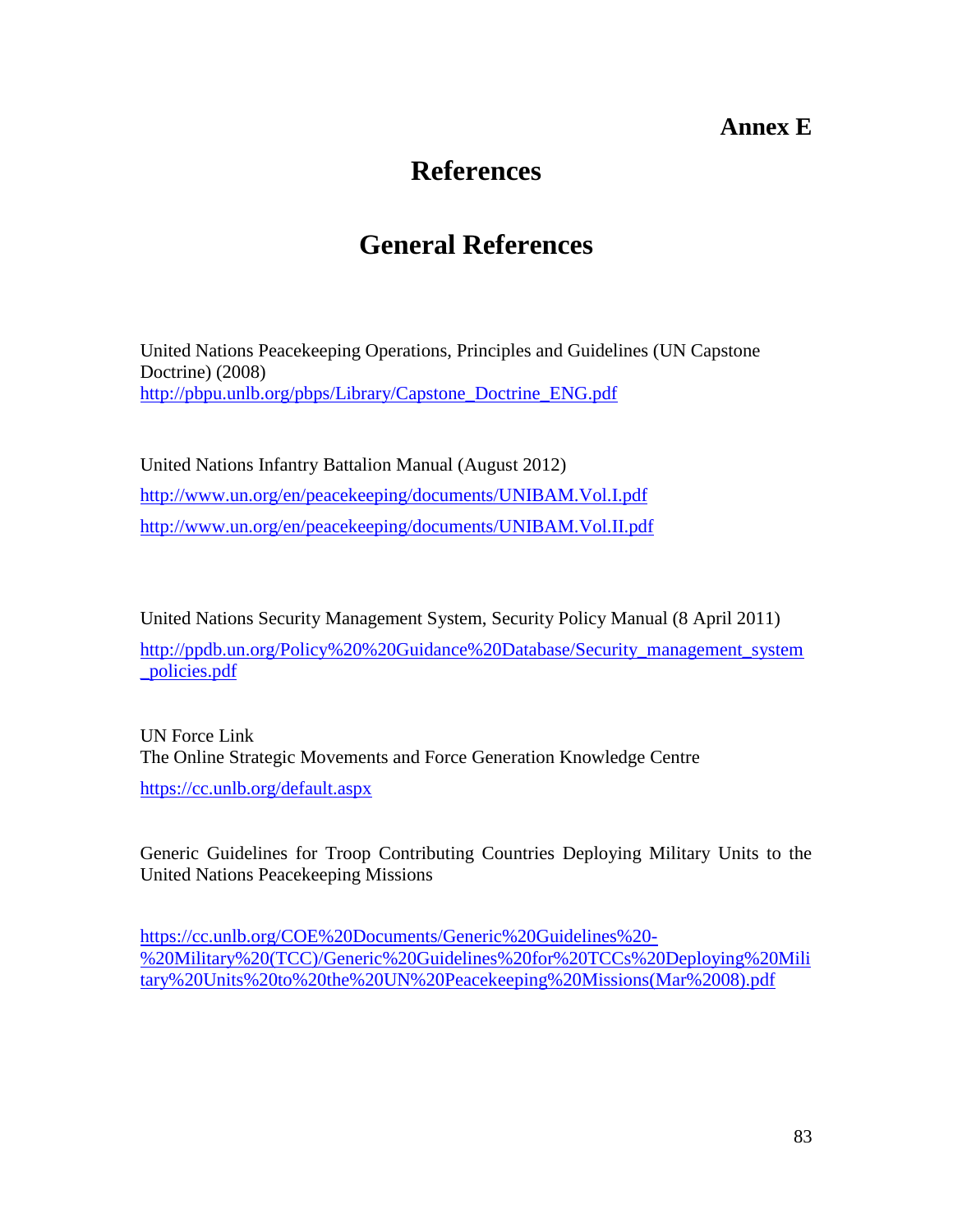Manual on Policies and Procedures Concerning the Reimbursement and Control of Contingent-Owned Equipment of Troop/Police Contributors Participating in Peacekeeping Missions (COE Manual)

[http://www.un.org/en/peacekeeping/sites/coe/referencedocuments/COE\\_manual\\_2011.pd](http://www.un.org/en/peacekeeping/sites/coe/referencedocuments/COE_manual_2011.pdf?bcsi_scan_00259711a12fb51a=sOZRyx95Yi5OihONCU1qZkoP3AqaAAAAvo2FNA==&bcsi_scan_filename=COE_manual_2011.pdf) [f?bcsi\\_scan\\_00259711a12fb51a=sOZRyx95Yi5OihONCU1qZkoP3AqaAAAAvo2FNA=](http://www.un.org/en/peacekeeping/sites/coe/referencedocuments/COE_manual_2011.pdf?bcsi_scan_00259711a12fb51a=sOZRyx95Yi5OihONCU1qZkoP3AqaAAAAvo2FNA==&bcsi_scan_filename=COE_manual_2011.pdf) [=&bcsi\\_scan\\_filename=COE\\_manual\\_2011.pdf](http://www.un.org/en/peacekeeping/sites/coe/referencedocuments/COE_manual_2011.pdf?bcsi_scan_00259711a12fb51a=sOZRyx95Yi5OihONCU1qZkoP3AqaAAAAvo2FNA==&bcsi_scan_filename=COE_manual_2011.pdf)

Mission Start-up Field Guide for Mission Managers of United Nations Peace Operations 2.0, United Nations Department of Peacekeeping Operations and Department of Field Support, September 2010

[http://ppdb.un.org/Policy%20%20Guidance%20Database/2010.1MissionStartUpFieldGui](http://ppdb.un.org/Policy%20%20Guidance%20Database/2010.1MissionStartUpFieldGuide1Aug2010.pdf) [de1Aug2010.pdf](http://ppdb.un.org/Policy%20%20Guidance%20Database/2010.1MissionStartUpFieldGuide1Aug2010.pdf)

Medical Support Manual for UN PKO

[http://physiciansforhaiti.org/wp-content/uploads/2013/04/DPKO-](http://physiciansforhaiti.org/wp-content/uploads/2013/04/DPKO-MSM.pdf?bcsi_scan_00259711a12fb51a=hmWzNdn8DV+iawiew2GfNRDw0H+aAAAAvo+FNA==&bcsi_scan_filename=DPKO-MSM.pdf)[MSM.pdf?bcsi\\_scan\\_00259711a12fb51a=hmWzNdn8DV+iawiew2GfNRDw0H+aAAA](http://physiciansforhaiti.org/wp-content/uploads/2013/04/DPKO-MSM.pdf?bcsi_scan_00259711a12fb51a=hmWzNdn8DV+iawiew2GfNRDw0H+aAAAAvo+FNA==&bcsi_scan_filename=DPKO-MSM.pdf) [Avo+FNA==&bcsi\\_scan\\_filename=DPKO-MSM.pdf](http://physiciansforhaiti.org/wp-content/uploads/2013/04/DPKO-MSM.pdf?bcsi_scan_00259711a12fb51a=hmWzNdn8DV+iawiew2GfNRDw0H+aAAAAvo+FNA==&bcsi_scan_filename=DPKO-MSM.pdf)

UN Integrated Assessment and Planning Handbook

<http://www.un.org/en/peacekeeping/publications/2014-IAP-HandBook.pdf>

UN PKO: Principles and Guidelines

[http://pbpu.unlb.org/pbps/library/capstone\\_doctrine\\_eng.pdf](http://pbpu.unlb.org/pbps/library/capstone_doctrine_eng.pdf)

UN PKO Planning Toolkit – 2012

[http://www.un.org/en/peacekeeping/publications/Planning%20Toolkit\\_Web%20Version.](http://www.un.org/en/peacekeeping/publications/Planning%20Toolkit_Web%20Version.pdf) [pdf](http://www.un.org/en/peacekeeping/publications/Planning%20Toolkit_Web%20Version.pdf)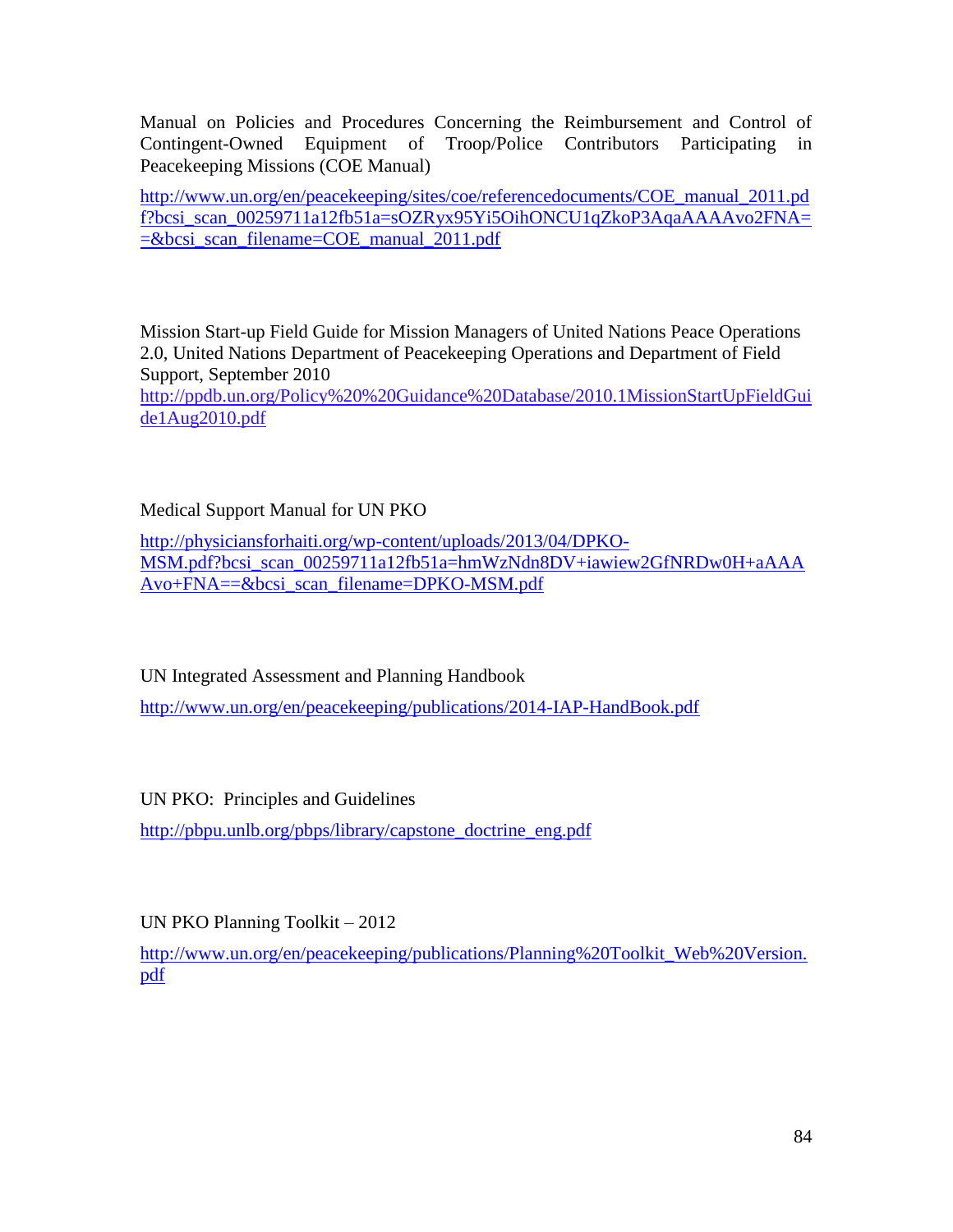# **Training References**

The following list of training references will be of great value to UN military unit commanders and their staff. These documents provide better understanding of the peacekeeping training system, its participants' roles and responsibilities, and available resources. These and other important peacekeeping documents are available at:

[http://ppdb.un.org/SearchCenter/Results.aspx?s=PPDB%20Scope&k=2.%09SOP%20on](http://ppdb.un.org/SearchCenter/Results.aspx?s=PPDB%20Scope&k=2.%09SOP%20on%20Implementation%20of%20Amendments%20on%20Conduct%20and%20Discipline%20in%20the%20Model%20Memorandum%20of%20Understanding%20Between%20UN%20and%20TCCs) [%20Implementation%20of%20Amendments%20on%20Conduct%20and%20Discipline](http://ppdb.un.org/SearchCenter/Results.aspx?s=PPDB%20Scope&k=2.%09SOP%20on%20Implementation%20of%20Amendments%20on%20Conduct%20and%20Discipline%20in%20the%20Model%20Memorandum%20of%20Understanding%20Between%20UN%20and%20TCCs) [%20in%20the%20Model%20Memorandum%20of%20Understanding%20Between%20U](http://ppdb.un.org/SearchCenter/Results.aspx?s=PPDB%20Scope&k=2.%09SOP%20on%20Implementation%20of%20Amendments%20on%20Conduct%20and%20Discipline%20in%20the%20Model%20Memorandum%20of%20Understanding%20Between%20UN%20and%20TCCs) [N%20and%20TCCs.](http://ppdb.un.org/SearchCenter/Results.aspx?s=PPDB%20Scope&k=2.%09SOP%20on%20Implementation%20of%20Amendments%20on%20Conduct%20and%20Discipline%20in%20the%20Model%20Memorandum%20of%20Understanding%20Between%20UN%20and%20TCCs)

Policy on Training for all UN Peacekeeping Personnel (2010)

Policy on Support to Military and Police Pre-Deployment Training for UN Peacekeeping Operations (2009)

Guidelines on Roles and Training Standards for UN Military Staff Officers (2009)

SOP on Mobile Training Support Team (2009)

SOP on Training Recognition (2009)

SOP on Training-of-Trainers Courses (2009)

Pre-Deployment Information Packages (PIP)

UN Training Support to Member States

[http://www.peacekeepingbestpractices.unlb.org/PBPS/Pages/Public/PeaceKeepingTraini](http://www.peacekeepingbestpractices.unlb.org/PBPS/Pages/Public/PeaceKeepingTraining.aspx?page=support&menukey=_12_4) [ng.aspx?page=support&menukey=\\_12\\_4](http://www.peacekeepingbestpractices.unlb.org/PBPS/Pages/Public/PeaceKeepingTraining.aspx?page=support&menukey=_12_4)